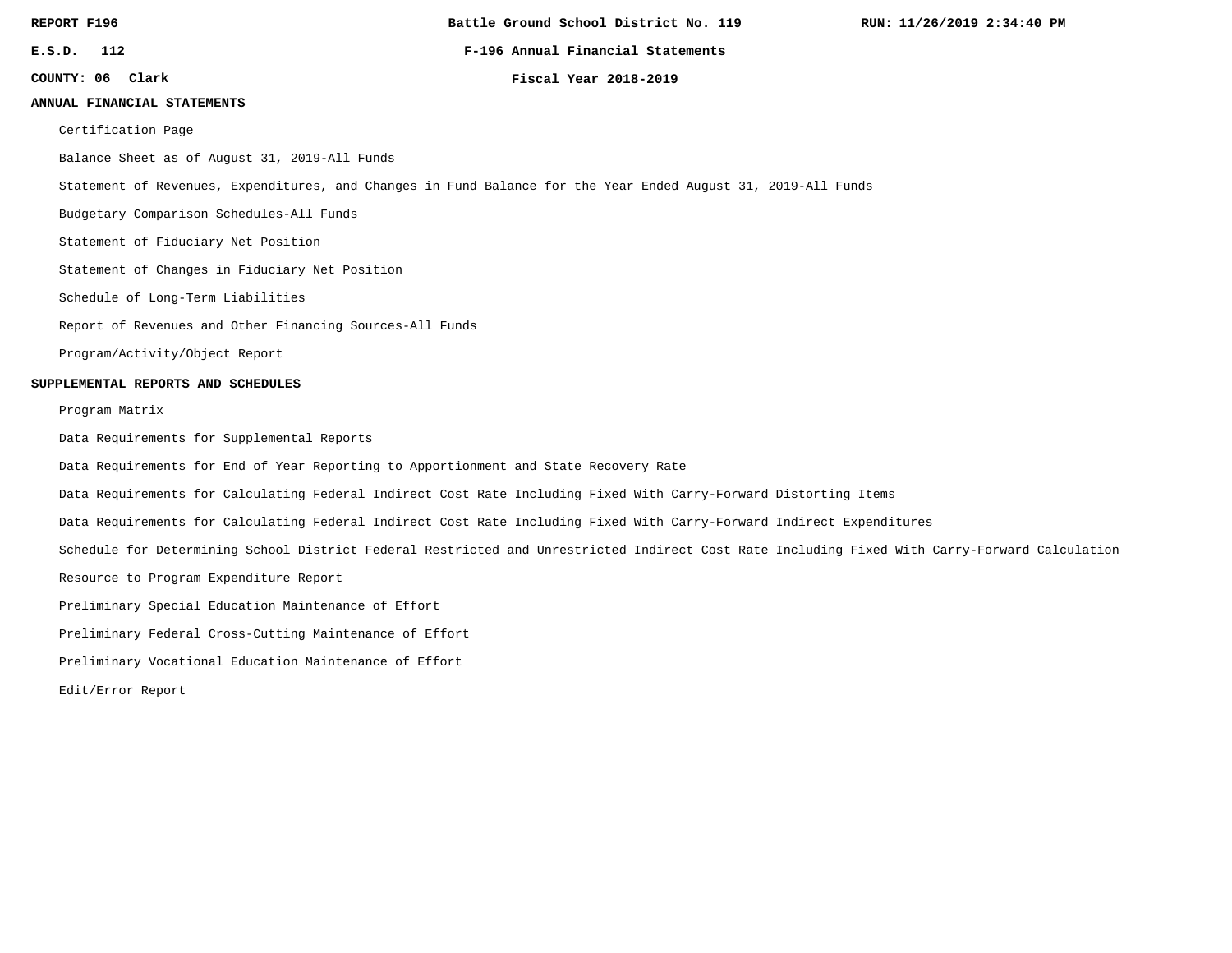#### **F-196 ANNUAL FINANCIAL STATEMENTS FOR FISCAL YEAR 2018-2019**

# CERTIFICATION

The Annual Financial Statements (Report F-196) for Battle Ground School District No. 119 of Clark County for the fiscal year ended August 31, 2019, were prepared on the modified accrual basis of accounting in accordance with the appropriate accounting principles as stated in the Accounting Manual for Public School Districts in the State of Washington. School was conducted for 180 days. (If school was operated fewer than 180 days, please include a statement covering the reasons and effort to make up days lost.) The indirect cost rate proposal has been reviewed and the data reflects allowable costs in accordance with federal requirements and 2 CFR 200 Uniform Administrative Requirements, Cost Principles, and Audit Requirements for Federal Awards: SubpartE.

|           | The school district Annual Financial Statement has been reviewed and submitted to OSPI in accordance with WAC 392-117-035 for the<br>fiscal year September 1, 2018-August 31, 2019 |      |
|-----------|------------------------------------------------------------------------------------------------------------------------------------------------------------------------------------|------|
| Approved: |                                                                                                                                                                                    |      |
|           | School District Superintendent or Authorized Official                                                                                                                              | Date |
| Reviewed: |                                                                                                                                                                                    |      |
|           | ESD Superintendent or Authorized Official                                                                                                                                          | Date |

|                                                                                                     |                   |              | Debt Service   | Capital       | Vehicle |                |                   |
|-----------------------------------------------------------------------------------------------------|-------------------|--------------|----------------|---------------|---------|----------------|-------------------|
| REPORT F-196 SUMMARY                                                                                | General Fund      | ASB Fund     | Fund           | Projects Fund | Fund    | Permanent Fund | Total             |
| Total Revenues and Other Financing<br>Sources                                                       | 180,569,841.09    | 1,271,572.29 | 6,790,531.38   | 4,722,167.73  | 0.00    | 0.00           | 193, 354, 112. 49 |
| Total Expenditures                                                                                  | 173, 785, 264. 27 | 1,164,765.15 | 6,527,910.00   | 1,087,096.68  | 0.00    | 0.00           | 182,565,036.10    |
| Other Financing Uses                                                                                | 332,985.00        |              | 0.00           | 0.00          | 0.00    |                | 332,985.00        |
| Excess of Revenues/Other Financing<br>Sources Over/(Under) Expenditures<br>and Other Financing Uses | 6,451,591.82      | 106,807.14   | 262,621.38     | 3,635,071.05  | 0.00    | 0.00           | 10,456,091.39     |
| Beginning Total Fund Balance                                                                        | 19,696,762.99     | 912,738.51   | 3, 417, 295.84 | 5,724,398.78  | 0.00    | 0.00           | 29, 751, 196. 12  |
| Prior Year(s) Corrections or<br>Restatements                                                        | 0.00              | 0.00         | 0.00           | 0.00          | 0.00    | 0.00           | 0.00              |
| Ending Total Fund Balance                                                                           | 26, 148, 354.81   | 1,019,545.65 | 3,679,917.22   | 9,359,469.83  | 0.00    | 0.00           | 40, 207, 287.51   |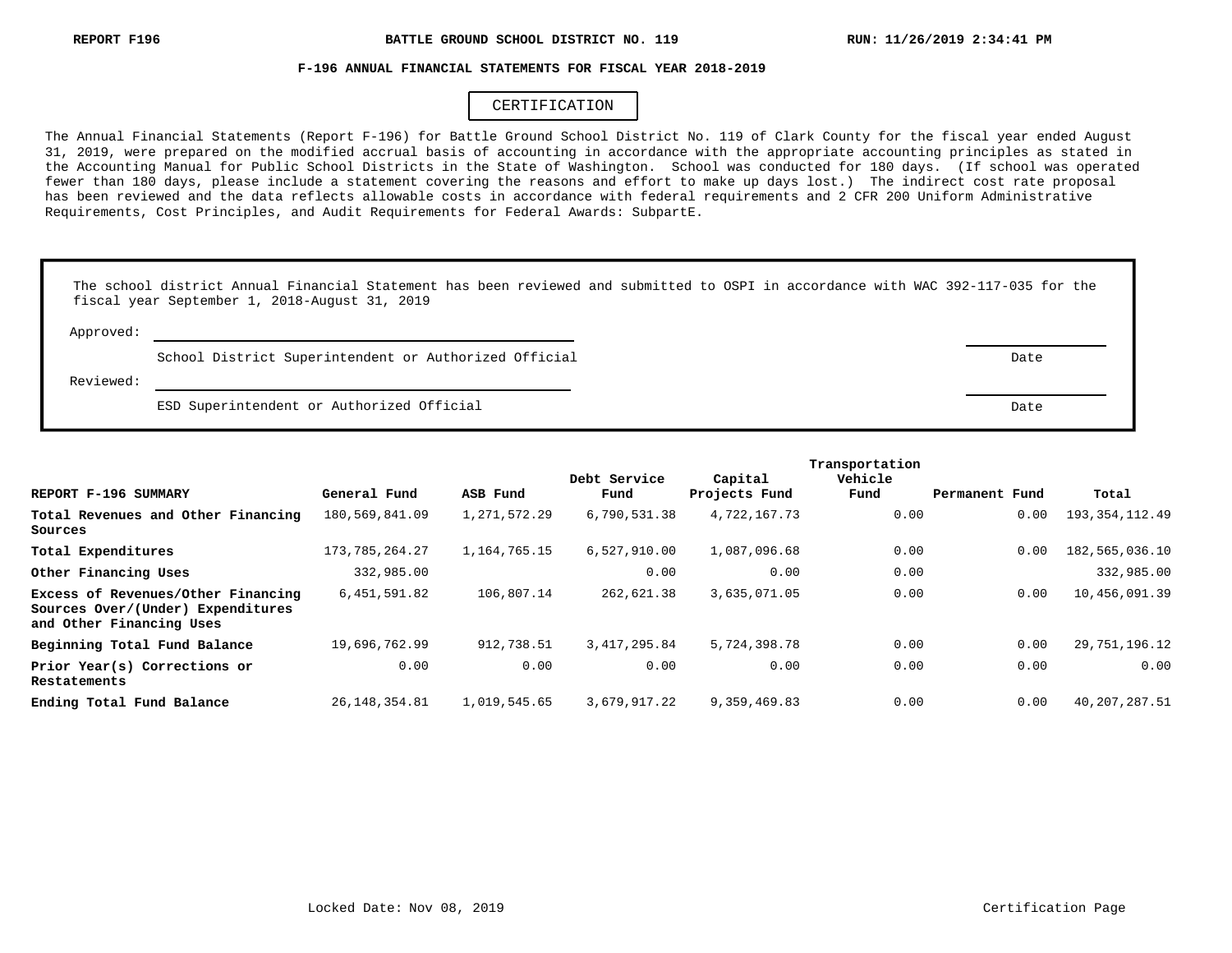**Battle Ground School District No. 119**

# **E.S.D. 112**

# **COUNTY: 06 Clark**

**Balance Sheet**

# **Governmental Funds**

**August 31, 2019**

|                                                   | General<br>Fund   | ASB<br>Fund  | Debt<br>Service<br>Fund | Capital<br>Projects<br>Fund | Transportation<br>Vehicle<br>Fund | Permanent<br>Fund | Total           |
|---------------------------------------------------|-------------------|--------------|-------------------------|-----------------------------|-----------------------------------|-------------------|-----------------|
| ASSETS:                                           |                   |              |                         |                             |                                   |                   |                 |
| Cash and Cash Equivalents                         | 1,689,558.44      | 76,014.14    | 0.00                    | 330.00                      | 0.00                              | 0.00              | 1,765,902.58    |
| Minus Warrants Outstanding                        | $-1, 595, 765.91$ | $-23,856.18$ | 0.00                    | $-330.00$                   | 0.00                              | 0.00              | $-1,619,952.09$ |
| Taxes Receivable                                  | 7,347,323.32      |              | 2,905,285.29            | 0.00                        | 0.00                              |                   | 10,252,608.61   |
| Due From Other Funds                              | 17,726.04         | 0.00         | 0.00                    | 115,042.00                  | 0.00                              | 0.00              | 132,768.04      |
| Due From Other Governmental<br>Units              | 623, 283.56       | 0.00         | 0.00                    | 0.00                        | 0.00                              | 0.00              | 623, 283.56     |
| Accounts Receivable                               | 296, 477.74       | 1,975.00     | 0.00                    | 0.00                        | 0.00                              | 0.00              | 298, 452. 74    |
| Interfund Loans Receivable                        | 0.00              |              |                         | 0.00                        |                                   |                   | 0.00            |
| Accrued Interest Receivable                       | 0.00              | 0.00         | 0.00                    | 0.00                        | 0.00                              | 0.00              | 0.00            |
| Inventory                                         | 250,797.78        | 2,223.86     |                         | 0.00                        |                                   |                   | 253,021.64      |
| Prepaid Items                                     | 1,994,431.92      | 0.00         |                         |                             | 0.00                              | 0.00              | 1,994,431.92    |
| Investments                                       | 24,788,587.95     | 1,019,817.99 | 3,679,917.22            | 9,351,952.54                | 0.00                              | 0.00              | 38,840,275.70   |
| Investments/Cash With Trustee                     | 0.00              |              | 0.00                    | 0.00                        | 0.00                              | 0.00              | 0.00            |
| Investments-Deferred<br>Compensation              | 0.00              |              |                         | 0.00                        |                                   |                   | 0.00            |
| Self-Insurance Security<br>Deposit                | 0.00              |              |                         |                             |                                   |                   | 0.00            |
| TOTAL ASSETS                                      | 35, 412, 420.84   | 1,076,174.81 | 6,585,202.51            | 9,466,994.54                | 0.00                              | 0.00              | 52,540,792.70   |
| DEFERRED OUTFLOWS OF<br><b>RESOURCES:</b>         |                   |              |                         |                             |                                   |                   |                 |
| Deferred Outflows of<br>Resources - Other         | 0.00              |              | 0.00                    | 0.00                        | 0.00                              |                   | 0.00            |
| TOTAL DEFERRED OUTFLOWS OF<br><b>RESOURCES</b>    | 0.00              | 0.00         | 0.00                    | 0.00                        | 0.00                              | 0.00              | 0.00            |
| TOTAL ASSETS AND DEFERRED<br>OUTFLOW OF RESOURCES | 35, 412, 420.84   | 1,076,174.81 | 6,585,202.51            | 9,466,994.54                | 0.00                              | 0.00              | 52,540,792.70   |
| LIABILITIES:                                      |                   |              |                         |                             |                                   |                   |                 |
| Accounts Payable                                  | 1,331,295.75      | 1,471.70     | 0.00                    | 107,524.71                  | 0.00                              | 0.00              | 1,440,292.16    |
| Contracts Payable Current                         | 0.00              | 0.00         |                         | 0.00                        | 0.00                              | 0.00              | 0.00            |
| Accrued Interest Payable                          |                   |              | 0.00                    |                             |                                   |                   | 0.00            |
| Accrued Salaries                                  | 201,425.83        | 0.00         |                         | 0.00                        |                                   |                   | 201, 425.83     |
| Anticipation Notes Payable                        | 0.00              |              | 0.00                    | 0.00                        | 0.00                              |                   | 0.00            |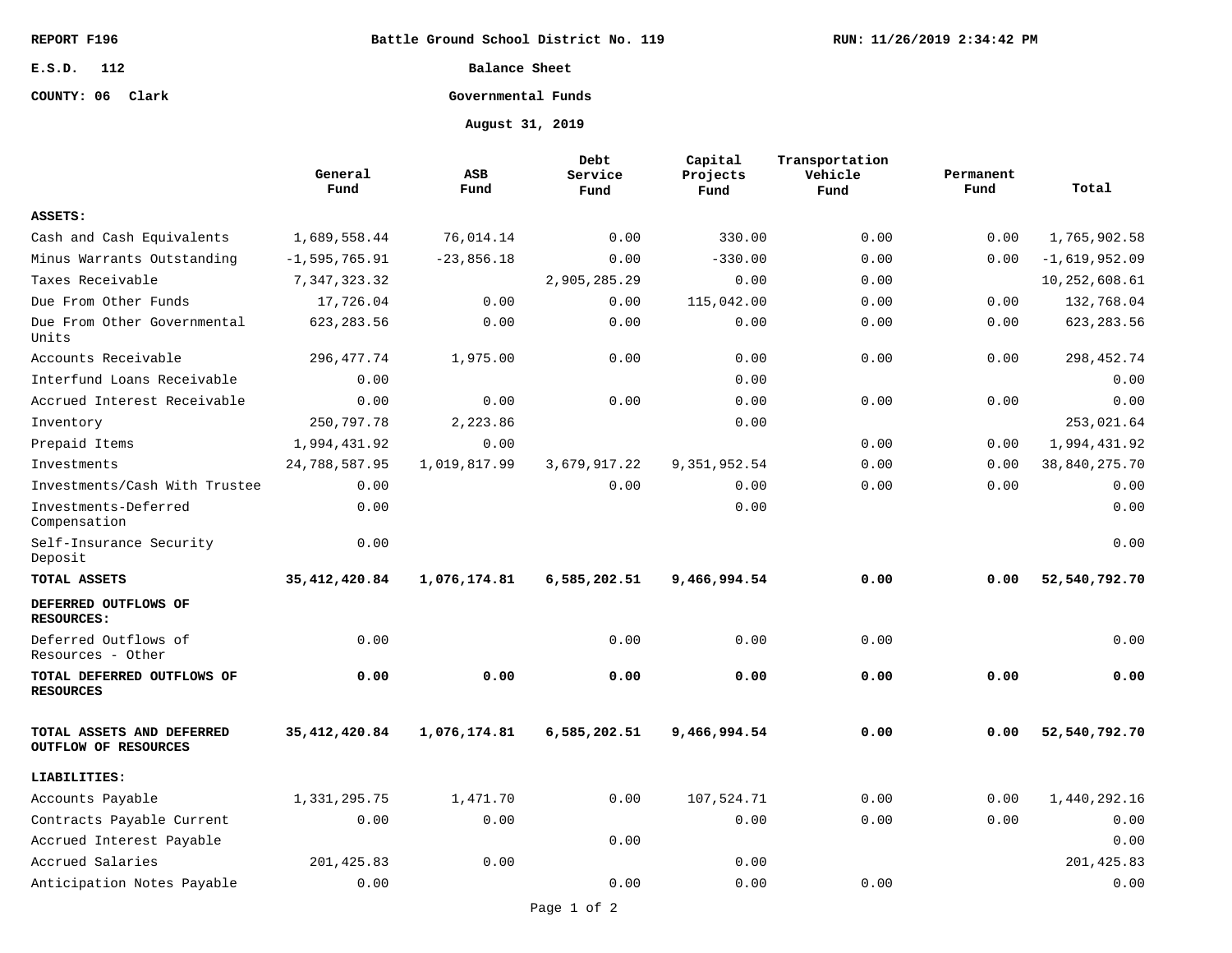| REPORT F196      | Battle Ground School District No. 119 | RUN: 11/26/2019 2:34:42 PM |
|------------------|---------------------------------------|----------------------------|
| E.S.D. 112       | Balance Sheet                         |                            |
| COUNTY: 06 Clark | Governmental Funds                    |                            |
|                  | August 31, 2019                       |                            |

|                                                                                | General<br>Fund | ASB<br>Fund  | Debt<br>Service<br>Fund | Capital<br>Projects<br>Fund | Transportation<br>Vehicle<br>Fund | Permanent<br>Fund | Total          |
|--------------------------------------------------------------------------------|-----------------|--------------|-------------------------|-----------------------------|-----------------------------------|-------------------|----------------|
| LIABILITIES:                                                                   |                 |              |                         |                             |                                   |                   |                |
| Payroll Deductions and Taxes<br>Payable                                        | 129,570.94      | 0.00         |                         | 0.00                        |                                   |                   | 129,570.94     |
| Due To Other Governmental<br>Units                                             | 456.57          | 0.00         |                         | 0.00                        | 0.00                              | 0.00              | 456.57         |
| Deferred Compensation Payable                                                  | 0.00            |              |                         | 0.00                        |                                   |                   | 0.00           |
| Estimated Employee Benefits<br>Payable                                         | 0.00            |              |                         |                             |                                   |                   | 0.00           |
| Due To Other Funds                                                             | 115,042.00      | 17,726.04    | 0.00                    | 0.00                        | 0.00                              | 0.00              | 132,768.04     |
| Interfund Loans Payable                                                        | 0.00            |              | 0.00                    | 0.00                        | 0.00                              |                   | 0.00           |
| Deposits                                                                       | 0.00            | 0.00         |                         | 0.00                        |                                   |                   | 0.00           |
| Unearned Revenue                                                               | 138,951.62      | 37, 431.42   | 0.00                    | 0.00                        | 0.00                              |                   | 176,383.04     |
| Matured Bonds Payable                                                          |                 |              | 0.00                    |                             |                                   |                   | 0.00           |
| Matured Bond Interest Payable                                                  |                 |              | 0.00                    |                             |                                   |                   | 0.00           |
| Arbitrage Rebate Payable                                                       | 0.00            |              | 0.00                    | 0.00                        | 0.00                              |                   | 0.00           |
| TOTAL LIABILITIES                                                              | 1,916,742.71    | 56,629.16    | 0.00                    | 107,524.71                  | 0.00                              | 0.00              | 2,080,896.58   |
| DEFERRED INFLOWS OF<br><b>RESOURCES:</b>                                       |                 |              |                         |                             |                                   |                   |                |
| Unavailable Revenue                                                            | 0.00            | 0.00         | 0.00                    | 0.00                        | 0.00                              | 0.00              | 0.00           |
| Unavailable Revenue - Taxes<br>Receivable                                      | 7,347,323.32    |              | 2,905,285.29            | 0.00                        | 0.00                              |                   | 10,252,608.61  |
| TOTAL DEFERRED INFLOWS OF<br><b>RESOURCES</b>                                  | 7,347,323.32    | 0.00         | 2,905,285.29            | 0.00                        | 0.00                              | 0.00              | 10,252,608.61  |
| FUND BALANCE:                                                                  |                 |              |                         |                             |                                   |                   |                |
| Nonspendable Fund Balance                                                      | 2, 245, 229. 70 | 2,223.86     | 0.00                    | 0.00                        | 0.00                              | 0.00              | 2, 247, 453.56 |
| Restricted Fund Balance                                                        | 1,706,093.00    | 1,017,321.79 | 3,679,917.22            | 9, 346, 773. 48             | 0.00                              | 0.00              | 15,750,105.49  |
| Committed Fund Balance                                                         | 0.00            | 0.00         | 0.00                    | 0.00                        | 0.00                              | 0.00              | 0.00           |
| Assigned Fund Balance                                                          | 12,384,251.50   | 0.00         | 0.00                    | 12,696.35                   | 0.00                              | 0.00              | 12,396,947.85  |
| Unassigned Fund Balance                                                        | 9,812,780.61    | 0.00         | 0.00                    | 0.00                        | 0.00                              | 0.00              | 9,812,780.61   |
| TOTAL FUND BALANCE                                                             | 26, 148, 354.81 | 1,019,545.65 | 3,679,917.22            | 9,359,469.83                | 0.00                              | 0.00              | 40,207,287.51  |
| TOTAL LIABILITIES, DEFERRED<br>INFLOW OF RESOURCES, AND FUND<br><b>BALANCE</b> | 35, 412, 420.84 | 1,076,174.81 | 6,585,202.51            | 9,466,994.54                | 0.00                              | 0.00              | 52,540,792.70  |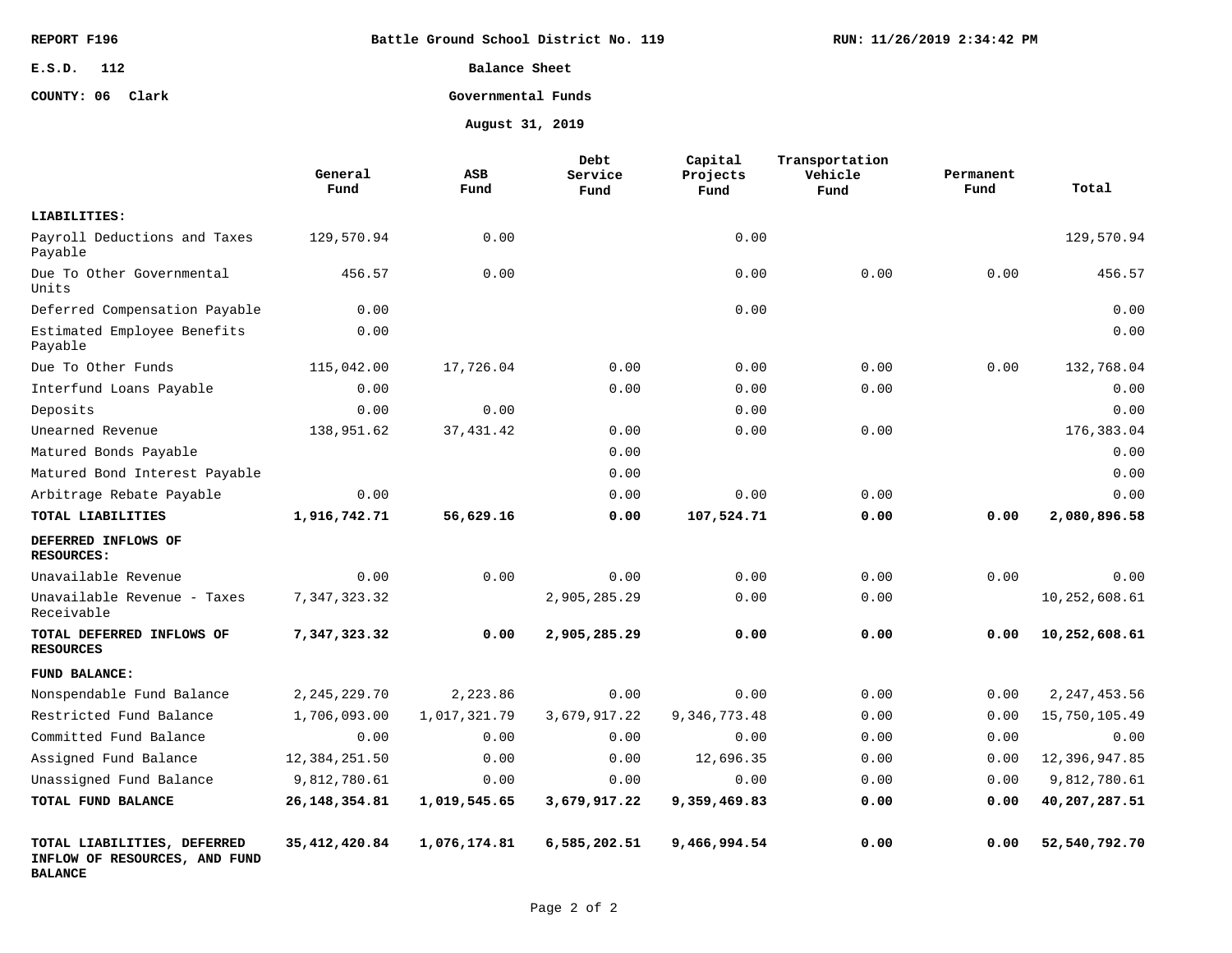| REPORT F196 |  |
|-------------|--|
|-------------|--|

**Battle Ground School District No. 119**

### **112 E.S.D.**

**Statement of Revenues, Expenditures, and Changes in Fund Balance**

# **COUNTY: 06 Clark**

**Governmental Funds**

**For the Year Ended August 31, 2019**

|                                         | General<br>Fund | <b>ASB</b><br>Fund | Debt<br>Service<br>Fund | Capital<br>Projects<br>Fund | Transportation<br>Vehicle<br>Fund | Permanent<br>Total<br>Fund |  |
|-----------------------------------------|-----------------|--------------------|-------------------------|-----------------------------|-----------------------------------|----------------------------|--|
| <b>REVENUES:</b>                        |                 |                    |                         |                             |                                   |                            |  |
| Local                                   | 26,556,602.38   | 1,271,572.29       | 6,422,087.74            | 4,721,207.73                | 0.00                              | 38, 971, 470.14            |  |
| State                                   | 146,644,389.03  |                    | 35,458.64               | 0.00                        | 0.00                              | 146,679,847.67             |  |
| Federal                                 | 7,309,545.05    |                    | 0.00                    | 0.00                        | 0.00                              | 7,309,545.05               |  |
| Other                                   | 47,759.03       |                    |                         | 960.00                      | 0.00                              | 0.00<br>48,719.03          |  |
| TOTAL REVENUES                          | 180,558,295.49  | 1,271,572.29       | 6,457,546.38            | 4,722,167.73                | 0.00                              | 0.00 193,009,581.89        |  |
| <b>EXPENDITURES:</b><br><b>CURRENT:</b> |                 |                    |                         |                             |                                   |                            |  |
| Regular Instruction                     | 100,503,134.32  |                    |                         |                             |                                   | 100,503,134.32             |  |
| Special Education                       | 23,591,293.88   |                    |                         |                             |                                   | 23,591,293.88              |  |
| Vocational Education                    | 7,098,447.37    |                    |                         |                             |                                   | 7,098,447.37               |  |
| Skill Center                            | 0.00            |                    |                         |                             |                                   | 0.00                       |  |
| Compensatory Programs                   | 5,933,064.36    |                    |                         |                             |                                   | 5,933,064.36               |  |
| Other Instructional Programs            | 1,385,835.33    |                    |                         |                             |                                   | 1,385,835.33               |  |
| Community Services                      | 439,988.61      |                    |                         |                             |                                   | 439,988.61                 |  |
| Support Services                        | 34, 369, 910.41 |                    |                         |                             |                                   | 34, 369, 910.41            |  |
| Student Activities/Other                |                 | 1, 164, 765. 15    |                         |                             |                                   | 0.00<br>1, 164, 765. 15    |  |
| CAPITAL OUTLAY:                         |                 |                    |                         |                             |                                   |                            |  |
| Sites                                   |                 |                    |                         | 937,102.20                  |                                   | 937,102.20                 |  |
| Building                                |                 |                    |                         | 132,615.51                  |                                   | 132,615.51                 |  |
| Equipment                               |                 |                    |                         | 6,430.11                    |                                   | 6,430.11                   |  |
| Instructional Technology                |                 |                    |                         | 0.00                        |                                   | 0.00                       |  |
| Energy                                  |                 |                    |                         | 10,948.86                   |                                   | 10,948.86                  |  |
| Transportation Equipment                |                 |                    |                         |                             | 0.00                              | 0.00                       |  |
| Sales and Lease                         |                 |                    |                         | 0.00                        |                                   | 0.00                       |  |
| Other                                   | 298,095.16      |                    |                         |                             |                                   | 298,095.16                 |  |
| DEBT SERVICE:                           |                 |                    |                         |                             |                                   |                            |  |
| Principal                               | 157,499.63      |                    | 5,190,000.00            | 0.00                        | 0.00                              | 5, 347, 499.63             |  |
| Interest and Other Charges              | 7,995.20        |                    | 1,337,910.00            | 0.00                        | 0.00                              | 1,345,905.20               |  |
| Bond/Levy Issuance                      |                 |                    |                         | 0.00                        | 0.00                              | 0.00                       |  |
| TOTAL EXPENDITURES                      | 173,785,264.27  | 1, 164, 765. 15    | 6,527,910.00            | 1,087,096.68                | 0.00                              | 0.00 182,565,036.10        |  |
| REVENUES OVER (UNDER) EXPENDITURES      | 6,773,031.22    | 106,807.14         | $-70, 363.62$           | 3,635,071.05                | 0.00                              | 0.00 10,444,545.79         |  |

**OTHER FINANCING SOURCES (USES):**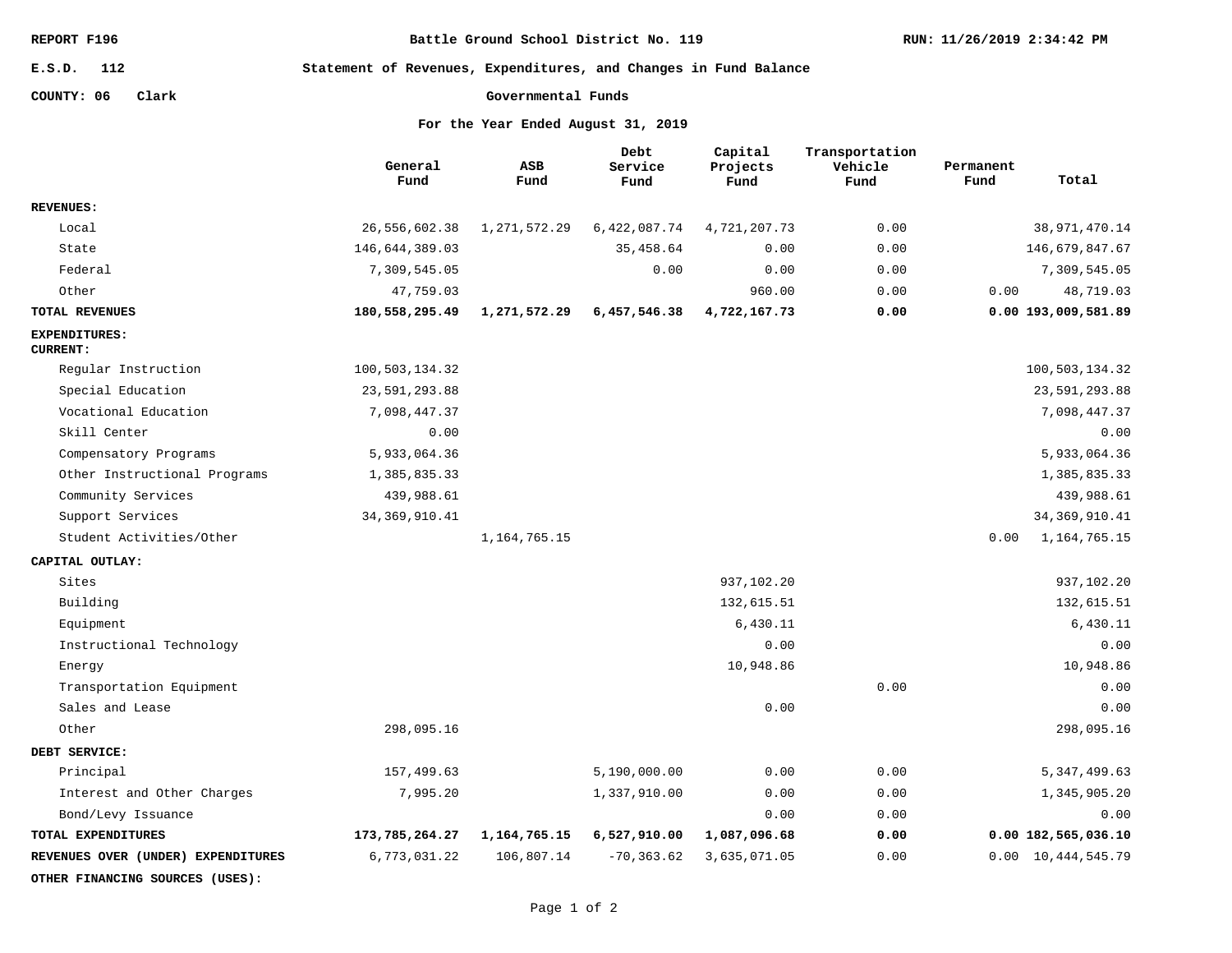**Battle Ground School District No. 119**

**112 E.S.D.**

**Statement of Revenues, Expenditures, and Changes in Fund Balance**

**COUNTY: 06 Clark**

```
Governmental Funds
```
**For the Year Ended August 31, 2019**

|                                                                                                     | General<br>Fund | ASB<br>Fund  | Debt<br>Service<br>Fund | Capital<br>Projects<br>Fund | Transportation<br>Vehicle<br>Fund | Permanent<br>Fund | Total                      |
|-----------------------------------------------------------------------------------------------------|-----------------|--------------|-------------------------|-----------------------------|-----------------------------------|-------------------|----------------------------|
| OTHER FINANCING SOURCES (USES):                                                                     |                 |              |                         |                             |                                   |                   |                            |
| Bond Sales & Refunding Bond Sales                                                                   | 0.00            |              | 0.00                    | 0.00                        | 0.00                              |                   | 0.00                       |
| Long-Term Financing                                                                                 | 0.00            |              |                         | 0.00                        | 0.00                              |                   | 0.00                       |
| Transfers In                                                                                        | 0.00            |              | 332,985.00              | 0.00                        | 0.00                              |                   | 332,985.00                 |
| Transfers Out (GL 536)                                                                              | $-332,985.00$   |              | 0.00                    | 0.00                        | 0.00                              | 0.00              | $-332,985.00$              |
| Other Financing Uses (GL 535)                                                                       | 0.00            |              | 0.00                    | 0.00                        | 0.00                              |                   | 0.00                       |
| Other                                                                                               | 11,545.60       |              | 0.00                    | 0.00                        | 0.00                              |                   | 11,545.60                  |
| TOTAL OTHER FINANCING SOURCES (USES)                                                                | $-321, 439.40$  |              | 332,985.00              | 0.00                        | 0.00                              | 0.00              | 11,545.60                  |
| EXCESS OF REVENUES/OTHER FINANCING SOURCES<br>OVER (UNDER) EXPENDITURES AND OTHER<br>FINANCING USES | 6,451,591.82    | 106,807.14   | 262,621.38              | 3,635,071.05                | 0.00                              |                   | 0.00 10,456,091.39         |
| BEGINNING TOTAL FUND BALANCE                                                                        | 19,696,762.99   | 912,738.51   | 3,417,295.84            | 5,724,398.78                | 0.00                              | 0.00              | 29,751,196.12              |
| Prior Year(s) Corrections or<br>Restatements                                                        | 0.00            | 0.00         | 0.00                    | 0.00                        | 0.00                              | 0.00              | 0.00                       |
| ENDING TOTAL FUND BALANCE                                                                           | 26,148,354.81   | 1,019,545.65 | 3,679,917.22            | 9,359,469.83                | 0.00                              |                   | $0.00 \quad 40,207,287.51$ |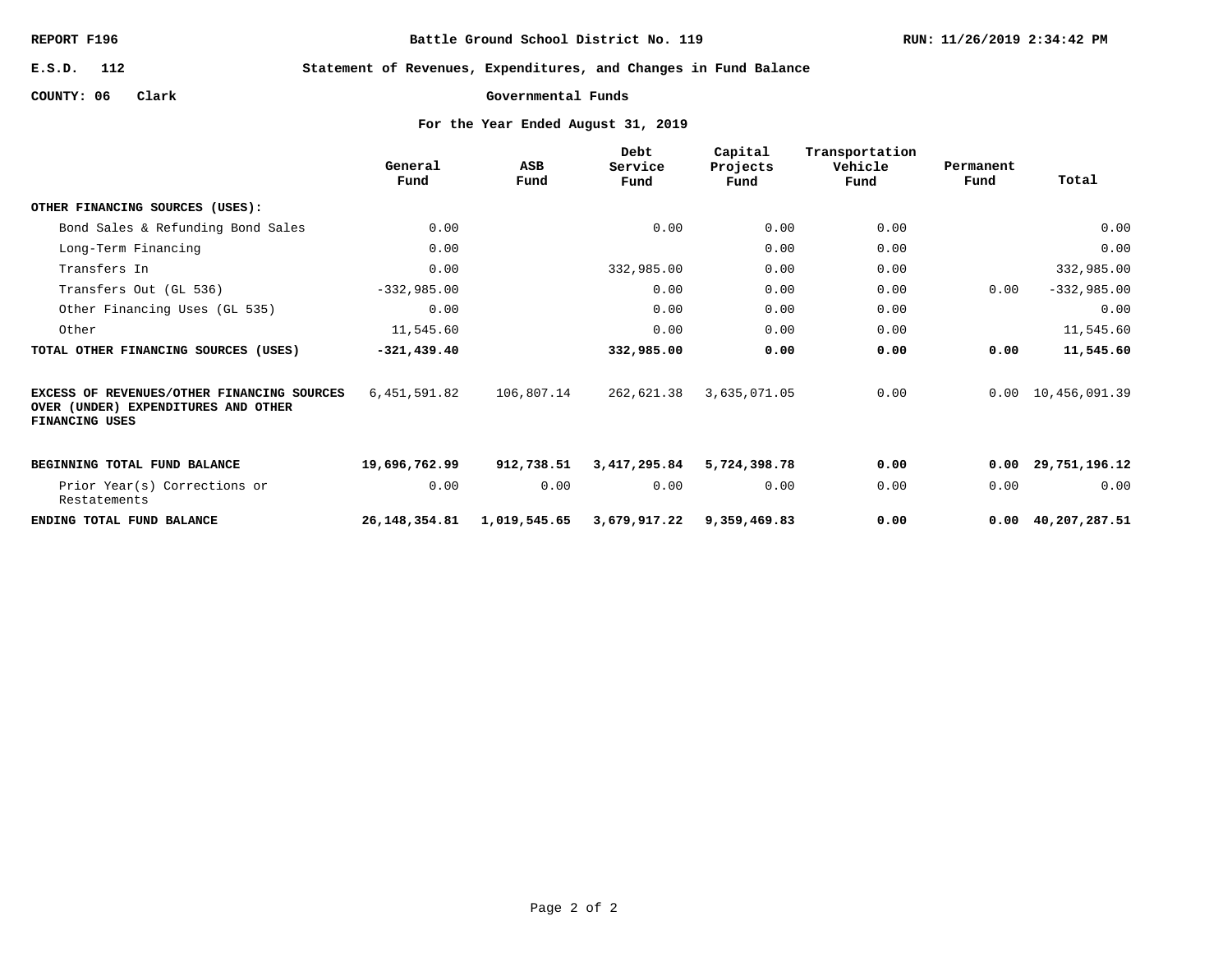| REPORT F196         | Battle Ground School District No. 119 | RUN: 11/26/2019 2:34:43 PM |
|---------------------|---------------------------------------|----------------------------|
| 112<br>E.S.D.       | Budgetary Comparison Schedule         |                            |
| COUNTY: 06<br>Clark | General Fund                          |                            |
|                     | For The Year Ended August 31, 2019    |                            |

| <b>REVENUES:</b>                   | FINAL BUDGET  | <b>ACTUAL</b>                 | Variance with<br>Final Budget<br><b>POSITIVE</b><br>(NEGATIVE) |
|------------------------------------|---------------|-------------------------------|----------------------------------------------------------------|
| Local                              | 27,938,134.00 | 26,556,602.38                 | $-1, 381, 531.62$                                              |
| State                              |               | 151,531,081.00 146,644,389.03 | $-4,886,691.97$                                                |
| Federal                            | 8,708,065.00  | 7,309,545.05                  | $-1,398,519.95$                                                |
| Other                              | 73,200.00     | 47,759.03                     | $-25,440.97$                                                   |
| <b>TOTAL REVENUES</b>              |               | 188,250,480.00 180,558,295.49 | $-7,692,184.51$                                                |
| <b>EXPENDITURES</b>                |               |                               |                                                                |
| <b>CURRENT:</b>                    |               |                               |                                                                |
| Reqular Instruction                |               | 109,521,838.00 100,503,134.32 | 9,018,703.68                                                   |
| Special Education                  | 22,928,409.00 | 23,591,293.88                 | $-662,884.88$                                                  |
| Vocational Education               | 8,982,294.00  | 7,098,447.37                  | 1,883,846.63                                                   |
| Skill Center                       | 0.00          | 0.00                          | 0.00                                                           |
| Compensatory Programs              | 7,154,077.00  | 5,933,064.36                  | 1,221,012.64                                                   |
| Other Instructional Programs       | 2,017,365.00  | 1,385,835.33                  | 631,529.67                                                     |
| Community Services                 | 891,778.00    | 439,988.61                    | 451,789.39                                                     |
| Support Services                   | 35,433,090.00 | 34, 369, 910.41               | 1,063,179.59                                                   |
| Student Activities/Other           |               |                               |                                                                |
| CAPITAL OUTLAY:                    |               |                               |                                                                |
| Sites                              |               |                               |                                                                |
| Building                           |               |                               |                                                                |
| Equipment                          |               |                               |                                                                |
| Energy                             |               |                               |                                                                |
| Transportation Equipment           |               |                               |                                                                |
| Other                              | 581,892.00    | 298,095.16                    | 283,796.84                                                     |
| DEBT SERVICE:                      |               |                               |                                                                |
| Principal                          | 267,755.00    | 157,499.63                    | 110,255.37                                                     |
| Interest and Other Charges         | 21,982.00     | 7,995.20                      | 13,986.80                                                      |
| TOTAL EXPENDITURES                 |               | 187,800,480.00 173,785,264.27 | 14,015,215.73                                                  |
| REVENUES OVER (UNDER) EXPENDITURES | 450,000.00    | 6,773,031.22                  | 6,323,031.22                                                   |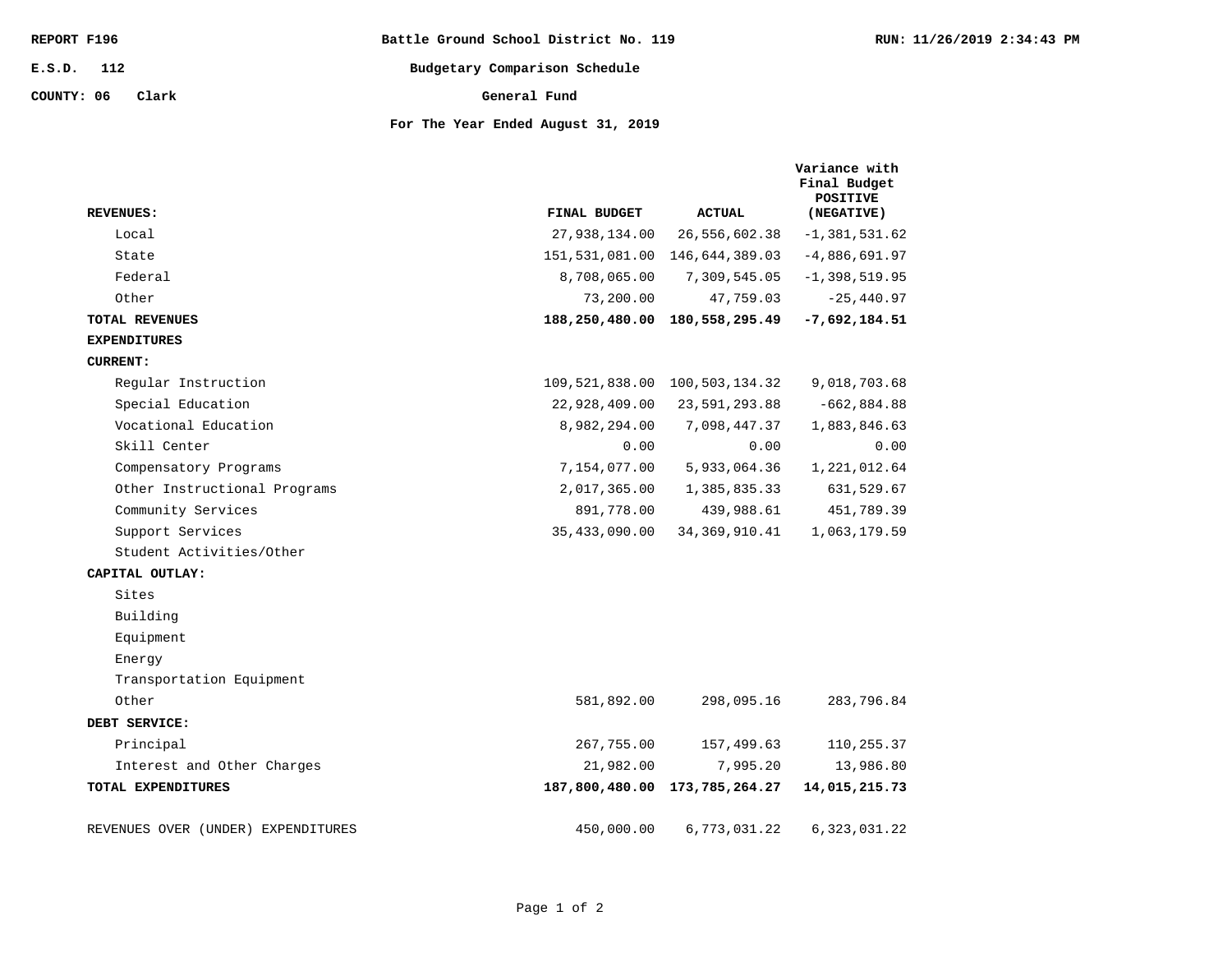| REPORT F196 |       | Battle Ground School District No. 119 |              |                               |  |
|-------------|-------|---------------------------------------|--------------|-------------------------------|--|
| E.S.D. 112  |       |                                       |              | Budgetary Comparison Schedule |  |
| COUNTY: 06  | Clark |                                       | General Fund |                               |  |

# **For The Year Ended August 31, 2019**

**RUN: 11/26/2019 2:34:43 PM**

| OTHER FINANCING SOURCES (USES)                                                                   | FINAL BUDGET  | ACTUAL         | Variance with<br>Final Budget<br>POSITIVE<br>(NEGATIVE) |
|--------------------------------------------------------------------------------------------------|---------------|----------------|---------------------------------------------------------|
| Bond Sales and Refunding Bond Sales                                                              | 0.00          | 0.00           | 0.00                                                    |
| Long-Term Financing                                                                              | 400,000.00    | 0.00           | $-400,000.00$                                           |
| Transfers In                                                                                     | 0.00          | 0.00           | 0.00                                                    |
| Transfers Out (GL 536)                                                                           | $-350,000.00$ | $-332,985.00$  | 17,015.00                                               |
| Other Financing Uses (GL 535)                                                                    | 0.00          | 0.00           | 0.00                                                    |
| Other                                                                                            | 0.00          | 11,545.60      | 11,545.60                                               |
| TOTAL OTHER FINANCING SOURCES (USES)                                                             | 50,000.00     | $-321, 439.40$ | $-371, 439, 40$                                         |
| EXCESS OF REVENUES/OTHER FINANCING SOURCES OVER (UNDER)<br>EXPENDITURES AND OTHER FINANCING USES | 500,000.00    | 6,451,591.82   | 5,951,591.82                                            |
| BEGINNING TOTAL FUND BALANCE                                                                     | 12,874,000.00 | 19,696,762.99  | 6,822,762.99                                            |
| Prior Year(s) Corrections or Restatements                                                        |               | 0.00           | 0.00                                                    |
| ENDING TOTAL FUND BALANCE                                                                        | 13,374,000.00 |                | 26, 148, 354. 81   12, 774, 354. 81                     |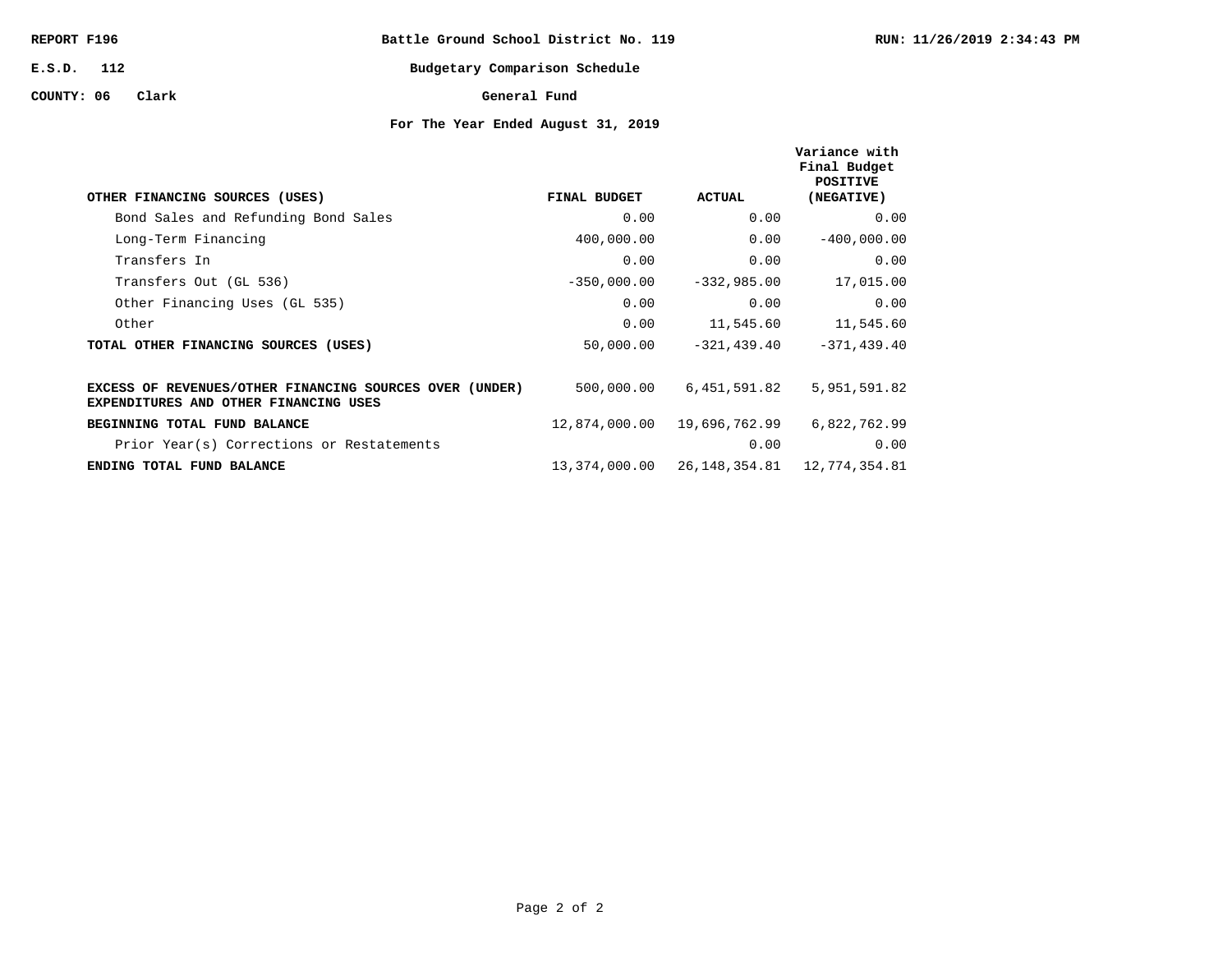| REPORT F196         | Battle Ground School District No. 119 | RUN: 11/26/2019 2:34:46 PM |
|---------------------|---------------------------------------|----------------------------|
| 112<br>E.S.D.       | Budgetary Comparison Schedule         |                            |
| COUNTY: 06<br>Clark | Associated Student Body Fund          |                            |
|                     | For The Year Ended August 31, 2019    |                            |

| <b>REVENUES:</b>                   | FINAL BUDGET | <b>ACTUAL</b> | Variance with<br>Final Budget<br><b>POSITIVE</b><br>(NEGATIVE) |
|------------------------------------|--------------|---------------|----------------------------------------------------------------|
| Local                              | 2,653,075.00 | 1,271,572.29  | $-1, 381, 502.71$                                              |
| State                              |              |               |                                                                |
| Federal                            |              |               |                                                                |
| Other                              |              |               |                                                                |
| TOTAL REVENUES                     | 2,653,075.00 |               | 1,271,572.29 -1,381,502.71                                     |
| <b>EXPENDITURES</b>                |              |               |                                                                |
| <b>CURRENT:</b>                    |              |               |                                                                |
| Regular Instruction                |              |               |                                                                |
| Special Education                  |              |               |                                                                |
| Vocational Education               |              |               |                                                                |
| Skill Center                       |              |               |                                                                |
| Compensatory Programs              |              |               |                                                                |
| Other Instructional Programs       |              |               |                                                                |
| Community Services                 |              |               |                                                                |
| Support Services                   |              |               |                                                                |
| Student Activities/Other           | 2,653,075.00 | 1,164,765.15  | 1,488,309.85                                                   |
| CAPITAL OUTLAY:                    |              |               |                                                                |
| Sites                              |              |               |                                                                |
| Building                           |              |               |                                                                |
| Equipment                          |              |               |                                                                |
| Energy                             |              |               |                                                                |
| Transportation Equipment           |              |               |                                                                |
| Other                              |              |               |                                                                |
| DEBT SERVICE:                      |              |               |                                                                |
| Principal                          |              |               |                                                                |
| Interest and Other Charges         |              |               |                                                                |
| TOTAL EXPENDITURES                 | 2,653,075.00 | 1,164,765.15  | 1,488,309.85                                                   |
| REVENUES OVER (UNDER) EXPENDITURES | 0.00         | 106,807.14    | 106, 807.14                                                    |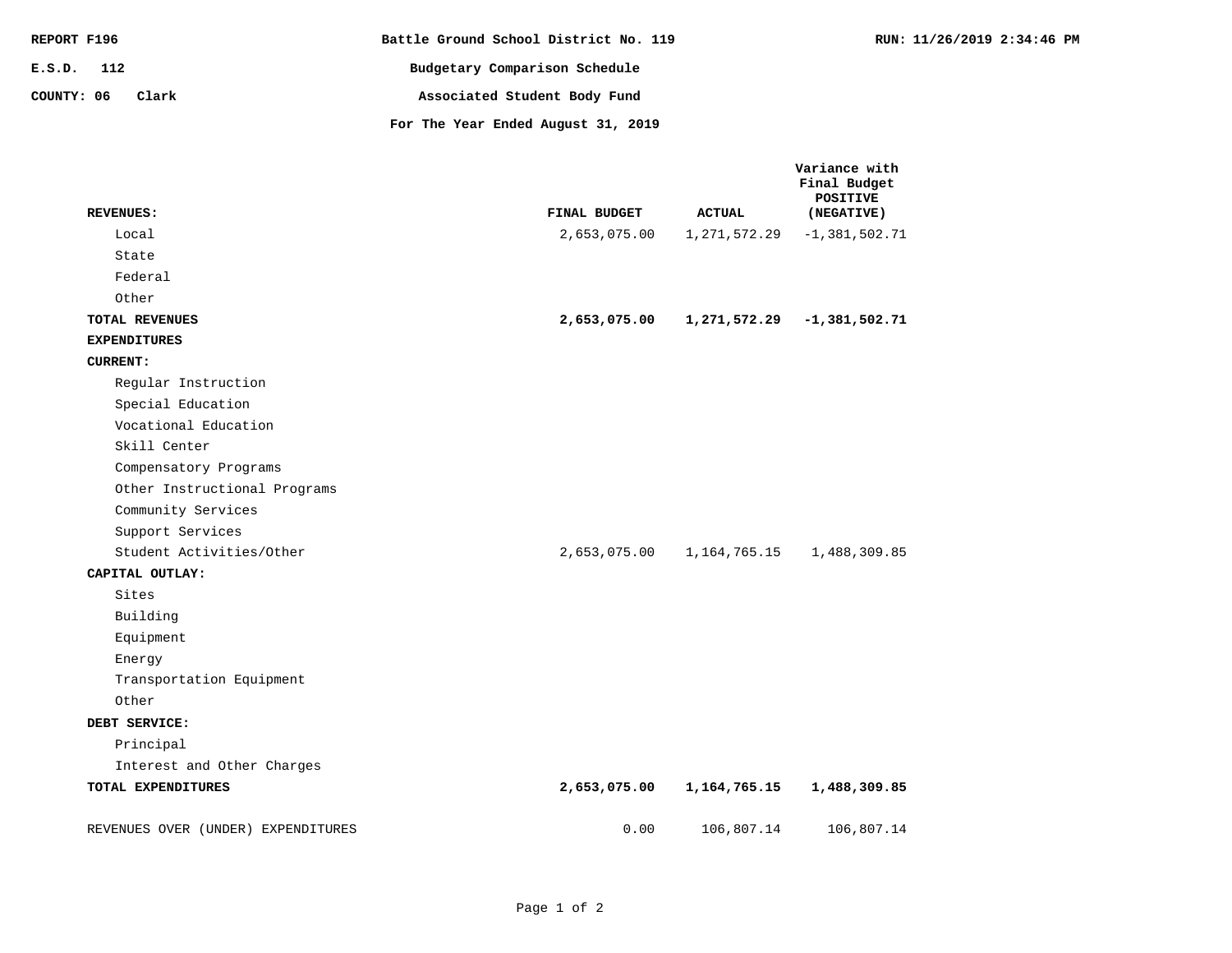| REPORT F196  |                                                                                                  |                                    | Battle Ground School District No. 119 |              | <b>RUN: 11</b>                                                 |  |
|--------------|--------------------------------------------------------------------------------------------------|------------------------------------|---------------------------------------|--------------|----------------------------------------------------------------|--|
| $E.S.D.$ 112 |                                                                                                  | Budgetary Comparison Schedule      |                                       |              |                                                                |  |
| COUNTY: 06   | Clark                                                                                            |                                    | Associated Student Body Fund          |              |                                                                |  |
|              |                                                                                                  | For The Year Ended August 31, 2019 |                                       |              |                                                                |  |
|              | OTHER FINANCING SOURCES (USES)                                                                   |                                    | FINAL BUDGET                          | ACTUAL       | Variance with<br>Final Budget<br><b>POSITIVE</b><br>(NEGATIVE) |  |
|              | Bond Sales and Refunding Bond Sales                                                              |                                    |                                       |              |                                                                |  |
|              | Long-Term Financing                                                                              |                                    |                                       |              |                                                                |  |
|              | Transfers In                                                                                     |                                    |                                       |              |                                                                |  |
|              | Transfers Out (GL 536)                                                                           |                                    |                                       |              |                                                                |  |
|              | Other Financing Uses (GL 535)                                                                    |                                    |                                       |              |                                                                |  |
|              | Other                                                                                            |                                    |                                       |              |                                                                |  |
|              | TOTAL OTHER FINANCING SOURCES (USES)                                                             |                                    |                                       |              |                                                                |  |
|              | EXCESS OF REVENUES/OTHER FINANCING SOURCES OVER (UNDER)<br>EXPENDITURES AND OTHER FINANCING USES |                                    | 0.00                                  | 106,807.14   | 106,807.14                                                     |  |
|              | BEGINNING TOTAL FUND BALANCE                                                                     |                                    | 925,000.00                            | 912,738.51   | $-12, 261.49$                                                  |  |
|              | Prior Year(s) Corrections or Restatements                                                        |                                    |                                       | 0.00         | 0.00                                                           |  |
|              | ENDING TOTAL FUND BALANCE                                                                        |                                    | 925,000.00                            | 1,019,545.65 | 94,545.65                                                      |  |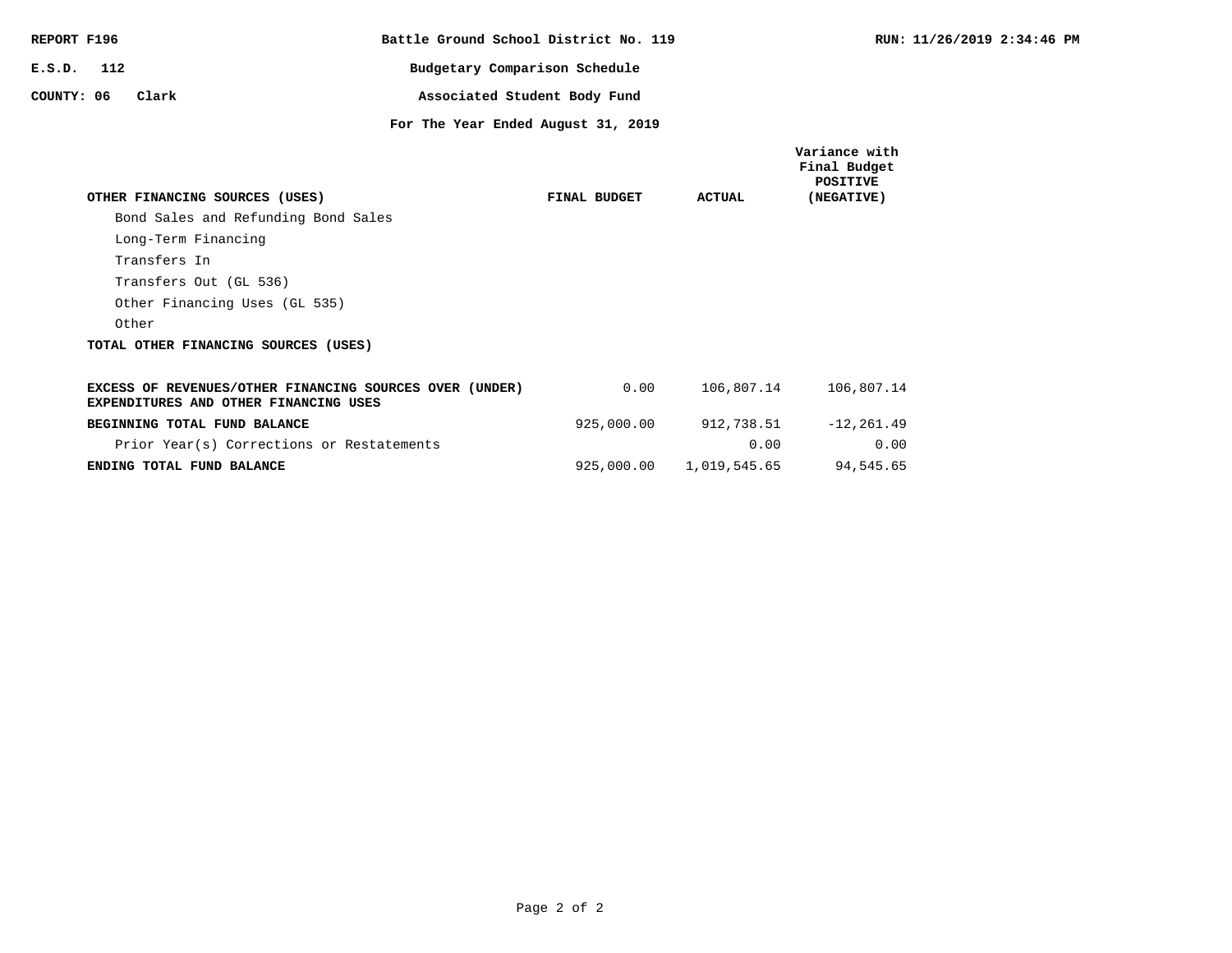| REPORT F196         | Battle Ground School District No. 119 | RUN: 11/26/2019 2:34:47 PM |
|---------------------|---------------------------------------|----------------------------|
| E.S.D. 112          | Budgetary Comparison Schedule         |                            |
| COUNTY: 06<br>Clark | Debt Service Fund                     |                            |
|                     | For The Year Ended August 31, 2019    |                            |

| <b>REVENUES:</b>                   | FINAL BUDGET | <b>ACTUAL</b> | Variance with<br>Final Budget<br><b>POSITIVE</b><br>(NEGATIVE) |
|------------------------------------|--------------|---------------|----------------------------------------------------------------|
| Local                              | 6,331,822.00 | 6,422,087.74  | 90,265.74                                                      |
| State                              | 120,000.00   | 35,458.64     | $-84,541.36$                                                   |
| Federal                            | 0.00         | 0.00          | 0.00                                                           |
| Other                              |              |               |                                                                |
| <b>TOTAL REVENUES</b>              | 6,451,822.00 | 6,457,546.38  | 5,724.38                                                       |
| <b>EXPENDITURES</b>                |              |               |                                                                |
| <b>CURRENT:</b>                    |              |               |                                                                |
| Regular Instruction                |              |               |                                                                |
| Special Education                  |              |               |                                                                |
| Vocational Education               |              |               |                                                                |
| Skill Center                       |              |               |                                                                |
| Compensatory Programs              |              |               |                                                                |
| Other Instructional Programs       |              |               |                                                                |
| Community Services                 |              |               |                                                                |
| Support Services                   |              |               |                                                                |
| Student Activities/Other           |              |               |                                                                |
| CAPITAL OUTLAY:                    |              |               |                                                                |
| Sites                              |              |               |                                                                |
| Building                           |              |               |                                                                |
| Equipment                          |              |               |                                                                |
| Energy                             |              |               |                                                                |
| Transportation Equipment           |              |               |                                                                |
| Other                              |              |               |                                                                |
| DEBT SERVICE:                      |              |               |                                                                |
| Principal                          | 5,190,000.00 | 5,190,000.00  | 0.00                                                           |
| Interest and Other Charges         | 1,337,910.00 | 1,337,910.00  | 0.00                                                           |
| TOTAL EXPENDITURES                 | 6,527,910.00 | 6,527,910.00  | 0.00                                                           |
|                                    |              |               |                                                                |
| REVENUES OVER (UNDER) EXPENDITURES | $-76,088.00$ | $-70, 363.62$ | 5,724.38                                                       |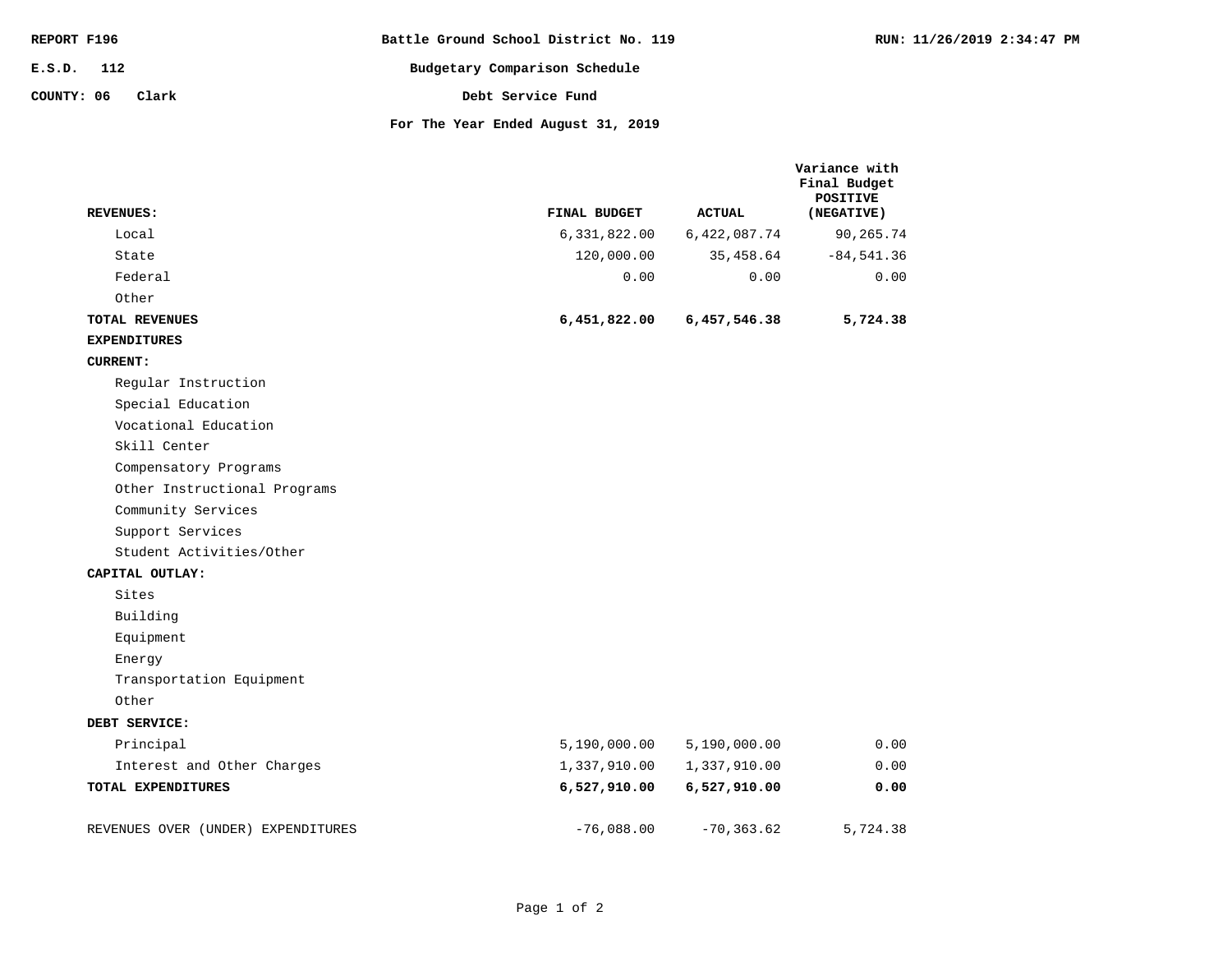| REPORT F196  |       |  |                   | Battle Ground School District No. 119 |
|--------------|-------|--|-------------------|---------------------------------------|
| $E.S.D.$ 112 |       |  |                   | Budgetary Comparison Schedule         |
| COUNTY: 06   | Clark |  | Debt Service Fund |                                       |

# **For The Year Ended August 31, 2019**

| OTHER FINANCING SOURCES (USES)                                                                   | FINAL BUDGET | ACTUAL       | Variance with<br>Final Budget<br><b>POSITIVE</b><br>(NEGATIVE) |
|--------------------------------------------------------------------------------------------------|--------------|--------------|----------------------------------------------------------------|
| Bond Sales and Refunding Bond Sales                                                              | 0.00         | 0.00         | 0.00                                                           |
| Long-Term Financing                                                                              |              |              |                                                                |
| Transfers In                                                                                     | 350,000.00   | 332,985.00   | $-17,015.00$                                                   |
| Transfers Out (GL 536)                                                                           | 0.00         | 0.00         | 0.00                                                           |
| Other Financing Uses (GL 535)                                                                    | 0.00         | 0.00         | 0.00                                                           |
| Other                                                                                            | 0.00         | 0.00         | 0.00                                                           |
| TOTAL OTHER FINANCING SOURCES (USES)                                                             | 350,000.00   | 332,985.00   | $-17,015.00$                                                   |
|                                                                                                  |              |              |                                                                |
| EXCESS OF REVENUES/OTHER FINANCING SOURCES OVER (UNDER)<br>EXPENDITURES AND OTHER FINANCING USES | 273,912.00   | 262,621.38   | $-11, 290.62$                                                  |
| BEGINNING TOTAL FUND BALANCE                                                                     | 2,900,000.00 | 3,417,295.84 | 517,295.84                                                     |
| Prior Year(s) Corrections or Restatements                                                        |              | 0.00         | 0.00                                                           |
| ENDING TOTAL FUND BALANCE                                                                        | 3,173,912.00 | 3,679,917.22 | 506,005.22                                                     |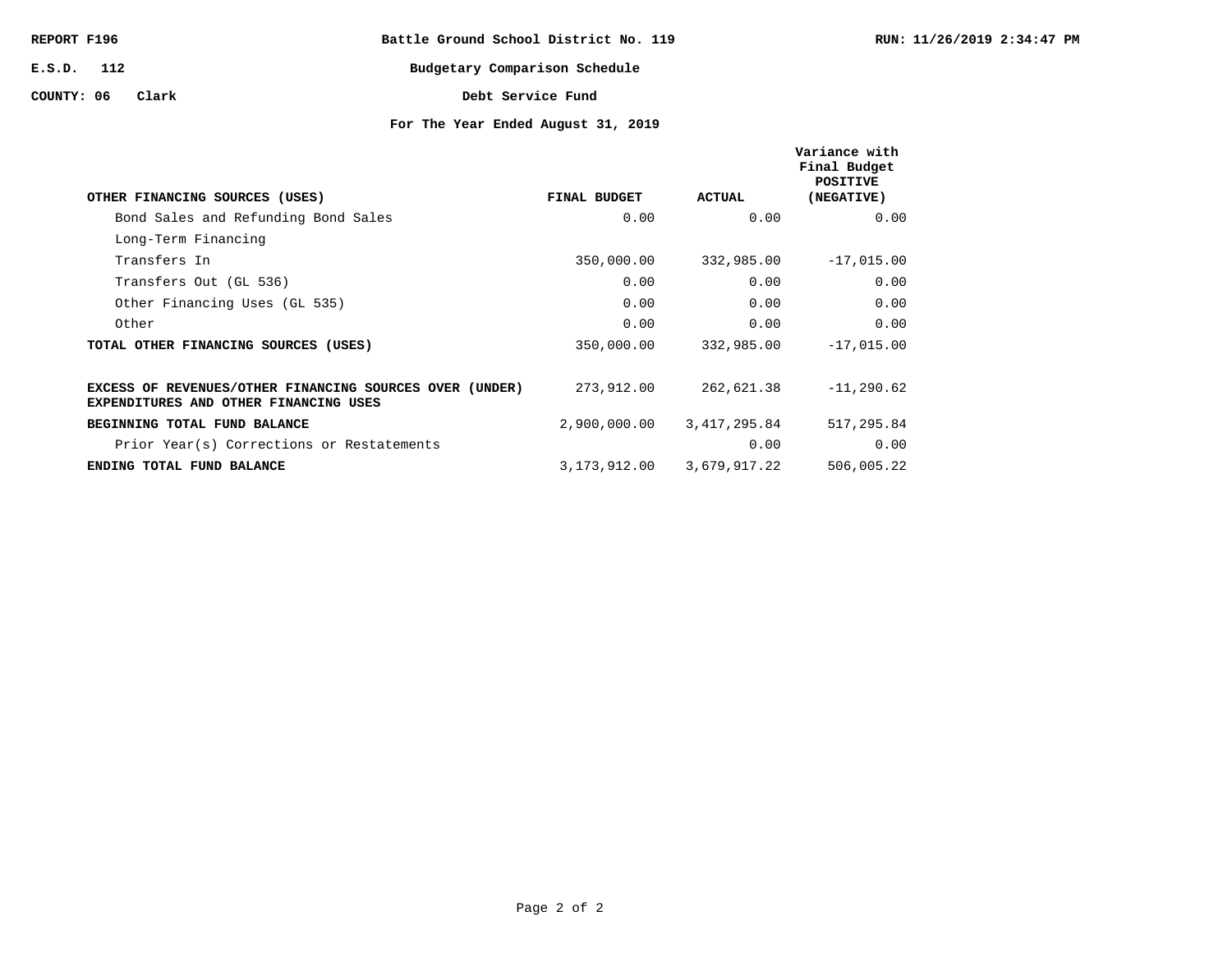| REPORT F196         | Battle Ground School District No. 119 |
|---------------------|---------------------------------------|
| $E.S.D.$ 112        | Budgetary Comparison Schedule         |
| COUNTY: 06<br>Clark | Capital Projects Fund                 |
|                     | For The Year Ended August 31, 2019    |

**Variance with Final Budget** 

| <b>REVENUES:</b>                   | FINAL BUDGET | <b>ACTUAL</b> | <b>POSITIVE</b><br>(NEGATIVE) |
|------------------------------------|--------------|---------------|-------------------------------|
| Local                              | 3,725,000.00 | 4,721,207.73  | 996,207.73                    |
| State                              | 10,000.00    | 0.00          | $-10,000.00$                  |
| Federal                            | 0.00         | 0.00          | 0.00                          |
| Other                              | 0.00         | 960.00        | 960.00                        |
| <b>TOTAL REVENUES</b>              | 3,735,000.00 | 4,722,167.73  | 987,167.73                    |
| <b>EXPENDITURES</b>                |              |               |                               |
| <b>CURRENT:</b>                    |              |               |                               |
| Regular Instruction                |              |               |                               |
| Special Education                  |              |               |                               |
| Vocational Education               |              |               |                               |
| Skill Center                       |              |               |                               |
| Compensatory Programs              |              |               |                               |
| Other Instructional Programs       |              |               |                               |
| Community Services                 |              |               |                               |
| Support Services                   |              |               |                               |
| Student Activities/Other           |              |               |                               |
| CAPITAL OUTLAY:                    |              |               |                               |
| Sites                              | 800,000.00   | 937,102.20    | $-137, 102.20$                |
| Building                           | 4,900,000.00 | 132,615.51    | 4,767,384.49                  |
| Equipment                          | 2,400,000.00 | 6,430.11      | 2,393,569.89                  |
| Instructional Technology           | 1,000,000.00 | 0.00          | 1,000,000.00                  |
| Energy                             | 0.00         | 10,948.86     | $-10,948.86$                  |
| Sales and Lease                    | 0.00         | 0.00          | 0.00                          |
| Transportation Equipment           |              |               |                               |
| Other                              |              |               |                               |
| DEBT SERVICE:                      |              |               |                               |
| Bond/Levy Issuance and/or Election | 0.00         | 0.00          | 0.00                          |
| Principal                          | 0.00         | 0.00          | 0.00                          |
| Interest and Other Charges         | 0.00         | 0.00          | 0.00                          |
| TOTAL EXPENDITURES                 | 9,100,000.00 | 1,087,096.68  | 8,012,903.32                  |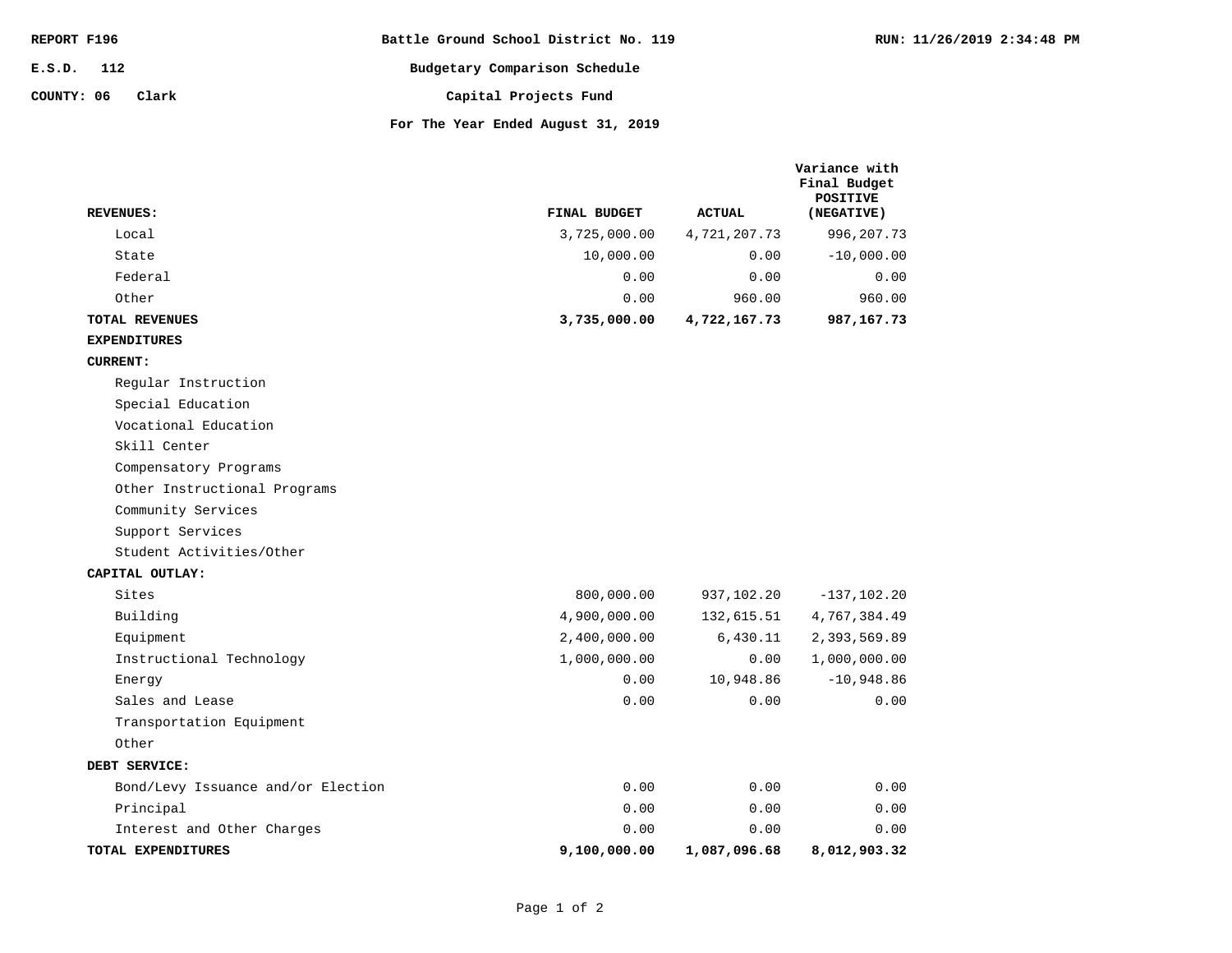| REPORT F196 |       |  | Battle Ground School District No. 119 |
|-------------|-------|--|---------------------------------------|
| E.S.D. 112  |       |  | Budgetary Comparison Schedule         |
| COUNTY: 06  | Clark |  | Capital Projects Fund                 |

# **For The Year Ended August 31, 2019**

| REVENUES OVER (UNDER) EXPENDITURES                                                                      | $-5,365,000.00$ | 3,635,071.05 | Variance with<br>Fig.alo Budgeto5<br><b>POSTTIVE</b> |
|---------------------------------------------------------------------------------------------------------|-----------------|--------------|------------------------------------------------------|
| OTHER FINANCING SOURCES (USES)                                                                          | FINAL BUDGET    | ACTUAL       | (NEGATIVE)                                           |
| Bond Sales and Refunding Bond Sales                                                                     | 0.00            | 0.00         | 0.00                                                 |
| Long-Term Financing                                                                                     | 0.00            | 0.00         | 0.00                                                 |
| Transfers In                                                                                            | 0.00            | 0.00         | 0.00                                                 |
| Transfers Out (GL 536)                                                                                  | 0.00            | 0.00         | 0.00                                                 |
| Other Financing Uses (GL 535)                                                                           | 0.00            | 0.00         | 0.00                                                 |
| Other                                                                                                   | 0.00            | 0.00         | 0.00                                                 |
| TOTAL OTHER FINANCING SOURCES (USES)                                                                    | 0.00            | 0.00         | 0.00                                                 |
| EXCESS OF REVENUES/OTHER FINANCING SOURCES OVER (UNDER)<br><b>EXPENDITURES AND OTHER FINANCING USES</b> | $-5,365,000.00$ | 3,635,071.05 | 9,000,071.05                                         |
| BEGINNING TOTAL FUND BALANCE                                                                            | 6, 200, 000.00  | 5,724,398.78 | $-475,601.22$                                        |
| Prior Year(s) Corrections or Restatements                                                               |                 | 0.00         | 0.00                                                 |
| ENDING TOTAL FUND BALANCE                                                                               | 835,000.00      | 9,359,469.83 | 8,524,469.83                                         |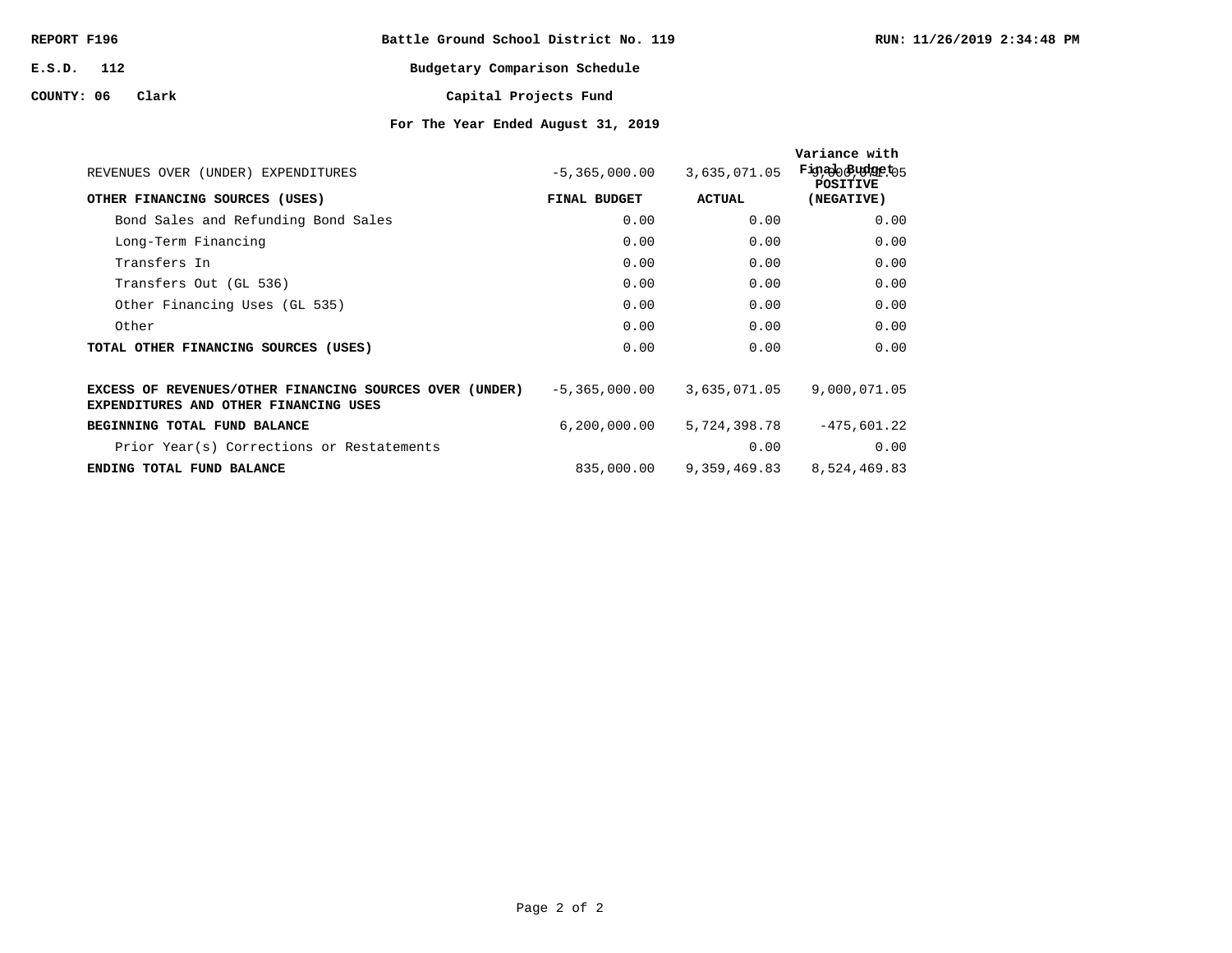| REPORT F196         | Battle Ground School District No. 119 |
|---------------------|---------------------------------------|
| $E.S.D.$ 112        | Budgetary Comparison Schedule         |
| COUNTY: 06<br>Clark | Transportation Vehicle Fund           |
|                     | For The Year Ended August 31, 2019    |

| <b>REVENUES:</b>                   | FINAL BUDGET | <b>ACTUAL</b> | Variance with<br>Final Budget<br><b>POSITIVE</b><br>(NEGATIVE) |
|------------------------------------|--------------|---------------|----------------------------------------------------------------|
| Local                              | 0.00         | 0.00          | 0.00                                                           |
| State                              | 0.00         | 0.00          | 0.00                                                           |
| Federal                            | 0.00         | 0.00          | 0.00                                                           |
| Other                              | 0.00         | 0.00          | 0.00                                                           |
| TOTAL REVENUES                     | 0.00         | 0.00          | 0.00                                                           |
| <b>EXPENDITURES</b>                |              |               |                                                                |
| <b>CURRENT:</b>                    |              |               |                                                                |
| Regular Instruction                |              |               |                                                                |
| Special Education                  |              |               |                                                                |
| Vocational Education               |              |               |                                                                |
| Skill Center                       |              |               |                                                                |
| Compensatory Programs              |              |               |                                                                |
| Other Instructional Programs       |              |               |                                                                |
| Community Services                 |              |               |                                                                |
| Support Services                   |              |               |                                                                |
| Student Activities/Other           |              |               |                                                                |
| CAPITAL OUTLAY:                    |              |               |                                                                |
| Sites                              |              |               |                                                                |
| Building                           |              |               |                                                                |
| Equipment                          |              |               |                                                                |
| Energy                             |              |               |                                                                |
| Transportation Equipment           | 0.00         | 0.00          | 0.00                                                           |
| Other                              |              |               |                                                                |
| DEBT SERVICE:                      |              |               |                                                                |
| Bond/Levy Issuance and/or Election | 0.00         | 0.00          | 0.00                                                           |
| Principal                          | 0.00         | 0.00          | 0.00                                                           |
| Interest and Other Charges         | 0.00         | 0.00          | 0.00                                                           |

**TOTAL EXPENDITURES**

**0.00 0.00 0.00**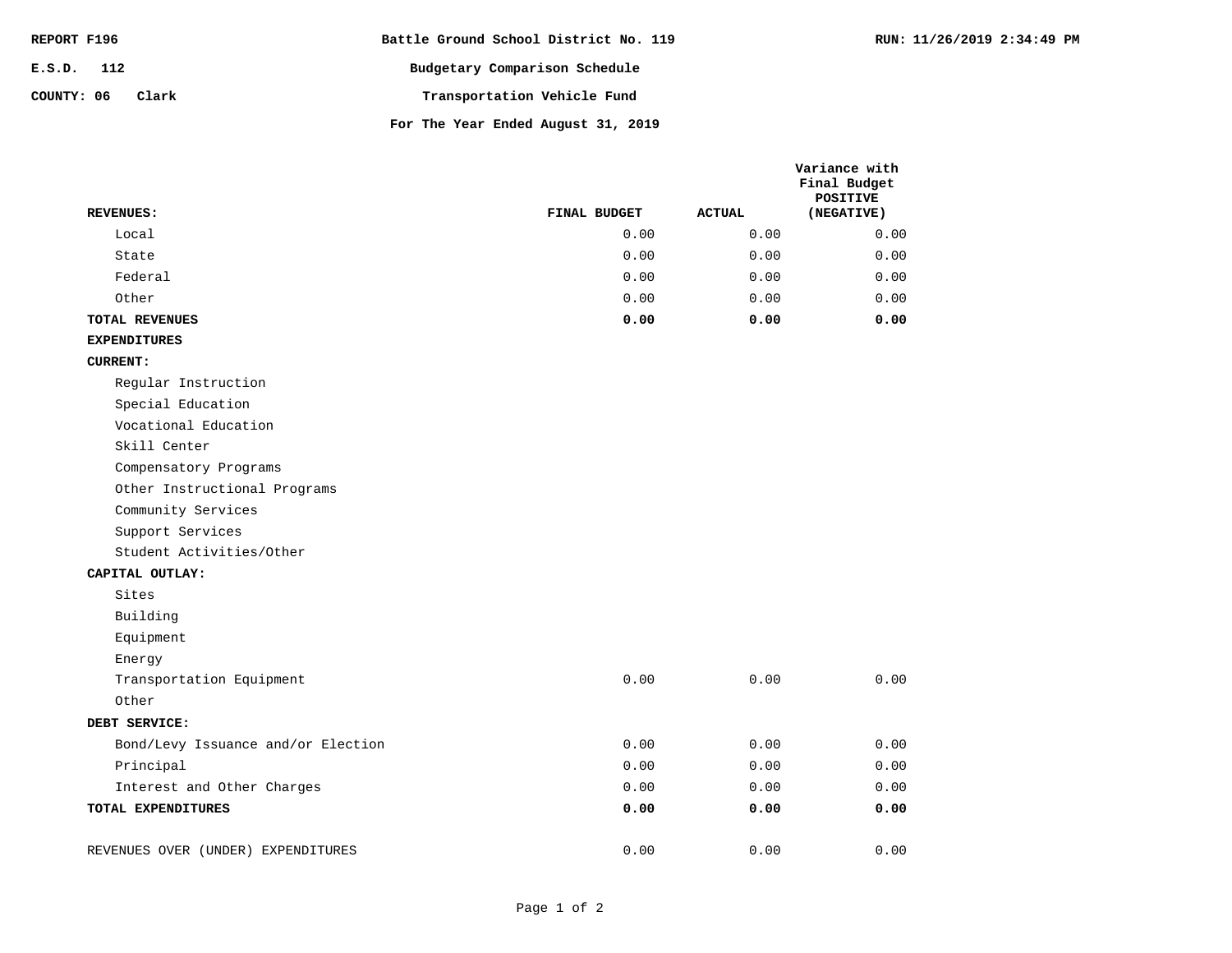| REPORT F196         | Battle Ground School District No. 119 |
|---------------------|---------------------------------------|
| E.S.D. 112          | Budgetary Comparison Schedule         |
| COUNTY: 06<br>Clark | Transportation Vehicle Fund           |

**For The Year Ended August 31, 2019**

| OTHER FINANCING SOURCES (USES)                                                                          | FINAL BUDGET | <b>ACTUAL</b> | Variance with<br>Final Budget<br><b>POSITIVE</b><br>(NEGATIVE) |
|---------------------------------------------------------------------------------------------------------|--------------|---------------|----------------------------------------------------------------|
| Bond Sales and Refunding Bond Sales                                                                     | 0.00         | 0.00          | 0.00                                                           |
| Long-Term Financing                                                                                     | 0.00         | 0.00          | 0.00                                                           |
| Transfers In                                                                                            | 0.00         | 0.00          | 0.00                                                           |
| Transfers Out (GL 536)                                                                                  | 0.00         | 0.00          | 0.00                                                           |
| Other Financing Uses (GL 535)                                                                           | 0.00         | 0.00          | 0.00                                                           |
| Other                                                                                                   | 0.00         | 0.00          | 0.00                                                           |
| TOTAL OTHER FINANCING SOURCES (USES)                                                                    | 0.00         | 0.00          | 0.00                                                           |
| EXCESS OF REVENUES/OTHER FINANCING SOURCES OVER (UNDER)<br><b>EXPENDITURES AND OTHER FINANCING USES</b> | 0.00         | 0.00          | 0.00                                                           |
| BEGINNING TOTAL FUND BALANCE                                                                            | 0.00         | 0.00          | 0.00                                                           |
| Prior Year(s) Corrections or Restatements                                                               |              | 0.00          | 0.00                                                           |
| ENDING TOTAL FUND BALANCE                                                                               | 0.00         | 0.00          | 0.00                                                           |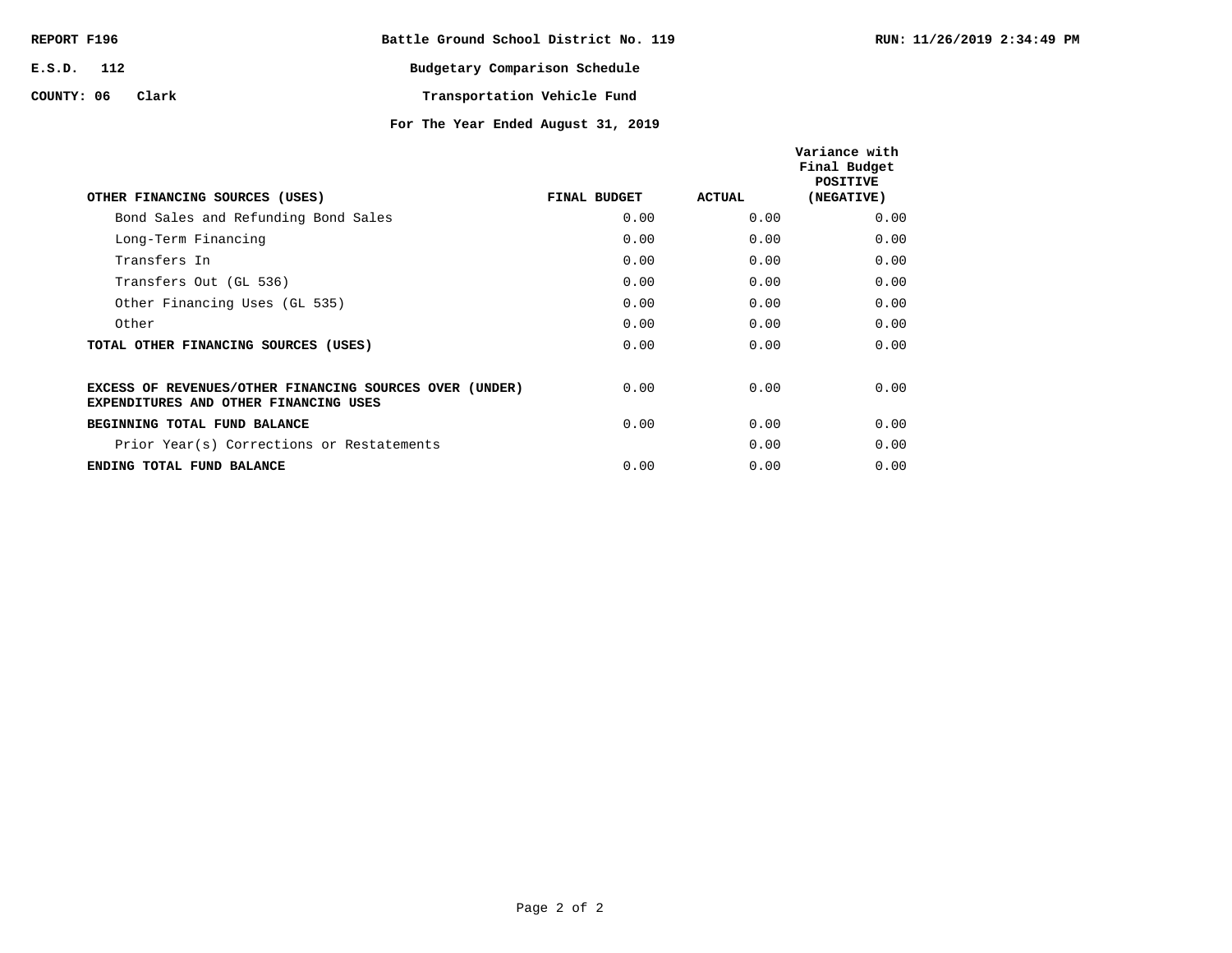| REPORT F196      | Battle Ground School District No. 119 |
|------------------|---------------------------------------|
| $E.S.D.$ 112     | Statement Of Fiduciary Net Position   |
| COUNTY: 06 Clark | Fiduciary Funds                       |
|                  | August 31, 2019                       |

| ASSETS:                                                     | Private<br>Purpose<br>Trust | Other<br>Trust |
|-------------------------------------------------------------|-----------------------------|----------------|
| Imprest Cash                                                | 7,727.72                    | 0.00           |
| Cash On Hand                                                | 0.00                        | 0.00           |
| Cash On Deposit with Cty Treas                              | 0.00                        | 0.00           |
| Minus Warrants Outstanding                                  | 0.00                        | 0.00           |
| Due From Other Funds                                        | 0.00                        | 0.00           |
| Accounts Receivable                                         | 0.00                        | 0.00           |
| Accrued Interest Receivable                                 | 0.00                        | 0.00           |
| Investments                                                 | 7,083.20                    | 0.00           |
| Investments/Cash With Trustee                               | 0.00                        | 0.00           |
| Other Assets                                                | 0.00                        |                |
| Capital Assets, Land                                        | 0.00                        |                |
| Capital Assets, Buildings                                   | 0.00                        |                |
| Capital Assets, Equipment                                   | 0.00                        | 0.00           |
| Accum Depreciation, Buildings                               | 0.00                        |                |
| Accum Depreciation, Equipment                               | 0.00                        | 0.00           |
| TOTAL ASSETS                                                | 14,810.92                   | 0.00           |
| LIABILITIES:                                                |                             |                |
| Accounts Payable                                            | 0.00                        | 0.00           |
| Due To Other Funds                                          | 2,500.00                    | 0.00           |
| TOTAL LIABILITIES                                           | 2,500.00                    | 0.00           |
| NET POSITION:                                               |                             |                |
| Held in trust for:                                          |                             |                |
| Held In Trust For Intact Trust Principal                    | 0.00                        | 0.00           |
| Held In Trust For Private Purposes                          | 12,310.92                   |                |
| Held In Trust For Pension Or Other Post-Employment Benefits |                             | 0.00           |
| Held In Trust For Other Purposes                            | 0.00                        | 0.00           |
| TOTAL NET POSITION                                          | 12,310.92                   | 0.00           |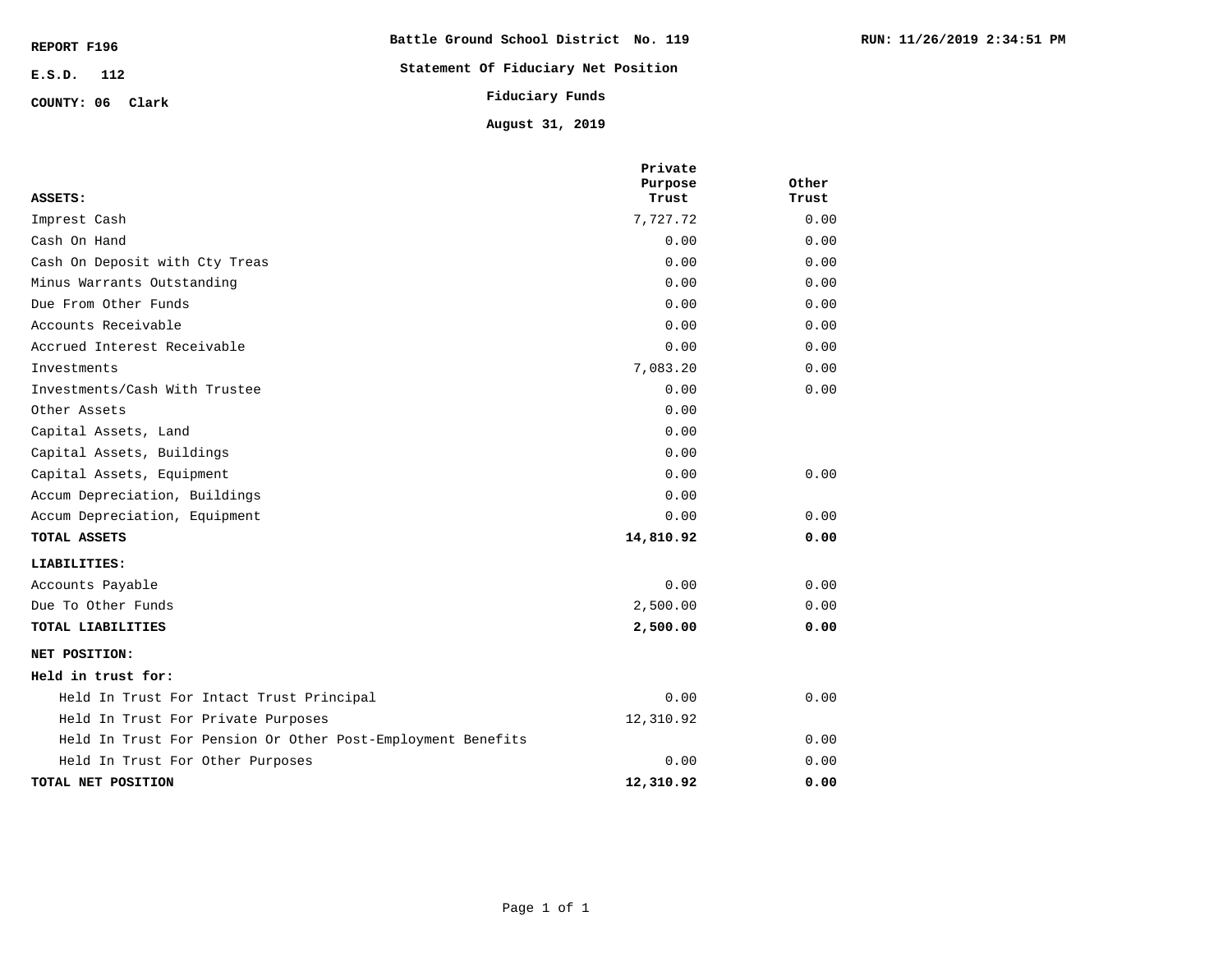| REPORT F196      | Battle Ground School District No. 119          |
|------------------|------------------------------------------------|
| E.S.D. 112       | Statement of Changes in Fiduciary Net Position |
| COUNTY: 06 Clark | Fiduciary Funds                                |
|                  | For the Year Ended August 31, 2019             |

| ADDITIONS:<br>Contributions:                  | Private<br>Purpose<br>Trust | Other<br>Trust |
|-----------------------------------------------|-----------------------------|----------------|
| Private Donations                             | 10,390.00                   | 0.00           |
| Employer                                      |                             | 0.00           |
| Members                                       |                             | 0.00           |
| Other                                         | 0.00                        | 0.00           |
| TOTAL CONTRIBUTIONS                           | 10,390.00                   | 0.00           |
| Investment Income:                            |                             |                |
| Net Appreciation (Depreciation) in Fair Value | 0.00                        | 0.00           |
| Interest and Dividends                        | 172.49                      | 0.00           |
| Less Investment Expenses                      | 0.00                        | 0.00           |
| Net Investment Income                         | 172.49                      | 0.00           |
| Other Additions:                              |                             |                |
| Rent or Lease Revenue                         | 0.00                        | 0.00           |
| Total Other Additions                         | 0.00                        | 0.00           |
| TOTAL ADDITIONS                               | 10,562.49                   | 0.00           |
| DEDUCTIONS:                                   |                             |                |
| Benefits                                      |                             | 0.00           |
| Refund of Contributions                       | 0.00                        | 0.00           |
| Administrative Expenses                       | 0.00                        | 0.00           |
| Scholarships                                  | 0.00                        |                |
| Other                                         | 11,487.10                   | 0.00           |
| TOTAL DEDUCTIONS                              | 11,487.10                   | 0.00           |
| Net Increase (Decrease)                       | $-924.61$                   | 0.00           |
| Net Position--Prior Year August Beginning     | 13, 235.53                  | 0.00           |
| Prior Year F-196 Manual Revision              | 0.00                        | 0.00           |
| Net Position - Total                          | 13, 235.53                  | 0.00           |
| Prior Year(s) Corrections or Restatements     | 0.00                        | 0.00           |
| NET POSITION--ENDING                          | 12,310.92                   | 0.00           |

**RUN: 11/26/2019 2:34:51 PM**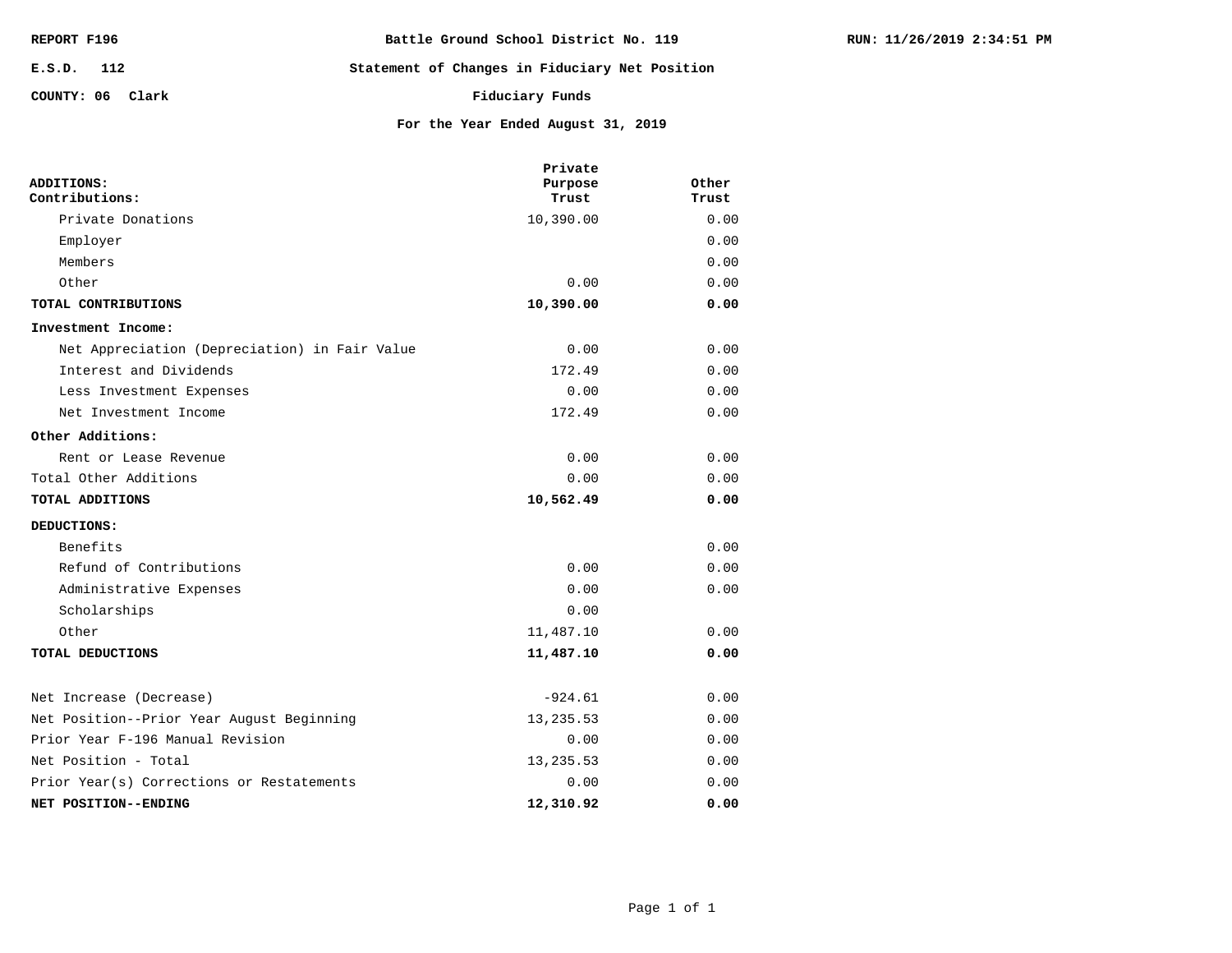| REPORT F196      | Battle Ground School District No. 119 | RUN: 11/26/2019 2:34:52 PM |
|------------------|---------------------------------------|----------------------------|
| E.S.D.<br>112    | Schedule of Long-Term Liabilities     |                            |
| COUNTY: 06 Clark | For the Year Ended August 31, 2019    |                            |

| Description                                    | Beginning<br>Outstanding Debt<br>September 1,<br>2018 | Amount Issued /<br>Increased | Amount<br>Redeemed /<br>Decreased | Ending<br>Outstanding Debt<br>August 31, 2019 | Amount Due<br>Within One Year |
|------------------------------------------------|-------------------------------------------------------|------------------------------|-----------------------------------|-----------------------------------------------|-------------------------------|
| Voted Debt                                     |                                                       |                              |                                   |                                               |                               |
| Voted Bonds                                    | 35,435,000.00                                         | 0.00                         | 4,860,000.00                      | 30,575,000.00                                 | 5,250,000.00                  |
| LOCAL Program Proceeds Issued in Lieu of Bonds | 0.00                                                  | 0.00                         | 0.00                              | 0.00                                          | 0.00                          |
| Non-Voted Debt and Liabilities                 |                                                       |                              |                                   |                                               |                               |
| Non-Voted Bonds                                | 2,450,000.00                                          | 0.00                         | 330,000.00                        | 2,120,000.00                                  | 335,000.00                    |
| LOCAL Program Proceeds                         | 0.00                                                  | 0.00                         | 0.00                              | 0.00                                          | 0.00                          |
| Capital Leases                                 | 269,740.00                                            | 0.00                         | 144,002.00                        | 125,738.00                                    | 125,738.00                    |
| Contracts Payable                              | 0.00                                                  | 0.00                         | 0.00                              | 0.00                                          | 0.00                          |
| Non-Cancellable Operating Leases               | 0.00                                                  | 0.00                         | 0.00                              | 0.00                                          | 0.00                          |
| Claims & Judgements                            | 0.00                                                  | 0.00                         | 0.00                              | 0.00                                          | 0.00                          |
| Compensated Absences                           | 2,736,264.00                                          | 524, 151. 17                 | 0.00                              | 3, 260, 415. 17                               | 209,877.02                    |
| Long-Term Notes                                | 0.00                                                  | 0.00                         | 0.00                              | 0.00                                          | 0.00                          |
| Anticipation Notes Payable                     | 0.00                                                  | 0.00                         | 0.00                              | 0.00                                          | 0.00                          |
| Lines of Credit                                | 0.00                                                  | 0.00                         | 0.00                              | 0.00                                          | 0.00                          |
| Other Non-Voted Debt                           | 0.00                                                  | 0.00                         | 0.00                              | 0.00                                          | 0.00                          |
| Other Liabilities                              |                                                       |                              |                                   |                                               |                               |
| Non-Voted Notes Not Recorded as Debt           | 0.00                                                  | 0.00                         | 0.00                              | 0.00                                          | 0.00                          |
| Net Pension Liabilities:                       |                                                       |                              |                                   |                                               |                               |
| Net Pension Liabilities TRS 1                  | 32,550,836.00                                         | 0.00                         | 4,835,491.00                      | 27, 715, 345.00                               |                               |
| Net Pension Liabilities TRS 2/3                | 4,993,565.00                                          | 1,724,845.00                 | 0.00                              | 6,718,410.00                                  |                               |
| Net Pension Liabilities SERS 2/3               | 2,622,414.00                                          | 0.00                         | 585,740.00                        | 2,036,674.00                                  |                               |
| Net Pension Liabilities PERS 1                 | 6,443,997.00                                          | 0.00                         | 645, 413.00                       | 5,798,584.00                                  |                               |
| Total Long-Term Liabilities                    | 87,501,816.00                                         | 2,248,996.17                 | 11,400,646.00                     | 78,350,166.17                                 | 5,920,615.02                  |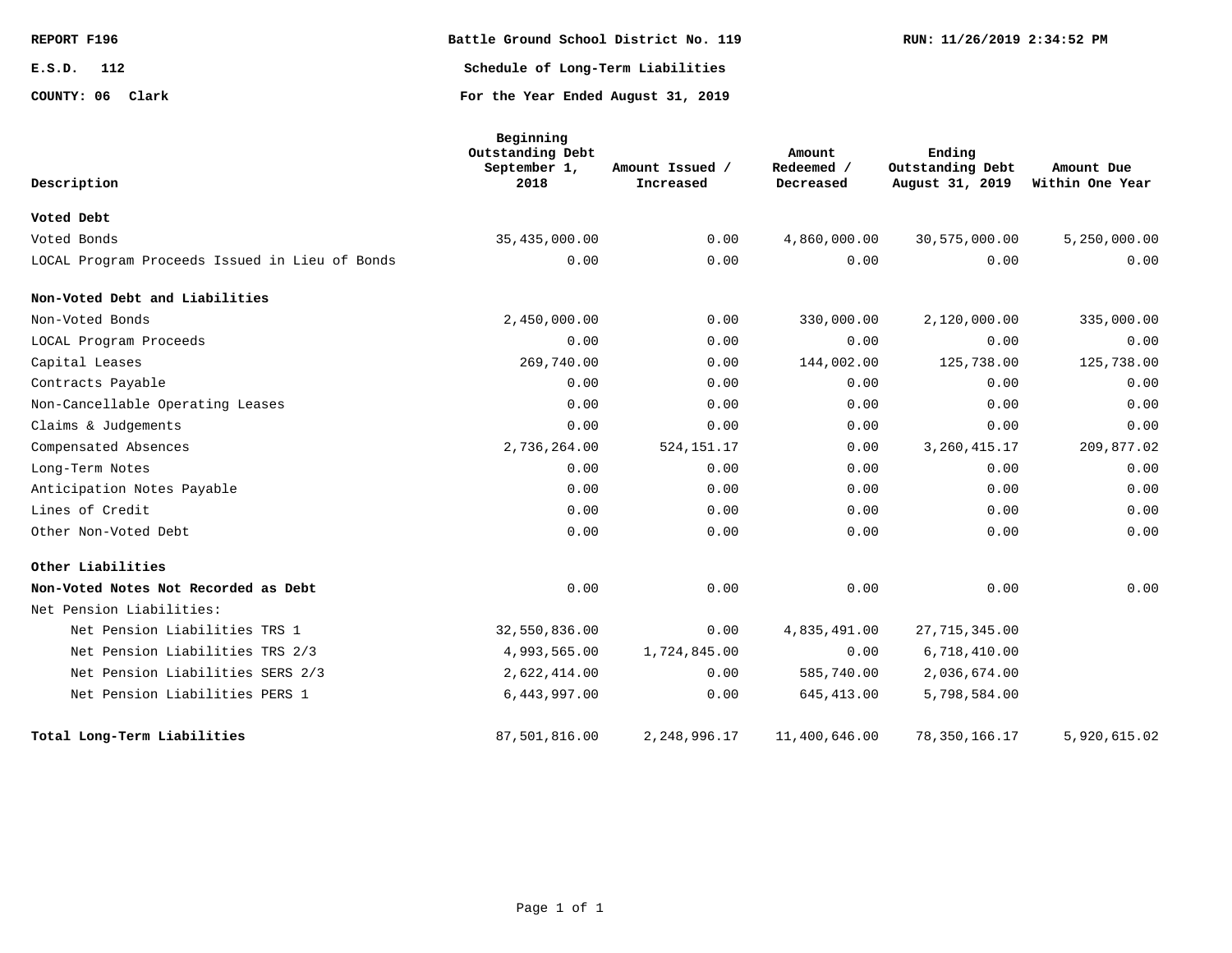| REPORT F196      | Battle Ground School District No. 119 | RUN: 11/26/2019 2:34:53 PM |
|------------------|---------------------------------------|----------------------------|
| E.S.D.<br>112    | Schedule of Long-Term Liabilities     |                            |
| COUNTY: 06 Clark | For the Year Ended August 31, 2019    |                            |

| Description                                    | Beginning<br>Outstanding Debt<br>September 1,<br>2018 | Amount Issued /<br>Increased | Amount<br>Redeemed /<br>Decreased | Ending<br>Outstanding Debt<br>August 31, 2019 | Amount Due<br>Within One Year |
|------------------------------------------------|-------------------------------------------------------|------------------------------|-----------------------------------|-----------------------------------------------|-------------------------------|
| Voted Debt                                     |                                                       |                              |                                   |                                               |                               |
| Voted Bonds                                    | 0.00                                                  | 0.00                         | 0.00                              | 0.00                                          | 0.00                          |
| LOCAL Program Proceeds Issued in Lieu of Bonds | 0.00                                                  | 0.00                         | 0.00                              | 0.00                                          | 0.00                          |
| Non-Voted Debt                                 |                                                       |                              |                                   |                                               |                               |
| Non-Voted Bonds                                | 0.00                                                  | 0.00                         | 0.00                              | 0.00                                          | 0.00                          |
| LOCAL Program Proceeds                         | 0.00                                                  | 0.00                         | 0.00                              | 0.00                                          | 0.00                          |
|                                                |                                                       |                              |                                   |                                               |                               |
| Total Long-Term Liabilities                    | 0.00                                                  | 0.00                         | 0.00                              | 0.00                                          | 0.00                          |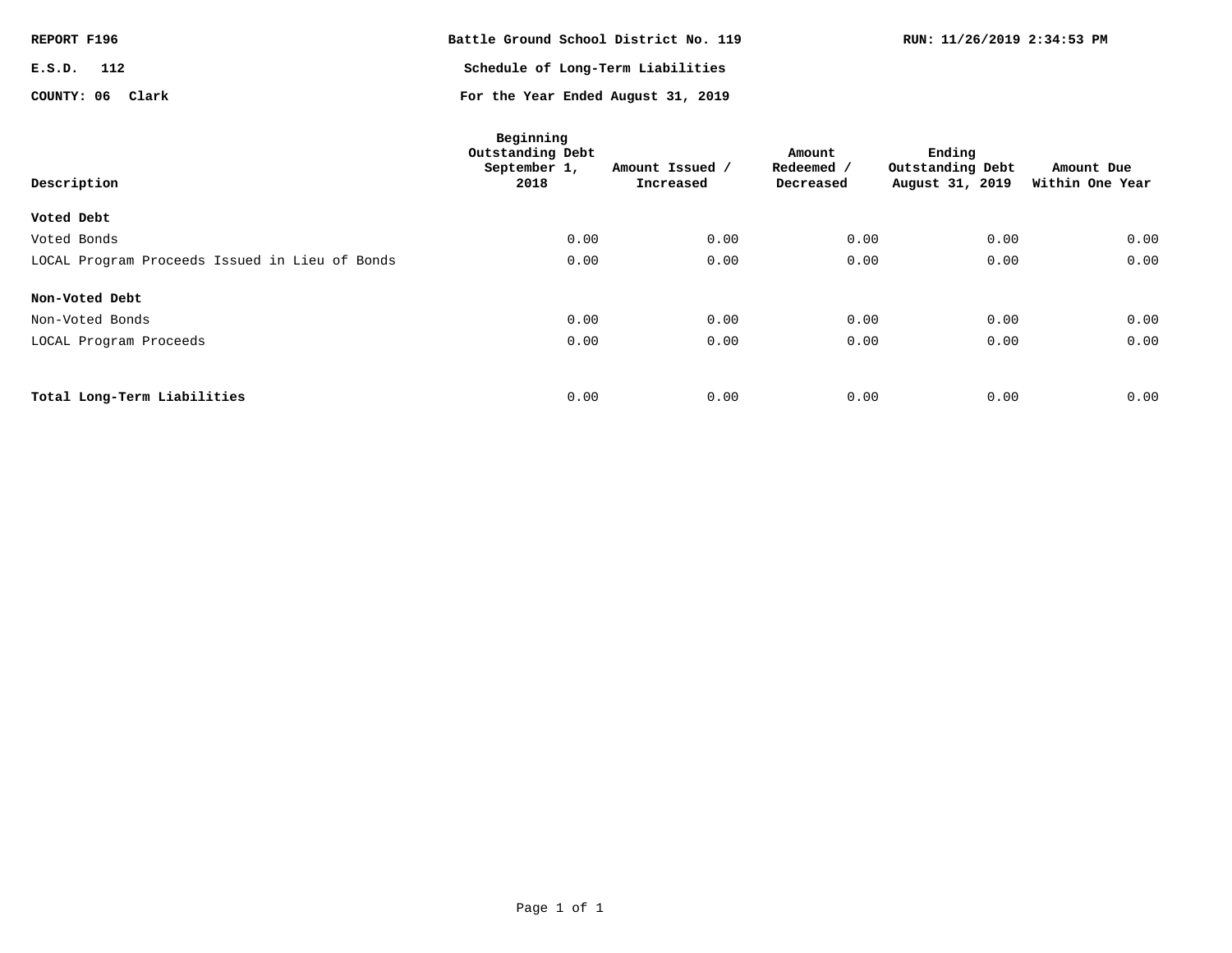| REPORT F196      | Battle Ground School District No. 119 | RUN: 11/26/2019 2:34:53 PM |
|------------------|---------------------------------------|----------------------------|
| E.S.D.<br>112    | Schedule of Long-Term Liabilities     |                            |
| COUNTY: 06 Clark | For the Year Ended August 31, 2019    |                            |

| Description                          | Beginning<br>Outstanding Debt<br>September 1,<br>2018 | Amount Issued /<br>Increased | Amount<br>Redeemed /<br>Decreased | Ending<br>Outstanding Debt<br>August 31, 2019 | Amount Due<br>Within One Year |
|--------------------------------------|-------------------------------------------------------|------------------------------|-----------------------------------|-----------------------------------------------|-------------------------------|
| Non-Voted Debt and Liabilities       |                                                       |                              |                                   |                                               |                               |
| Capital Leases                       | 0.00                                                  | 0.00                         | 0.00                              | 0.00                                          | 0.00                          |
| Contracts Payable                    | 0.00                                                  | 0.00                         | 0.00                              | 0.00                                          | 0.00                          |
| Claims & Judgements                  | 0.00                                                  | 0.00                         | 0.00                              | 0.00                                          | 0.00                          |
| Compensated Absences                 | 0.00                                                  | 0.00                         | 0.00                              | 0.00                                          | 0.00                          |
| Long-Term Notes                      | 0.00                                                  | 0.00                         | 0.00                              | 0.00                                          | 0.00                          |
| Anticipation Notes Payable           | 0.00                                                  | 0.00                         | 0.00                              | 0.00                                          | 0.00                          |
| Lines of Credit                      | 0.00                                                  | 0.00                         | 0.00                              | 0.00                                          | 0.00                          |
| Other Non-Voted Debt                 | 0.00                                                  | 0.00                         | 0.00                              | 0.00                                          | 0.00                          |
| Other Liabilities                    |                                                       |                              |                                   |                                               |                               |
| Non-Voted Notes Not Recorded as Debt | 0.00                                                  | 0.00                         | 0.00                              | 0.00                                          | 0.00                          |
|                                      |                                                       |                              |                                   |                                               |                               |
| Total Long-Term Liabilities          | 0.00                                                  | 0.00                         | 0.00                              | 0.00                                          | 0.00                          |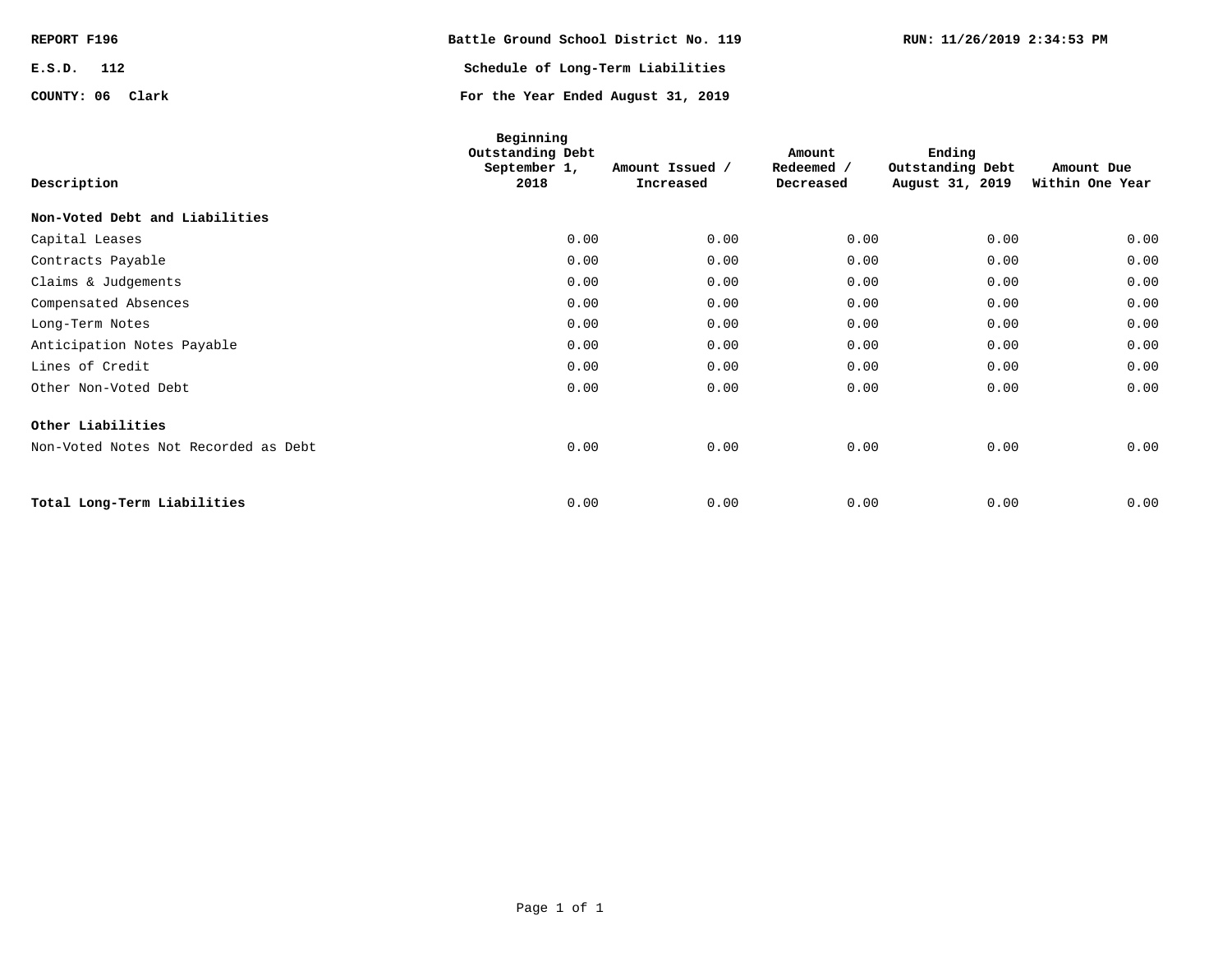| REPORT F196      | Battle Ground School District No. 119 | RUN: 11/26/2019 2:34:54 PM |
|------------------|---------------------------------------|----------------------------|
| E.S.D.<br>112    | Schedule of Long-Term Liabilities     |                            |
| COUNTY: 06 Clark | For the Year Ended August 31, 2019    |                            |

| Description                          | Beginning<br>Outstanding Debt<br>September 1,<br>2018 | Amount Issued /<br>Increased | Amount<br>Redeemed /<br>Decreased | Ending<br>Outstanding Debt<br>August 31, 2019 | Amount Due<br>Within One Year |
|--------------------------------------|-------------------------------------------------------|------------------------------|-----------------------------------|-----------------------------------------------|-------------------------------|
| Non-Voted Debt and Liabilities       |                                                       |                              |                                   |                                               |                               |
| Capital Leases                       | 0.00                                                  | 0.00                         | 0.00                              | 0.00                                          | 0.00                          |
| Contracts Payable                    | 0.00                                                  | 0.00                         | 0.00                              | 0.00                                          | 0.00                          |
| Long-Term Notes                      | 0.00                                                  | 0.00                         | 0.00                              | 0.00                                          | 0.00                          |
| Anticipation Notes Payable           | 0.00                                                  | 0.00                         | 0.00                              | 0.00                                          | 0.00                          |
| Lines of Credit                      | 0.00                                                  | 0.00                         | 0.00                              | 0.00                                          | 0.00                          |
| Other Non-Voted Debt                 | 0.00                                                  | 0.00                         | 0.00                              | 0.00                                          | 0.00                          |
| Other Liabilities                    |                                                       |                              |                                   |                                               |                               |
| Non-Voted Notes Not Recorded as Debt | 0.00                                                  | 0.00                         | 0.00                              | 0.00                                          | 0.00                          |
|                                      |                                                       |                              |                                   |                                               |                               |
| Total Long-Term Liabilities          | 0.00                                                  | 0.00                         | 0.00                              | 0.00                                          | 0.00                          |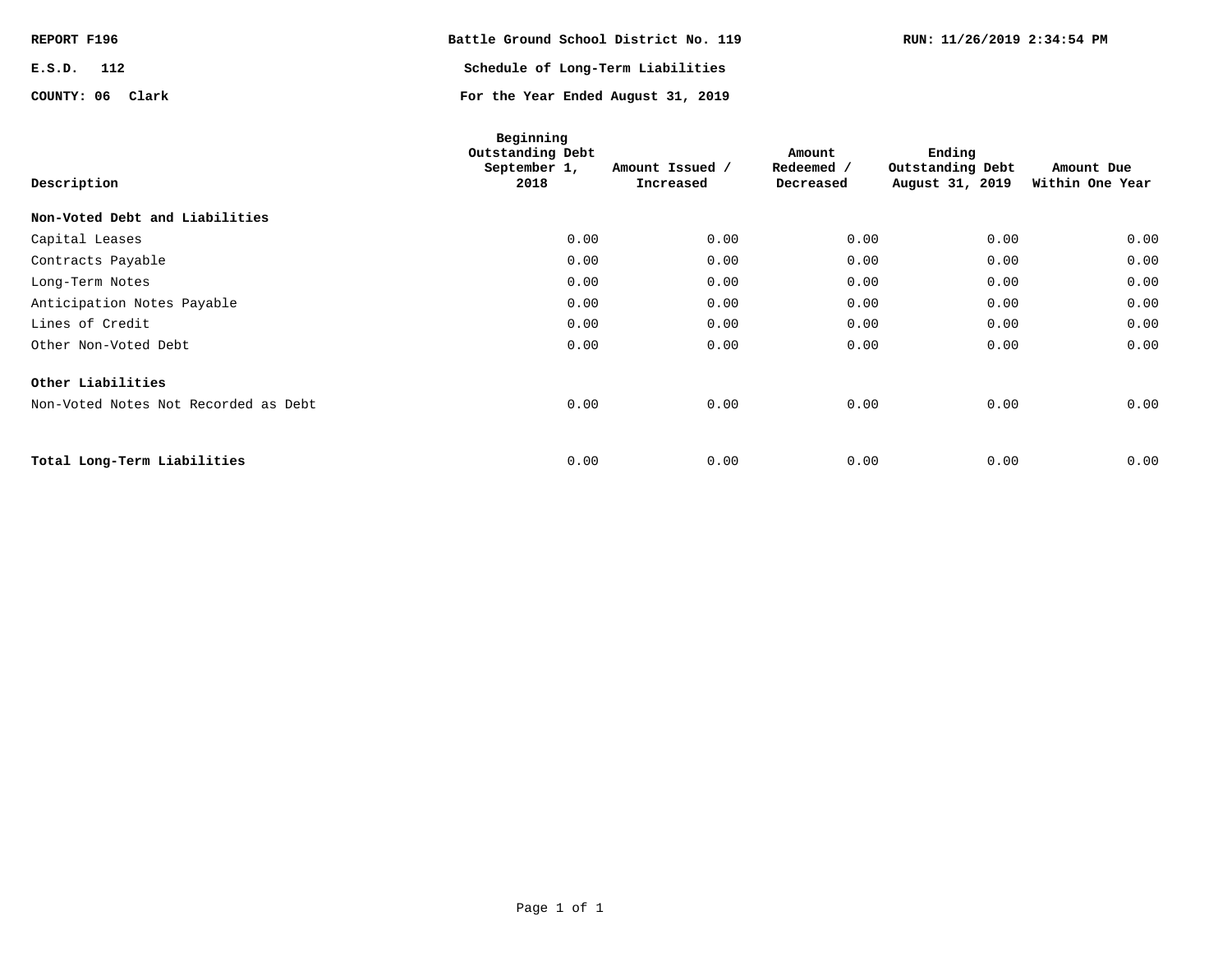**E.S.D. 112**

#### **Report of Revenues and Other Financing Sources**

**COUNTY: 06**

**Clark For the Year Ended August 31, 2019**

|                                                                          | General<br>Fund | Debt<br>Service<br>Fund | Capital<br>Projects<br>Fund | Transportation<br>Vehicle<br>Fund |
|--------------------------------------------------------------------------|-----------------|-------------------------|-----------------------------|-----------------------------------|
| <b>LOCAL TAXES</b>                                                       |                 |                         |                             |                                   |
| 1100 Local Property Tax                                                  | 23, 116, 011.46 | 6,327,990.88            | 0.00                        | 0.00                              |
| 1300 Sale of Tax Title Property                                          | 0.00            | 0.00                    | 0.00                        | 0.00                              |
| 1400 Local in Lieu of Taxes                                              | 0.00            | 0.00                    | 0.00                        | 0.00                              |
| 1500 Timber Excise Tax                                                   | 102,934.56      | 29,208.91               | 0.00                        | 0.00                              |
| 1600 County-Administered Forests                                         | 0.00            | 0.00                    | 0.00                        | 0.00                              |
| 1900 Other Local Taxes                                                   | 0.00            | 0.00                    | 0.00                        | 0.00                              |
| 1000 TOTAL LOCAL TAXES                                                   | 23, 218, 946.02 | 6,357,199.79            | 0.00                        | 0.00                              |
| LOCAL SUPPORT NONTAX                                                     |                 |                         |                             |                                   |
| 2100 Tuition and Fees, Unassigned                                        | 61,750.40       |                         |                             |                                   |
| 2122 Special Ed. - Infants and Toddlers - Tuition and Fees               | 0.00            |                         |                             |                                   |
| 2131 Secondary Vocational Education - Tuition                            | 44,200.00       |                         |                             |                                   |
| 2145 Skill Center Tuitions and Fees                                      | 0.00            |                         |                             |                                   |
| 2171 Traffic Safety Education Fees                                       | 0.00            |                         |                             |                                   |
| 2173 Summer School Tuitions and Fees                                     | 17,025.00       |                         |                             |                                   |
| 2186 Community School Tuitions and Fees                                  | 276,795.19      |                         |                             |                                   |
| 2188 Child Care Tuitions and Fees                                        | 0.00            |                         |                             |                                   |
| 2200 Sales of Goods, Supplies and Services, Unassigned                   | 313,062.43      |                         | 0.00                        | 0.00                              |
| 2231 Secondary Voc. Ed., Sales of Goods, Supplies and<br>Services        | 85,766.39       |                         |                             |                                   |
| 2245 Skill Center, Sales of Goods, Supplies and Services                 | 0.00            |                         |                             |                                   |
| 2288 Child Care Sales of Goods, Supplies, and Services                   | 0.00            |                         |                             |                                   |
| 2289 Other Community Services? Sales of Goods, Supplies, and<br>Services | 53,965.50       |                         |                             |                                   |
| 2298 School Food Services--Sales of Goods, Supplies, and<br>Services     | 1,120,440.80    |                         |                             |                                   |
| 2300 Investment Earnings                                                 | 596,656.94      | 64,887.95               | 172,705.73                  | 0.00                              |
| 2400 Interfund Loan Interest Earnings                                    | 0.00            |                         | 0.00                        |                                   |
| 2500 Gifts and Donations                                                 | 423,891.45      |                         | 0.00                        | 0.00                              |
| 2600 Fines and Damages                                                   | 24,686.92       |                         | 0.00                        | 0.00                              |
| 2700 Rentals and Leases                                                  | 78,563.70       | 0.00                    | 0.00                        | 0.00                              |
| 2800 Insurance Recoveries                                                | 1,721.73        |                         | 0.00                        | 0.00                              |
| 2900 Local Support Nontax, Unassigned                                    | 54,849.09       | 0.00                    | 4,548,502.00                | 0.00                              |
| 2910 E-Rate                                                              | 184,280.82      |                         | 0.00                        |                                   |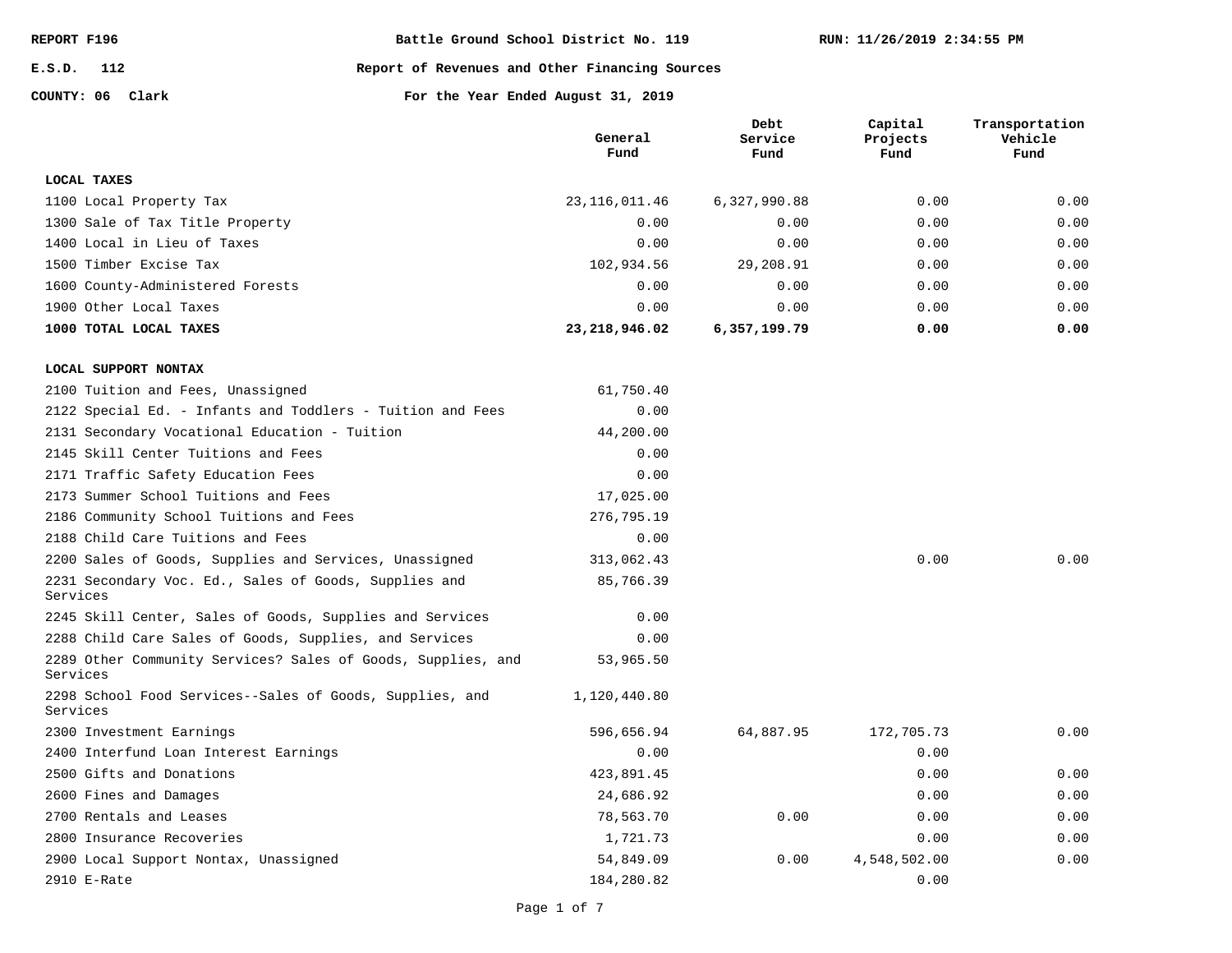| <b>REPORT F196</b>                                      | Battle Ground School District No. 119 |                                                |                         | RUN: 11/26/2019 2:34:55 PM  |                                   |  |
|---------------------------------------------------------|---------------------------------------|------------------------------------------------|-------------------------|-----------------------------|-----------------------------------|--|
| E.S.D.<br>112                                           |                                       | Report of Revenues and Other Financing Sources |                         |                             |                                   |  |
| COUNTY: 06 Clark                                        |                                       | For the Year Ended August 31, 2019             |                         |                             |                                   |  |
|                                                         |                                       | General<br>Fund                                | Debt<br>Service<br>Fund | Capital<br>Projects<br>Fund | Transportation<br>Vehicle<br>Fund |  |
| LOCAL SUPPORT NONTAX                                    |                                       |                                                |                         |                             |                                   |  |
| 2000 TOTAL LOCAL SUPPORT NONTAX                         |                                       | 3,337,656.36                                   | 64,887.95               | 4,721,207.73                | 0.00                              |  |
| STATE, GENERAL PURPOSE                                  |                                       |                                                |                         |                             |                                   |  |
| 3100 Apportionment                                      |                                       | 106, 262, 201.61                               |                         |                             |                                   |  |
| 3121 Special Education - General Apportionment          |                                       | 3, 103, 182.66                                 |                         |                             |                                   |  |
| 3300 Local Effort Assistance                            |                                       | 4,827,794.62                                   |                         |                             |                                   |  |
| 3600 State Forests                                      |                                       | 183,016.36                                     | 35,458.64               | 0.00                        | 0.00                              |  |
| 3900 Other State General Purpose, Unassigned            |                                       | 0.00                                           | 0.00                    | 0.00                        |                                   |  |
| 3000 TOTAL STATE, GENERAL PURPOSE                       |                                       | 114,376,195.25                                 | 35,458.64               | 0.00                        | 0.00                              |  |
| STATE, SPECIAL PURPOSE                                  |                                       |                                                |                         |                             |                                   |  |
| 4100 Special Purpose, Unassigned                        |                                       | 0.00                                           |                         | 0.00                        | 0.00                              |  |
| 4121 Special Education                                  |                                       | 16, 155, 433.09                                |                         |                             |                                   |  |
| 4122 Special Education - Infants and Toddlers - State   |                                       | 429,755.29                                     |                         |                             |                                   |  |
| 4126 State Institutions, Special Education              |                                       | 0.00                                           |                         |                             |                                   |  |
| 4130 State Funding Assistance-Paid Direct to District   |                                       |                                                |                         | 0.00                        |                                   |  |
| 4155 Learning Assistance                                |                                       | 2,606,401.68                                   |                         |                             |                                   |  |
| 4156 State Institutions, Centers and Homes, Delinquent  |                                       | 0.00                                           |                         |                             |                                   |  |
| 4158 Special and Pilot Programs                         |                                       | 502,662.09                                     |                         |                             |                                   |  |
| 4159 Juveniles in Adult Jails                           |                                       | 0.00                                           | 0.00                    |                             |                                   |  |
| 4165 Transitional Bilingual                             |                                       | 1, 311, 470.37                                 |                         |                             |                                   |  |
| 4174 Highly Capable                                     |                                       | 357,863.05                                     |                         |                             |                                   |  |
| 4188 Child Care                                         |                                       | 0.00                                           |                         |                             |                                   |  |
| 4198 School Food Service                                |                                       | 42,481.12                                      |                         |                             |                                   |  |
| 4199 Transportation - Operations                        |                                       | 10,803,888.59                                  |                         |                             |                                   |  |
| 4230 State Funding Assistance-Paid Direct to Contractor |                                       |                                                |                         | 0.00                        |                                   |  |
| 4300 Other State Agencies, Unassigned                   |                                       | 0.00                                           |                         | 0.00                        | 0.00                              |  |

0.00 0.00 0.00 4356 State Institutions, Centers and Homes, Delinquent - Other State Agencies 4330 State Funding Assistance-Other 4326 State Institutions - Special Education - Other State 4322 Special Education - Infants and Toddlers - State

Agencies

4321 Special Education - Other State Agencies

58,238.50

0.00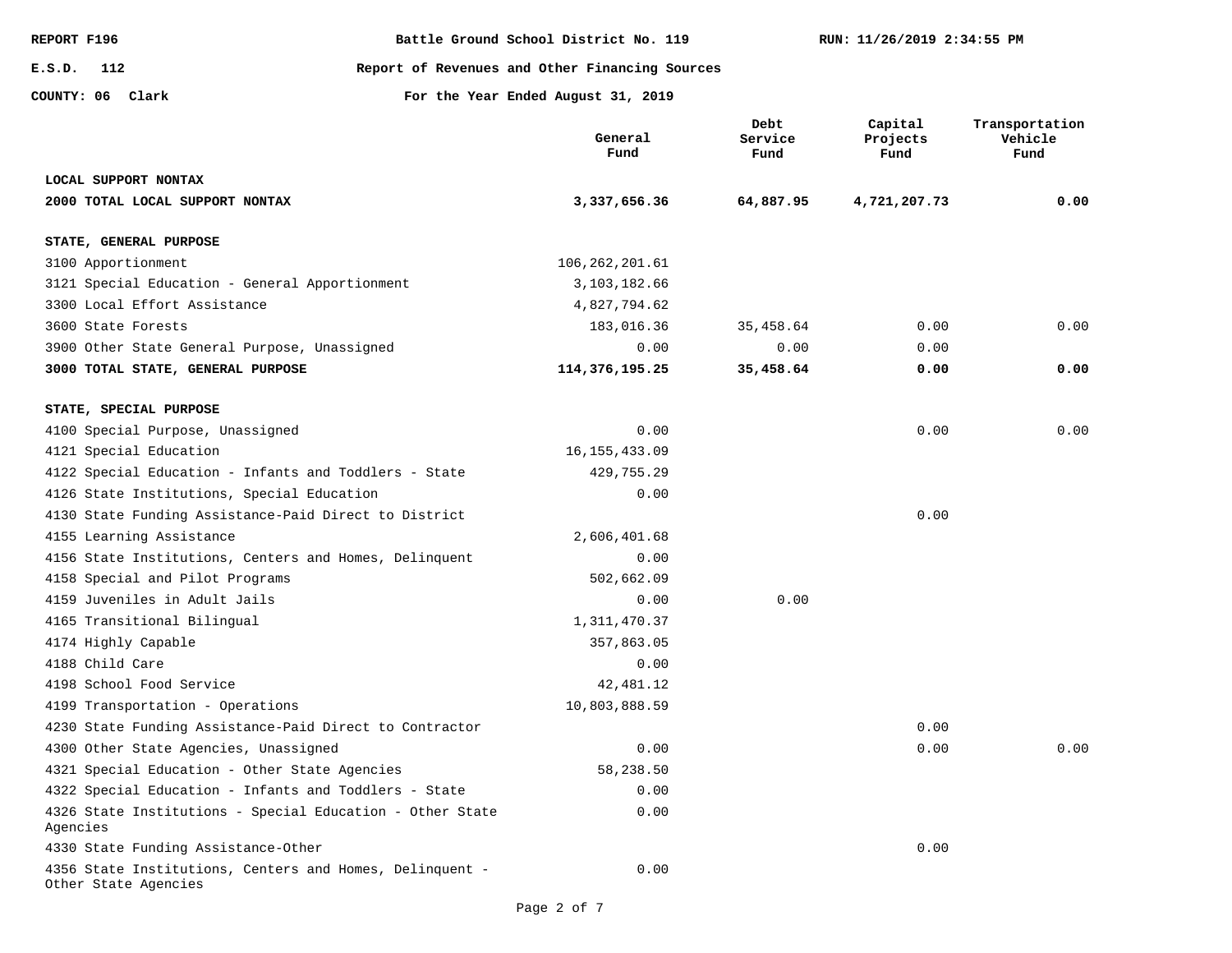| REPORT F196 |     |
|-------------|-----|
| E.S.D.      | 112 |

#### **Report of Revenues and Other Financing Sources**

**COUNTY: 06 Clark For the Year Ended August 31, 2019**

|                                                                            | General<br>Fund  | Debt<br>Service<br>Fund | Capital<br>Projects<br>Fund | Transportation<br>Vehicle<br>Fund |
|----------------------------------------------------------------------------|------------------|-------------------------|-----------------------------|-----------------------------------|
| STATE, SPECIAL PURPOSE                                                     |                  |                         |                             |                                   |
| 4358 Special and Pilot Programs - Other State Agencies                     | 0.00             |                         |                             |                                   |
| 4365 Transitional Bilingual - Other State Agencies                         | 0.00             |                         |                             |                                   |
| 4388 Child Care - Other State Agencies                                     | 0.00             |                         |                             |                                   |
| 4398 School Food Service - Other State Agencies                            | 0.00             |                         |                             |                                   |
| 4399 Transportation Operations - Other State Agencies                      | 0.00             |                         |                             |                                   |
| 4499 Transportation Reimbursement - Depreciation                           |                  |                         |                             | 0.00                              |
| 4000 TOTAL STATE, SPECIAL PURPOSE                                          | 32, 268, 193. 78 |                         | 0.00                        | 0.00                              |
| FEDERAL, GENERAL PURPOSE                                                   |                  |                         |                             |                                   |
| 5200 General Purpose Direct Federal Grants, Unassigned                     | 0.00             | 0.00                    | 0.00                        | 0.00                              |
| 5300 Impact Aid, Maintenance and Operation                                 | 0.00             | 0.00                    | 0.00                        | 0.00                              |
| 5329 Impact Aid, Special Education Funding                                 | 0.00             |                         |                             |                                   |
| 5400 Federal in Lieu of Taxes                                              | 0.00             | 0.00                    | 0.00                        | 0.00                              |
| 5500 Federal Forests                                                       | 260.89           | 0.00                    | 0.00                        |                                   |
| 5600 Qualified Bond Interest Credit                                        | 0.00             | 0.00                    | 0.00                        | 0.00                              |
| 5000 TOTAL FEDERAL, GENERAL PURPOSE                                        | 260.89           | 0.00                    | 0.00                        | 0.00                              |
| FEDERAL, SPECIAL PURPOSE                                                   |                  |                         |                             |                                   |
| 6100 Special Purpose, OSPI, Unassigned                                     | 553,230.21       |                         |                             | 0.00                              |
| 6121 Special Education, Medicaid Reimbursement                             | 0.00             |                         |                             |                                   |
| 6122 Special Education - Infants and Toddlers - Medicaid<br>Reimbursements | 0.00             |                         |                             |                                   |
| 6124 Special Education, Supplemental                                       | 2,795,682.46     |                         |                             |                                   |
| 6125 Special Education - Infants and Toddlers - Federal                    | 0.00             |                         |                             |                                   |
| 6138 Secondary Vocational Education                                        | 193,846.77       |                         |                             |                                   |
| 6140 Impact Aid-Construction                                               |                  |                         | 0.00                        |                                   |
| 6146 Skill Center                                                          | 0.00             |                         |                             |                                   |
| 6151 ESEA Disadvantaged, Fed                                               | 1,479,149.19     |                         |                             |                                   |
| 6152 Other Title, ESEA Fed                                                 | 211,962.87       |                         |                             |                                   |
| 6153 ESEA Migrant, Federal                                                 | 0.00             |                         |                             |                                   |
| 6154 Reading First, Federal                                                | 0.00             |                         |                             |                                   |
| 6157 Institutions, Neglected and Delinquent                                | 0.00             |                         |                             |                                   |
| 6161 Head Start                                                            | 0.00             |                         |                             |                                   |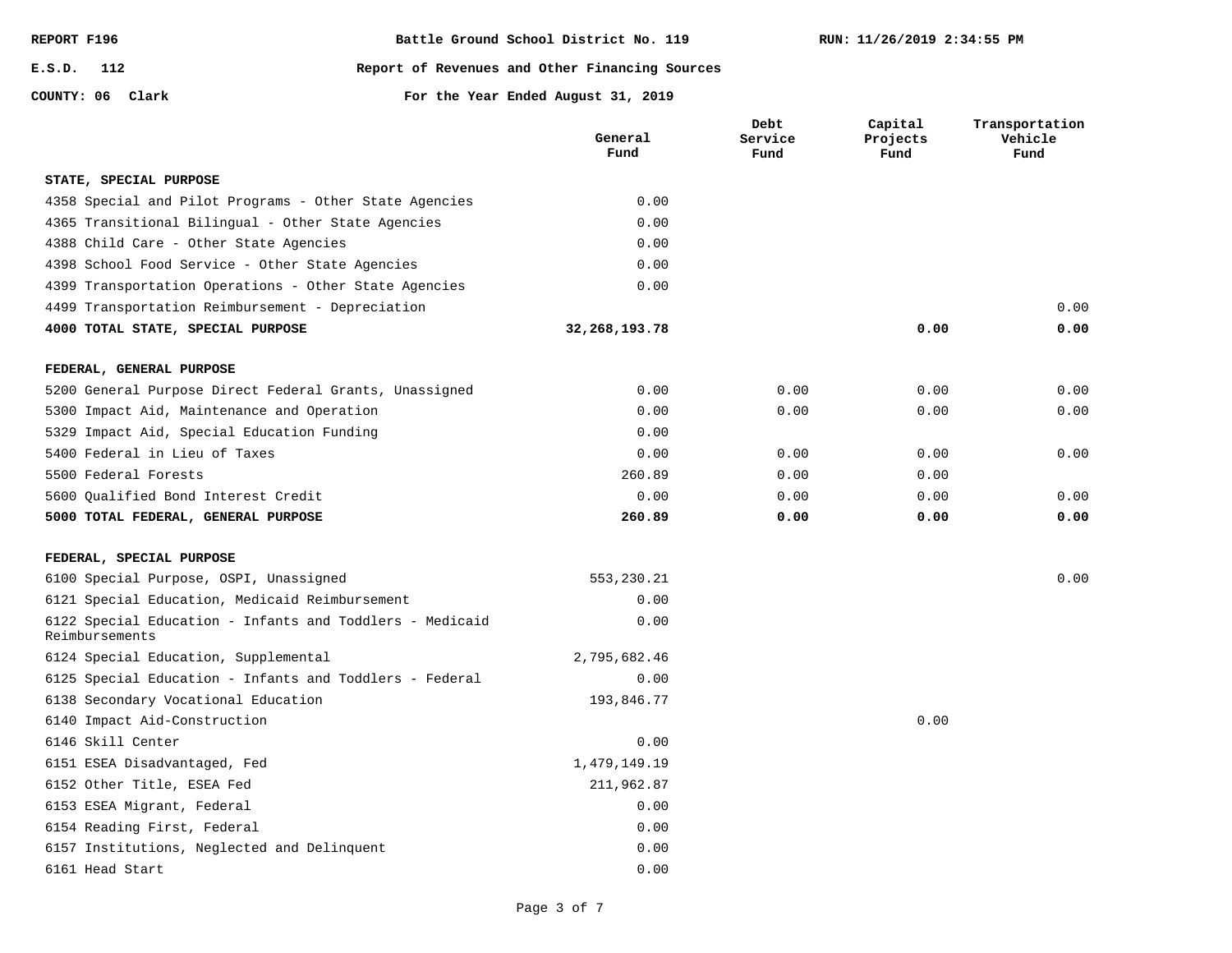| REPORT F196      | Battle Ground School District No. 119          |
|------------------|------------------------------------------------|
| E.S.D. 112       | Report of Revenues and Other Financing Sources |
| COUNTY: 06 Clark | For the Year Ended August 31, 2019             |

**Capital** 

**Transportation** 

# **Clark For the Year Ended August 31, 2019 General Debt**

|                                                                            | General<br>Fund | Service<br>Fund | Projects<br>Fund | Vehicle<br>Fund |
|----------------------------------------------------------------------------|-----------------|-----------------|------------------|-----------------|
| FEDERAL, SPECIAL PURPOSE                                                   |                 |                 |                  |                 |
| 6162 Math and Science - Professional Development                           | 0.00            |                 |                  |                 |
| 6164 Limited English Proficiency                                           | 97,571.26       |                 |                  |                 |
| 6167 Indian Education, JOM                                                 | 0.00            |                 |                  |                 |
| 6168 Indian Education, ED                                                  | 0.00            |                 |                  |                 |
| 6176 Targeted Assistance                                                   | 0.00            |                 |                  |                 |
| 6178 Youth Training Programs                                               | 0.00            |                 |                  |                 |
| 6188 Child Care                                                            | 0.00            |                 |                  |                 |
| 6189 Other Community Services                                              | 15,624.78       |                 |                  |                 |
| 6198 School Food Services                                                  | 1,506,193.09    |                 |                  |                 |
| 6199 Transportation - Operations                                           | 0.00            |                 |                  |                 |
| 6200 Direct Special Purpose Grants                                         | 0.00            |                 | 0.00             | 0.00            |
| 6221 Special Education - Medicaid Reimbursement                            | 0.00            |                 |                  |                 |
| 6222 Special Education - Infants and Toddlers - Medicaid<br>Reimbursements | 0.00            |                 |                  |                 |
| 6224 Special Education - Supplemental                                      | 0.00            |                 |                  |                 |
| 6225 Special Education - Infants and Toddlers - Federal                    | 0.00            |                 |                  |                 |
| 6238 Secondary Vocational Education                                        | 0.00            |                 |                  |                 |
| 6240 Impact Aid                                                            |                 |                 | 0.00             |                 |
| 6246 Skill Center                                                          | 0.00            |                 |                  |                 |
| 6251 ESEA Disadvantaged, Fed                                               | 0.00            |                 |                  |                 |
| 6252 Other Title, ESEA Fed                                                 | 0.00            |                 |                  |                 |
| 6253 ESEA Migrant, Federal                                                 | 0.00            |                 |                  |                 |
| 6254 Reading First, Federal                                                | 0.00            |                 |                  |                 |
| 6257 Institutions, Neglected and Delinquent                                | 0.00            |                 |                  |                 |
| 6261 Head Start                                                            | 0.00            |                 |                  |                 |
| 6262 Math and Science - Professional Development                           | 0.00            |                 |                  |                 |
| 6264 Limited English Proficiency                                           | 0.00            |                 |                  |                 |
| 6267 Indian Education - JOM                                                | 0.00            |                 |                  |                 |
| 6268 Indian Education - ED                                                 | 0.00            |                 |                  |                 |
| 6276 Targeted Assistance                                                   | 0.00            |                 |                  |                 |
| 6278 Youth Training, Direct Grants                                         | 0.00            |                 |                  |                 |
| 6288 Child Care                                                            | 0.00            |                 |                  |                 |
| 6289 Other Community Services                                              | 0.00            |                 |                  |                 |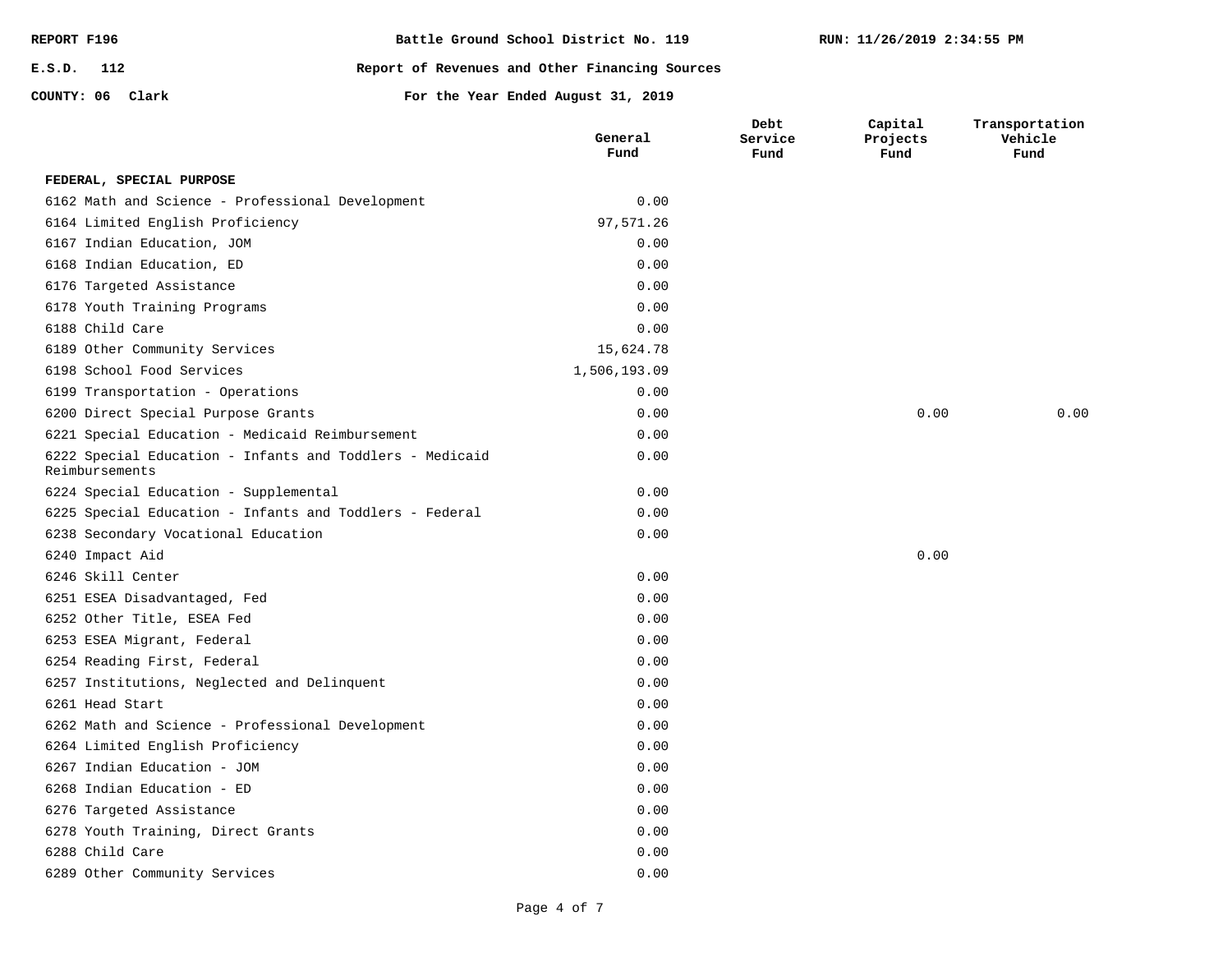| REPORT F196      | Battle Ground School District No. 119          |
|------------------|------------------------------------------------|
| E.S.D. 112       | Report of Revenues and Other Financing Sources |
| COUNTY: 06 Clark | For the Year Ended August 31, 2019             |

**Capital** 

**Transportation Vehicle** 

|                                                                            | General<br>Fund | Service<br>Fund | Projects<br>Fund | Vehicle<br>Fund |
|----------------------------------------------------------------------------|-----------------|-----------------|------------------|-----------------|
| FEDERAL, SPECIAL PURPOSE                                                   |                 |                 |                  |                 |
| 6298 School Food Services                                                  | 0.00            |                 |                  |                 |
| 6299 Transportation - Operations                                           | 0.00            |                 |                  |                 |
| 6300 Federal Grants Through Other Agencies, Unassigned                     | 0.00            |                 | 0.00             | 0.00            |
| 6310 Medicaid Administrative Match                                         | 105,843.22      |                 |                  |                 |
| 6321 Special Education - Medicaid Reimbursement                            | 145,596.31      |                 |                  |                 |
| 6322 Special Education - Infants and Toddlers - Medicaid<br>Reimbursements | 0.00            |                 |                  |                 |
| 6324 Special Education - Supplemental                                      | 0.00            |                 |                  |                 |
| 6325 Special Education - Infants and Toddlers - Federal                    | 0.00            |                 |                  |                 |
| 6338 Secondary Vocational Education                                        | 0.00            |                 |                  |                 |
| 6340 Impact Aid Construction                                               |                 |                 | 0.00             |                 |
| 6346 Skill Center                                                          | 0.00            |                 |                  |                 |
| 6351 ESEA Disadvantaged, Fed                                               | 0.00            |                 |                  |                 |
| 6352 Other Title, ESEA Fed                                                 | 0.00            |                 |                  |                 |
| 6353 ESEA Migrant, Federal                                                 | 0.00            |                 |                  |                 |
| 6354 Reading First, Federal                                                | 0.00            |                 |                  |                 |
| 6357 Institutions, Neglected and Delinquent                                | 0.00            |                 |                  |                 |
| 6361 Head Start                                                            | 0.00            |                 |                  |                 |
| 6362 Math and Science - Professional Development                           | 0.00            |                 |                  |                 |
| 6364 Limited English Proficiency                                           | 0.00            |                 |                  |                 |
| 6367 Indian Education - JOM                                                | 0.00            |                 |                  |                 |
| 6368 Indian Education - ED                                                 | 0.00            |                 |                  |                 |
| 6376 Targeted Assistance                                                   | 0.00            |                 |                  |                 |
| 6378 Youth Training                                                        | 0.00            |                 |                  |                 |
| 6388 Child Care                                                            | 0.00            |                 |                  |                 |
| 6389 Other Community Services                                              | 0.00            |                 |                  |                 |
| 6398 School Food Services                                                  | 0.00            |                 |                  |                 |
| 6399 Transportation - Operations                                           | 0.00            |                 |                  |                 |
| 6998 USDA Commodities                                                      | 204,584.00      |                 |                  |                 |
| 6000 TOTAL FEDERAL, SPECIAL PURPOSE                                        | 7,309,284.16    |                 | 0.00             | 0.00            |

**Debt Service** 

| REVENUES FROM OTHER SCHOOL DISTRICTS |
|--------------------------------------|
|--------------------------------------|

| 7100 Program Participation, Unassigned |  | 3,112.50 | D.OC |
|----------------------------------------|--|----------|------|
|----------------------------------------|--|----------|------|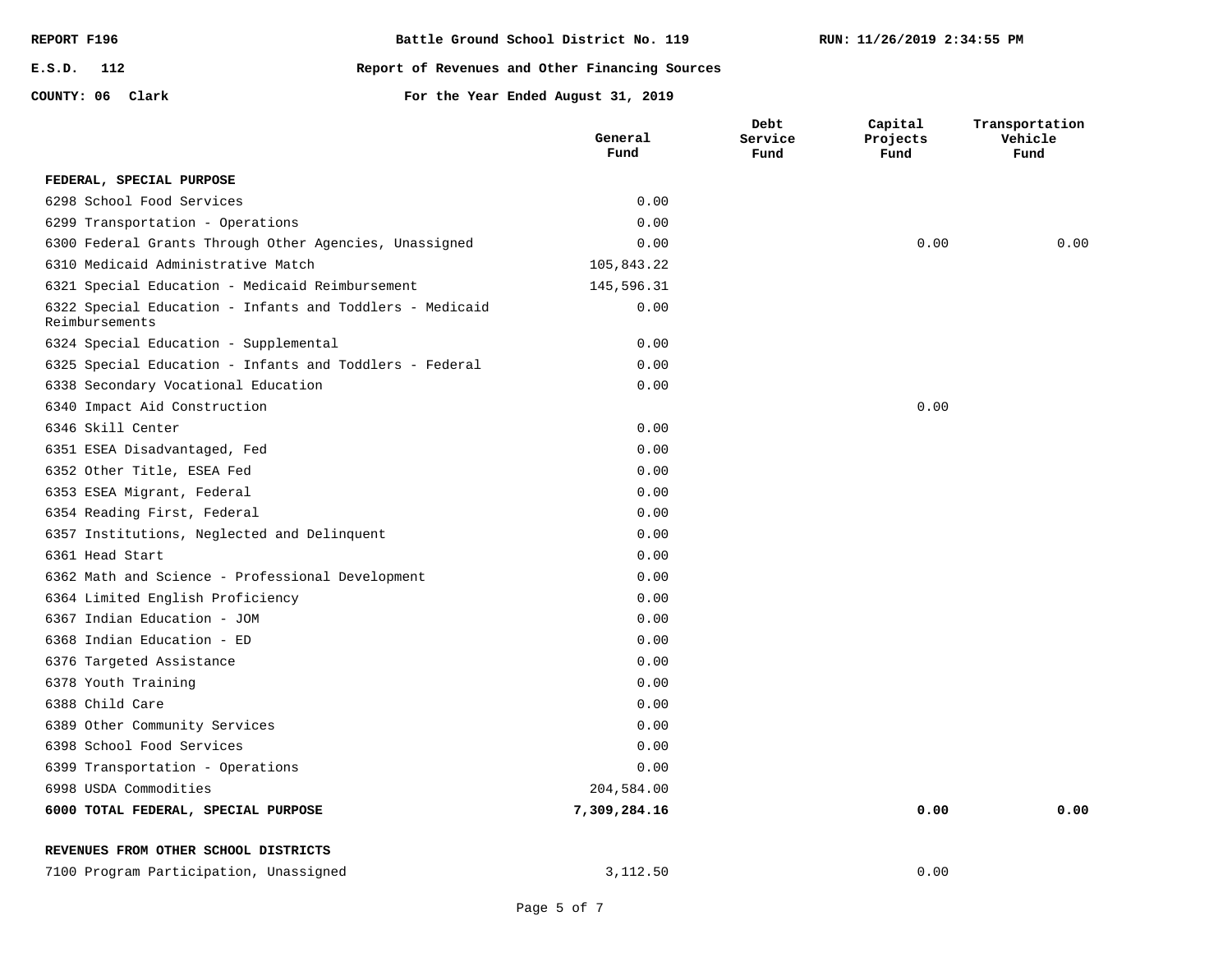| REPORT F196      | Battle Ground School District No. 119          |
|------------------|------------------------------------------------|
| $E.S.D.$ 112     | Report of Revenues and Other Financing Sources |
| COUNTY: 06 Clark | For the Year Ended August 31, 2019             |

|                                                                                  | General<br>Fund | Debt<br>Service<br>Fund | Capital<br>Projects<br>Fund | Transportation<br>Vehicle<br>Fund |
|----------------------------------------------------------------------------------|-----------------|-------------------------|-----------------------------|-----------------------------------|
| REVENUES FROM OTHER SCHOOL DISTRICTS                                             |                 |                         |                             |                                   |
| 7121 Special Education                                                           | 0.00            |                         |                             |                                   |
| 7122 Special Education - Infants and Toddlers                                    | 0.00            |                         |                             |                                   |
| 7131 Vocational Education                                                        | 0.00            |                         |                             |                                   |
| 7145 Skill Center                                                                | 0.00            |                         |                             |                                   |
| 7147 Skill Center - Facility Upgrades                                            | 0.00            |                         |                             |                                   |
| 7189 Other Community Services                                                    | 0.00            |                         |                             |                                   |
| 7197 Support Services                                                            | 0.00            |                         |                             |                                   |
| 7198 School Food Services                                                        | 33,567.00       |                         |                             |                                   |
| 7199 Transportation                                                              | 0.00            |                         |                             |                                   |
| 7301 Nonhigh Participation                                                       | 8,358.84        |                         |                             |                                   |
| 7000 TOTAL REVENUES FROM OTHER SCHOOL DISTRICTS                                  | 45,038.34       |                         | 0.00                        |                                   |
| REVENUES FROM OTHER ENTITITES                                                    |                 |                         |                             |                                   |
| 8100 Governmental Entities                                                       | 0.00            |                         | 960.00                      | 0.00                              |
| 8188 Child Care                                                                  | 0.00            |                         |                             |                                   |
| 8189 Community Services                                                          | 0.00            |                         |                             |                                   |
| 8198 School Food Services                                                        | 0.00            |                         |                             |                                   |
| 8199 Transportation                                                              | 0.00            |                         |                             |                                   |
| 8200 Private Foundations                                                         | 2,720.69        |                         |                             |                                   |
| 8500 Nonfederal, ESD                                                             | 0.00            |                         | 0.00                        | 0.00                              |
| 8521 Educational Service Districts - Special Education                           | 0.00            |                         |                             |                                   |
| 8522 Educational Service Districts - Special Education -<br>Infants and Toddlers | 0.00            |                         |                             |                                   |
| 8000 TOTAL REVENUES FROM OTHER ENTITIES                                          | 2,720.69        |                         | 960.00                      | 0.00                              |
| OTHER FINANCING SOURCES                                                          |                 |                         |                             |                                   |

|  |  | 9100 Sale of Bonds |                            |
|--|--|--------------------|----------------------------|
|  |  |                    | 9200 Sale of Real Property |

| 9100 Sale of Bonds                    | 0.00      | 0.00       | 0.00 | 0.00 |
|---------------------------------------|-----------|------------|------|------|
| 9200 Sale of Real Property            | 0.00      | 0.00       | 0.00 |      |
| 9300 Sale of Equipment                | 11,545.60 |            |      | 0.00 |
| 9400 Compensated Loss of Fixed Assets | 0.00      |            | 0.00 | 0.00 |
| 9500 Long-Term Financing              | 0.00      |            | 0.00 | 0.00 |
| 9600 Sale of Refunding Bonds          |           | 0.00       |      |      |
| 9900 Transfers                        | 0.00      | 332,985.00 | 0.00 | 0.00 |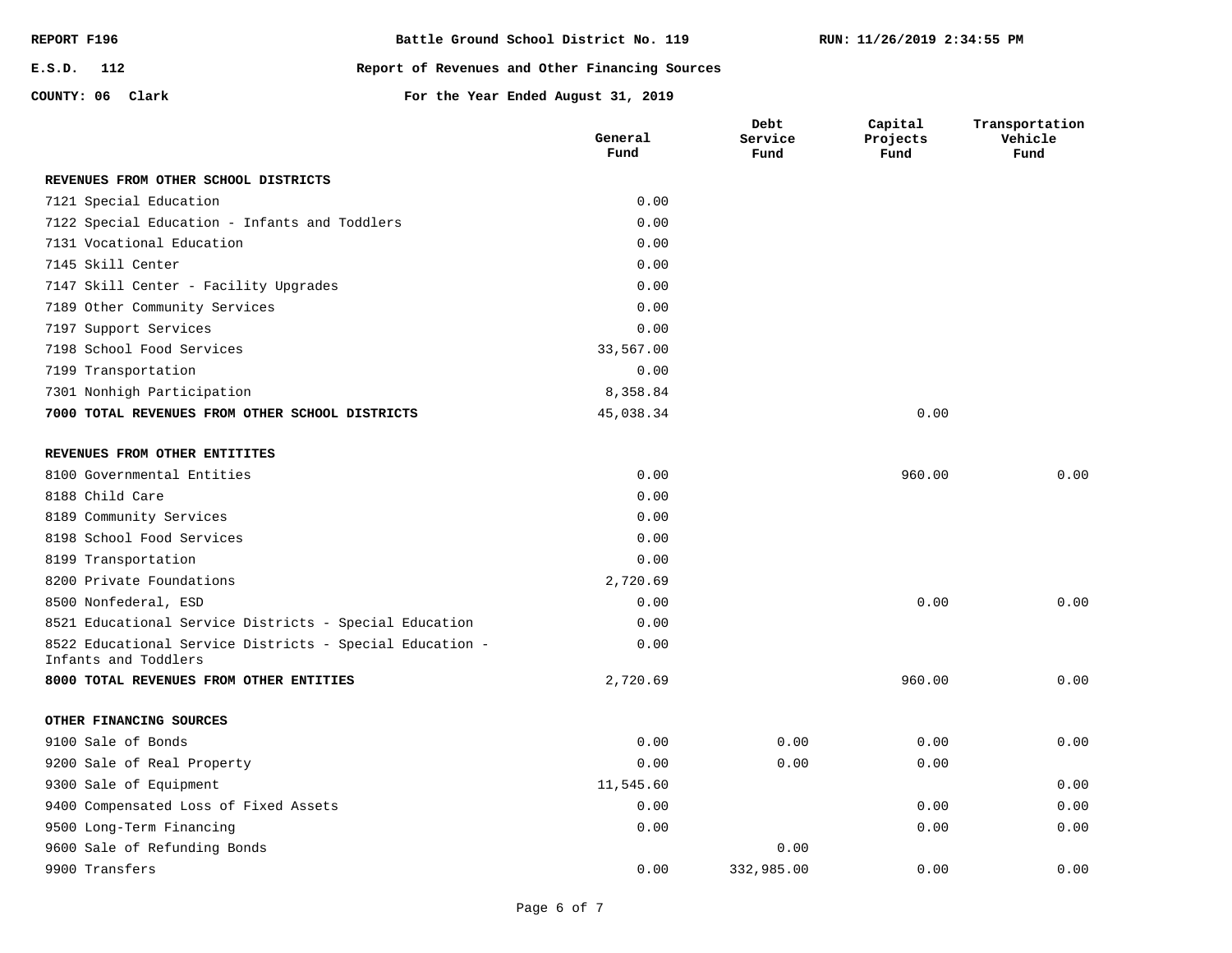| REPORT F196                                | Battle Ground School District No. 119          |                         | RUN: 11/26/2019 2:34:55 PM  |                                   |
|--------------------------------------------|------------------------------------------------|-------------------------|-----------------------------|-----------------------------------|
| E.S.D. 112                                 | Report of Revenues and Other Financing Sources |                         |                             |                                   |
| COUNTY: 06<br>Clark                        | For the Year Ended August 31, 2019             |                         |                             |                                   |
|                                            | General<br>Fund                                | Debt<br>Service<br>Fund | Capital<br>Projects<br>Fund | Transportation<br>Vehicle<br>Fund |
| OTHER FINANCING SOURCES                    |                                                |                         |                             |                                   |
| 9000 TOTAL OTHER FINANCING SOURCES         | 11,545.60                                      | 332,985.00              | 0.00                        | 0.00                              |
| TOTAL REVENUES AND OTHER FINANCING SOURCES | 180,569,841.09                                 | 6,790,531.38            | 4,722,167.73                | 0.00                              |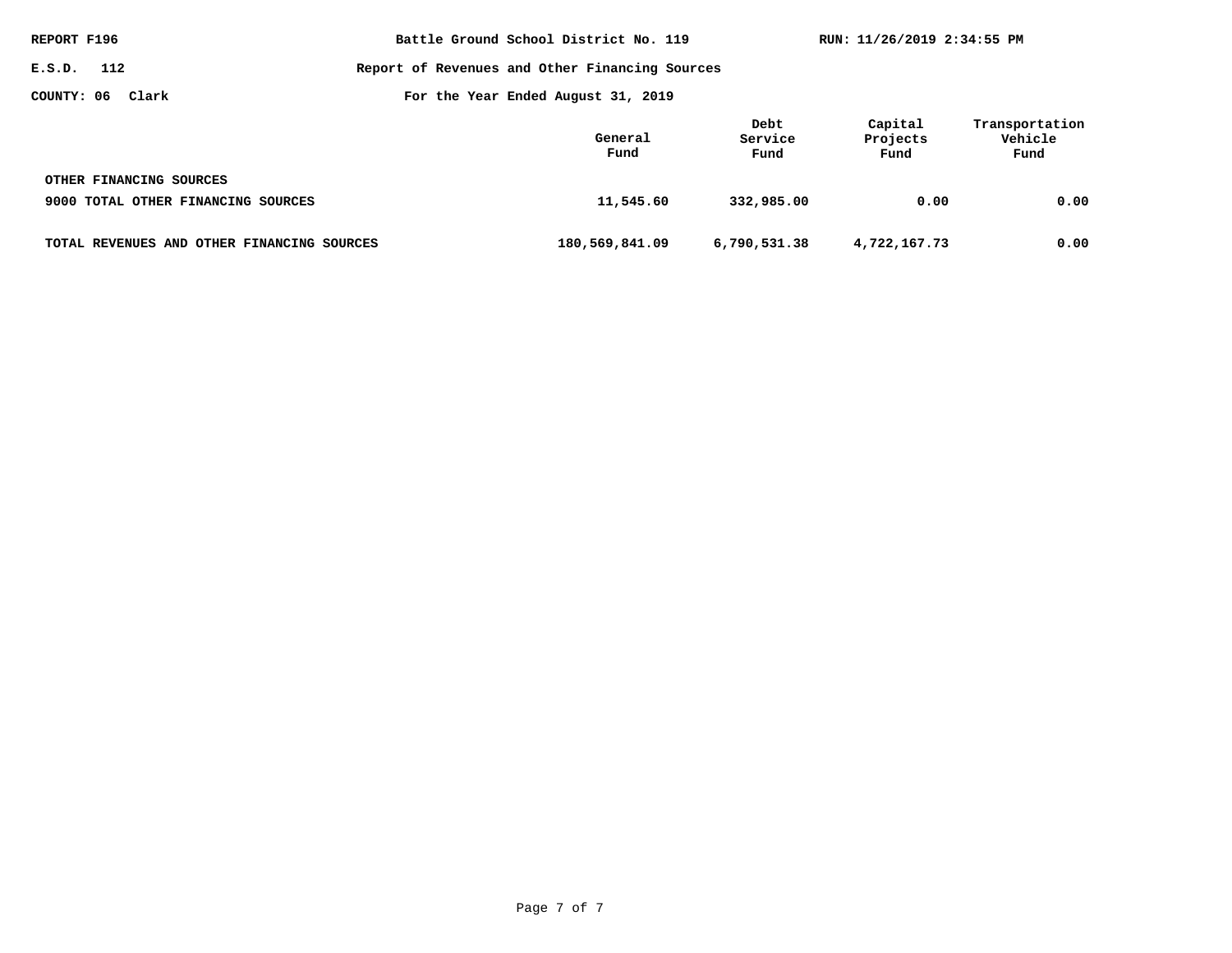**E.S.D. 112**

# **COUNTY: 06**

**Battle Ground School District No. 119**

**Program/Activity/Object Report**

For the Year Ended August 31, 2019

| PROGRAM EXPENDITURE SUMMARY              |                 | ACTIVITY EXPENDITURE SUMMARY |                 | OBJECT EXPENDITURE SUMMARY |                  |  |
|------------------------------------------|-----------------|------------------------------|-----------------|----------------------------|------------------|--|
| NO. PROGRAM TITLE                        | AMOUNT          | NO. ACTIVITY TITLE           | AMOUNT          | NO. OBJECT TITLE           | AMOUNT           |  |
| 01 Basic Education                       | 88,985,986.19   | 11 Bd of Dir                 | 389,911.14      | 0 Debit Transfer           | 146,734.45       |  |
| 02 ALE                                   | 11,433,483.35   | 12 Supt Off                  | 557,645.73      | 1 Credit Transfer          | $-146, 734.45$   |  |
| 03 Basic Education - Dropout             | 86,553.60       | 13 Busns Off                 | 1,579,235.36    | 2 Cert. Salaries           | 78,048,479.36    |  |
| Reengagement                             |                 | 14 HR                        | 1,342,232.23    | 3 Class. Salaries          | 23, 289, 288.11  |  |
| 21 Sp Ed, Sup, St                        | 20, 437, 334.69 | 15 Pblc Rltn                 | 264,063.84      | 4 Employee Benefits        | 38, 742, 324. 15 |  |
| 22 Sp Ed, Infants and<br>Toddlers, State | 422, 461.53     | 21 Supv Inst                 | 4, 311, 517.32  | 5 Supplies / Materials     | 7,273,865.89     |  |
| 24 Sp Ed, Sup, Fed                       | 2,731,497.66    | 22 Lrn Resrc                 | 1,937,660.74    | 6                          | .00              |  |
| 25 Sp Ed, Infants and                    | .00             | 23 Princ Off                 | 10,859,237.96   | 7 Purchased Services       | 25,860,303.68    |  |
| Toddlers, Federal                        |                 | 24 Guid/Coun                 | 4, 117, 197.94  | 8 Travel                   | 272,907.92       |  |
| 26 Sp Ed, Inst, St                       | .00             | 25 Pupil M/S                 | 2,351,499.49    | 9 Capital Outlay           | 298,095.16       |  |
| 29 Sp Ed, Oth, Fed                       | .00             | 26 Health                    | 7, 212, 418.24  | TOTAL ALL OBJECTS          | 173, 785, 264.27 |  |
| 31 Voc, Basic, St                        | 6,687,370.27    | 27 Teaching                  | 102,028,620.58  |                            |                  |  |
| 34 MidSchCar/Tec                         | 359,869.55      | 28 Extracur                  | 994,886.98      |                            |                  |  |
| 38 Voc, Fed                              | 62,334.80       | 29 Pmt to SD                 | 462,201.00      |                            |                  |  |
| 39 Voc, Other                            | .00             | 31 InstProDev                | 3, 320, 774.42  |                            |                  |  |
| 45 Skil Cnt, Bas, St                     | .00             | 32 Inst Tech                 | 349,019.74      |                            |                  |  |
| 46 Skill Cntr, Fed                       | .00             | 33 Curriculum                | 1,534,492.37    |                            |                  |  |
| 47 Skil Cnt, Fac Upgrade                 | .00             | 34 Prof Learn                | 179,553.13      |                            |                  |  |
| 51 ESEA Disadvantaged, Fed               | 1,442,968.82    | 41 Supervisn                 | 26, 268. 26     |                            |                  |  |
| 52 Other Title, ESEA, Fed                | 206,732.54      | 42 Food                      | 164,778.00      |                            |                  |  |
| 53 ESEA Migrant, Federal                 | .00             | 44 Operation                 | 2,743,474.64    |                            |                  |  |
| 54 Read First, Fed                       | .00             | 49 Transfers                 | $-11, 184.49$   |                            |                  |  |
| 55 LAP                                   | 2,509,190.43    | 51 Supervisn                 | 182,810.79      |                            |                  |  |
| 56 St In, Ctr/Hm, D                      | .00             | 52 Operation                 | 9,615,121.06    |                            |                  |  |
| 57 St In, N/D, Fed                       | .00             | 53 Maintnce                  | .00             |                            |                  |  |
| 58 Sp/Plt Pgm, St                        | 438,891.11      | 56 Insurance                 | .00             |                            |                  |  |
| 59 Inst. JAJ                             | .00             | 59 Transfers                 | $-3,000.00$     |                            |                  |  |
| 61 Head Start, Fed                       | .00             | 61 Supv Bldg                 | 774,000.13      |                            |                  |  |
| 62 MS, Pro Dv, Fed                       | .00             | 62 Grnd Mnt                  | 696,132.14      |                            |                  |  |
| 64 LEP, Fed                              | 95,163.62       | 63 Oper Bldg                 | 5, 174, 842.86  |                            |                  |  |
| 65 Tran Biling, St                       | 1,240,117.84    | 64 Maintnce                  | 3, 418, 770. 24 |                            |                  |  |
| 67 Ind Ed, Fd, JOM                       | .00             | 65 Utilities                 | 3, 272, 938.64  |                            |                  |  |
| 68 Ind Ed, Fd, ED                        | .00             | 67 Bldg Secu                 | 75.88           |                            |                  |  |
| 69 Comp, Othr                            | .00             | 68 Insurance                 | 1,118,495.83    |                            |                  |  |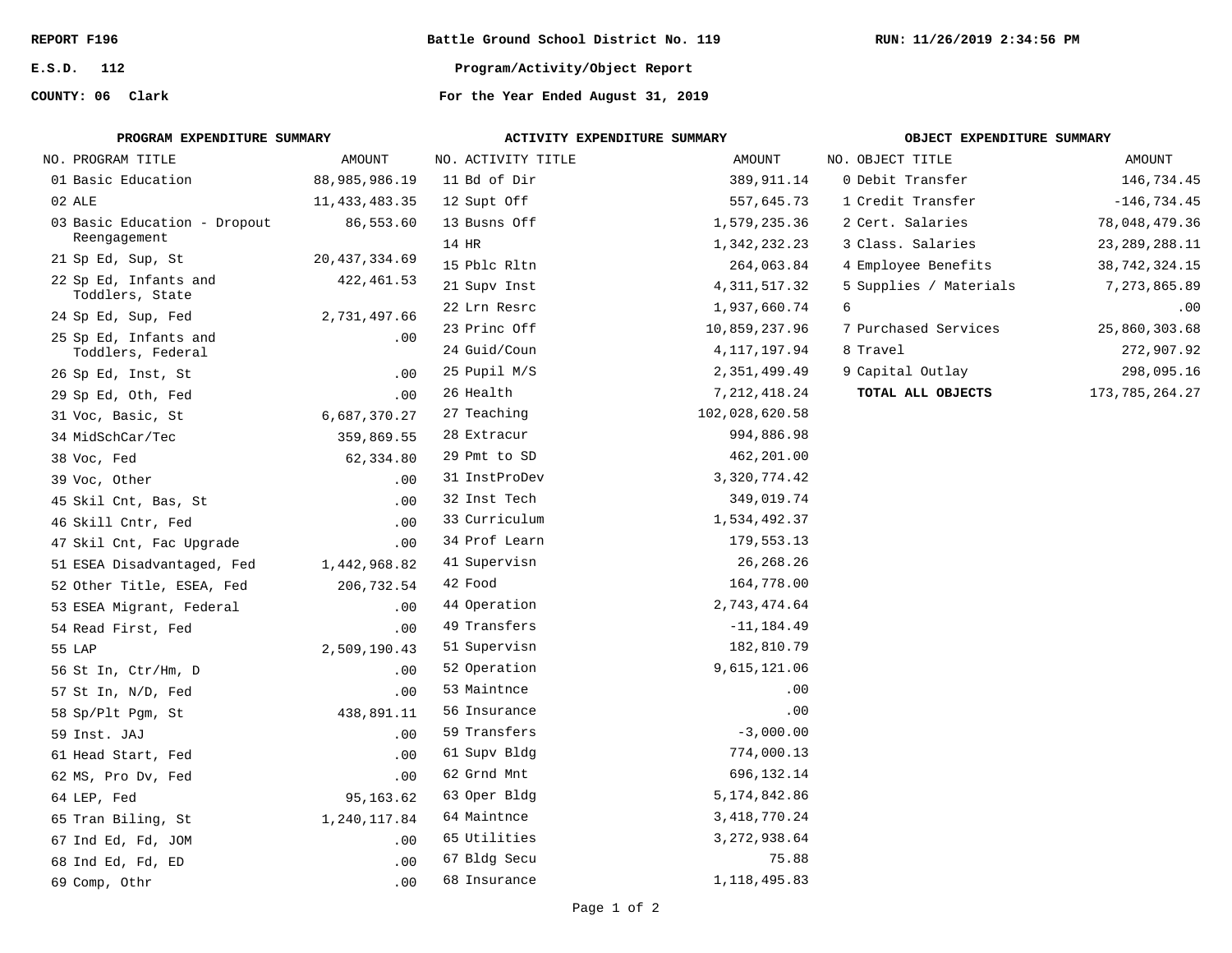**E.S.D. 112**

# **Battle Ground School District No. 119**

## **Program/Activity/Object Report**

# For the Year Ended August 31, 2019

| COUNTY: 06 Clark            |                | For the Year Ended August 31, 2019 |                |
|-----------------------------|----------------|------------------------------------|----------------|
| PROGRAM EXPENDITURE SUMMARY |                | ACTIVITY EXPENDITURE SUMMARY       |                |
| NO. PROGRAM TITLE           | AMOUNT         | NO. ACTIVITY TITLE                 | AMOUNT         |
| 71 Traffic Safety           | .00            | 72 Info Sys                        | 1,675,406.09   |
| 73 Summer School            | 17,025.00      | 73 Printing                        | 149,165.24     |
| 74 Highly Capable           | 308,518.98     | 74 Warehouse                       | 697,107.39     |
| 75 Prof Dev, State          | .00            | 75 Mtr Pool                        | 113,688.77     |
| 76 Target Asst, Fed         | $.00 \,$       | 83 Interest                        | 7,995.20       |
| 78 Yth Trg Pm, Fed          | .00            | 84 Principal                       | 157,499.63     |
| 79 Inst Pgm, Othr           | 1,080,537.22   | 85 Debt Expn                       | .00            |
| 81 Public Radio/TV          | .00            | 91 Publ Actv                       | 18,709.76      |
| 86 Comm Schools             | 397,377.73     | TOTAL ALL ACTIVITIES               | 173,785,264.27 |
| 88 Child Care               | 155.48         |                                    |                |
| 89 Othr Comm Srv            | 42,455.40      |                                    |                |
| 97 Distwide Suppt           | 21,758,401.15  |                                    |                |
| 98 Schl Food Serv           | 2,923,336.41   |                                    |                |
| 99 Pupil Transp             | 10,117,500.90  |                                    |                |
| TOTAL ALL PROGRAMS          | 173,785,264.27 |                                    |                |
|                             |                |                                    |                |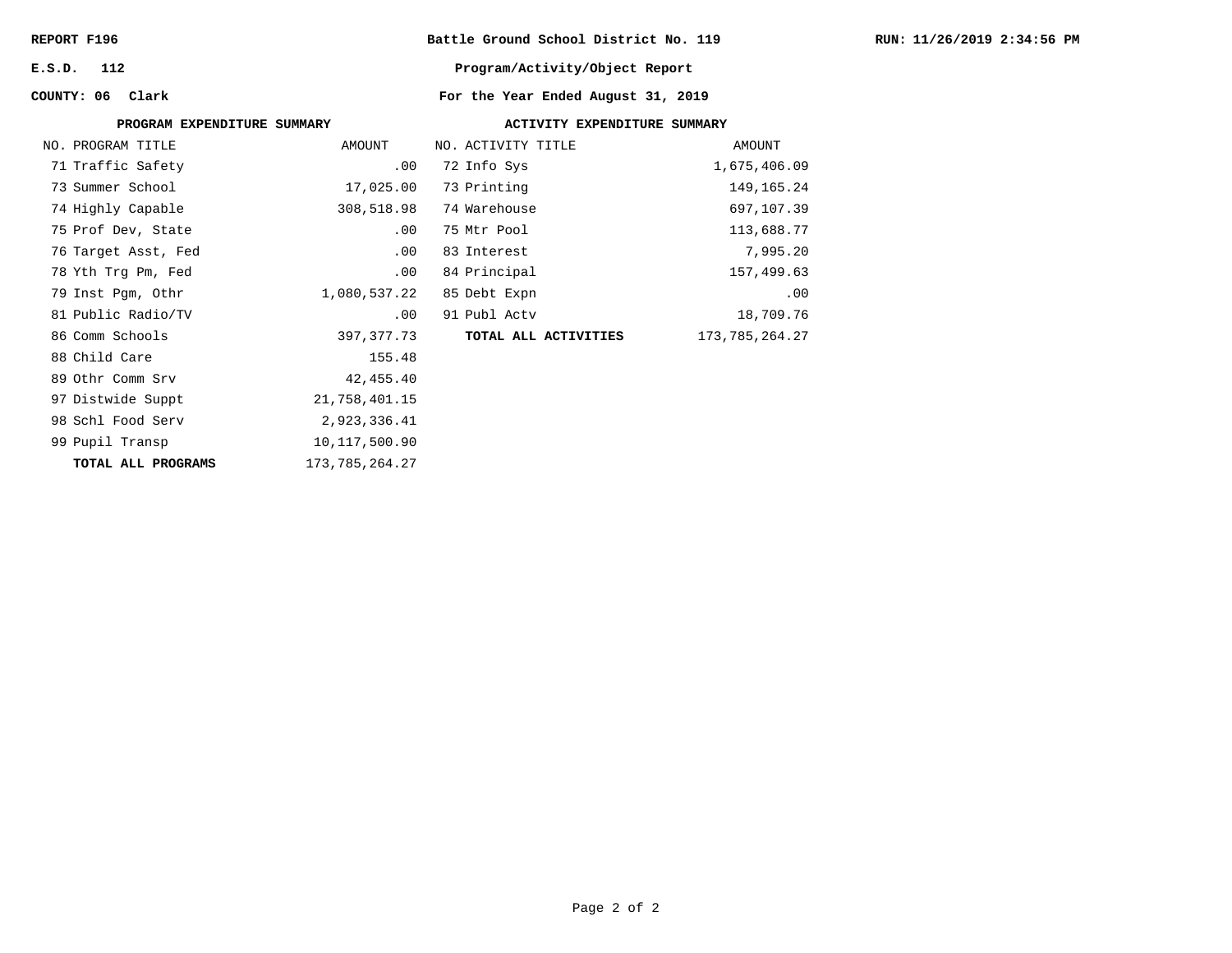**E.S.D. 112**

**COUNTY: 06**

**F-196 Annual Financial Statements**

**Clark Fiscal Year 2018-2019**

#### **SUPPLEMENTAL REPORTS AND SCHEDULES**

Program Matrix

Data Requirements for Supplemental Reports

Data Requirements for End of Year Reporting to Apportionment and State Recovery Rate

Data Requirements for Calculating Federal Indirect Cost Rate Including Fixed With Carry-Forward Distorting Items

Data Requirements for Calculating Federal Indirect Cost Rate Including Fixed With Carry-Forward Indirect Expenditures

Schedule for Determining School District Federal Restricted and Unrestricted Indirect Cost Rate Including Fixed With Carry-Forward Calculation

Resource to Program Expenditure Report

Preliminary Special Education Maintenance of Effort

Preliminary Federal Cross-Cutting Maintenance of Effort

Preliminary Vocational Education Maintenance of Effort

Edit/Error Report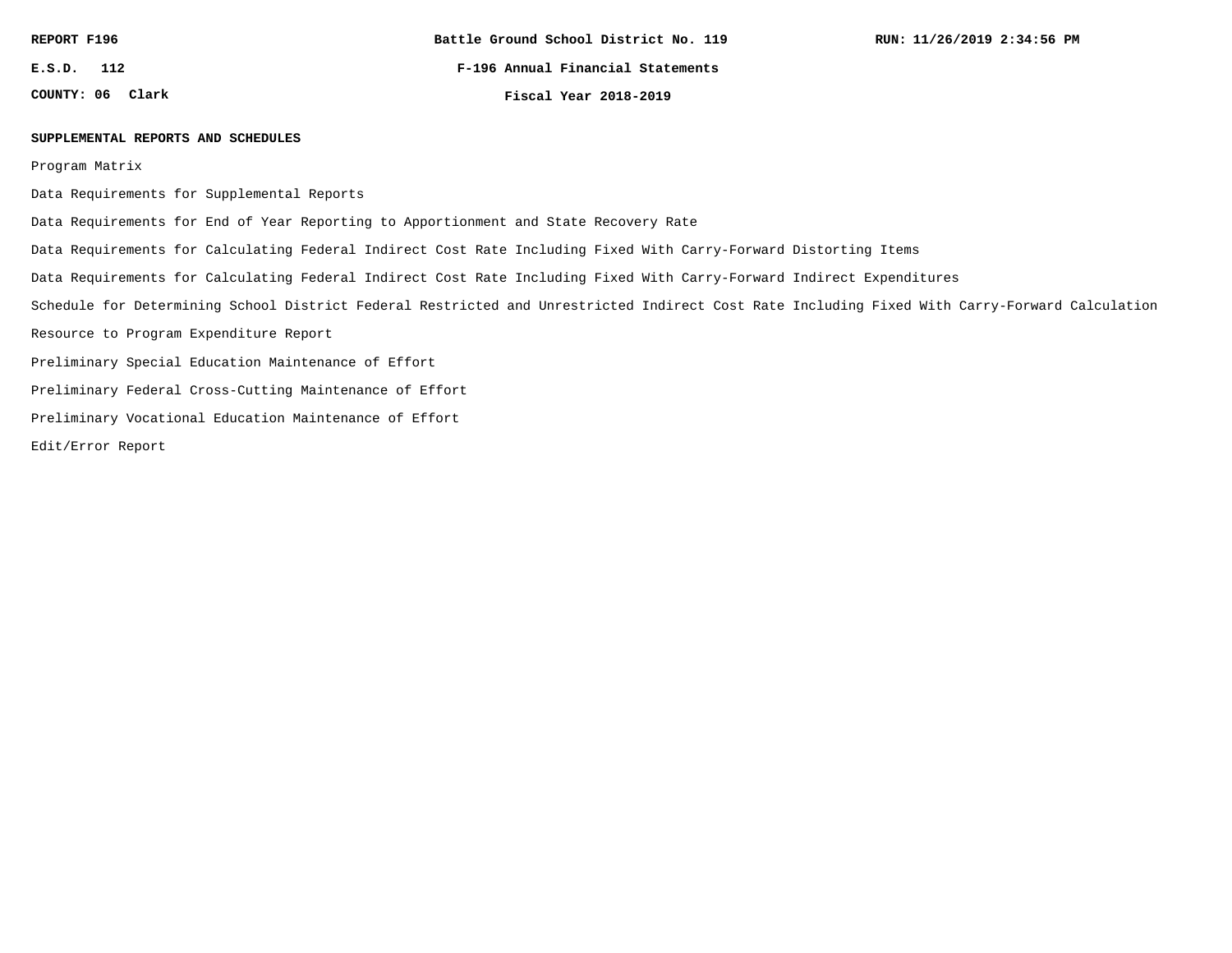#### **REPORT F196 Battle Ground School District No. 119 RUN: 11/26/2019 2:34:57 PM**

# **E.S.D. 112 PROGRAM 01 - Basic Education**

# **COUNTY: 06 Clark For the Year Ended August 31, 2019**

|               |               | (0)        | (1)      | (2)           | (3)          | (4)                                                  | (5)                         | (7)          | (8)       | (9)      |
|---------------|---------------|------------|----------|---------------|--------------|------------------------------------------------------|-----------------------------|--------------|-----------|----------|
|               |               | Debit      | Credit   | Cert.         | Class.       | Employee                                             | Supplies /                  | Purchased    |           | Capital  |
| Activity      | Total         | Transfer   | Transfer | Salaries      | Salaries     | Benefits                                             | Materials                   | Services     | Travel    | Outlay   |
| 21 Supv Inst  | 2,533,680.98  | 439.01     |          | 1,151,523.67  | 738,713.08   | 610,665.47                                           | 10,560.43                   | 19,054.85    | 2,724.47  | 0.00     |
| 22 Lrn Resrc  | 1,912,918.52  | 0.00       |          | 826, 211.94   | 470,118.35   | 544,486.16                                           | 71,816.49                   | 285.58       | 0.00      | 0.00     |
| 23 Princ Off  | 9,186,045.18  | 0.00       |          | 4,491,206.36  | 2,196,778.22 | 2,445,390.29                                         | 11,690.64                   | 40,652.55    | 327.12    | 0.00     |
| 24 Guid/Coun  | 2,882,919.69  | 0.00       |          | 1,934,428.59  | 164,682.36   | 782,672.34                                           | 1,136.40                    | 0.00         | 0.00      | 0.00     |
| 25 Pupil M/S  | 1,657,812.03  | 0.00       |          | 0.00          | 1,019,950.94 | 519,652.88                                           | 0.00                        | 118,208.21   | 0.00      | 0.00     |
| 26 Health     | 2,204,956.60  | 0.00       |          | 1,211,852.98  | 360,989.63   | 624,662.68                                           | 6,635.97                    | 815.34       | 0.00      | 0.00     |
| 27 Teaching   | 64,988,117.50 | 110,701.45 |          | 41,948,922.00 |              | 591,502.70 16,025,290.06 2,330,650.45                |                             | 3,951,556.13 | 26,605.89 | 2,888.82 |
| 28 Extracur   | 969,329.84    | 0.00       |          | 0.00          | 770,739.60   | 181,444.42                                           | 7,607.29                    | 663.85       | 8,874.68  | 0.00     |
| 31 InstProDev | 1,262,810.45  | 0.00       |          | 830,449.98    | 632.74       | 263, 242.64                                          | 21,039.79                   | 121,271.82   | 26,173.48 | 0.00     |
| 32 Inst Tech  | 11,547.33     | 0.00       |          |               | 0.00         | 0.00                                                 | 11,547.33                   | 0.00         | 0.00      | 0.00     |
| 33 Curriculum | 1,257,731.60  | 1,134.90   |          | 0.00          | 45,419.09    |                                                      | 21, 256. 23 1, 188, 401. 38 | 1,520.00     | 0.00      | 0.00     |
| 34 Prof Learn | 118, 116. 47  | 0.00       |          | 94,425.57     |              | 23,690.90                                            | 0.00                        | 0.00         | 0.00      | 0.00     |
| 01 TOTAL      | 88,985,986.19 | 112,275.36 |          | 52,489,021.09 |              | 6,359,526.71 22,042,454.07 3,661,086.17 4,254,028.33 |                             |              | 64,705.64 | 2,888.82 |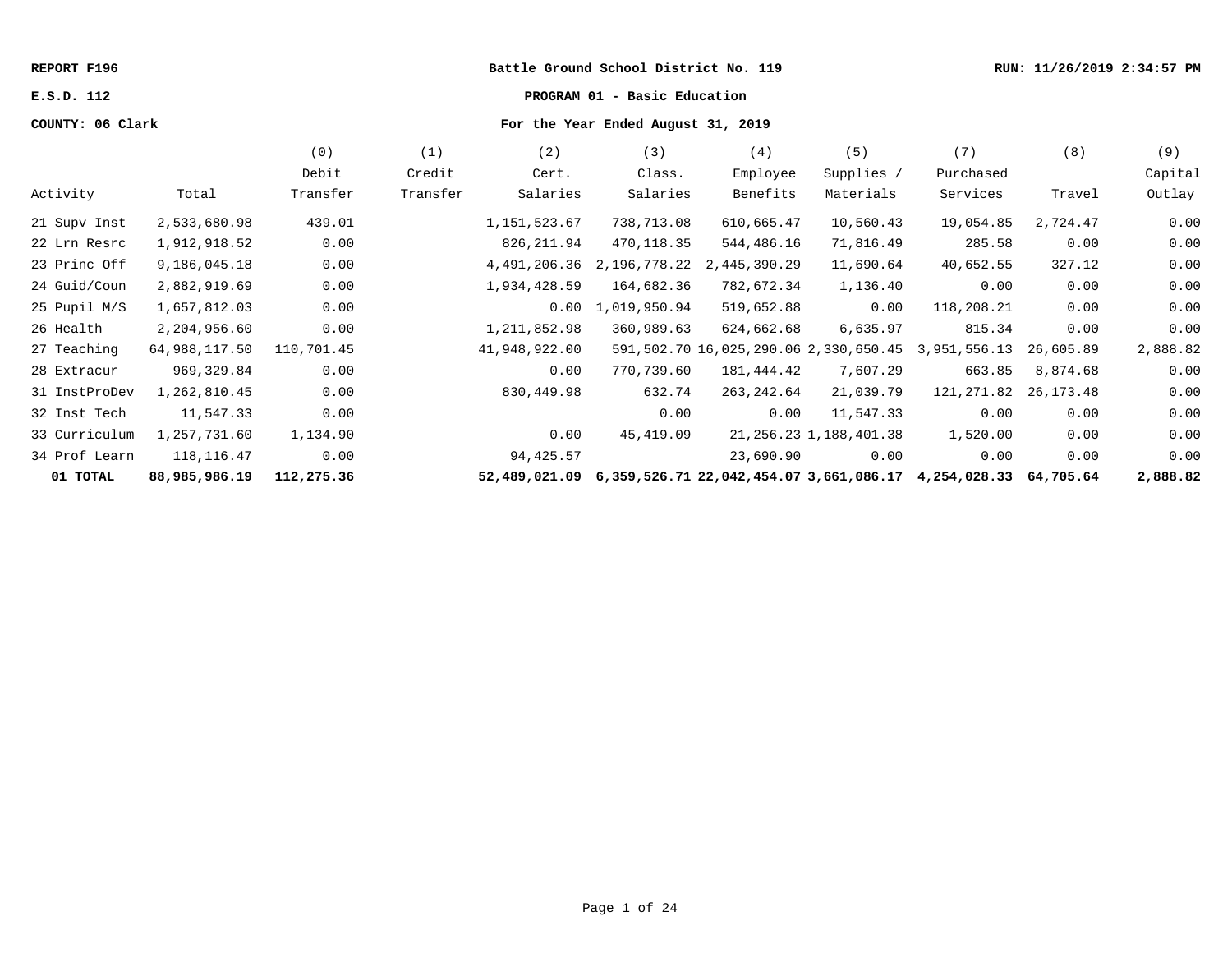#### **REPORT F196 Battle Ground School District No. 119 RUN: 11/26/2019 2:34:57 PM**

# **E.S.D. 112 PROGRAM 02 - Alternative Learning Experience**

# **COUNTY: 06 Clark For the Year Ended August 31, 2019**

|               |               | (0)      | (1)      | (2)          | (3)        | (4)                     | (5)        | (7)        | (8)      | (9)     |
|---------------|---------------|----------|----------|--------------|------------|-------------------------|------------|------------|----------|---------|
|               |               | Debit    | Credit   | Cert.        | Class.     | Employee                | Supplies / | Purchased  |          | Capital |
| Activity      | Total         | Transfer | Transfer | Salaries     | Salaries   | Benefits                | Materials  | Services   | Travel   | Outlay  |
| 21 Supv Inst  | 60,928.81     | 0.00     |          | 44,966.50    | 0.00       | 15,962.31               | 0.00       | 0.00       | 0.00     | 0.00    |
| 22 Lrn Resrc  | 16,525.92     | 0.00     |          | 0.00         | 13,218.91  | 3,307.01                | 0.00       | 0.00       | 0.00     | 0.00    |
| 23 Princ Off  | 1,663,367.68  | 0.00     |          | 582,406.13   | 614,327.27 | 466,634.28              | 0.00       | 0.00       | 0.00     | 0.00    |
| 24 Guid/Coun  | 431,160.83    | 0.00     |          | 304,978.73   | 10,463.26  | 115,718.84              | 0.00       | 0.00       | 0.00     | 0.00    |
| 25 Pupil M/S  | 1,728.77      | 0.00     |          | 0.00         | 1,399.72   | 329.05                  | 0.00       | 0.00       | 0.00     | 0.00    |
| 26 Health     | 35,199.61     | 0.00     |          | 25,188.47    | 5,534.72   | 4,455.35                | 21.07      | 0.00       | 0.00     | 0.00    |
| 27 Teaching   | 9,065,727.48  | 6,976.82 |          | 5,884,951.79 | 335,291.86 | 2,194,996.31            | 89,059.62  | 551,857.94 | 2,593.14 | 0.00    |
| 31 InstProDev | 12,933.82     | 0.00     |          | 0.00         | 0.00       | 0.00                    | 0.00       | 8,814.83   | 4,118.99 | 0.00    |
| 32 Inst Tech  | 28,400.91     | 0.00     |          |              | 0.00       | 0.00                    | 28,400.91  | 0.00       | 0.00     | 0.00    |
| 33 Curriculum | 95,252.99     | 0.00     |          | 0.00         | 0.00       | 0.00                    | 95,252.99  | 0.00       | 0.00     | 0.00    |
| 34 Prof Learn | 22,256.53     | 0.00     |          | 17,731.08    |            | 4,525.45                | 0.00       | 0.00       | 0.00     | 0.00    |
| 02 TOTAL      | 11,433,483.35 | 6,976.82 |          | 6,860,222.70 |            | 980,235.74 2,805,928.60 | 212,734.59 | 560,672.77 | 6,712.13 | 0.00    |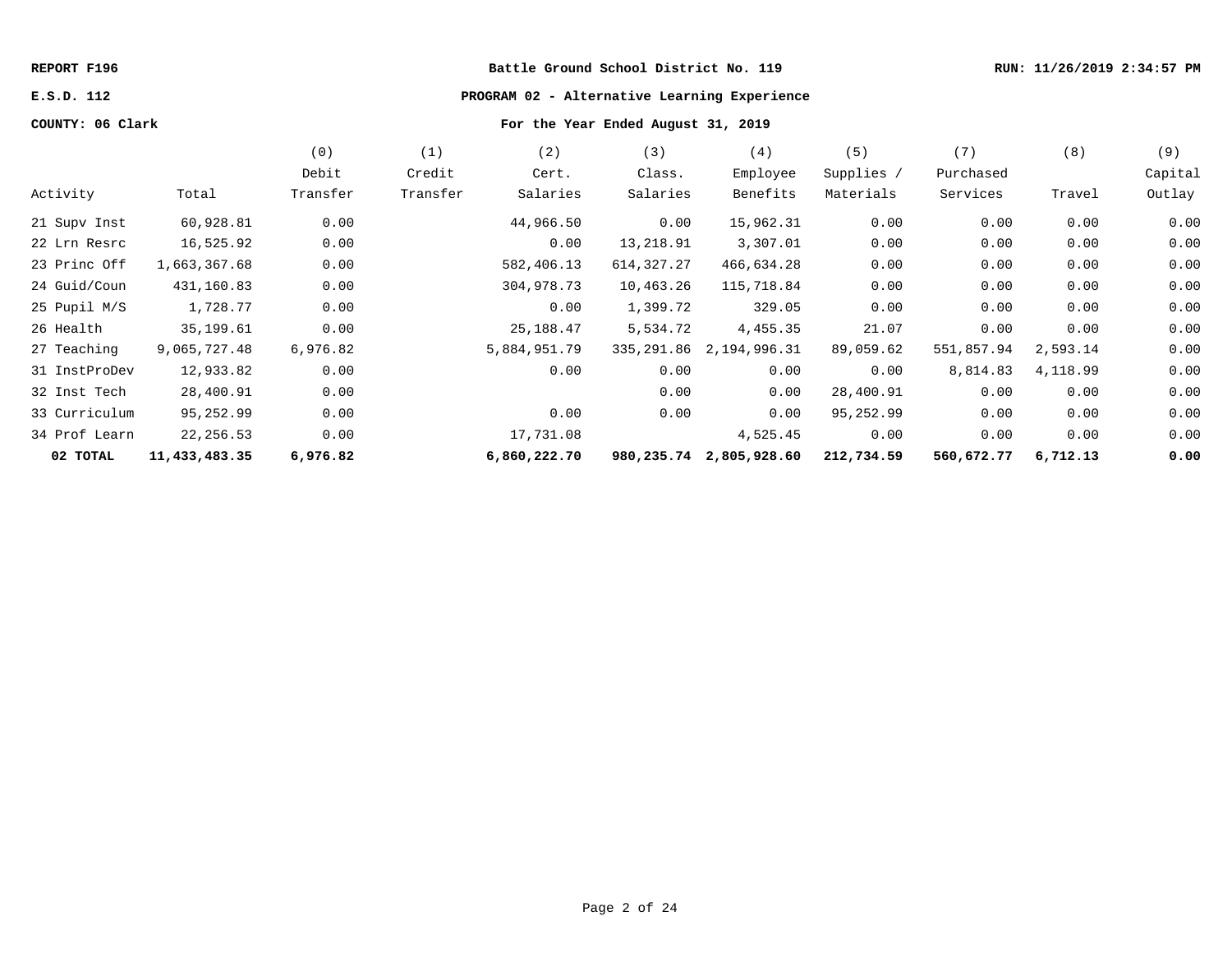| REPORT F196                                                          | Battle Ground School District No. 119 |          |          |          |          |          |            |           |        | RUN: 11/26/2019 2:34:57 PM |
|----------------------------------------------------------------------|---------------------------------------|----------|----------|----------|----------|----------|------------|-----------|--------|----------------------------|
| - Basic Education - Dropout Reengagement<br>E.S.D. 112<br>PROGRAM 03 |                                       |          |          |          |          |          |            |           |        |                            |
| COUNTY: 06 Clark<br>For the Year Ended August 31, 2019               |                                       |          |          |          |          |          |            |           |        |                            |
|                                                                      |                                       | (0)      | (1)      | (2)      | (3)      | (4)      | (5)        | (7)       | (8)    | (9)                        |
|                                                                      |                                       | Debit    | Credit   | Cert.    | Class.   | Employee | Supplies / | Purchased |        | Capital                    |
| Activity                                                             | Total                                 | Transfer | Transfer | Salaries | Salaries | Benefits | Materials  | Services  | Travel | Outlay                     |
| 27 Teaching                                                          | 86,553.60                             | 0.00     |          | 0.00     | 0.00     | 0.00     | 0.00       | 86,553.60 | 0.00   | 0.00                       |
| 03 TOTAL                                                             | 86,553.60                             | 0.00     |          | 0.00     | 0.00     | 0.00     | 0.00       | 86,553.60 | 0.00   | 0.00                       |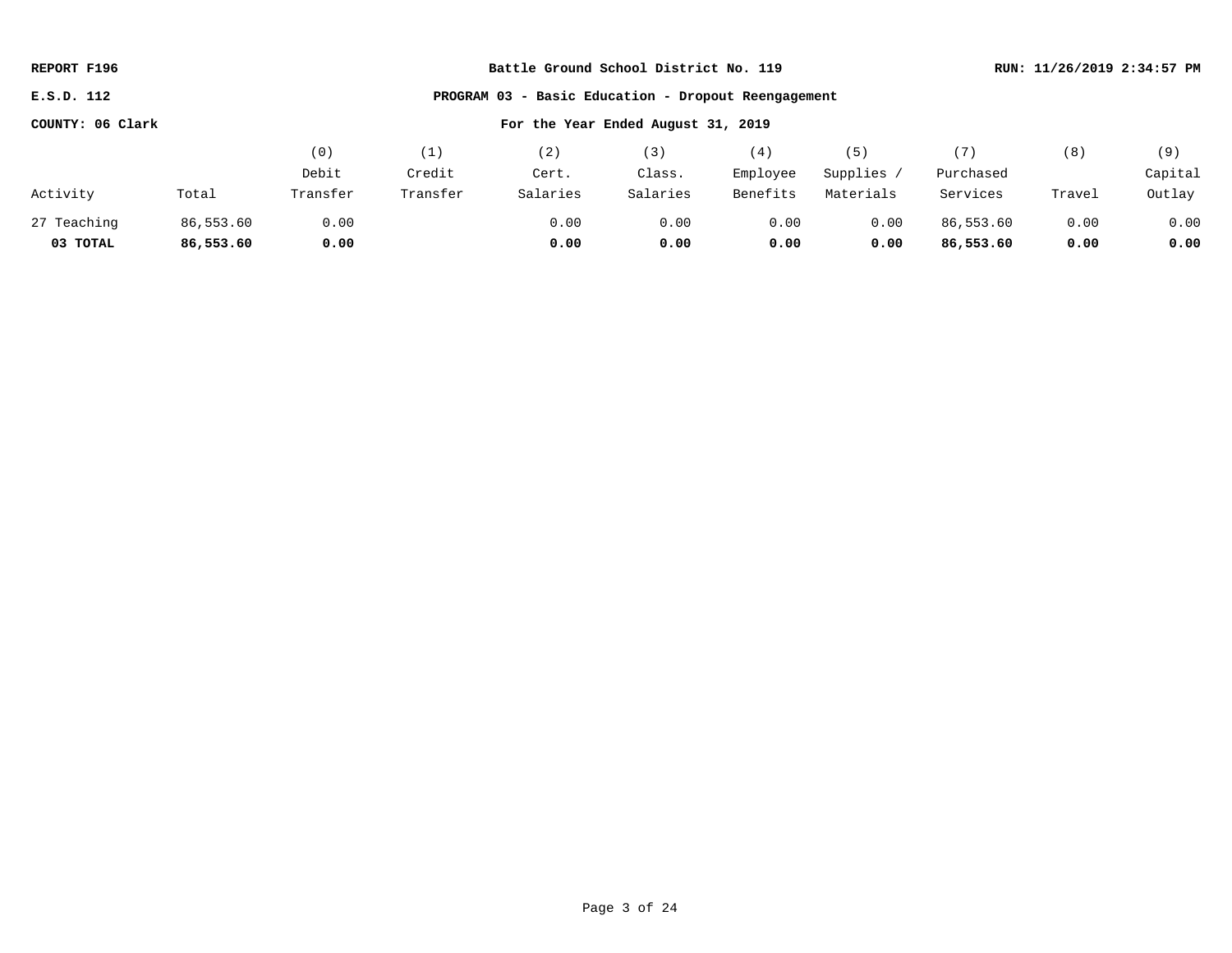**REPORT F196 Battle Ground School District No. 119 RUN: 11/26/2019 2:34:57 PM**

**E.S.D. 112 PROGRAM 21 - Special Education, Supplemental, State**

# **COUNTY: 06 Clark For the Year Ended August 31, 2019**

|               |                  | (0)      | (1,      | (2)          | (3)                                    | (4)                                     | 〔5〕        | (7)                               | (8)       | (9)     |
|---------------|------------------|----------|----------|--------------|----------------------------------------|-----------------------------------------|------------|-----------------------------------|-----------|---------|
|               |                  | Debit    | Credit   | Cert.        | Class.                                 | Employee                                | Supplies / | Purchased                         |           | Capital |
| Activity      | Total            | Transfer | Transfer | Salaries     | Salaries                               | Benefits                                | Materials  | Services                          | Travel    | Outlay  |
| 21 Supv Inst  | 863,809.06       | 0.00     |          | 418,027.81   | 212,727.00                             | 224,951.50                              | 0.00       | 6,681.55                          | 1,421.20  | 0.00    |
| 26 Health     | 4,972,262.03     | 0.00     |          | 3,250,220.40 |                                        | 86,685.80 1,217,315.68                  | 0.00       | 418,040.15                        | 0.00      | 0.00    |
| 27 Teaching   | 14, 223, 370. 21 | 1,248.47 |          |              | 6,705,748.75 3,019,195.86 4,013,454.06 |                                         | 66,803.71  | 388,703.49                        | 28,215.87 | 0.00    |
| 29 Pmt to SD  | 267,714.00       |          |          |              |                                        |                                         |            | 267,714.00                        |           |         |
| 31 InstProDev | 17,769.13        | 0.00     |          | 2,753.45     | 0.00                                   | 621.47                                  | 6,870.34   | 7,523.87                          | 0.00      | 0.00    |
| 33 Curriculum | 66,073.46        | 0.00     |          | 0.00         | 0.00                                   | 0.00                                    | 66,073.46  | 0.00                              | 0.00      | 0.00    |
| 34 Prof Learn | 26,336.80        | 0.00     |          | 20,924.10    |                                        | 5,412.70                                | 0.00       | 0.00                              | 0.00      | 0.00    |
| 21 TOTAL      | 20,437,334.69    | 1,248.47 |          |              |                                        | 10,397,674.51 3,318,608.66 5,461,755.41 |            | 139,747.51 1,088,663.06 29,637.07 |           | 0.00    |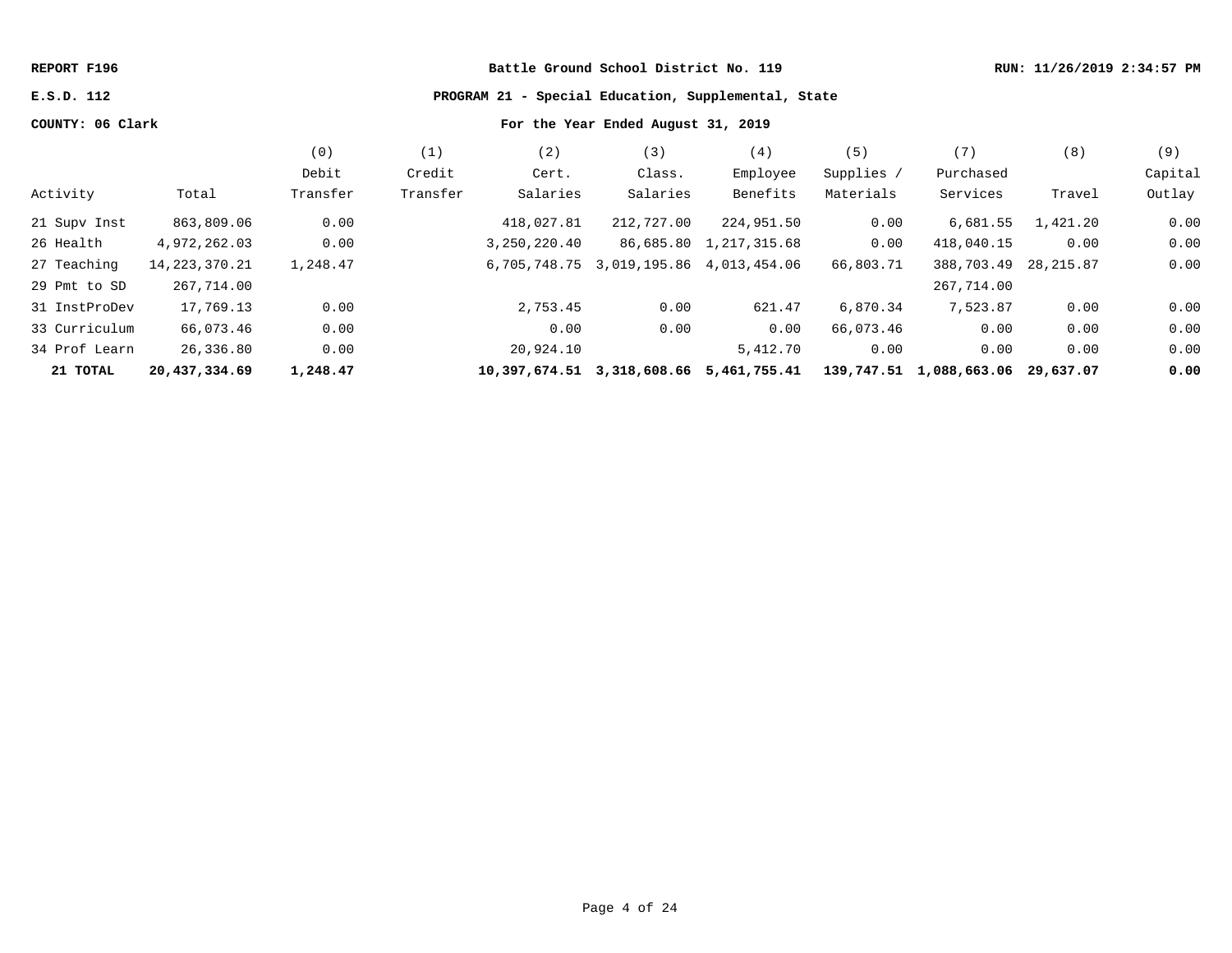| REPORT F196 |  |
|-------------|--|
|-------------|--|

**E.S.D. 112 PROGRAM 22 - Special Education - Infants and Toddlers - State**

|              |            | (0)      | (1)      | ' 2 )    | $\left(3\right)$ | (4)      | 5         | (7)        | (8)    | (9)     |
|--------------|------------|----------|----------|----------|------------------|----------|-----------|------------|--------|---------|
|              |            | Debit    | Credit   | Cert.    | Class.           | Employee | Supplies  | Purchased  |        | Capital |
| Activity     | Total      | Transfer | Transfer | Salaries | Salaries         | Benefits | Materials | Services   | Travel | Outlay  |
| 21 Supv Inst | 1,281.72   | 0.00     |          | 496.46   | 429.12           | 356.14   | 0.00      | 0.00       | 0.00   | 0.00    |
| 27 Teaching  | 421,179.81 | 0.00     |          | 0.00     | 0.00             | 0.00     | 0.00      | 421,179.81 | 0.00   | 0.00    |
| 22 TOTAL     | 422,461.53 | 0.00     |          | 496.46   | 429.12           | 356.14   | 0.00      | 421,179.81 | 0.00   | 0.00    |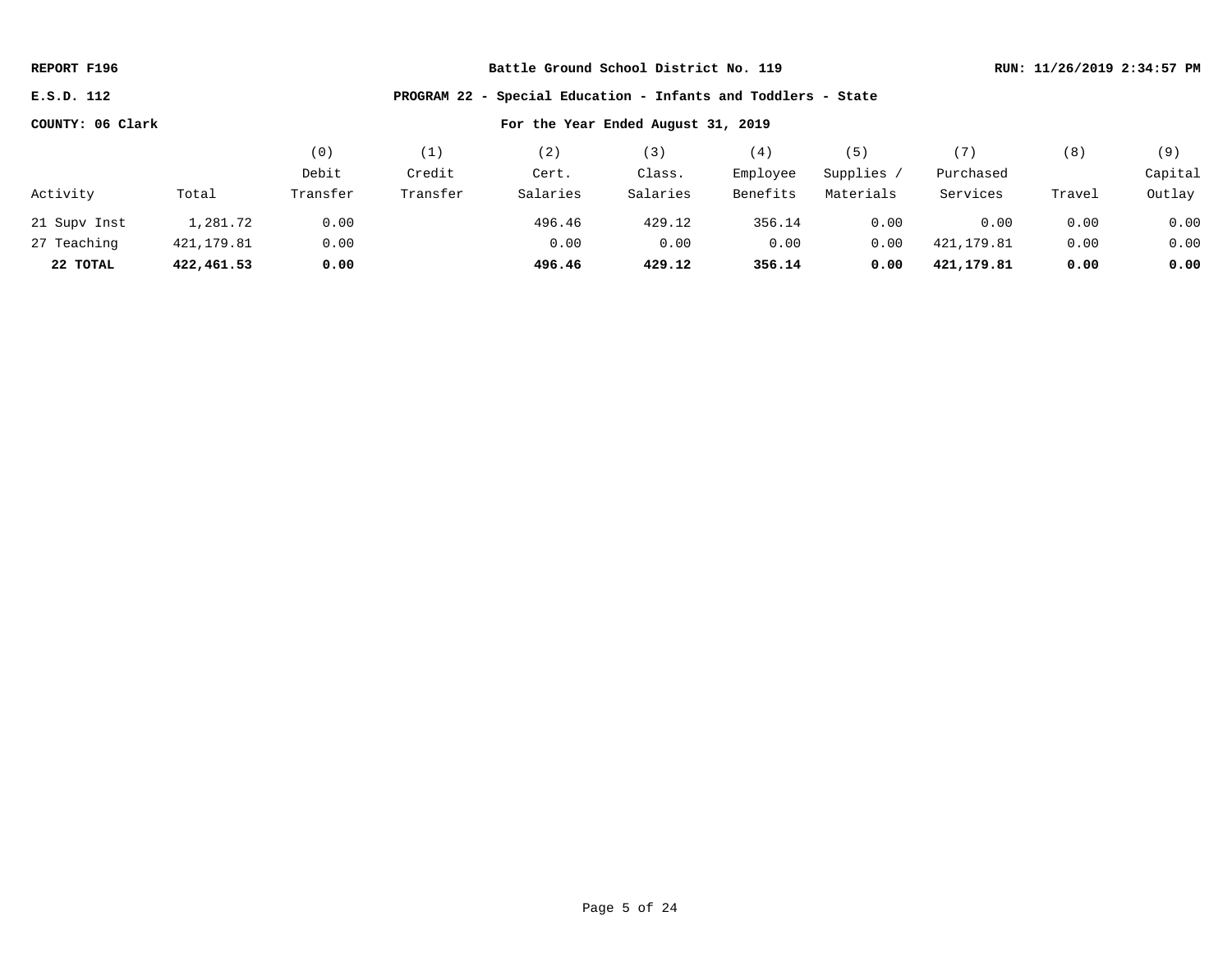| REPORT F196                                                         |              |          |          |          | Battle Ground School District No. 119 |            | RUN: 11/26/2019 2:34:57 PM |            |          |         |
|---------------------------------------------------------------------|--------------|----------|----------|----------|---------------------------------------|------------|----------------------------|------------|----------|---------|
| PROGRAM 24 - Special Education, Supplemental, Federal<br>E.S.D. 112 |              |          |          |          |                                       |            |                            |            |          |         |
| COUNTY: 06 Clark                                                    |              |          |          |          | For the Year Ended August 31, 2019    |            |                            |            |          |         |
|                                                                     |              | (0)      | (1)      | (2)      | (3)                                   | (4)        | (5)                        | (7)        | (8)      | (9)     |
|                                                                     |              | Debit    | Credit   | Cert.    | Class.                                | Employee   | Supplies /                 | Purchased  |          | Capital |
| Activity                                                            | Total        | Transfer | Transfer | Salaries | Salaries                              | Benefits   | Materials                  | Services   | Travel   | Outlay  |
| 27 Teaching                                                         | 2,537,010.66 | 0.00     |          |          | 31,509.49 1,601,123.47                | 830,571.76 | 0.00                       | 72,543.00  | 1,262.94 | 0.00    |
| 29 Pmt to SD                                                        | 194,487.00   |          |          |          |                                       |            |                            | 194,487.00 |          |         |
| 24 TOTAL                                                            | 2,731,497.66 | 0.00     |          |          | 31,509.49 1,601,123.47                | 830,571.76 | 0.00                       | 267,030,00 | 1,262.94 | 0.00    |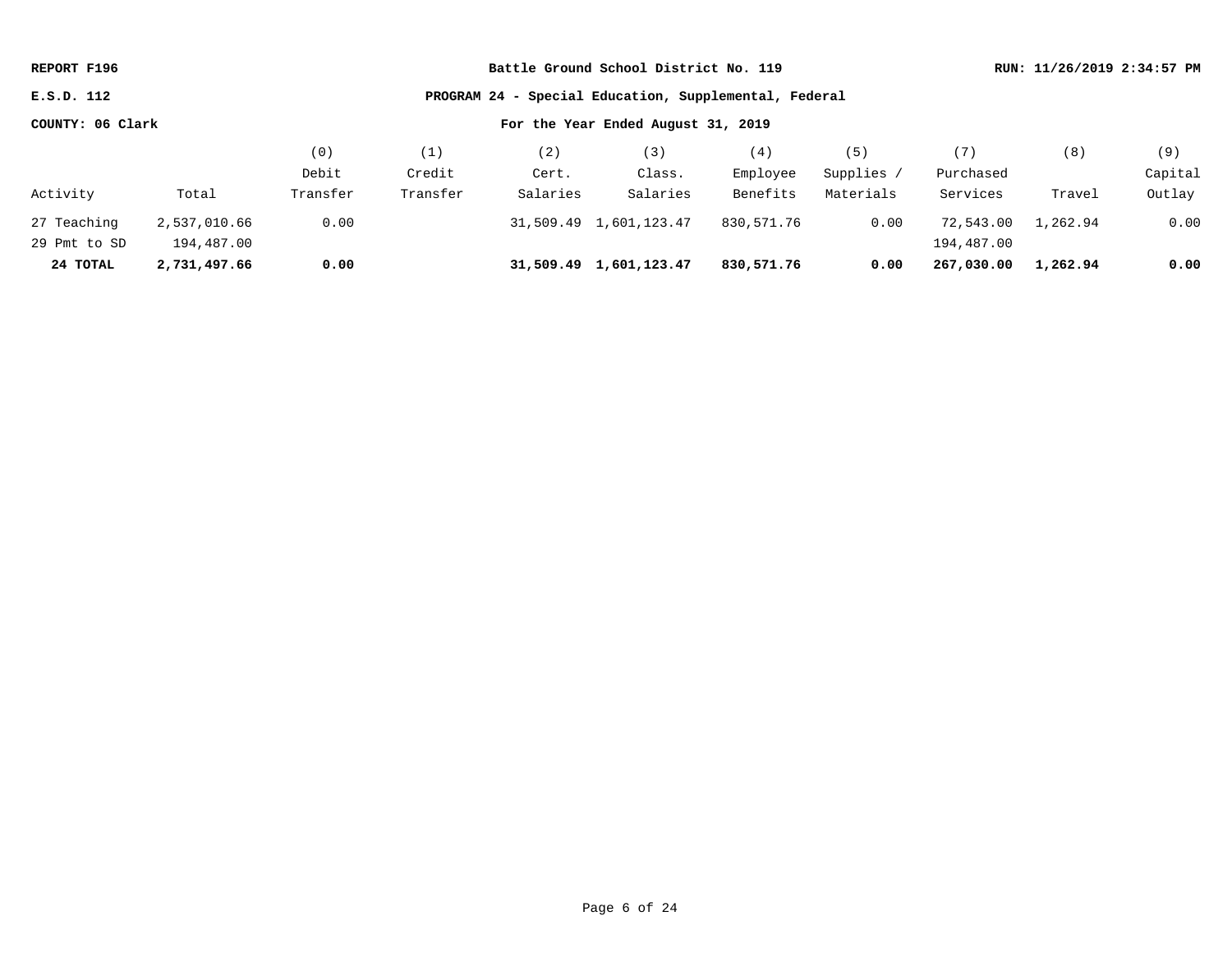| REPORT F196      |              |          |          | Battle Ground School District No. 119 |            | RUN: 11/26/2019 2:34:57 PM |            |                      |           |           |
|------------------|--------------|----------|----------|---------------------------------------|------------|----------------------------|------------|----------------------|-----------|-----------|
| E.S.D. 112       |              |          |          | PROGRAM 31 - Vocational, Basic, State |            |                            |            |                      |           |           |
| COUNTY: 06 Clark |              |          |          |                                       |            |                            |            |                      |           |           |
|                  |              | (0)      | (1)      | (2)                                   | (3)        | (4)                        | (5)        | (7)                  | (8)       | (9)       |
|                  |              | Debit    | Credit   | Cert.                                 | Class.     | Employee                   | Supplies / | Purchased            |           | Capital   |
| Activity         | Total        | Transfer | Transfer | Salaries                              | Salaries   | Benefits                   | Materials  | Services             | Travel    | Outlay    |
| 21 Supv Inst     | 436,915.38   | 3,325.90 |          | 133,465.66                            | 154,164.46 | 101,577.68                 | 11,598.11  | 26,715.45            | 5,882.34  | 185.78    |
| 24 Guid/Coun     | 372,570.31   | 0.00     |          | 182,644.21                            | 84,602.52  | 102,230.23                 | 1,207.19   | 1,181.74             | 704.42    | 0.00      |
| 27 Teaching      | 5,534,340.87 | 0.00     |          | 3,517,105.05                          | 186,753.03 | 1,347,588.07               | 296,589.83 | 136,552.50           | 38,810.92 | 10,941.47 |
| 31 InstProDev    | 11,535.77    | 0.00     |          | 0.00                                  | 0.00       | 0.00                       | 0.00       | 11,447.25            | 88.52     | 0.00      |
| 32 Inst Tech     | 238,383.07   | 0.00     |          |                                       | 0.00       | 0.00                       | 238,383.07 | 0.00                 | 0.00      | 0.00      |
| 33 Curriculum    | 87,766.01    | 0.00     |          | 0.00                                  | 0.00       | 0.00                       | 87,766.01  | 0.00                 | 0.00      | 0.00      |
| 34 Prof Learn    | 5,858.86     | 0.00     |          | 4,697.93                              |            | 1,160.93                   | 0.00       | 0.00                 | 0.00      | 0.00      |
| 31 TOTAL         | 6,687,370.27 | 3,325.90 |          | 3,837,912.85                          |            | 425,520.01 1,552,556.91    | 635,544.21 | 175,896.94 45,486.20 |           | 11,127.25 |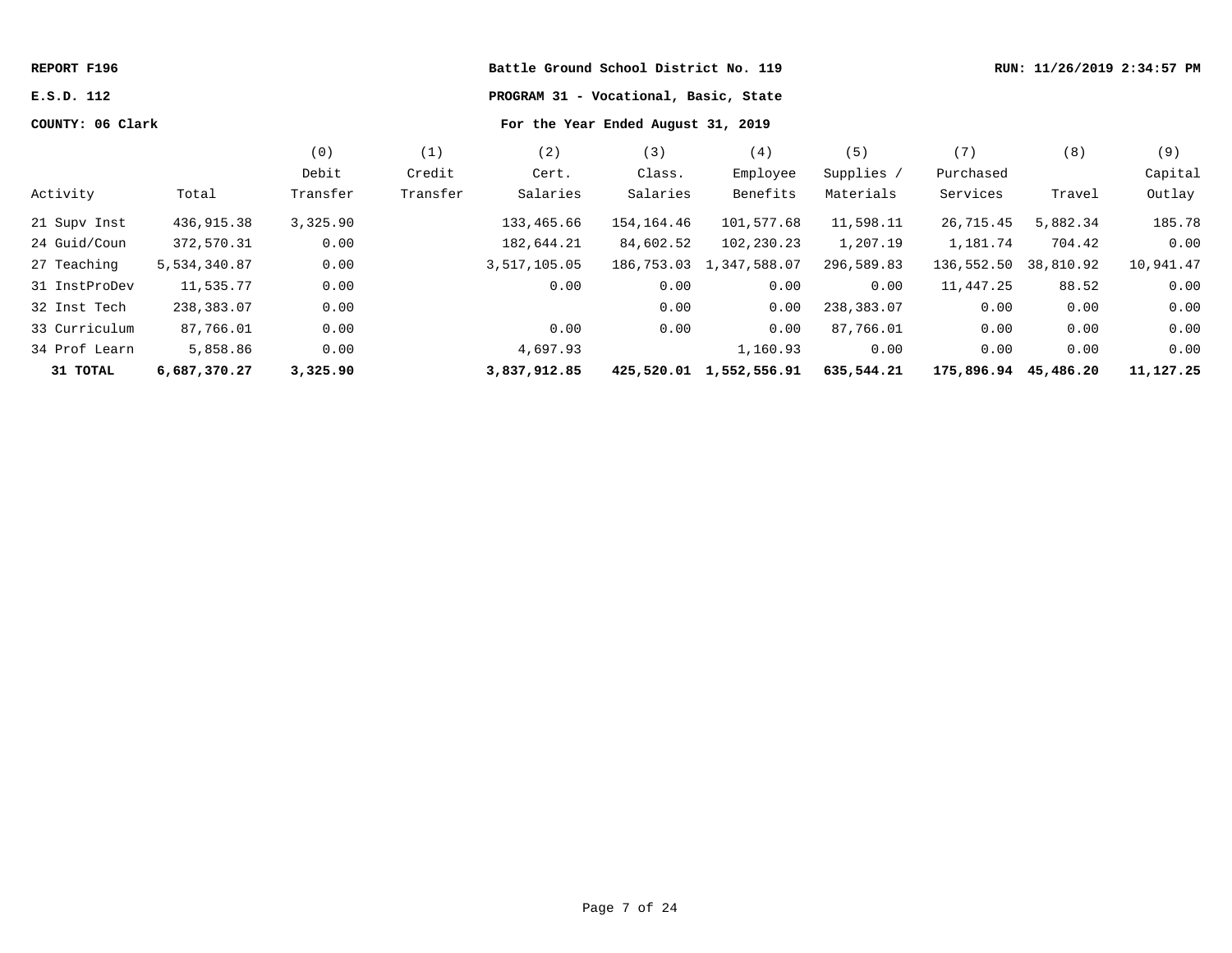## **E.S.D. 112 PROGRAM 34 - Middle School Career and Technical Education, State**

|               |            | (0)      | (1)      | 2)         | 3)        | (4)       | (5)        | (7        | (8)    | (9)     |
|---------------|------------|----------|----------|------------|-----------|-----------|------------|-----------|--------|---------|
|               |            | Debit    | Credit   | Cert.      | Class.    | Employee  | Supplies / | Purchased |        | Capital |
| Activity      | Total      | Transfer | Transfer | Salaries   | Salaries  | Benefits  | Materials  | Services  | Travel | Outlay  |
| 24 Guid/Coun  | 73,384.33  | 0.00     |          | 0.00       | 50,688.89 | 21,556.92 | 641.07     | 0.00      | 497.45 | 0.00    |
| 27 Teaching   | 241,800.69 | 0.00     |          | 169,416.97 | 0.00      | 63,191.89 | 6,855.85   | 2,335.98  | 0.00   | 0.00    |
| 32 Inst Tech  | 43,934.53  | 0.00     |          |            | 0.00      | 0.00      | 43,934.53  | 0.00      | 0.00   | 0.00    |
| 33 Curriculum | 750.00     | 0.00     |          | 0.00       | 0.00      | 0.00      | 750.00     | 0.00      | 0.00   | 0.00    |
| 34 TOTAL      | 359,869.55 | 0.00     |          | 169,416.97 | 50,688.89 | 84,748.81 | 52,181.45  | 2,335.98  | 497.45 | 0.00    |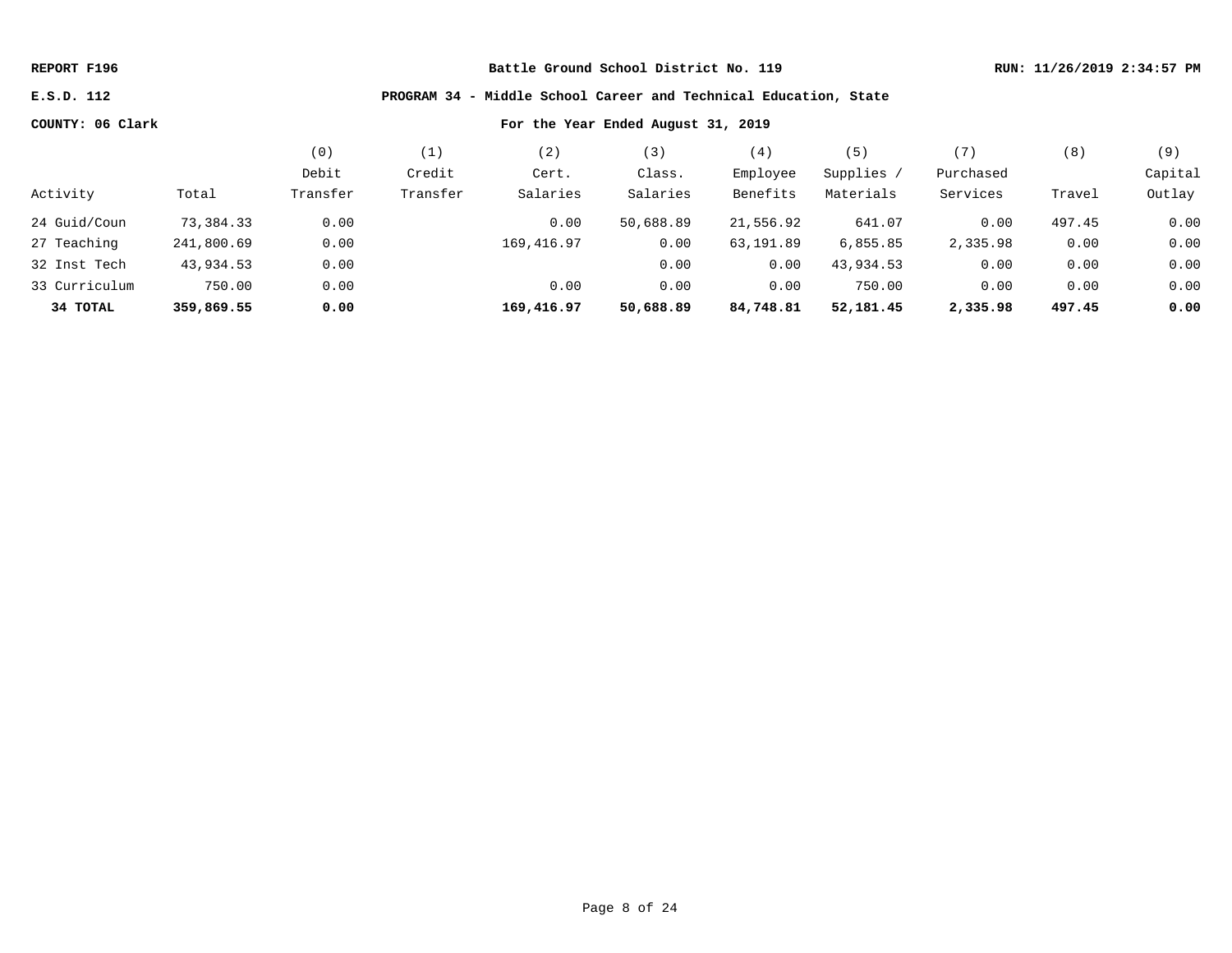| REPORT F196      | Battle Ground School District No. 119 |          |          |          |          |          |            |                     | RUN: 11/26/2019 2:34:57 PM |         |  |  |
|------------------|---------------------------------------|----------|----------|----------|----------|----------|------------|---------------------|----------------------------|---------|--|--|
| E.S.D. 112       |                                       |          |          |          |          |          |            |                     |                            |         |  |  |
| COUNTY: 06 Clark |                                       |          |          |          |          |          |            |                     |                            |         |  |  |
|                  |                                       | (0)      | (1)      | (2)      | (3)      | (4)      | (5)        | (7)                 | (8)                        | (9)     |  |  |
|                  |                                       | Debit    | Credit   | Cert.    | Class.   | Employee | Supplies / | Purchased           |                            | Capital |  |  |
| Activity         | Total                                 | Transfer | Transfer | Salaries | Salaries | Benefits | Materials  | Services            | Travel                     | Outlay  |  |  |
| 27 Teaching      | 14,956.43                             | 0.00     |          | 0.00     | 0.00     | 0.00     | 11,276.85  | 99.00               | 3,580.58                   | 0.00    |  |  |
| 31 InstProDev    | 36,744.41                             | 0.00     |          | 0.00     | 0.00     | 0.00     | 0.00       | 29,698.18           | 7,046.23                   | 0.00    |  |  |
| 32 Inst Tech     | 10,633.96                             | 0.00     |          |          | 0.00     | 0.00     | 10,633.96  | 0.00                | 0.00                       | 0.00    |  |  |
| 38 TOTAL         | 62,334.80                             | 0.00     |          | 0.00     | 0.00     | 0.00     | 21,910.81  | 29,797.18 10,626.81 |                            | 0.00    |  |  |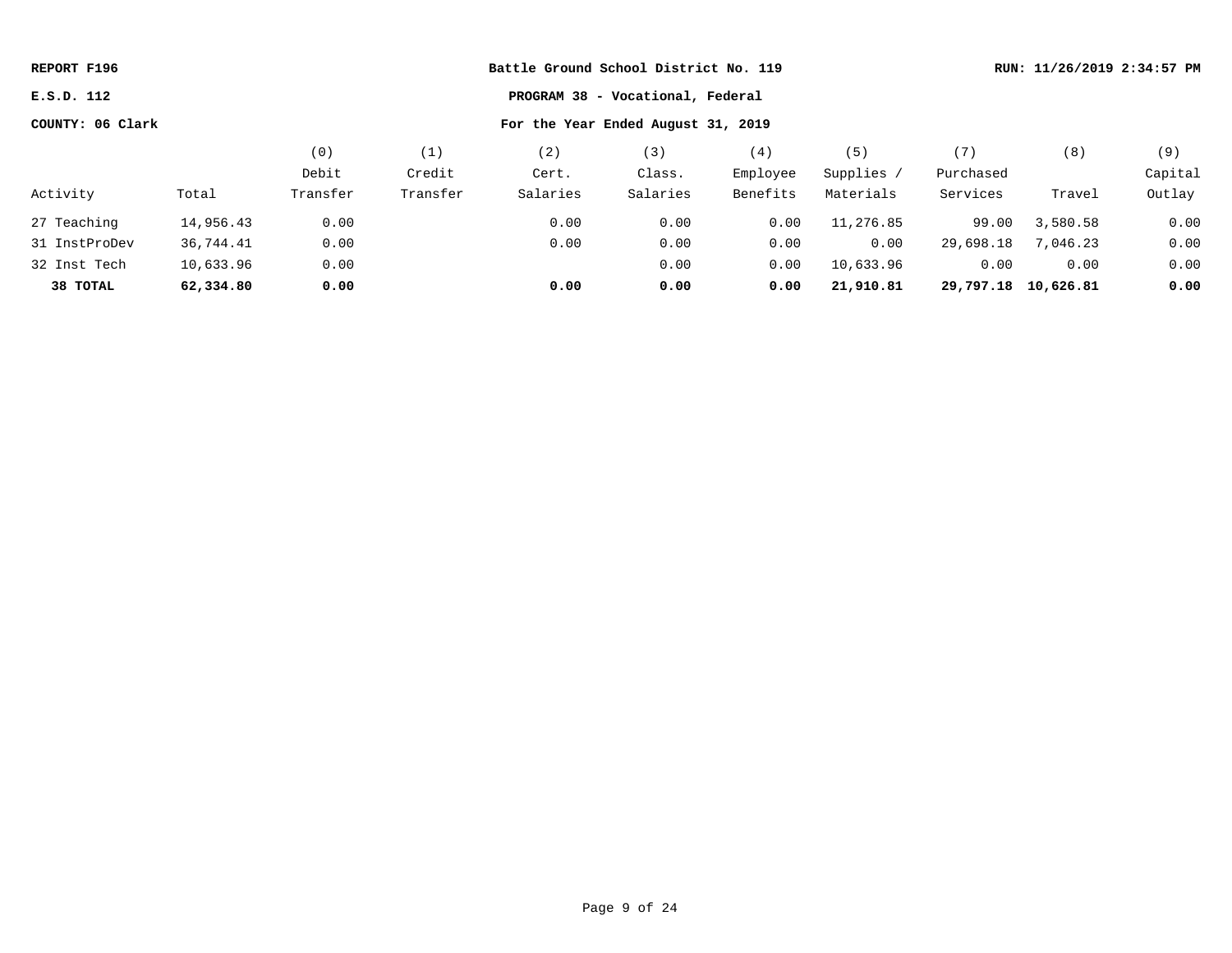### **E.S.D. 112 PROGRAM 51 - Disadvantaged (formerly Remediation) ESEA Disadvantaged, Federal**

|               |              | (0)      |          | 2)           |            | (4)        | 5          | '7,       | (8)      | (9)     |
|---------------|--------------|----------|----------|--------------|------------|------------|------------|-----------|----------|---------|
|               |              | Debit    | Credit   | Cert.        | Class.     | Employee   | Supplies / | Purchased |          | Capital |
| Activity      | Total        | Transfer | Transfer | Salaries     | Salaries   | Benefits   | Materials  | Services  | Travel   | Outlay  |
| 21 Supv Inst  | 98,201.05    | 0.00     |          | 37,205.12    | 33,889.63  | 27,106.30  | 0.00       | 0.00      | 0.00     | 0.00    |
| 27 Teaching   | ,089,196.13  | 3,809.84 |          | 455, 139. 21 | 309,579.02 | 269,782.77 | 27,649.95  | 18,223.42 | 5,011.92 | 0.00    |
| 31 InstProDev | 255,409.04   | 0.00     |          | 177,482.80   | 8,323.23   | 66,110.42  | 776.41     | 1,530.00  | 1,186.18 | 0.00    |
| 33 Curriculum | 162.60       | 0.00     |          | 0.00         | 0.00       | 0.00       | 162.60     | 0.00      | 0.00     | 0.00    |
| 51 TOTAL      | 1,442,968.82 | 3,809.84 |          | 669,827.13   | 351,791.88 | 362,999.49 | 28,588.96  | 19,753.42 | 6,198.10 | 0.00    |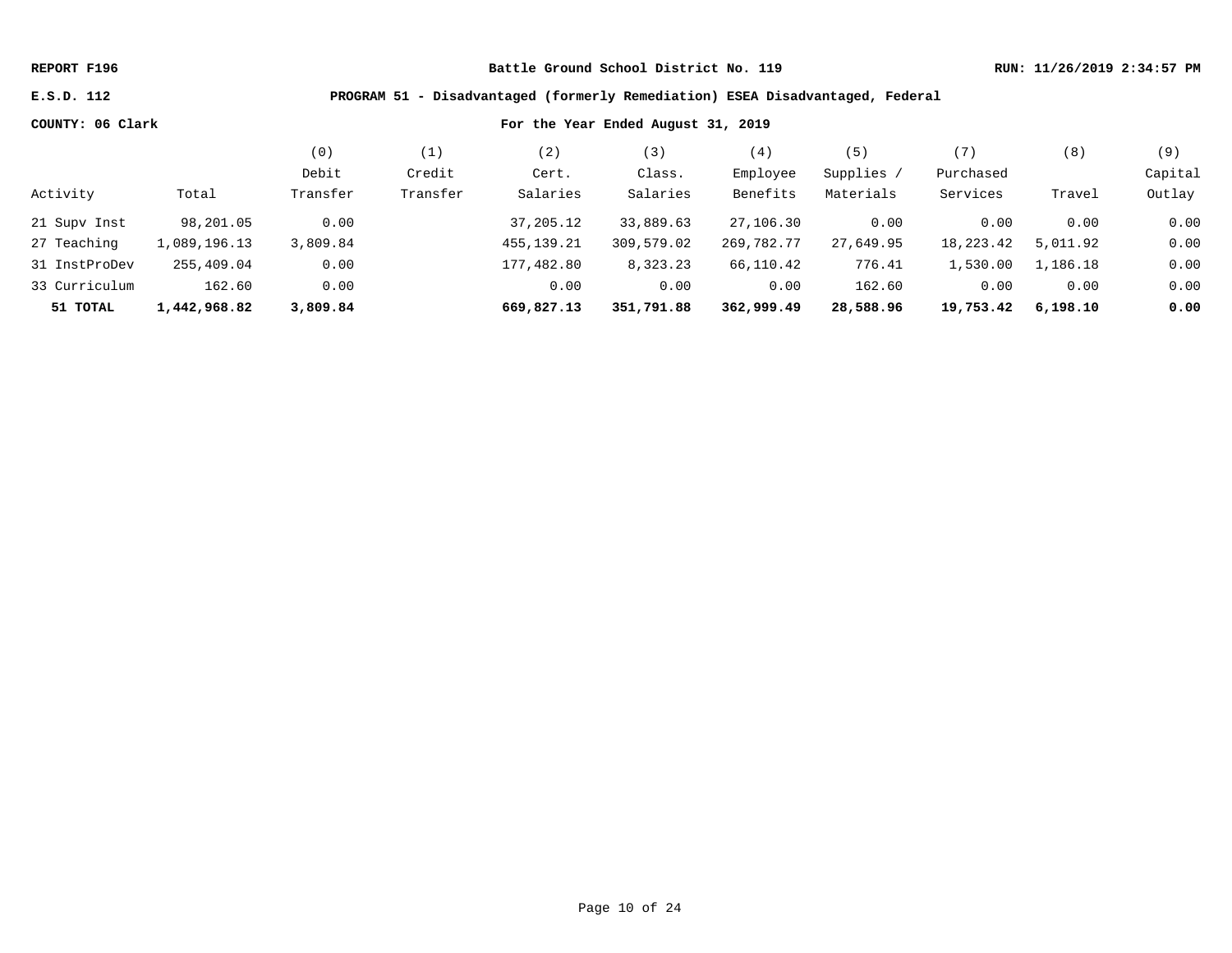**E.S.D. 112 PROGRAM 52 - Other Title Grants Under ESEA - Federal**

|               |            | (0)      | (1)      |            | '3)      | (4)       | (5)       | '7)       | (8)      | (9)     |
|---------------|------------|----------|----------|------------|----------|-----------|-----------|-----------|----------|---------|
|               |            | Debit    | Credit   | Cert.      | Class.   | Employee  | Supplies  | Purchased |          | Capital |
| Activity      | Total      | Transfer | Transfer | Salaries   | Salaries | Benefits  | Materials | Services  | Travel   | Outlay  |
| 27 Teaching   | 33,136.84  | 0.00     |          | 20,784.07  | 121.52   | 5,038.35  | 6,362.17  | 0.00      | 830.73   | 0.00    |
| 31 InstProDev | 173,595.70 | 0.00     |          | 102,034.53 | 0.00     | 15,837.52 | 0.00      | 51,996.01 | 3,727.64 | 0.00    |
| 52 TOTAL      | 206,732.54 | 0.00     |          | 122,818.60 | 121.52   | 20,875.87 | 6,362.17  | 51,996.01 | 4,558.37 | 0.00    |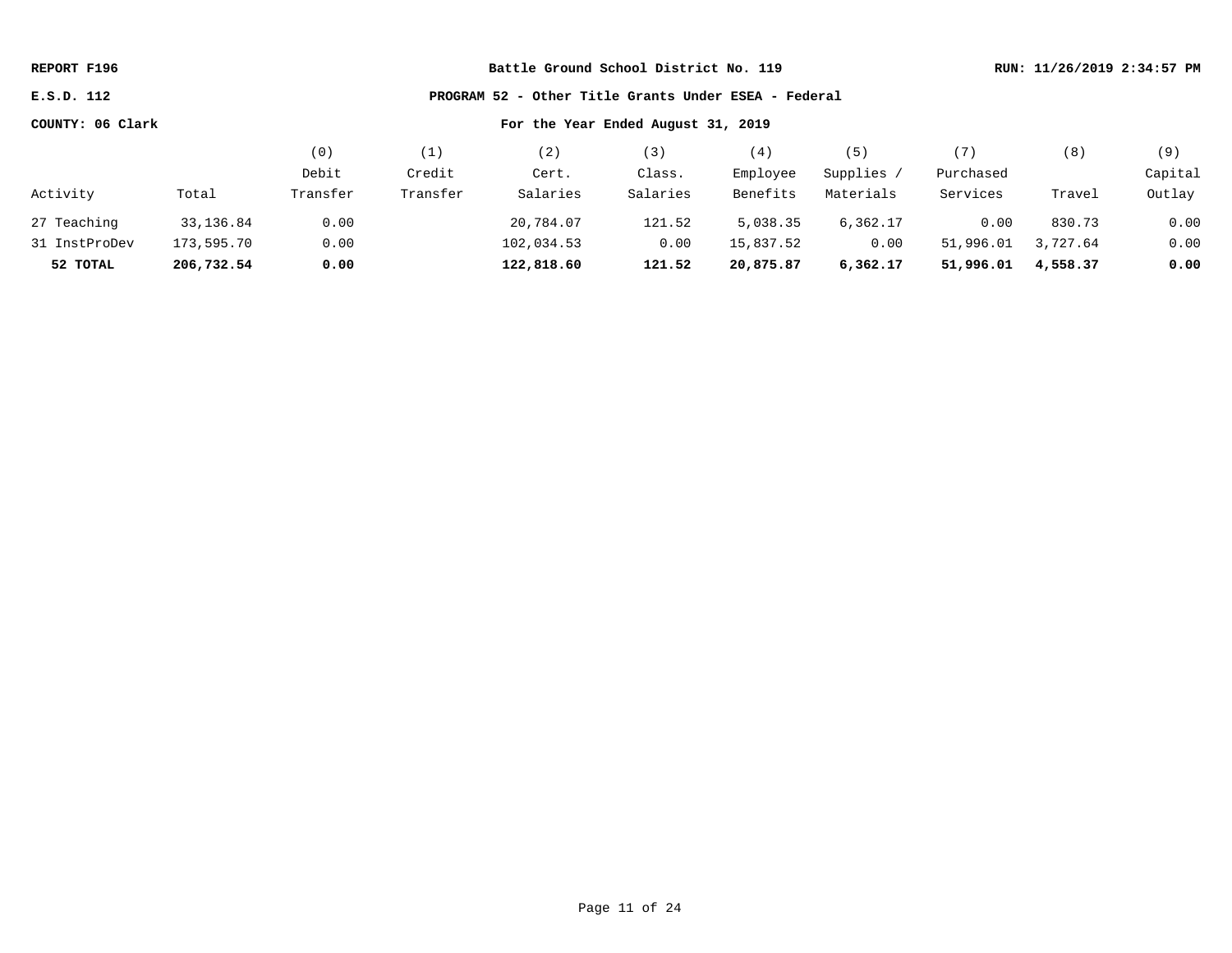# **E.S.D. 112 PROGRAM 55 - Learning Assistance Program (LAP), State**

|               |              | (0)      | (1)      | (2)          | (3)        | (4)        | (5)        | (7)       | (8)    | (9)     |
|---------------|--------------|----------|----------|--------------|------------|------------|------------|-----------|--------|---------|
|               |              | Debit    | Credit   | Cert.        | Class.     | Employee   | Supplies / | Purchased |        | Capital |
| Activity      | Total        | Transfer | Transfer | Salaries     | Salaries   | Benefits   | Materials  | Services  | Travel | Outlay  |
| 21 Supv Inst  | 32,064.44    | 0.00     |          | 0.00         | 21,667.17  | 10,397.27  | 0.00       | 0.00      | 0.00   | 0.00    |
| 27 Teaching   | 1,354,728.11 | 0.00     |          | 490,492.94   | 449,709.95 | 406,817.96 | 6,281.46   | 1,425.80  | 0.00   | 0.00    |
| 31 InstProDev | 1,113,479.49 | 0.00     |          | 802,973.05   | 18,947.03  | 289,456.54 | 136.47     | 1,097.58  | 868.82 | 0.00    |
| 32 Inst Tech  | 3,750.00     | 0.00     |          |              | 0.00       | 0.00       | 3,750.00   | 0.00      | 0.00   | 0.00    |
| 34 Prof Learn | 5,168.39     | 0.00     |          | 4,132.97     |            | 1,035.42   | 0.00       | 0.00      | 0.00   | 0.00    |
| 55 TOTAL      | 2,509,190.43 | 0.00     |          | 1,297,598.96 | 490,324.15 | 707,707.19 | 10,167.93  | 2,523.38  | 868.82 | 0.00    |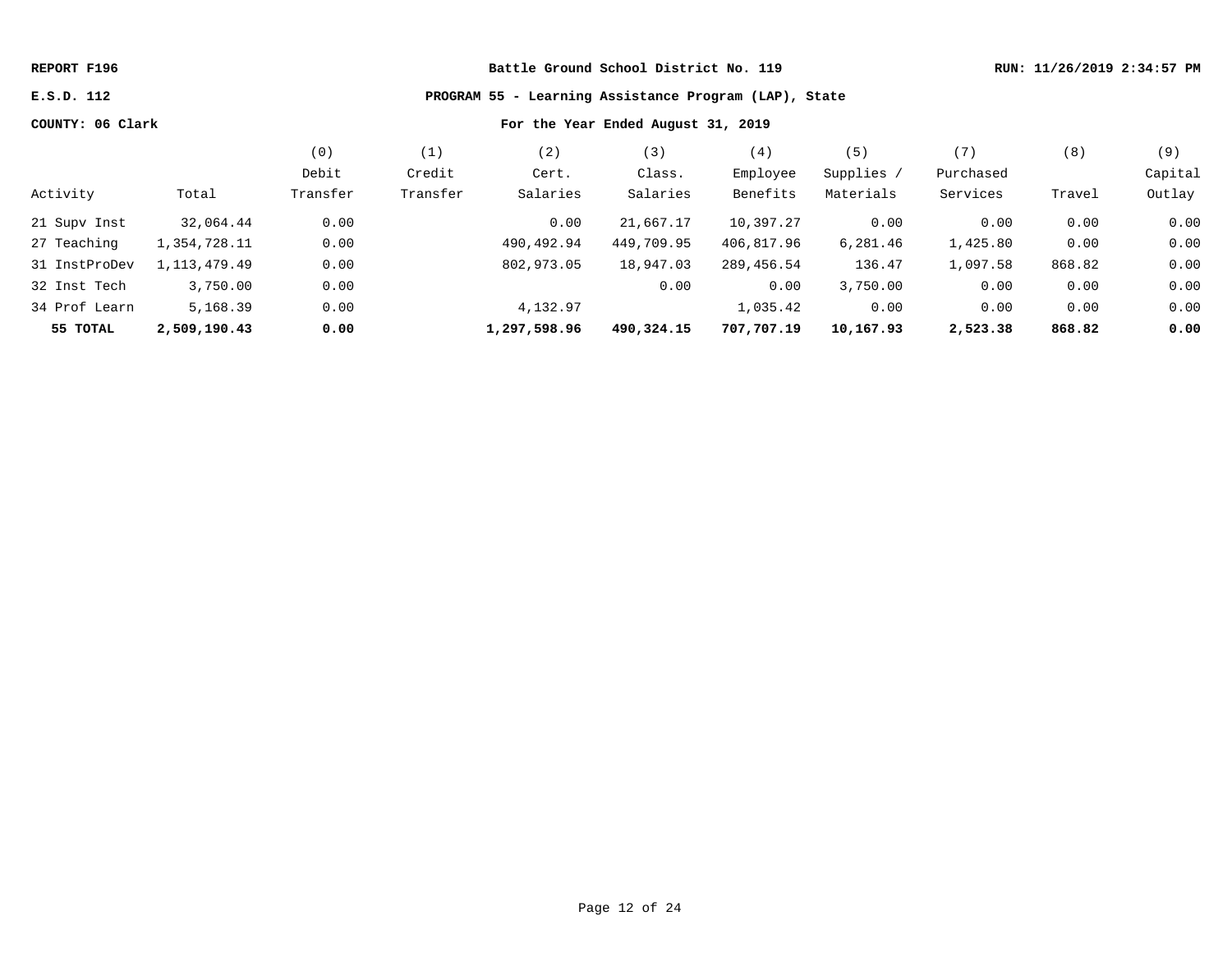| REPORT F196      |            |                                    | RUN: 11/26/2019 2:34:57 PM |            |           |           |            |           |          |         |
|------------------|------------|------------------------------------|----------------------------|------------|-----------|-----------|------------|-----------|----------|---------|
| E.S.D. 112       |            |                                    |                            |            |           |           |            |           |          |         |
| COUNTY: 06 Clark |            | For the Year Ended August 31, 2019 |                            |            |           |           |            |           |          |         |
|                  |            | (0)                                | (1)                        | (2)        | (3)       | (4)       | (5)        | (7)       | (8)      | (9)     |
|                  |            | Debit                              | Credit                     | Cert.      | Class.    | Employee  | Supplies / | Purchased |          | Capital |
| Activity         | Total      | Transfer                           | Transfer                   | Salaries   | Salaries  | Benefits  | Materials  | Services  | Travel   | Outlay  |
| 27 Teaching      | 388,726.57 | 589.34                             |                            | 255,496.76 | 46,100.63 | 76,161.70 | 1,390.14   | 8,988.00  | 0.00     | 0.00    |
| 31 InstProDev    | 46,806.31  | 0.00                               |                            | 25,909.18  | 0.00      | 4,992.88  | 10,321.87  | 4,000.00  | 1,582.38 | 0.00    |
| 32 Inst Tech     | 3,358.23   | 0.00                               |                            |            | 0.00      | 0.00      | 3,358.23   | 0.00      | 0.00     | 0.00    |
| 58 TOTAL         | 438,891.11 | 589.34                             |                            | 281,405.94 | 46,100.63 | 81,154.58 | 15,070.24  | 12,988.00 | 1,582.38 | 0.00    |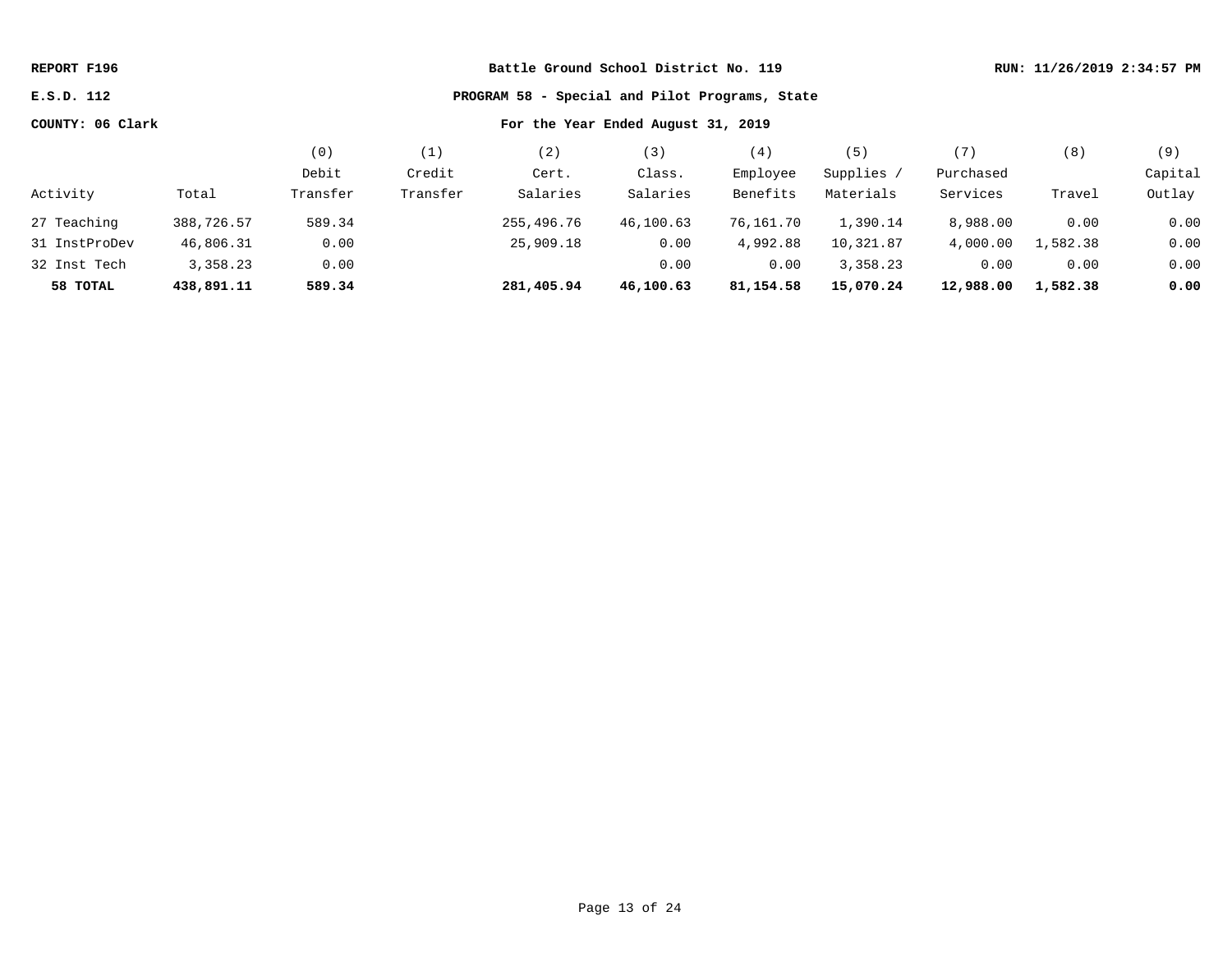| REPORT F196      |           |          |          | Battle Ground School District No. 119             | RUN: 11/26/2019 2:34:57 PM |           |            |           |        |         |
|------------------|-----------|----------|----------|---------------------------------------------------|----------------------------|-----------|------------|-----------|--------|---------|
| E.S.D. 112       |           |          |          | PROGRAM 64 - Limited English Proficiency, Federal |                            |           |            |           |        |         |
| COUNTY: 06 Clark |           |          |          |                                                   |                            |           |            |           |        |         |
|                  |           | (0)      | (1)      | (2)                                               | (3)                        | (4)       | (5)        | (7)       | (8)    | (9)     |
|                  |           | Debit    | Credit   | Cert.                                             | Class.                     | Employee  | Supplies / | Purchased |        | Capital |
| Activity         | Total     | Transfer | Transfer | Salaries                                          | Salaries                   | Benefits  | Materials  | Services  | Travel | Outlay  |
| 31 InstProDev    | 95,163.62 | 0.00     |          | 70,670.88                                         | 0.00                       | 24,492.74 | 0.00       | 0.00      | 0.00   | 0.00    |
| 64 TOTAL         | 95,163.62 | 0.00     |          | 70,670.88                                         | 0.00                       | 24,492.74 | 0.00       | 0.00      | 0.00   | 0.00    |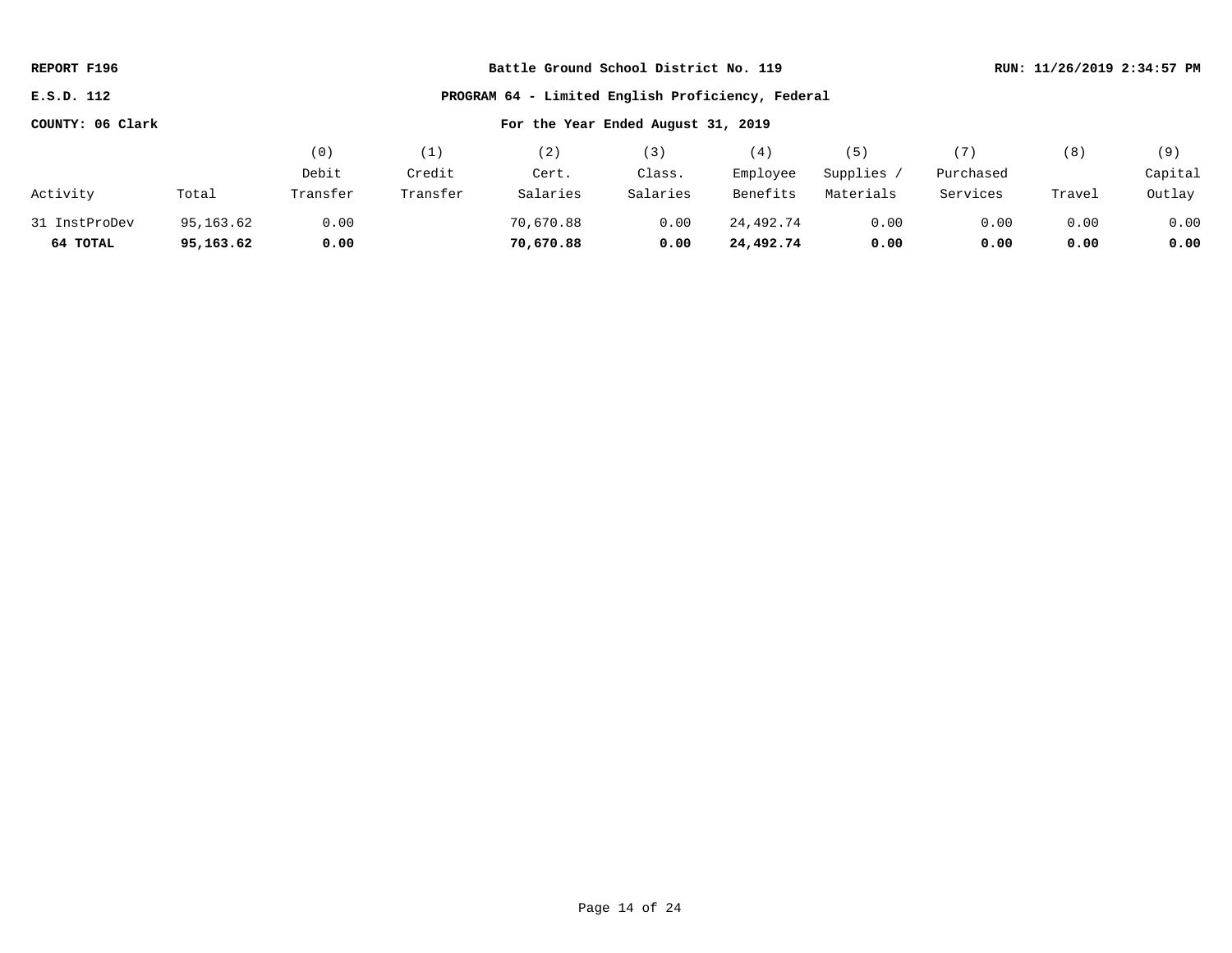| REPORT F196      |                |          |          |                                    | Battle Ground School District No. 119 |            |            |           | RUN: 11/26/2019 2:34:57 PM |         |
|------------------|----------------|----------|----------|------------------------------------|---------------------------------------|------------|------------|-----------|----------------------------|---------|
| E.S.D. 112       |                |          |          |                                    |                                       |            |            |           |                            |         |
| COUNTY: 06 Clark |                |          |          | For the Year Ended August 31, 2019 |                                       |            |            |           |                            |         |
|                  |                | (0)      | (1)      | (2)                                | (3)                                   | (4)        | (5)        | (7)       | (8)                        | (9)     |
|                  |                | Debit    | Credit   | Cert.                              | Class.                                | Employee   | Supplies / | Purchased |                            | Capital |
| Activity         | Total          | Transfer | Transfer | Salaries                           | Salaries                              | Benefits   | Materials  | Services  | Travel                     | Outlay  |
| 21 Supv Inst     | 117,506.01     | 0.00     |          | 19,220.80                          | 63,031.71                             | 35,253.50  | 0.00       | 0.00      | 0.00                       | 0.00    |
| 27 Teaching      | 1, 112, 253.06 | 45.66    |          | 480,694.51                         | 249,385.28                            | 296,307.83 | 79,863.85  | 4,276.80  | 1,679.13                   | 0.00    |
| 31 InstProDev    | 5,583.54       | 0.00     |          | 2,908.72                           | 45.99                                 | 744.04     | 0.00       | 720.60    | 1,164.19                   | 0.00    |
| 32 Inst Tech     | 1,723.65       | 0.00     |          |                                    | 0.00                                  | 0.00       | 1,723.65   | 0.00      | 0.00                       | 0.00    |
| 33 Curriculum    | 1,235.50       | 0.00     |          | 0.00                               | 0.00                                  | 0.00       | 1,235.50   | 0.00      | 0.00                       | 0.00    |
| 34 Prof Learn    | 1,816.08       | 0.00     |          | 1,448.53                           |                                       | 367.55     | 0.00       | 0.00      | 0.00                       | 0.00    |
| 65 TOTAL         | 1,240,117.84   | 45.66    |          | 504,272.56                         | 312,462.98                            | 332,672.92 | 82,823.00  | 4,997.40  | 2,843.32                   | 0.00    |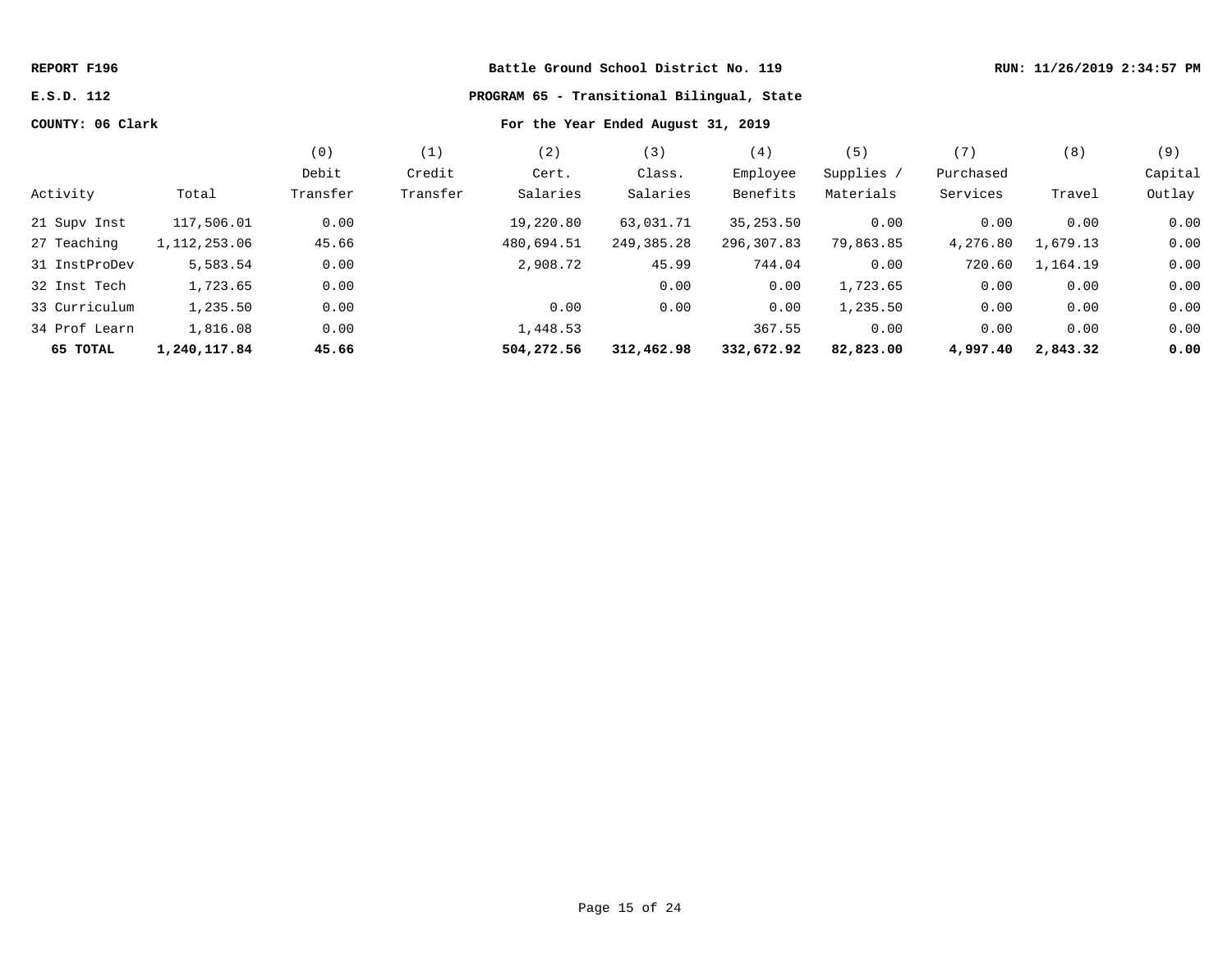| REPORT F196      |           |          |                                    | Battle Ground School District No. 119 | RUN: 11/26/2019 2:34:57 PM |          |            |           |          |         |
|------------------|-----------|----------|------------------------------------|---------------------------------------|----------------------------|----------|------------|-----------|----------|---------|
| E.S.D. 112       |           |          |                                    |                                       | PROGRAM 73 - Summer School |          |            |           |          |         |
| COUNTY: 06 Clark |           |          | For the Year Ended August 31, 2019 |                                       |                            |          |            |           |          |         |
|                  |           | (0)      | (1)                                | (2)                                   | (3)                        | (4)      | (5)        | (7)       | (8)      | (9)     |
|                  |           | Debit    | Credit                             | Cert.                                 | Class.                     | Employee | Supplies / | Purchased |          | Capital |
| Activity         | Total     | Transfer | Transfer                           | Salaries                              | Salaries                   | Benefits | Materials  | Services  | Travel   | Outlay  |
| 27 Teaching      | 17,025.00 | 0.00     |                                    | 0.00                                  | 6,888.86                   | 0.00     | 2,535.57   | 267.55    | 7,333.02 | 0.00    |
| 73 TOTAL         | 17,025.00 | 0.00     |                                    | 0.00                                  | 6,888.86                   | 0.00     | 2,535.57   | 267.55    | 7,333.02 | 0.00    |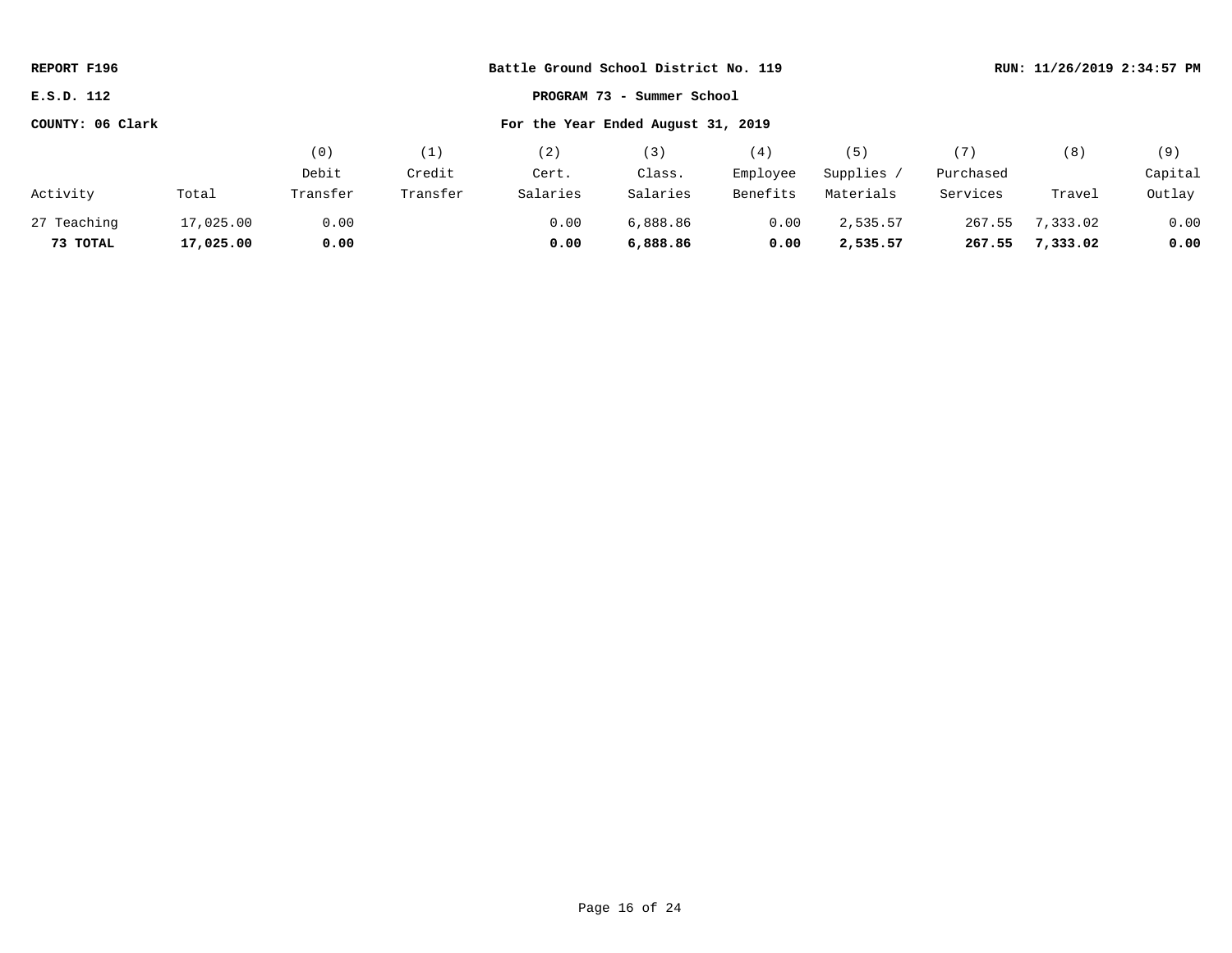| REPORT F196                               |            |          |          | Battle Ground School District No. 119 |                                    |           |            |           | RUN: 11/26/2019 2:34:57 PM |         |  |
|-------------------------------------------|------------|----------|----------|---------------------------------------|------------------------------------|-----------|------------|-----------|----------------------------|---------|--|
| PROGRAM 74 - Highly Capable<br>E.S.D. 112 |            |          |          |                                       |                                    |           |            |           |                            |         |  |
| COUNTY: 06 Clark                          |            |          |          |                                       | For the Year Ended August 31, 2019 |           |            |           |                            |         |  |
|                                           |            | (0)      | (1)      | (2)                                   | (3)                                | (4)       | (5)        | (7)       | (8)                        | (9)     |  |
|                                           |            | Debit    | Credit   | Cert.                                 | Class.                             | Employee  | Supplies / | Purchased |                            | Capital |  |
| Activity                                  | Total      | Transfer | Transfer | Salaries                              | Salaries                           | Benefits  | Materials  | Services  | Travel                     | Outlay  |  |
| 27 Teaching                               | 284,230.07 | 31.54    |          | 185,098.44                            | 10,898.27                          | 63,732.75 | 21,770.39  | 614.06    | 2,084.62                   | 0.00    |  |
| 31 InstProDev                             | 24,288.91  | 0.00     |          | 1,726.00                              | 0.00                               | 349.90    | 0.00       | 16,879.00 | 5,334.01                   | 0.00    |  |
| 74 TOTAL                                  | 308,518.98 | 31.54    |          | 186,824.44                            | 10,898.27                          | 64,082.65 | 21,770.39  | 17,493.06 | 7,418.63                   | 0.00    |  |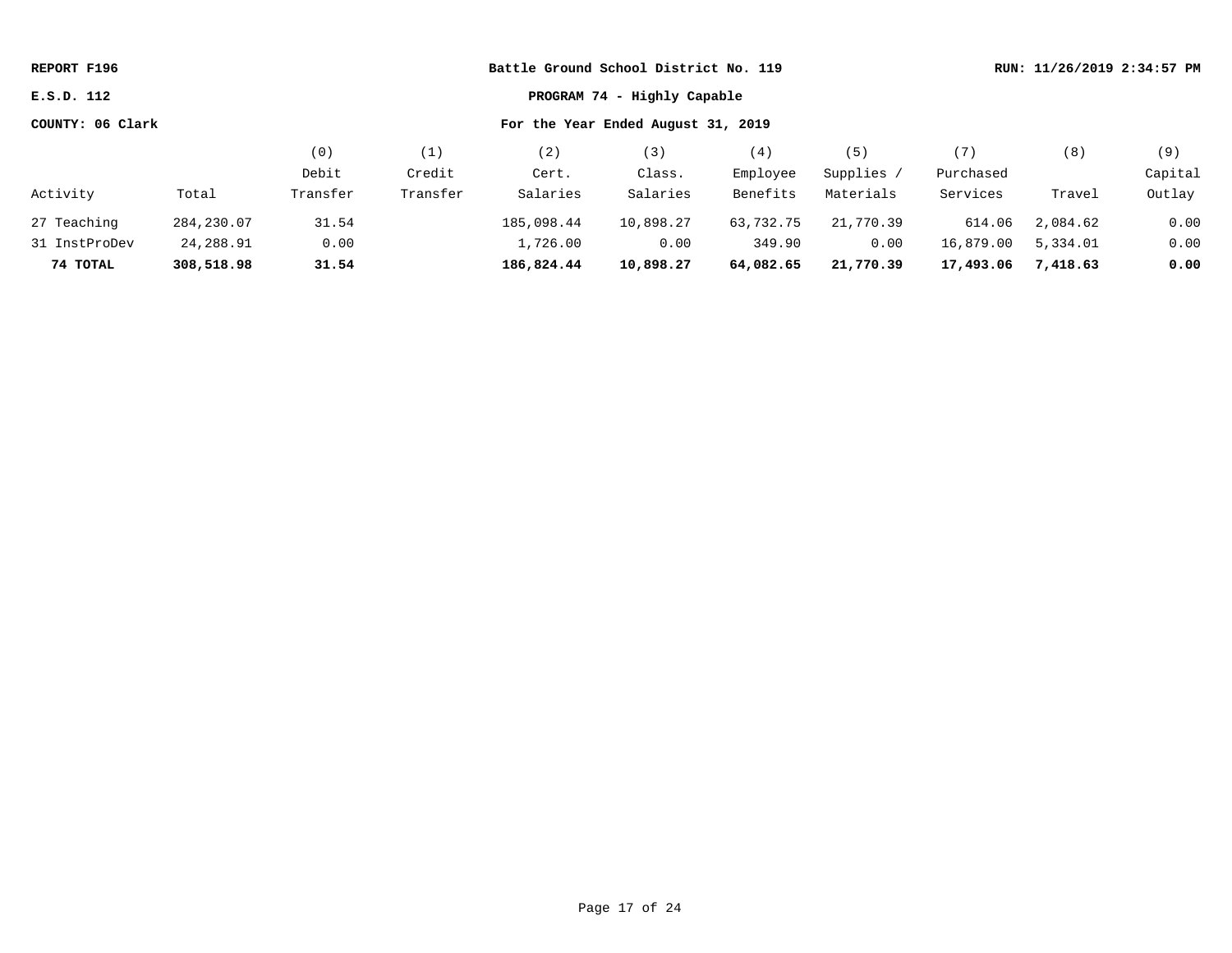# **E.S.D. 112 PROGRAM 79 - Instructional Programs, Other**

|               |              | (0)      | (1)      | (2)        | (3)        | (4)        | (5)        | (7)        | (8)       | (9)       |
|---------------|--------------|----------|----------|------------|------------|------------|------------|------------|-----------|-----------|
|               |              | Debit    | Credit   | Cert.      | Class.     | Employee   | Supplies / | Purchased  |           | Capital   |
| Activity      | Total        | Transfer | Transfer | Salaries   | Salaries   | Benefits   | Materials  | Services   | Travel    | Outlay    |
| 21 Supv Inst  | 9,240.52     | 0.00     |          | 0.00       | 0.00       | 0.00       | 8,975.52   | 265.00     | 0.00      | 0.00      |
| 22 Lrn Resrc  | 8,216.30     | 0.00     |          | 0.00       | 0.00       | 0.00       | 8,216.30   | 0.00       | 0.00      | 0.00      |
| 23 Princ Off  | 16.01        | 0.00     |          | 0.00       | 0.00       | 0.00       | 16.01      | 0.00       | 0.00      | 0.00      |
| 24 Guid/Coun  | 357,162.78   | 0.00     |          | 0.00       | 191,591.82 | 89,703.24  | 542.00     | 75,325.72  | 0.00      | 0.00      |
| 27 Teaching   | 406,303.31   | 67.10    |          | 23,395.77  | 18,264.47  | 5,840.82   | 268,864.43 | 22,240.11  | 47,384.74 | 20,245.87 |
| 28 Extracur   | 1,940.97     | 0.00     |          | 0.00       | 1,669.29   | 271.68     | 0.00       | 0.00       | 0.00      | 0.00      |
| 31 InstProDev | 264,654.23   | 0.00     |          | 180,270.10 | 1,211.63   | 48,283.04  | 6,371.16   | 18,769.57  | 9,748.73  | 0.00      |
| 32 Inst Tech  | 7,288.06     | 0.00     |          |            | 0.00       | 0.00       | 7,288.06   | 0.00       | 0.00      | 0.00      |
| 33 Curriculum | 25,520.21    | 0.00     |          | 0.00       | 0.00       | 0.00       | 25,520.21  | 0.00       | 0.00      | 0.00      |
| 63 Oper Bldg  | 194.83       | 0.00     |          |            | 157.20     | 37.63      | 0.00       | 0.00       | 0.00      | 0.00      |
| 79 ТОТАL      | 1,080,537.22 | 67.10    |          | 203,665.87 | 212,894.41 | 144,136.41 | 325,793.69 | 116,600.40 | 57,133.47 | 20,245.87 |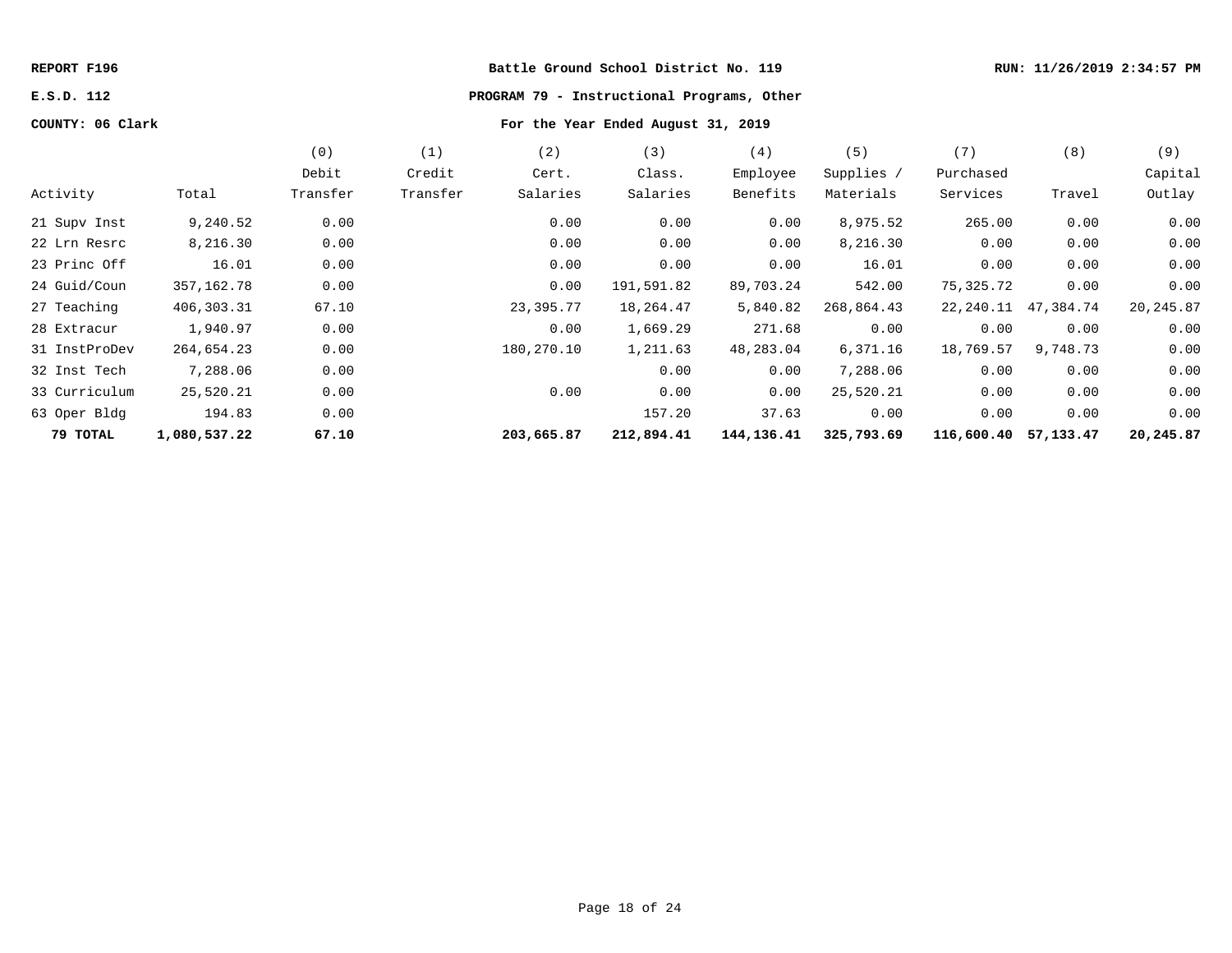| Battle Ground School District No. 119<br>REPORT F196 |            |          |          |          |                                    |           |            |            | RUN: 11/26/2019 2:34:57 PM |         |
|------------------------------------------------------|------------|----------|----------|----------|------------------------------------|-----------|------------|------------|----------------------------|---------|
| PROGRAM 86 - Community Schools<br>E.S.D. 112         |            |          |          |          |                                    |           |            |            |                            |         |
| COUNTY: 06 Clark                                     |            |          |          |          | For the Year Ended August 31, 2019 |           |            |            |                            |         |
|                                                      |            | (0)      | (1)      | (2)      | (3)                                | (4)       | (5)        | (7)        | (8)                        | (9)     |
|                                                      |            | Debit    | Credit   | Cert.    | Class.                             | Employee  | Supplies / | Purchased  |                            | Capital |
| Activity                                             | Total      | Transfer | Transfer | Salaries | Salaries                           | Benefits  | Materials  | Services   | Travel                     | Outlay  |
| 21 Supv Inst                                         | 157,889.35 | 0.00     |          | 0.00     | 117,958.23                         | 38,238.33 | 0.00       | 1,598.83   | 93.96                      | 0.00    |
| 23 Princ Off                                         | 9,809.09   | 0.00     |          | 0.00     | 771.19                             | 176.47    | 0.00       | 8,861.43   | 0.00                       | 0.00    |
| 27 Teaching                                          | 229,679.29 | 125.00   |          | 0.00     | 69,271.73                          | 33,057.37 | 7,964.86   | 118,294.10 | 966.23                     | 0.00    |
| 86 TOTAL                                             | 397,377.73 | 125.00   |          | 0.00     | 188,001.15                         | 71,472.17 | 7,964.86   | 128,754.36 | 1,060.19                   | 0.00    |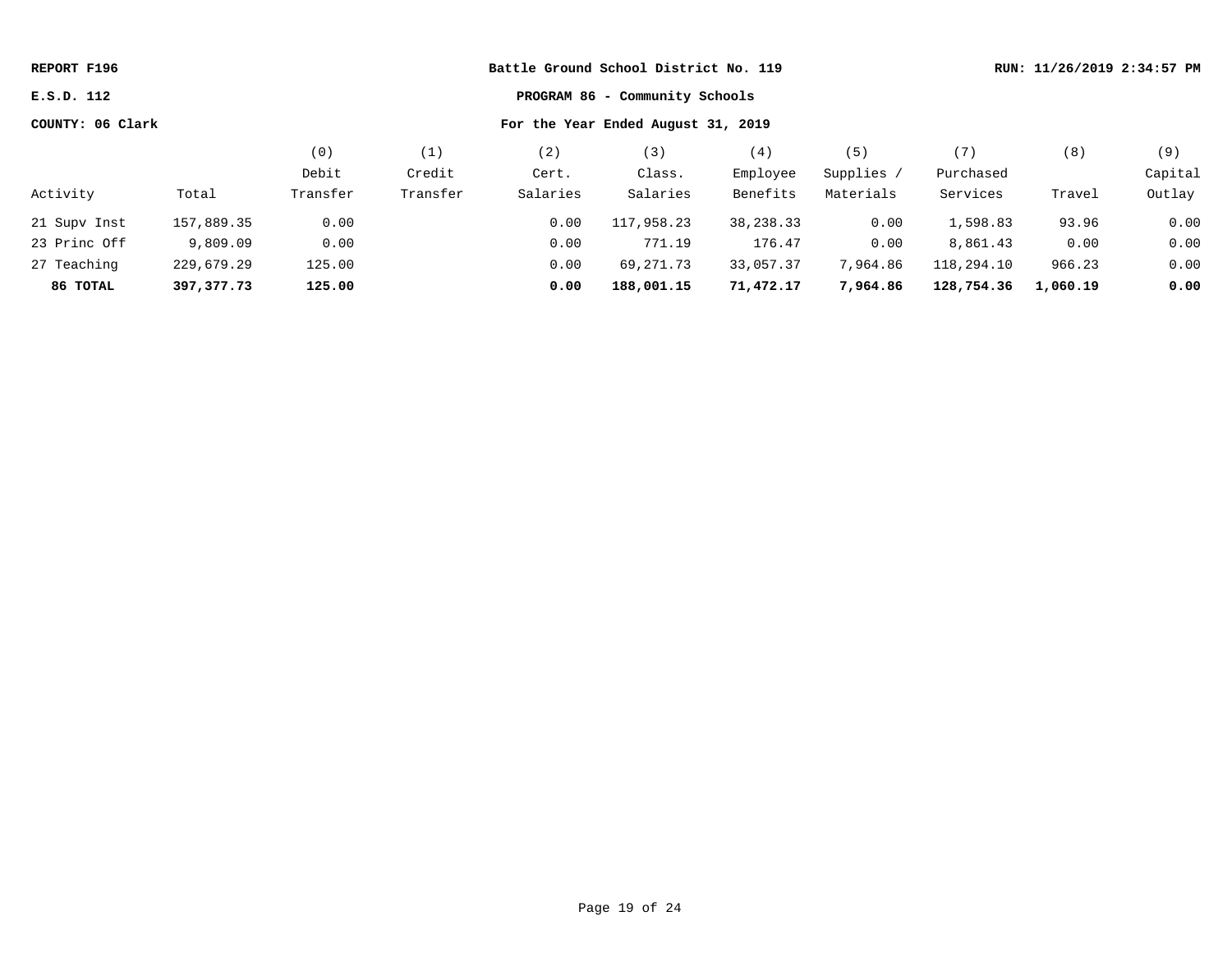| REPORT F196                                            |        |          |          | Battle Ground School District No. 119 |                         | RUN: 11/26/2019 2:34:57 PM |            |           |        |         |
|--------------------------------------------------------|--------|----------|----------|---------------------------------------|-------------------------|----------------------------|------------|-----------|--------|---------|
| E.S.D. 112                                             |        |          |          |                                       | PROGRAM 88 - Child Care |                            |            |           |        |         |
| For the Year Ended August 31, 2019<br>COUNTY: 06 Clark |        |          |          |                                       |                         |                            |            |           |        |         |
|                                                        |        | (0)      | (1)      | (2)                                   | (3)                     | (4)                        | (5)        | (7)       | (8)    | (9)     |
|                                                        |        | Debit    | Credit   | Cert.                                 | Class.                  | Employee                   | Supplies / | Purchased |        | Capital |
| Activity                                               | Total  | Transfer | Transfer | Salaries                              | Salaries                | Benefits                   | Materials  | Services  | Travel | Outlay  |
| 27 Teaching                                            | 155.48 | 0.00     |          | 0.00                                  | 126.08                  | 29.40                      | 0.00       | 0.00      | 0.00   | 0.00    |
| 88 TOTAL                                               | 155.48 | 0.00     |          | 0.00                                  | 126.08                  | 29.40                      | 0.00       | 0.00      | 0.00   | 0.00    |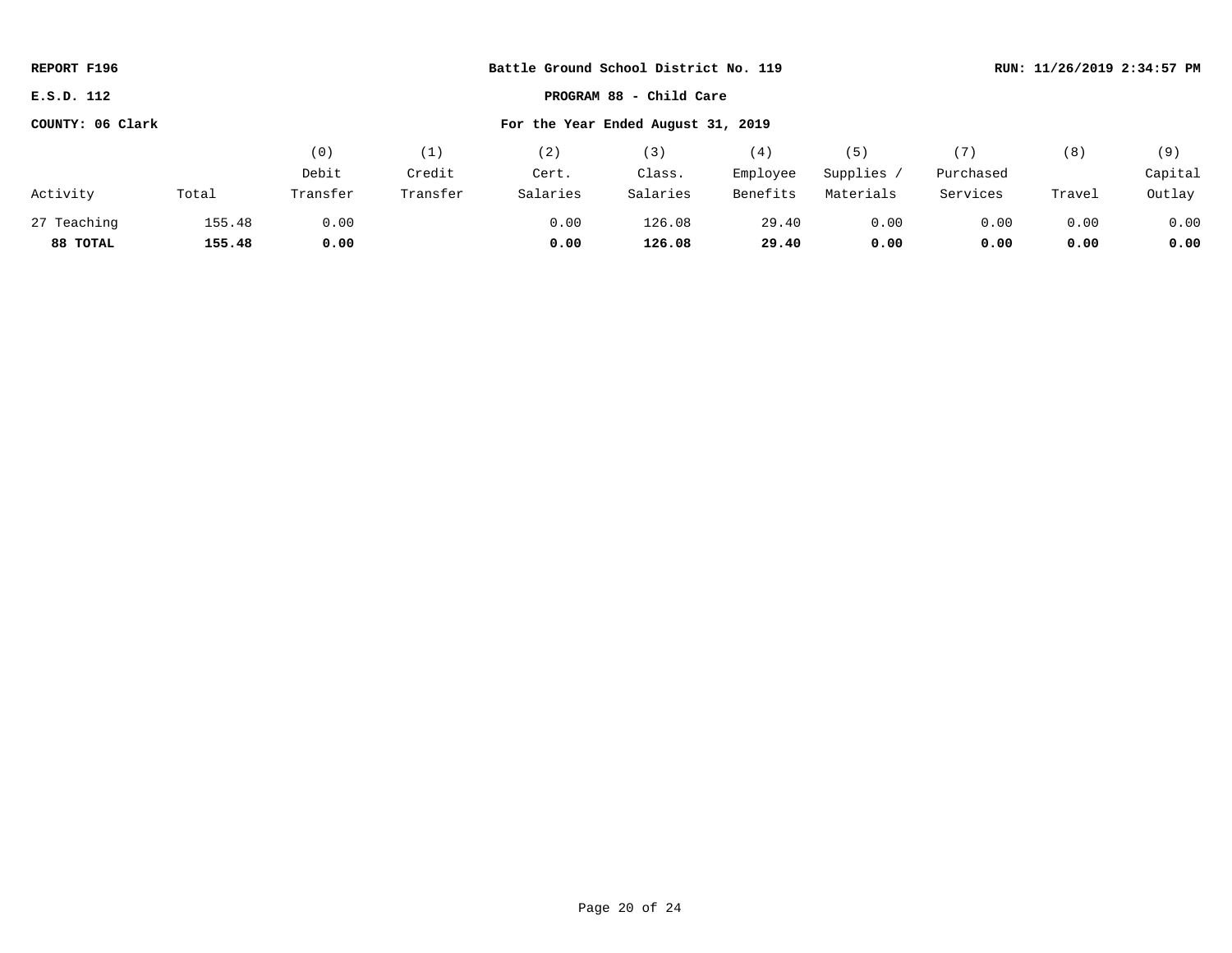| REPORT F196      |           |           |          | Battle Ground School District No. 119 |                                    |          |            |              |        | RUN: 11/26/2019 2:34:57 PM |
|------------------|-----------|-----------|----------|---------------------------------------|------------------------------------|----------|------------|--------------|--------|----------------------------|
| E.S.D. 112       |           |           |          |                                       |                                    |          |            |              |        |                            |
| COUNTY: 06 Clark |           |           |          |                                       | For the Year Ended August 31, 2019 |          |            |              |        |                            |
|                  |           | (0)       | (1)      | (2)                                   | (3)                                | (4)      | (5)        | (7)          | (8)    | (9)                        |
|                  |           | Debit     | Credit   | Cert.                                 | Class.                             | Employee | Supplies / | Purchased    |        | Capital                    |
| Activity         | Total     | Transfer  | Transfer | Salaries                              | Salaries                           | Benefits | Materials  | Services     | Travel | Outlay                     |
| 27 Teaching      | 129.47    | 0.00      |          | 0.00                                  | 117.84                             | 11.63    | 0.00       | 0.00         | 0.00   | 0.00                       |
| 28 Extracur      | 23,616.17 | 0.00      |          | 48.00                                 | 33,407.40                          | 7,645.69 | 19,267.54  | $-37,633.36$ | 880.90 | 0.00                       |
| 91 Publ Acty     | 18,709.76 | 11,184.49 | 0.00     | 0.00                                  | 0.00                               | 0.00     | 0.00       | 7,525.27     | 0.00   | 0.00                       |
| 89 TOTAL         | 42,455.40 | 11,184.49 | 0.00     | 48.00                                 | 33,525.24                          | 7,657.32 | 19,267.54  | $-30,108.09$ | 880.90 | 0.00                       |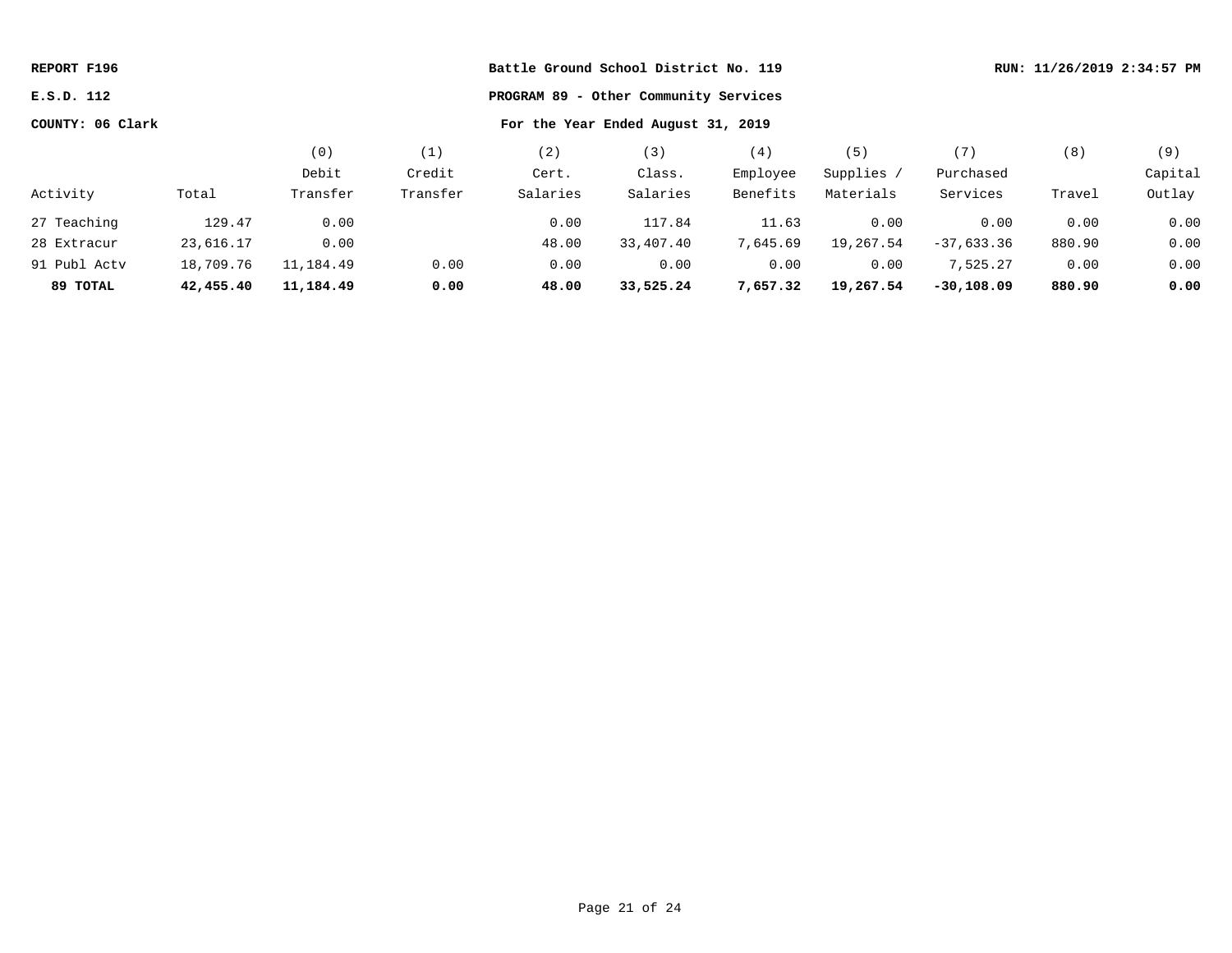# **E.S.D. 112 PROGRAM 97 - District-wide Support**

|              |                 | (0)      | (1)           | (2)        | (3)            | (4)                                                            | (5)         | (7)                        | (8)       | (9)        |
|--------------|-----------------|----------|---------------|------------|----------------|----------------------------------------------------------------|-------------|----------------------------|-----------|------------|
|              |                 | Debit    | Credit        | Cert.      | Class.         | Employee                                                       | Supplies /  | Purchased                  |           | Capital    |
| Activity     | Total           | Transfer | Transfer      | Salaries   | Salaries       | Benefits                                                       | Materials   | Services                   | Travel    | Outlay     |
| 11 Bd of Dir | 389, 911.14     | 11.75    |               |            | 95,682.88      | 29,590.82                                                      | 22,738.41   | 239, 232. 27               | 2,655.01  | 0.00       |
| 12 Supt Off  | 557,645.73      | 55.44    |               | 426,650.65 | 0.00           | 103,206.61                                                     | 9,822.32    | 11,715.16                  | 6, 195.55 | 0.00       |
| 13 Busns Off | 1,579,235.36    | 20.19    |               | 0.00       | 925,796.14     | 405,936.64                                                     | 39,498.61   | 156,351.64                 | 5,501.96  | 46,130.18  |
| 14 HR        | 1,342,232.23    | 406.24   |               | 354,074.65 | 598,518.11     | 336,642.79                                                     | 36, 397. 72 | 13,099.63                  | 3,093.09  | 0.00       |
| 15 Pblc Rltn | 264,063.84      | 0.00     |               | 0.00       | 171,884.90     | 48,978.98                                                      | 7,999.25    | 32,580.36                  | 2,620.35  | 0.00       |
| 25 Pupil M/S | 369, 389.64     | 0.00     |               | 109,620.35 | 86,049.60      | 52,643.99                                                      | 36,416.20   | 83, 417. 44                | 1,242.06  | 0.00       |
| 61 Supv Bldg | 774,000.13      | 187.13   |               | 0.00       | 560,158.00     | 203,646.11                                                     | 4,207.10    | 5,489.76                   | 312.03    | 0.00       |
| 62 Grnd Mnt  | 696, 132. 14    | 98.08    |               |            | 415,987.14     | 189,072.15                                                     | 69,768.80   | 20,385.73                  | 820.24    | 0.00       |
| 63 Oper Bldg | 5, 174, 648.03  | 0.00     |               |            | 3, 275, 560.41 | 1,580,638.44                                                   | 268, 127.83 | 24, 198.89                 | 352.95    | 25,769.51  |
| 64 Maintnce  | 3, 418, 770. 24 | 17.40    | 0.00          |            | 982,077.29     | 444,565.88                                                     |             | 466, 427.06 1, 377, 179.25 | 599.44    | 147,903.92 |
| 65 Utilities | 3, 272, 938.64  | 0.00     | 0.00          |            | 39,711.17      | 19,987.66                                                      | 59,085.15   | 3, 154, 154.66             | 0.00      | 0.00       |
| 67 Bldg Secu | 75.88           | 0.00     |               |            | 0.00           | 0.00                                                           | 0.00        | 75.88                      | 0.00      | 0.00       |
| 68 Insurance | 1, 118, 495.83  | 340.38   |               |            |                |                                                                | 0.00        | 1, 118, 155. 45            |           | 0.00       |
| 72 Info Sys  | 1,675,406.09    | 0.00     | 0.00          | 0.00       | 785,351.57     | 355,716.59                                                     | 0.00        | 534,337.93                 | 0.00      | 0.00       |
| 73 Printing  | 149,165.24      | 0.00     | $-132,549.96$ | 0.00       | 92,222.50      | 41,362.76                                                      | 49,941.74   | 98,140.87                  | 47.33     | 0.00       |
| 74 Warehouse | 697,107.39      | 0.00     | 0.00          | 0.00       | 468,628.78     | 197,409.85                                                     | 13,433.02   | 17,156.82                  | 478.92    | 0.00       |
| 75 Mtr Pool  | 113,688.77      | 0.00     | 0.00          | 0.00       | 37,842.22      | 12,985.45                                                      | 14,626.89   | 20,649.63                  | 0.00      | 27,584.58  |
| 83 Interest  | 7,995.20        |          |               |            |                |                                                                |             | 7,995.20                   |           |            |
| 84 Principal | 157,499.63      |          |               |            |                |                                                                |             | 157,499.63                 |           |            |
| 97 TOTAL     | 21,758,401.15   | 1,136.61 | $-132,549.96$ |            |                | 890,345.65 8,535,470.71 4,022,384.72 1,098,490.10 7,071,816.20 |             |                            | 23,918.93 | 247,388.19 |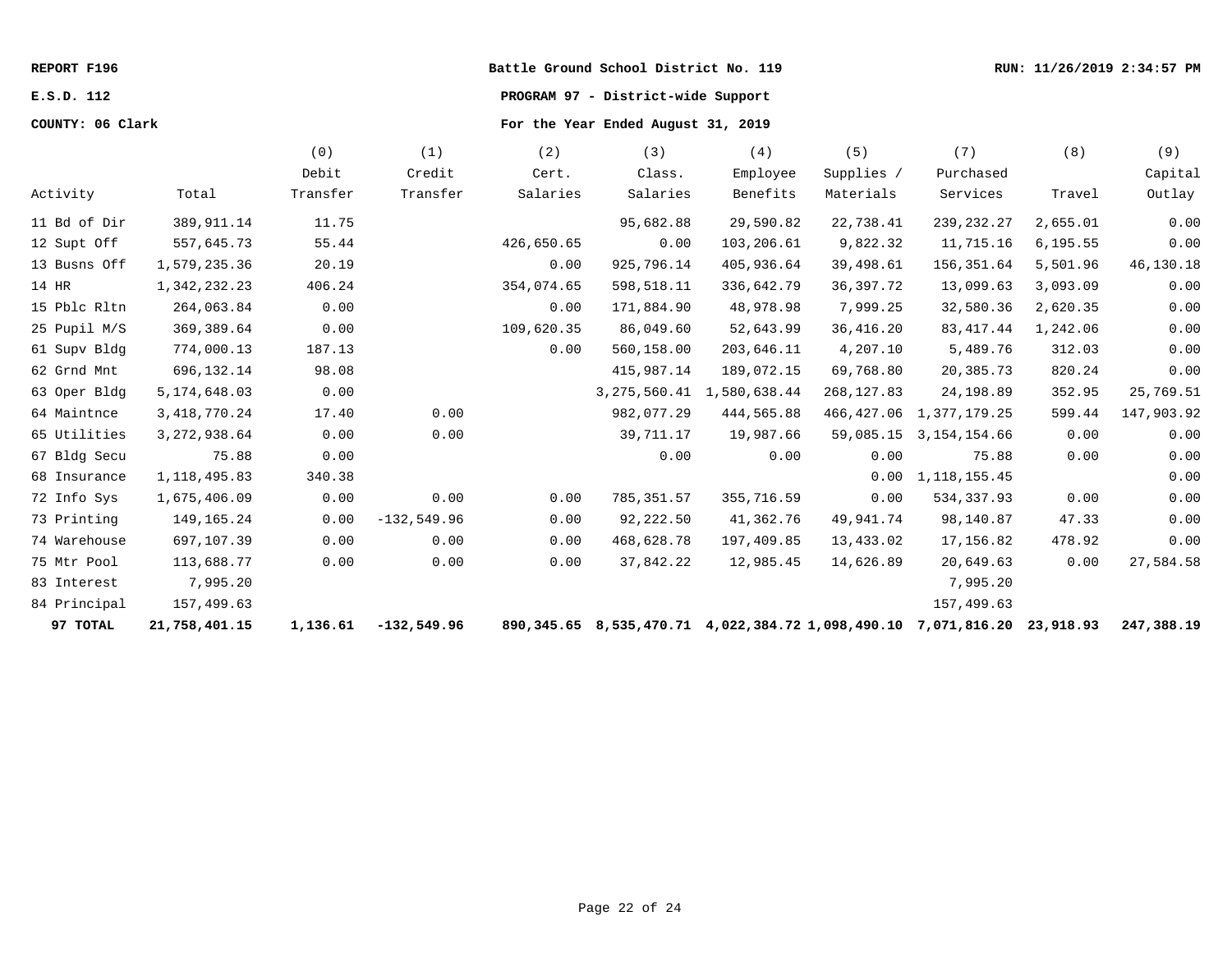| REPORT F196      |               |          |               | Battle Ground School District No. 119 |                                    | RUN: 11/26/2019 2:34:57 PM |            |                              |        |           |
|------------------|---------------|----------|---------------|---------------------------------------|------------------------------------|----------------------------|------------|------------------------------|--------|-----------|
| E.S.D. 112       |               |          |               |                                       | PROGRAM 98 - School Food Services  |                            |            |                              |        |           |
| COUNTY: 06 Clark |               |          |               |                                       | For the Year Ended August 31, 2019 |                            |            |                              |        |           |
|                  |               | (0)      | (1)           | (2)                                   | (3)                                | (4)                        | (5)        | (7)                          | (8)    | (9)       |
|                  |               | Debit    | Credit        | Cert.                                 | Class.                             | Employee                   | Supplies / | Purchased                    |        | Capital   |
| Activity         | Total         | Transfer | Transfer      | Salaries                              | Salaries                           | Benefits                   | Materials  | Services                     | Travel | Outlay    |
| 41 Supervisn     | 26, 268. 26   | 5,918.32 |               | 0.00                                  | 12,828.42                          | 5,563.12                   | 117.67     | 1,840.73                     | 0.00   | 0.00      |
| 42 Food          | 164,778.00    | 0.00     |               |                                       |                                    |                            | 164,778.00 | 0.00                         |        |           |
| 44 Operation     | 2,743,474.64  | 0.00     |               |                                       | 0.00                               | 0.00                       |            | 43,300.69 2,683,728.92       | 0.00   | 16,445.03 |
| 49 Transfers     | $-11, 184.49$ |          | $-11, 184.49$ |                                       |                                    |                            |            |                              |        |           |
| 98 TOTAL         | 2,923,336.41  | 5,918.32 | $-11, 184.49$ | 0.00                                  | 12,828.42                          | 5,563.12                   |            | 208, 196. 36 2, 685, 569. 65 | 0.00   | 16,445.03 |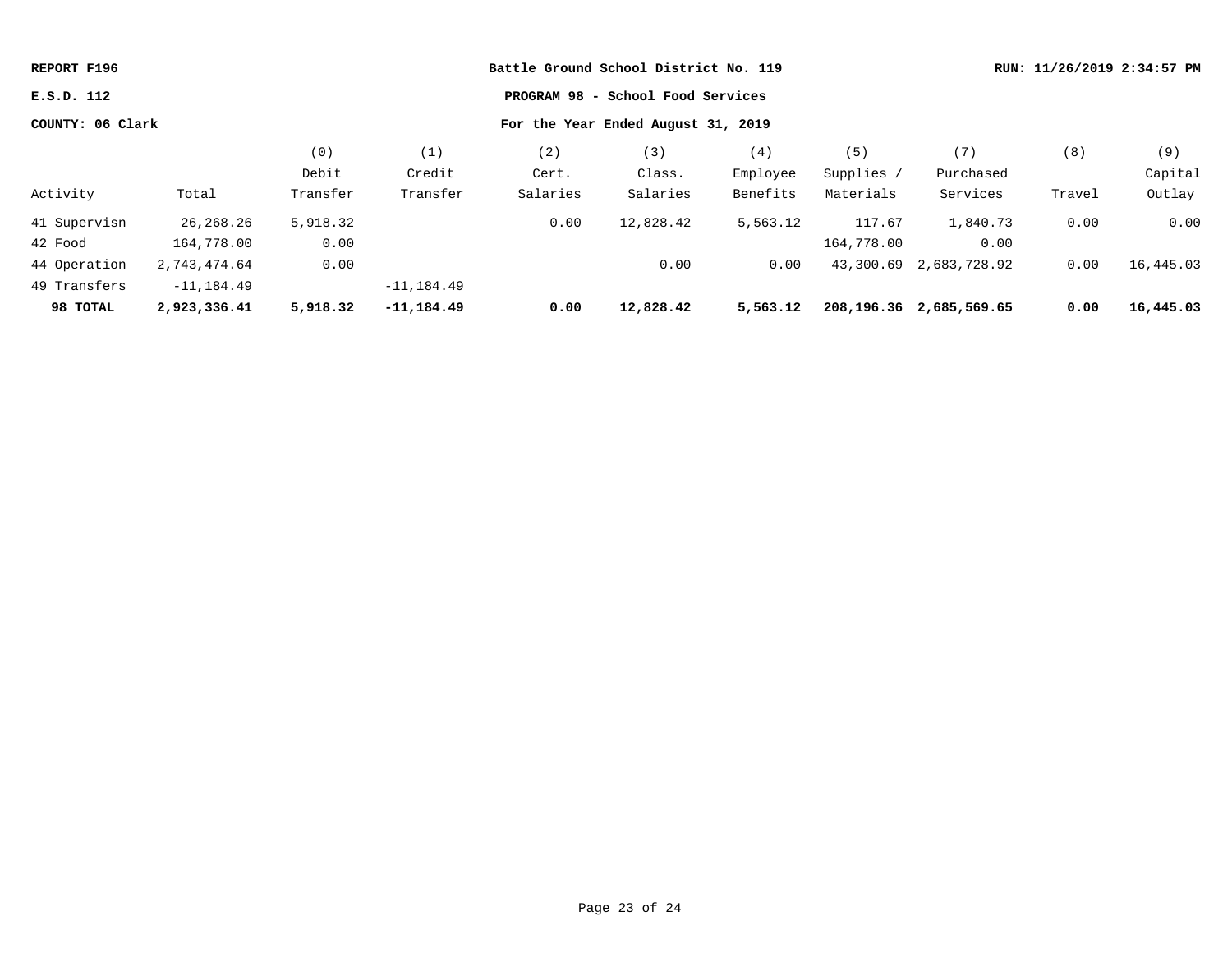| REPORT F196      |                 |          |             |           | Battle Ground School District No. 119 |            |            |              | RUN: 11/26/2019 2:34:57 PM |         |
|------------------|-----------------|----------|-------------|-----------|---------------------------------------|------------|------------|--------------|----------------------------|---------|
| E.S.D. 112       |                 |          |             |           | PROGRAM 99 - Pupil Transportation     |            |            |              |                            |         |
| COUNTY: 06 Clark |                 |          |             |           | For the Year Ended August 31, 2019    |            |            |              |                            |         |
|                  |                 | (0)      | (1)         | (2)       | (3)                                   | (4)        | (5)        | (7)          | (8)                        | (9)     |
|                  |                 | Debit    | Credit      | Cert.     | Class.                                | Employee   | Supplies / | Purchased    |                            | Capital |
| Activity         | Total           | Transfer | Transfer    | Salaries  | Salaries                              | Benefits   | Materials  | Services     | Travel                     | Outlay  |
| 25 Pupil M/S     | 322,569.05      | 0.00     |             | 0.00      | 254,592.03                            | 67,889.52  | 0.00       | 0.00         | 87.50                      | 0.00    |
| 51 Supervisn     | 182,810.79      | 0.00     |             | 34,747.26 | 97,129.18                             | 50,834.35  | 0.00       | 100.00       | 0.00                       | 0.00    |
| 52 Operation     | 9,615,121.06    | 0.00     |             |           | 0.00                                  | 0.00       | 723,630.34 | 8,891,394.67 | 96.05                      | 0.00    |
| 59 Transfers     | $-3,000.00$     |          | $-3,000.00$ |           |                                       |            |            |              |                            |         |
| 99 TOTAL         | 10, 117, 500.90 | 0.00     | $-3,000.00$ | 34,747.26 | 351,721.21                            | 118,723.87 | 723,630.34 | 8,891,494.67 | 183.55                     | 0.00    |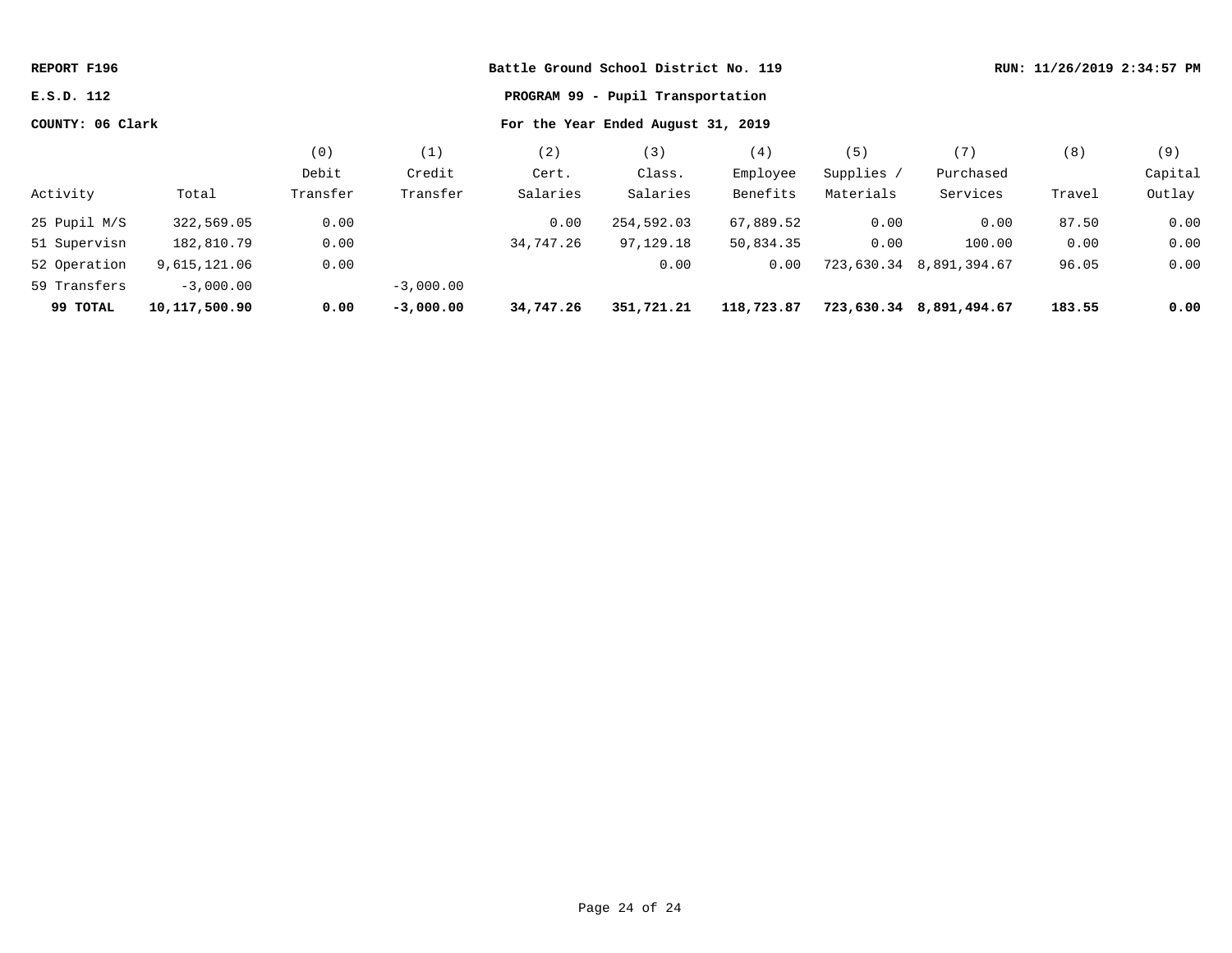| REPORT F196      | Battle Ground School District No. 119      | RUN: 11/26/2019 2:34:58 PM |
|------------------|--------------------------------------------|----------------------------|
| E.S.D.<br>112    | Data Requirements for Supplemental Reports |                            |
| COUNTY: 06 Clark | For the Year Ended August 31, 2019         |                            |

### **Other Data Requirements and Certifications**

| А.             | Enter the amount of E-Rate received by the school district either as the total discount or<br>as a reimbursement amount which was coded in Revenue 2910. This amount may be a<br>combination of both and should be displayed on the award by utility. | 184,280.82   |
|----------------|-------------------------------------------------------------------------------------------------------------------------------------------------------------------------------------------------------------------------------------------------------|--------------|
| в.             | Enter the amount of revenue received this year of Growth Management Act impact fees<br>imposed under the authority of RCW 82.02.050 through 82.02.090                                                                                                 | 4,548,502.00 |
| $\mathbf{C}$ . | Enter the amount of revenue received this year of State Environmental Policy Act<br>mitigation fees imposed under the authority of RCW 43.21C.060.                                                                                                    | 0.00         |
| D.             | Enter the total amount of Program 55 - Learning Assistance Program Regular Expenditures                                                                                                                                                               | 2,504,805.11 |
| Е.             | Enter the total amount of Program 55 - Learning Assistance-High Poverty Expenditures                                                                                                                                                                  | 4,385.32     |
| F.             | Enter the total amount of Program 55 - Learning Assistance Program Expenditures                                                                                                                                                                       | 2,509,190.43 |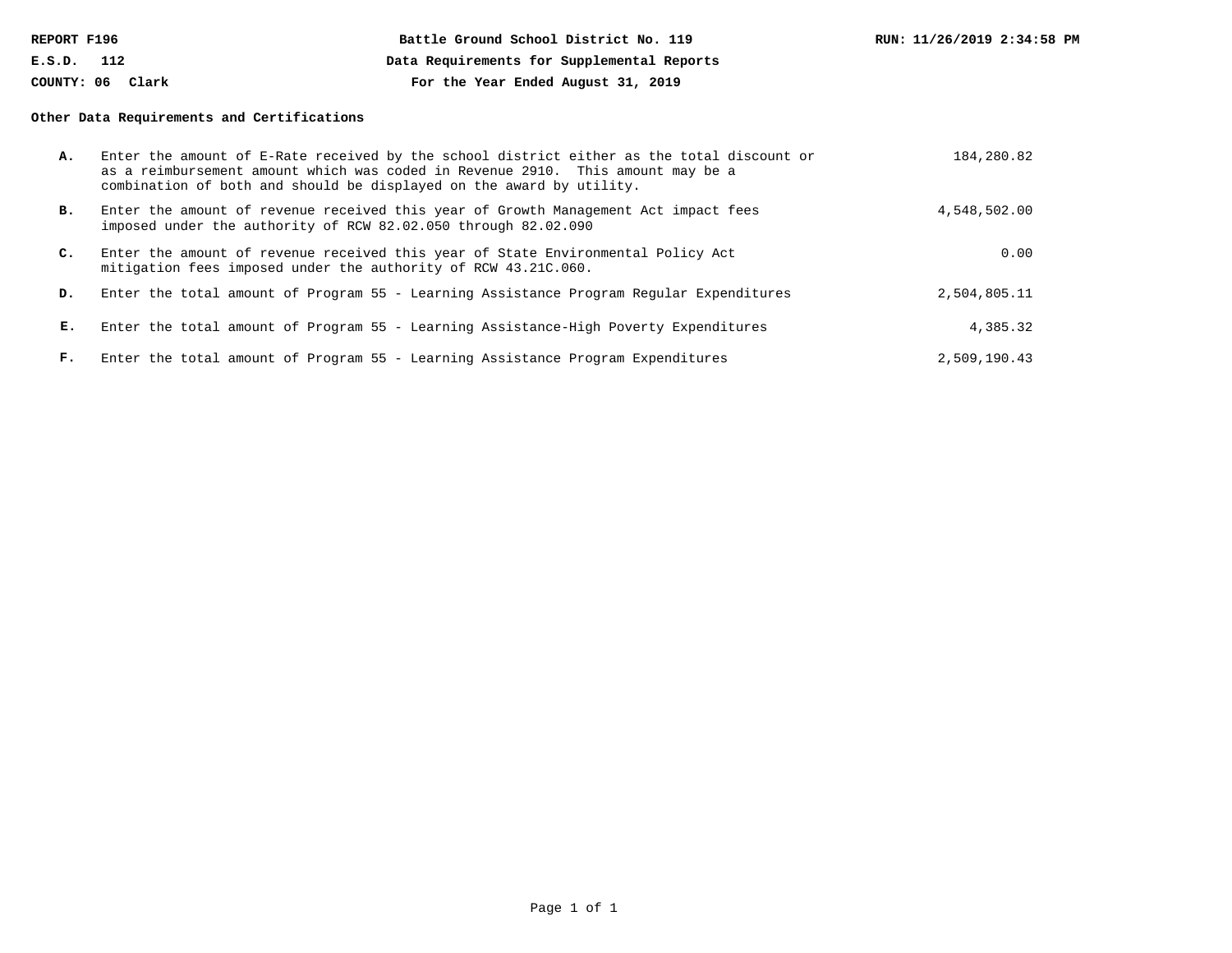| REPORT F196                                                                                                                                                                                                                                                                                                                                                                                                                                                                                                                                                                                                                                                  | Battle Ground School District No. 119                                                   | RUN: 11/26/2019 2:34:59 PM |
|--------------------------------------------------------------------------------------------------------------------------------------------------------------------------------------------------------------------------------------------------------------------------------------------------------------------------------------------------------------------------------------------------------------------------------------------------------------------------------------------------------------------------------------------------------------------------------------------------------------------------------------------------------------|-----------------------------------------------------------------------------------------|----------------------------|
| $E.S.D.$ 112                                                                                                                                                                                                                                                                                                                                                                                                                                                                                                                                                                                                                                                 | Data Requirements for End of Year Reporting to<br>Apportionment and State Recovery Rate |                            |
| COUNTY: 06 Clark                                                                                                                                                                                                                                                                                                                                                                                                                                                                                                                                                                                                                                             | For the Year Ended August 31, 2019                                                      |                            |
| 1. Fire District Payment RCW 52.30.020                                                                                                                                                                                                                                                                                                                                                                                                                                                                                                                                                                                                                       |                                                                                         |                            |
| Total expenditures paid to fire protection districts for fire protection services. Eligible<br>school districts received reimbursement in the July apportionment payment (Revenue Account 3100)<br>for fire protection services purchased during the calendar year (see Report 1191, line C.7. for<br>the amount of payment). Fire district reimbursement is provided solely for the purpose of paying<br>for fire protection services. Therefore, any such reimbursement not used to pay for fire<br>protection services must be recovered by OSPI. School districts that did not receive payment are<br>not required to make an entry in this item number. | 12,786.24                                                                               |                            |
| 2. Indirect Rate for State Revenue Recoveries (b/c) (SYSTEM CALCULATED)                                                                                                                                                                                                                                                                                                                                                                                                                                                                                                                                                                                      |                                                                                         | 0.143                      |
| a) Total All Programs (SYSTEM CALCULATED)                                                                                                                                                                                                                                                                                                                                                                                                                                                                                                                                                                                                                    |                                                                                         | 173,785,264.27             |
| b) Total Program 97 Districtwide Support (SYSTEM CALCULATED)                                                                                                                                                                                                                                                                                                                                                                                                                                                                                                                                                                                                 |                                                                                         | 21,758,401.15              |

152,026,863.12

c) Total All Programs less Program 97 Districtwide Support (a-b) (SYSTEM CALCULATED)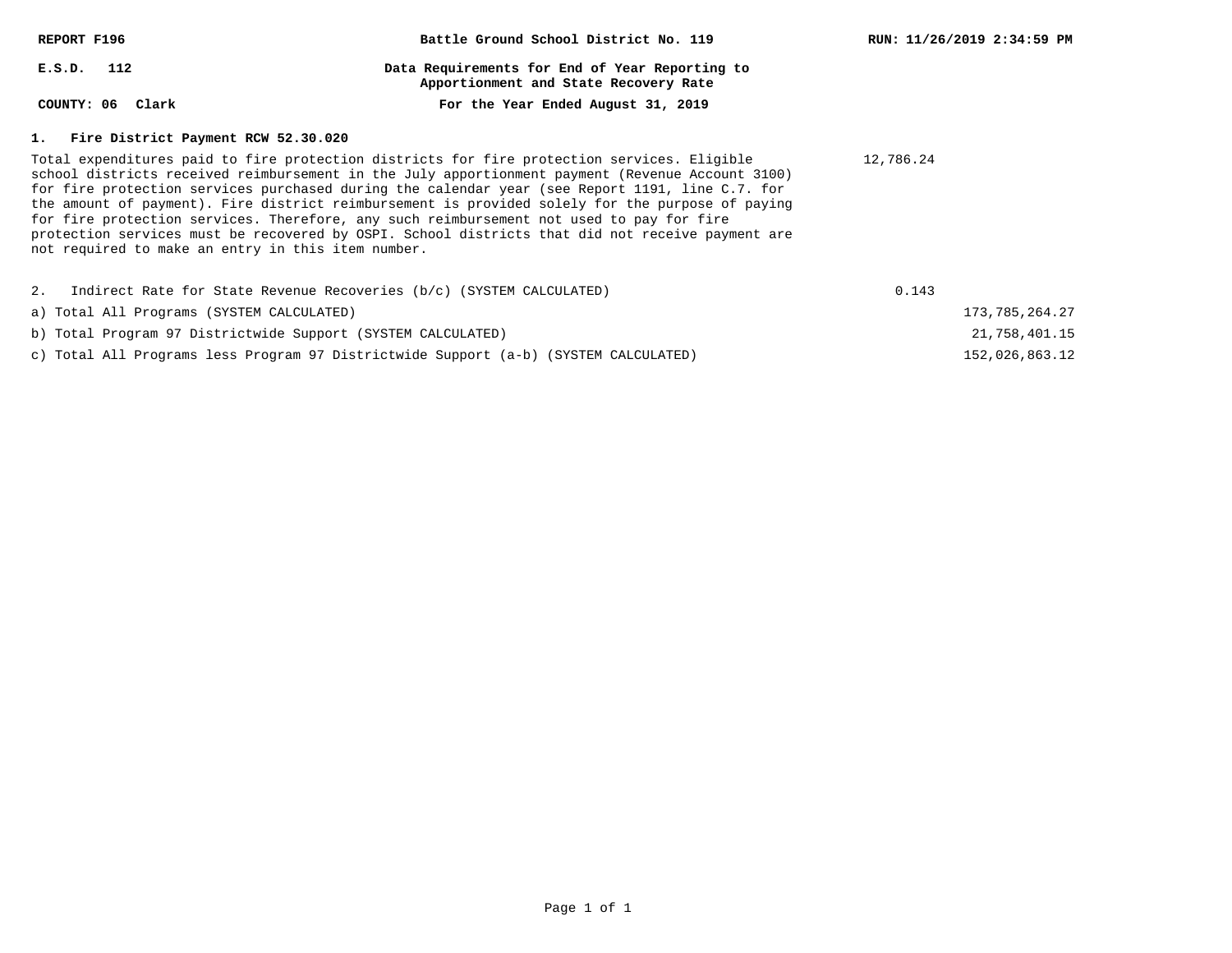| REPORT F196                          | Battle Ground School District No. 119                                                              | RUN: 11/26/2019 2:35:00 PM |
|--------------------------------------|----------------------------------------------------------------------------------------------------|----------------------------|
| E.S.D.<br>112<br>COUNTY: 06<br>Clark | Data Requirements for Calculating Federal Indirect Cost Rate<br>Including Fixed with Carry-Forward |                            |
|                                      | For the Year Ended August 31, 2019                                                                 |                            |

#### **DISTORTING ITEMS**

1. Flow-through funds for program 01-89, 98, and 99

0.00

2. Flow-through funds or contingencies or election expenses or alterations or renovations or fines and penalties charged in Activity 11, Board of Directors.

0.00

3. Flow-through funds or contingencies or election expenses or alterations or renovations or fines and penalties charged in Activity 12, Superintendents Office.

0.00

4. Flow-through funds or contingencies or election expenses or alterations or renovations or fines and penalties charged in Activity 13, Business Office.

0.00

5. Flow-through funds or contingencies or election expenses or alterations or renovations or fines and penalties charged in Activity 14, Human Resources.

0.00

6. Flow-through funds or contingencies or election expenses or alterations or renovations or fines and penalties charged in Program 97, Activity 25, Pupil Management & Safety.

0.00

7. Flow-through funds or contingencies or election expenses or alterations or renovations or fines and penalties charged in Program 97, Activity 61, Supervision.

0.00

8. Flow-through funds or contingencies or election expenses or alterations or renovations or fines and penalties charged in Program 97, Activity 62, Grounds Maintenance.

0.00

9. Flow-through funds or contingencies or election expenses or alterations or renovations or fines and penalties charged in Program 97, Activity 63, Operation of Buildings.

0.00

10. Flow-through funds or contingencies or election expenses or alterations or renovations or fines and penalties charged in Program 97, Activity 64, Maintenance.

0.00

11. Flow-through funds or contingencies or election expenses or alterations or renovations or fines and penalties charged in Program 97, Activity 65, Utilities.

0.00

12. Flow-through funds or contingencies or election expenses or alterations or renovations or fines and penalties charged in Program 97, Activity 67, Buildings and Property Security.

0.00

13. Flow-through funds or contingencies or election expenses or alterations or renovations or fines and penalties charged in Program 97, Activity 68, Insurance.

0.00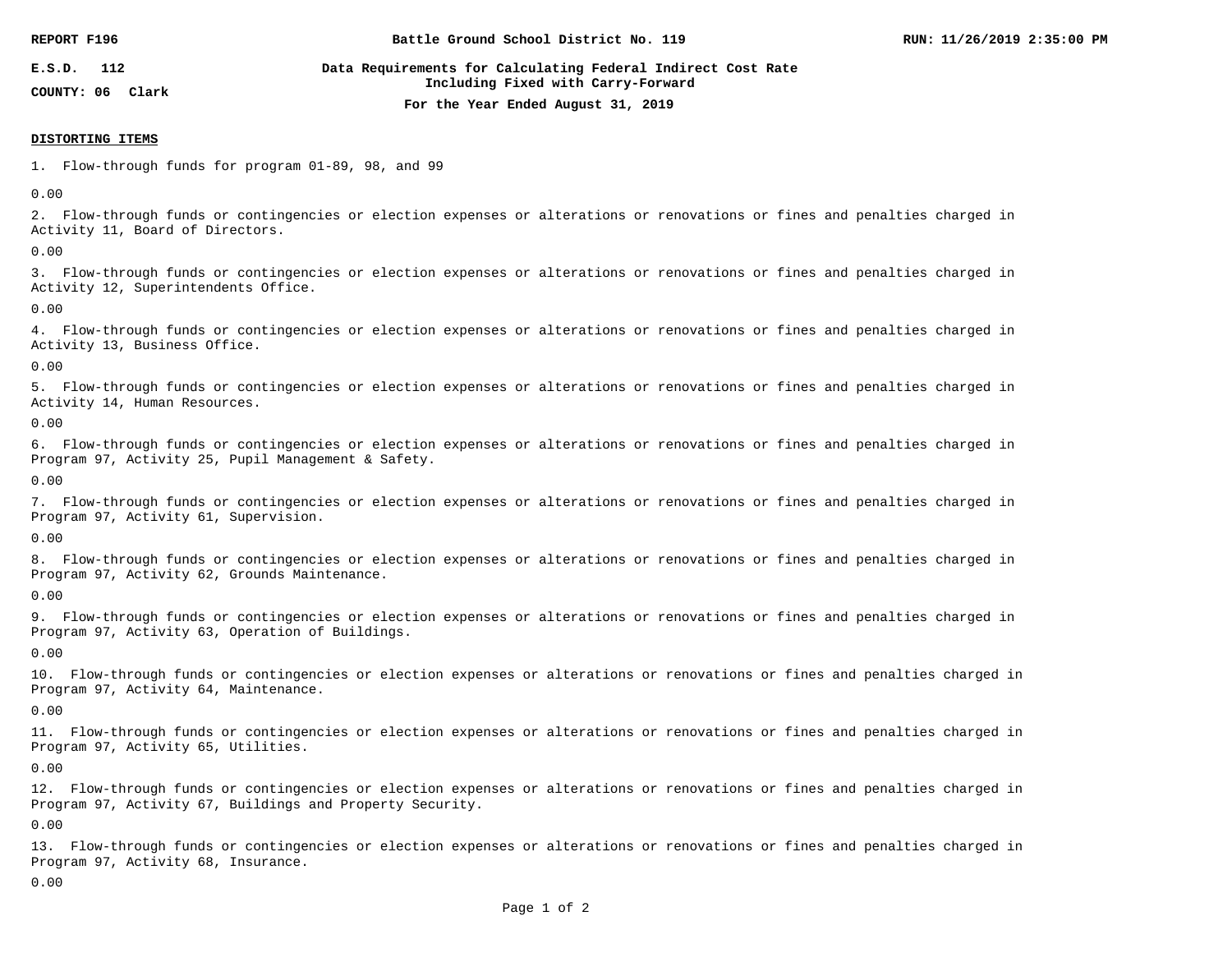| REPORT F196      | Battle Ground School District No. 119                                                              | RUN: 11/26/2019 2:35:00 PM |
|------------------|----------------------------------------------------------------------------------------------------|----------------------------|
| E.S.D.<br>112    | Data Requirements for Calculating Federal Indirect Cost Rate<br>Including Fixed with Carry-Forward |                            |
| COUNTY: 06 Clark | For the Year Ended August 31, 2019                                                                 |                            |

#### **DISTORTING ITEMS**

14. Flow-through funds or contingencies or election expenses or alterations or renovations or fines and penalties charged in Activity 72, Information Systems.

0.00

15. Flow-through funds or contingencies or election expenses or alterations or renovations or fines and penalties charged in Activity 73, Printing.

0.00

16. Flow-through funds or contingencies or election expenses or alterations or renovations or fines and penalties charged in Activity 74, Warehousing.

0.00

17. Flow-through funds or contingencies or election expenses or alterations or renovations or fines and penalties charged in Activity 75, Motor Pool.

0.00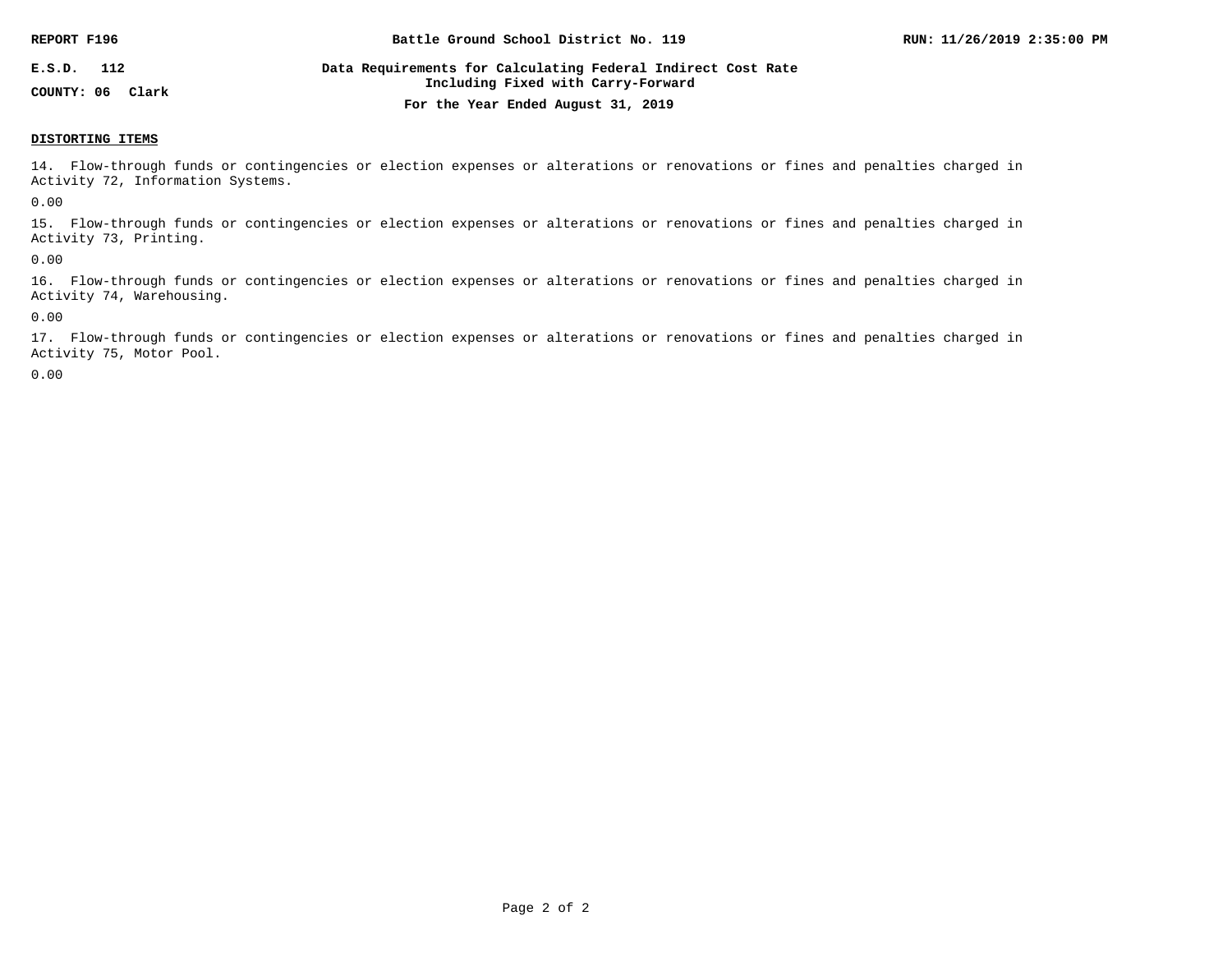| REPORT F196      | Battle Ground School District No. 119                                                              | RUN: 11/26/2019 2:35:00 PM |
|------------------|----------------------------------------------------------------------------------------------------|----------------------------|
| 112<br>E.S.D.    | Data Requirements for Calculating Federal Indirect Cost Rate<br>Including Fixed with Carry-Forward |                            |
| COUNTY: 06 Clark | For the Year Ended August 31, 2019                                                                 |                            |

#### **INDIRECT EXPENDITURES**

18. Audit costs recorded in Program 97, Activity 11, Board of Directors, and not directly charged to another program.

40,976.02

19. Legal costs, associated with interpretation of laws and regulations, recorded in Program 97, Activity 11, Board of Directors but not specifically associated with the Board of Directors.

105,315.81

20. Costs recorded in Program 97, Activity 12, for the Superintendent, Deputy Superintendent, or Assistant Superintendent, and their secretary whose responsibilities are allocable to indirect cost Activities 13, 14 and 72 thru 75. These positions are required to maintain supporting documentation if a portion of their responsibilities are allocable to these indirect cost activities. Include the salary and benefits, supplies, travel, printing, warehousing, motor pool, and information systems as related to the above mentioned staff if allocable to Activities 13, 14, and 72 thru 75. DO NOT INCLUDE CAPITAL OUTLAY (Object 9).

0.00

21. The cost of Public Relations activities recorded in Program 97, Activity 15, excluding capital outlay (Object 9), and not directly charged to another program for the following: Cost for liaison with the news media and government relations officers as a means of informing the general public on matters of public concern, such as notice of Federal awards, financial matters, etc. DO NOT INCLUDE COSTS DESIGNED SOLEY TO PROMOTE THE GOVERNMENTAL UNIT. \*Expenditures in this Activity will not be included in the indirect pool if this manual input item is blank.

132,031.92

22. Termination Leave costs for federally supported staff which have been charged to a state or local program. Do not include Termination Leave costs for federally supported staff charged to Program 97, Activity 13 or 14, as they are already included in the indirect calculation. These costs should not be charged directly to the federal award, but may be considered an indirect expenditure, and added to the federal unrestricted indirect expenditure pool.

0.00

23. Costs recorded in Program 97, Activity 72, for districtwide Information Systems Activities. Do not include expenditures for any student records, such as student records fees, software, or student records staff. DO NOT INCLUDE CAPITAL OUTLAY (Object 9). \*Expenditures in this Activity will not be included in the indirect pool if this manual input item is blank.

1,399,161.27

24. General administration (organization-wide) expenditures charged in Program 97, Activity 25, Pupil Management & Safety, which is allocable to Activities 13 or 14, if a cost allocation plan supports the allocation. DO NOT INCLUDE CAPITAL OUTLAY (Object 9).

0.00

25. Space and occupancy costs for general administration (organization-wide) charged in Program 97, Activity 61, Supervision, which is allocable to Activities 13, 14, and Activity 12 if applicable, if a space plan supports the allocation. DO NOT INCLUDE CAPITAL OUTLAY (Object 9).

0.00

26. Space and occupancy costs for general administration (organization-wide) charged in Program 97, Activity 62, Grounds Maintenance, which is allocable to Activities 13, 14, and Activity 12 if applicable, if a space plan supports the allocation. DO NOT INCLUDE CAPITAL OUTLAY (Object 9).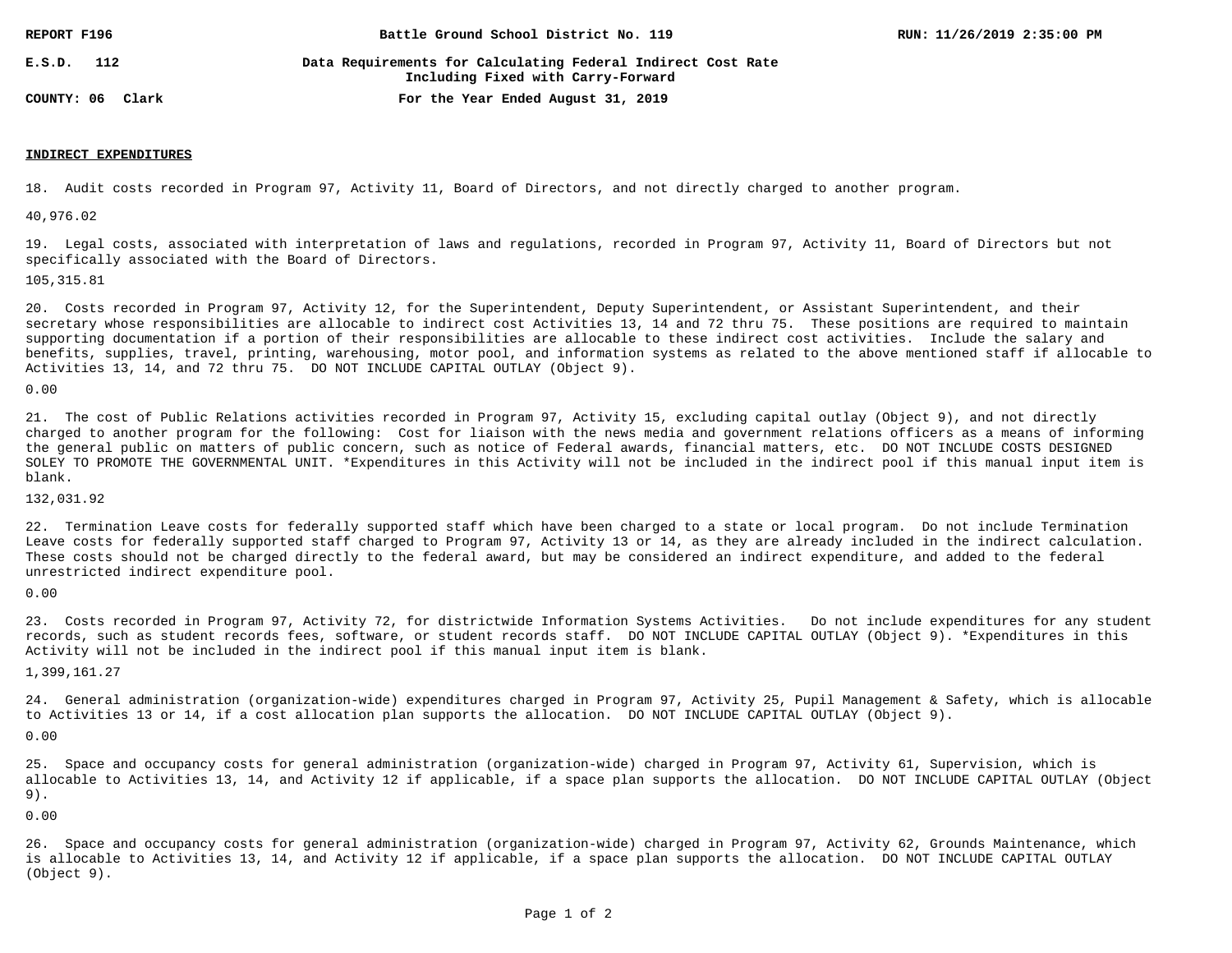| REPORT F196         | Battle Ground School District No. 119                                                              | RUN: 11/26/2019 2:35:00 PM |
|---------------------|----------------------------------------------------------------------------------------------------|----------------------------|
| E.S.D.<br>112       | Data Requirements for Calculating Federal Indirect Cost Rate<br>Including Fixed with Carry-Forward |                            |
| COUNTY: 06<br>Clark | For the Year Ended August 31, 2019                                                                 |                            |

#### **INDIRECT EXPENDITURES**

0.00

27. Space and occupancy costs for general administration (organization-wide) charged in Program 97, Activity 63, Operation of Buildings, which is allocable to Activities 13, 14, and Activity 12 if applicable, if a space plan supports the allocation. DO NOT INCLUDE CAPITAL OUTLAY (Object 9).

0.00

28. Space and occupancy costs for general administration (organization-wide) charged in Program 97, Activity 64, Maintenance, which is allocable to Activities 13, 14, and Activity 12 if applicable, if a space plan supports the allocation. DO NOT INCLUDE CAPITAL OUTLAY (Object 9).

0.00

29. Space and occupancy costs for general administration (organization-wide) charged in Program 97, Activity 65, Utilities, which is allocable to Activities 13, 14, and Activity 12 if applicable, if a space plan supports the allocation. DO NOT INCLUDE CAPITAL OUTLAY (Object 9).

0.00

30. Space and occupancy costs for general administration (organization-wide) charged in Program 97, Activity 67, Building and Property Security, which is allocable to Activities 13, 14, and Activity 12 if applicable, if a space plan supports the allocation. DO NOT INCLUDE CAPITAL OUTLAY (Object 9).

0.00

31. Space and occupancy costs for general administration (organization-wide) charged in Program 97, Activity 68, Insurance, which is allocable to Activities 13, 14, and Activity 12 if applicable, if a space plan supports the allocation. DO NOT INCLUDE CAPITAL OUTLAY (Object 9).

3,017.08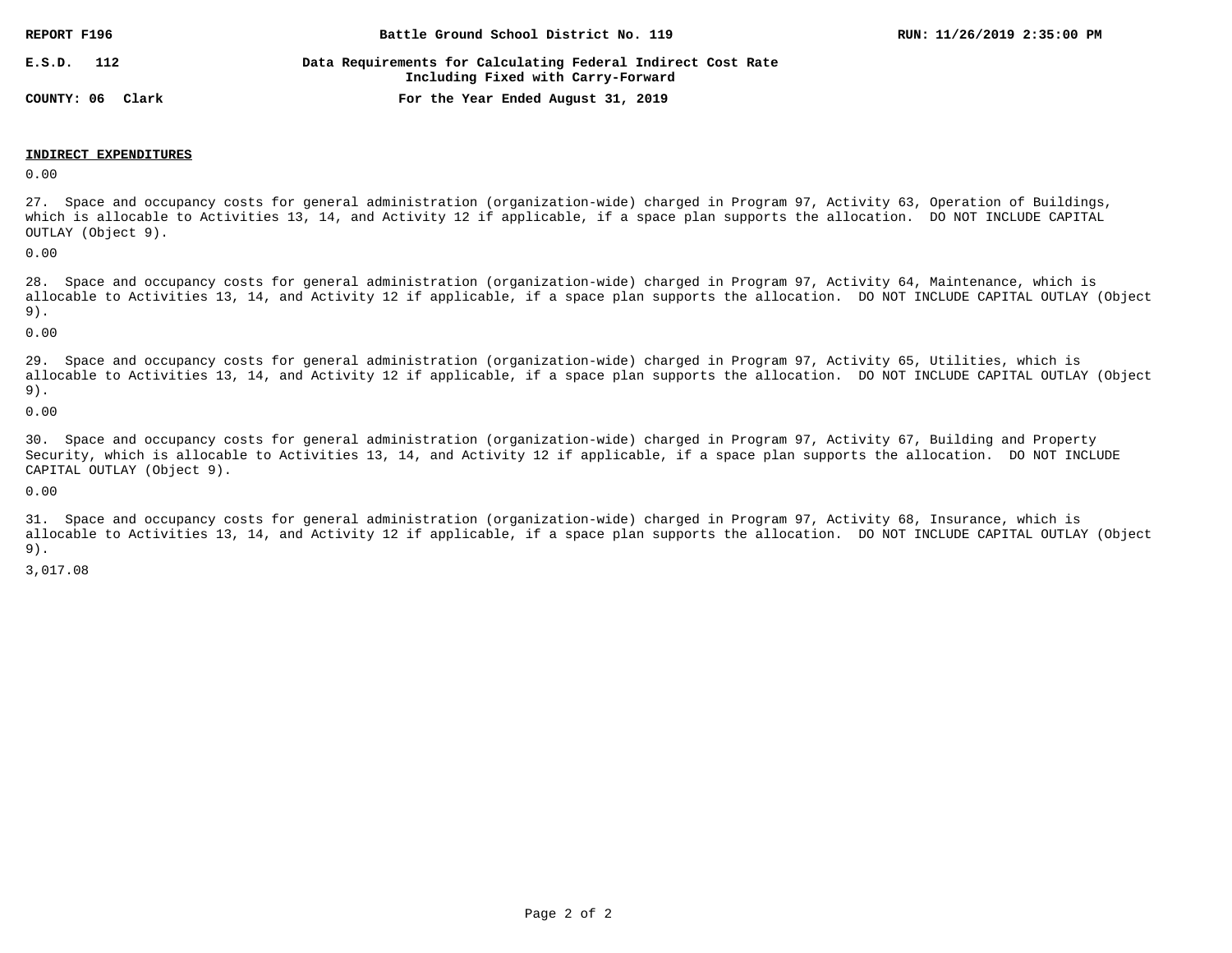**COUNTY: 06 Clark**

#### **Fiscal Year 2018-2019**

### **Schedule for Determining School District Federal Restricted Indirect Cost Rate Including Fixed With Carry-Forward Calculation for Fiscal Year 2020-21**

|                                      |                                               |                                 | <b>EXCLUDED</b>               |                                   |                                       |                                                        |                                                |
|--------------------------------------|-----------------------------------------------|---------------------------------|-------------------------------|-----------------------------------|---------------------------------------|--------------------------------------------------------|------------------------------------------------|
|                                      | <b>TOTAL</b><br>PROGRAM<br><b>EXPENDITURE</b> | <b>CAPITAL</b><br><b>OUTLAY</b> | <b>DEBT</b><br><b>SERVICE</b> | <b>DISTORTING</b><br><b>ITEMS</b> | (ADDED TO BASE)<br><b>UNALLOWABLE</b> | $($ POOL $)$<br><b>INDIRECT</b><br><b>EXPENDITURES</b> | (BASE)<br><b>DIRECT</b><br><b>EXPENDITURES</b> |
| PROGRAM AND ACTIVITY TITLES          |                                               |                                 |                               |                                   |                                       |                                                        |                                                |
| TOTAL PROGRAMS 01-89, 98, 99         | 152,026,863.12                                | 50,706.97                       |                               | 164,778.00                        |                                       |                                                        | 151,811,378.15                                 |
| PROGRAM 97 ACTIVITIES                |                                               |                                 |                               |                                   |                                       |                                                        |                                                |
| 11 Board of Directors                | 389,911.14                                    | 0.00                            |                               | 0.00                              | 243,619.31                            | 146,291.83                                             |                                                |
| 12 Superintendent's Office           | 557,645.73                                    | 0.00                            |                               | 0.00                              | 557,645.73                            | 0.00                                                   |                                                |
| 13 Business Office                   | 1,579,235.36                                  | 46,130.18                       |                               | 0.00                              |                                       | 1,533,105.18                                           |                                                |
| 14 Human Resources                   | 1,342,232.23                                  | 0.00                            |                               | 0.00                              |                                       | 1,342,232.23                                           |                                                |
| 15 Public Relations                  | 264,063.84                                    | 0.00                            |                               |                                   | 132,031.92                            | 132,031.92                                             |                                                |
| 25 Pupil Management and Safety       | 369, 389.64                                   | 0.00                            |                               | 0.00                              | 369, 389.64                           | 0.00                                                   |                                                |
| 61 Supervision                       | 774,000.13                                    | 0.00                            |                               | 0.00                              | 774,000.13                            | 0.00                                                   |                                                |
| 62 Grounds Maintenance               | 696,132.14                                    | 0.00                            |                               | 0.00                              | 696,132.14                            | 0.00                                                   |                                                |
| 63 Operation of Buildings            | 5, 174, 648.03                                | 25,769.51                       |                               | 0.00                              | 5, 148, 878.52                        | 0.00                                                   |                                                |
| 64 Maintenance                       | 3, 418, 770. 24                               | 147,903.92                      |                               | 0.00                              | 3,270,866.32                          | 0.00                                                   |                                                |
| 65 Utilities                         | 3, 272, 938.64                                | 0.00                            |                               | 0.00                              | 3, 272, 938.64                        | 0.00                                                   |                                                |
| 67 Building and Property<br>Security | 75.88                                         | 0.00                            |                               | 0.00                              | 75.88                                 | 0.00                                                   |                                                |
| 68 Insurance                         | 1, 118, 495.83                                | 0.00                            |                               | 0.00                              | 1, 115, 478. 75                       | 3,017.08                                               |                                                |
| 72 Information Systems               | 1,675,406.09                                  | 0.00                            |                               | 0.00                              | 276,244.82                            | 1,399,161.27                                           |                                                |
| 73 Printing                          | 149, 165. 24                                  | 0.00                            |                               | 0.00                              |                                       | 149, 165. 24                                           |                                                |
| 74 Warehousing                       | 697,107.39                                    | 0.00                            |                               | 0.00                              |                                       | 697,107.39                                             |                                                |
| 75 Motor Pool                        | 113,688.77                                    | 27,584.58                       |                               | 0.00                              |                                       | 86,104.19                                              |                                                |
| 83 Interest                          | 7,995.20                                      | 0.00                            | 7,995.20                      |                                   |                                       |                                                        |                                                |
| 84 Principal                         | 157,499.63                                    | 0.00                            | 157,499.63                    |                                   |                                       |                                                        |                                                |
| 85 Debt-Related Expenditures         | 0.00                                          | 0.00                            | 0.00                          |                                   |                                       |                                                        |                                                |
| Total Program 97                     | 21,758,401.15                                 | 247,388.19                      | 165,494.83                    | 0.00                              | 15,857,301.80                         | 5,488,216.33                                           |                                                |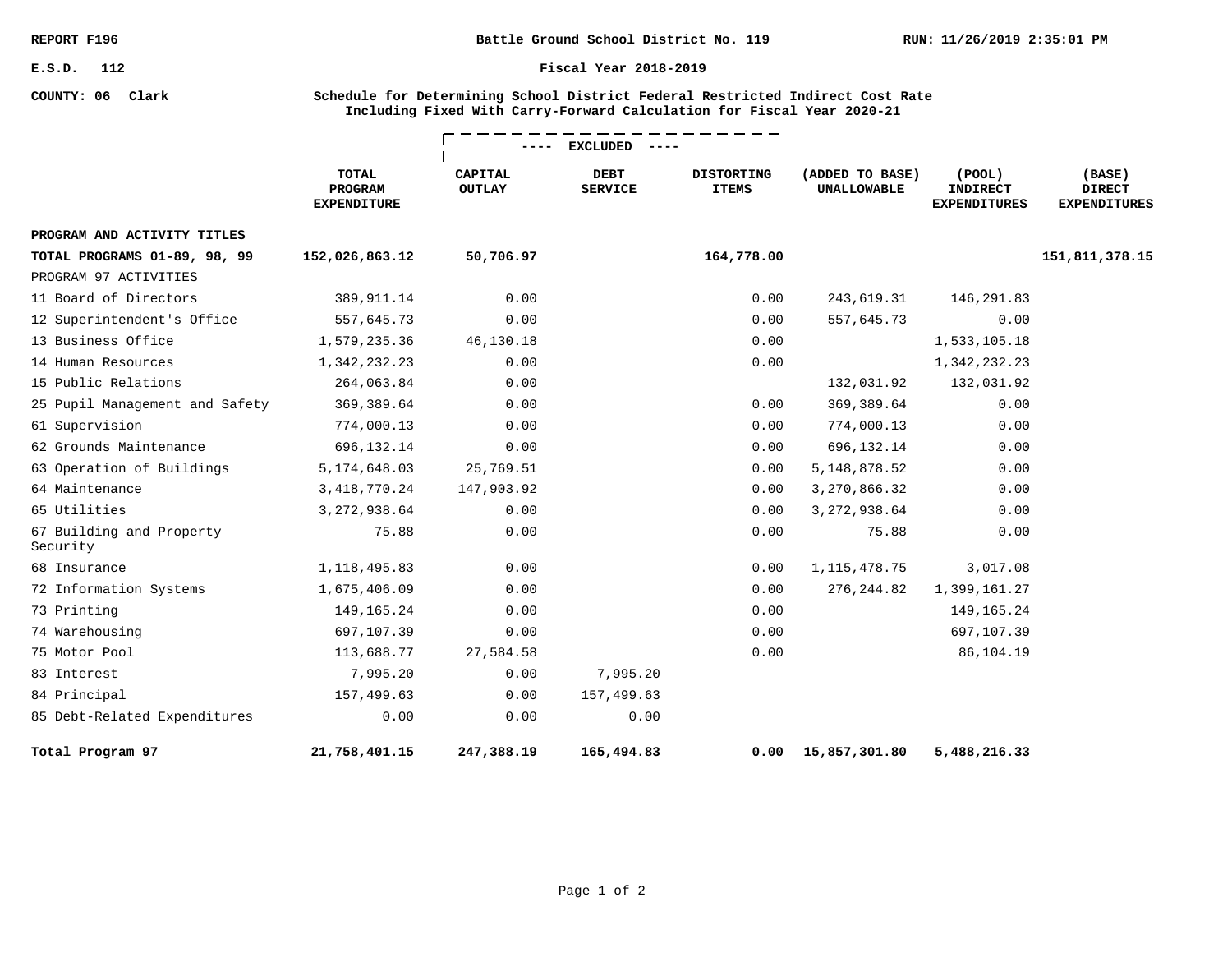**RUN: 11/26/2019 2:35:01 PM Battle Ground School District No. 119**

**Fiscal Year 2018-2019**

#### **COUNTY: 06 Clark**

**Schedule for Determining School District Federal Restricted Indirect Cost Rate Including Fixed With Carry-Forward Calculation for Fiscal Year 2020-21**

|                        |                                               | $ -$                     | <b>EXCLUDED</b><br>$- - - -$  |                                   |                                |                                                  |                                                |
|------------------------|-----------------------------------------------|--------------------------|-------------------------------|-----------------------------------|--------------------------------|--------------------------------------------------|------------------------------------------------|
|                        | TOTAL<br><b>PROGRAM</b><br><b>EXPENDITURE</b> | CAPITAL<br><b>OUTLAY</b> | <b>DEBT</b><br><b>SERVICE</b> | <b>DISTORTING</b><br><b>ITEMS</b> | (ADDED TO BASE)<br>UNALLOWABLE | (POOL)<br><b>INDIRECT</b><br><b>EXPENDITURES</b> | (BASE)<br><b>DIRECT</b><br><b>EXPENDITURES</b> |
| Sub-Total All Programs | 173,785,264.27                                | 298,095.16               | 165,494.83                    | 164,778.00                        |                                |                                                  | 5, 488, 216. 33 151, 811, 378. 15              |
| Unallowable Costs      |                                               |                          |                               |                                   | $-15,857,301.80$               |                                                  | 15,857,301.80                                  |
| TOTALS                 | 173,785,264.27                                | 298,095.16               | 165,494.83                    | 164,778.00                        |                                |                                                  | 5,488,216.33 167,668,679.95                    |

\*\*\* FIXED WITH CARRY-FORWARD RESTRICTED INDIRECT RATE CALCULATION \*\*\*

| FY 16-17                                                                                      |                   |  |  |  |  |  |
|-----------------------------------------------------------------------------------------------|-------------------|--|--|--|--|--|
| 1. FY 16-17 INDIRECT EXPENDITURES                                                             | 3,965,386.67      |  |  |  |  |  |
| 2. FY 16-17 DIRECT EXPENDITURES                                                               | 143, 242, 369. 19 |  |  |  |  |  |
| 3. FY 16-17 OVER/UNDER RECOVERY (CALCULATED)                                                  | $-337, 198.21$    |  |  |  |  |  |
| 4. FY 16-17 TOTAL POOL (LINE 1 + LINE 3)                                                      | 3,628,188.46      |  |  |  |  |  |
| 5. CALCULATED FY 16-17 RESTRICTED INDIRECT RATE TO BE USED IN FY 18-19                        | 0.0253            |  |  |  |  |  |
| FY 18-19                                                                                      |                   |  |  |  |  |  |
| 6. FY 18-19 INDIRECT EXPENDITURES FROM COLUMN 6                                               | 5,488,216.33      |  |  |  |  |  |
| 7. FY 16-17 OVER/UNDER RECOVERY (LINE 3)                                                      | $-337, 198.21$    |  |  |  |  |  |
| 8. FY 18-19 ADJUSTED IND POOL (LINE 6 + LINE 7)                                               | 5, 151, 018.12    |  |  |  |  |  |
| 9. FY 18-19 DIRECT EXPENDITURES FROM COLUMN 7                                                 | 167,668,679.95    |  |  |  |  |  |
| 10. FY 18-19 RESTRICTED INDIRECT RATE (LINE 5)                                                | 0.0253            |  |  |  |  |  |
| 11. FY 18-19 AMOUNT RECOVERED (LINE 9 * LINE 10)                                              | 4, 242, 017.60    |  |  |  |  |  |
| 12. FY 18-19 OVER/UNDER RECOVER (LINE 8 - LINE 11)                                            | 909,000.52        |  |  |  |  |  |
| 13. FY 18-19 TOTAL POOL (LINE 6 + LINE 12)                                                    | 6,397,216.85      |  |  |  |  |  |
| 14. CALCULATED FY 18-19 RESTRICTED INDIRECT RATE TO BE USED IN FY 20-21<br>(LINE 13 / LINE 9) | 0.0382            |  |  |  |  |  |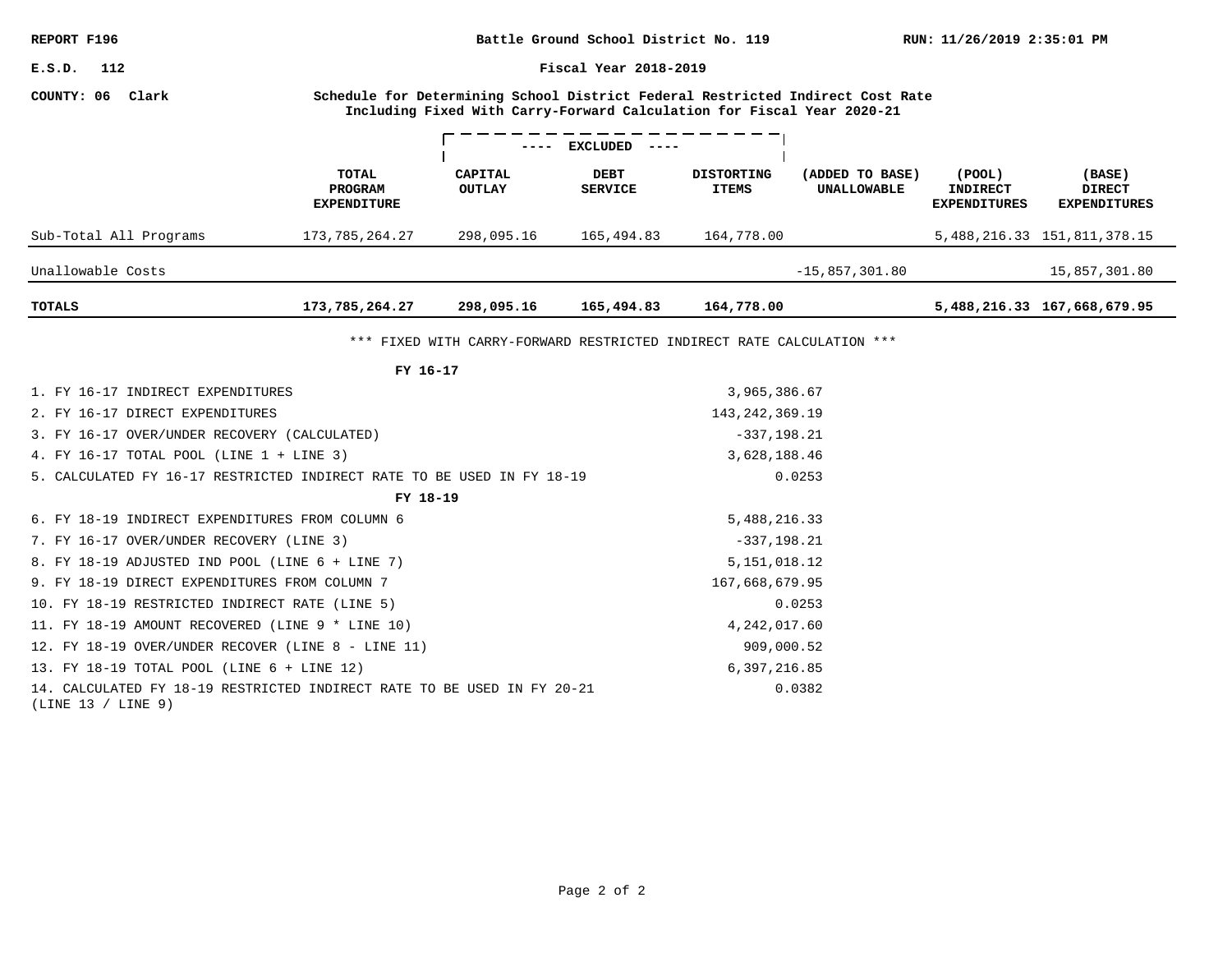**COUNTY: 06 Clark**

**Battle Ground School District No. 119**

#### **Fiscal Year 2018-2019**

### **Schedule for Determining School District Federal Unrestricted Indirect Cost Rate Including Fixed With Carry-Forward Calculation for FY 2020-21**

|                                      |                                               |                                 | <b>EXCLUDED</b>               |                                   |                                       |                                                        |                                                |
|--------------------------------------|-----------------------------------------------|---------------------------------|-------------------------------|-----------------------------------|---------------------------------------|--------------------------------------------------------|------------------------------------------------|
|                                      | <b>TOTAL</b><br>PROGRAM<br><b>EXPENDITURE</b> | <b>CAPITAL</b><br><b>OUTLAY</b> | <b>DEBT</b><br><b>SERVICE</b> | <b>DISTORTING</b><br><b>ITEMS</b> | (ADDED TO BASE)<br><b>UNALLOWABLE</b> | $($ POOL $)$<br><b>INDIRECT</b><br><b>EXPENDITURES</b> | (BASE)<br><b>DIRECT</b><br><b>EXPENDITURES</b> |
| PROGRAM AND ACTIVITY TITLES          |                                               |                                 |                               |                                   |                                       |                                                        |                                                |
| Total Programs 01-89, 98, 99         | 152,026,863.12                                | 50,706.97                       |                               | 164,778.00                        |                                       |                                                        | 151,811,378.15                                 |
| PROGRAM 97 ACTIVITIES                |                                               |                                 |                               |                                   |                                       |                                                        |                                                |
| 11 Board of Directors                | 389, 911.14                                   | 0.00                            |                               | 0.00                              | 243,619.31                            | 146,291.83                                             |                                                |
| 12 Superintendents Office            | 557,645.73                                    | 0.00                            |                               | 0.00                              |                                       | 557,645.73                                             |                                                |
| 13 Business Office                   | 1,579,235.36                                  | 46,130.18                       |                               | 0.00                              |                                       | 1,533,105.18                                           |                                                |
| 14 Human Resources                   | 1,342,232.23                                  | 0.00                            |                               | 0.00                              |                                       | 1,342,232.23                                           |                                                |
| 15 Public Relations                  | 264,063.84                                    | 0.00                            |                               |                                   | 132,031.92                            | 132,031.92                                             |                                                |
| 25 Pupil Management and Safety       | 369, 389.64                                   | 0.00                            |                               | 0.00                              |                                       | 369,389.64                                             |                                                |
| 61 Supervision                       | 774,000.13                                    | 0.00                            |                               | 0.00                              |                                       | 774,000.13                                             |                                                |
| 62 Grounds Maintenance               | 696,132.14                                    | 0.00                            |                               | 0.00                              |                                       | 696,132.14                                             |                                                |
| 63 Operation of Buildings            | 5, 174, 648.03                                | 25,769.51                       |                               | 0.00                              |                                       | 5, 148, 878.52                                         |                                                |
| 64 Maintenance                       | 3, 418, 770. 24                               | 147,903.92                      |                               | 0.00                              |                                       | 3,270,866.32                                           |                                                |
| 65 Utilities                         | 3, 272, 938.64                                | 0.00                            |                               | 0.00                              |                                       | 3, 272, 938.64                                         |                                                |
| 67 Building and Property<br>Security | 75.88                                         | 0.00                            |                               | 0.00                              |                                       | 75.88                                                  |                                                |
| 68 Insurance                         | 1, 118, 495.83                                | 0.00                            |                               | 0.00                              |                                       | 1, 118, 495.83                                         |                                                |
| 72 Information Systems               | 1,675,406.09                                  | 0.00                            |                               | 0.00                              |                                       | 1,675,406.09                                           |                                                |
| 73 Printing                          | 149,165.24                                    | 0.00                            |                               | 0.00                              |                                       | 149,165.24                                             |                                                |
| 74 Warehousing                       | 697,107.39                                    | 0.00                            |                               | 0.00                              |                                       | 697,107.39                                             |                                                |
| 75 Motor Pool                        | 113,688.77                                    | 27,584.58                       |                               | 0.00                              |                                       | 86,104.19                                              |                                                |
| 83 Interest                          | 7,995.20                                      | 0.00                            | 7,995.20                      |                                   |                                       |                                                        |                                                |
| 84 Principal                         | 157,499.63                                    | 0.00                            | 157,499.63                    |                                   |                                       |                                                        |                                                |
| 85 Debt-Related Expenditures         | 0.00                                          | 0.00                            | 0.00                          |                                   |                                       |                                                        |                                                |
| Total Program 97                     | 21,758,401.15                                 | 247,388.19                      | 165,494.83                    | 0.00                              | 375,651.23                            | 20,969,866.90                                          |                                                |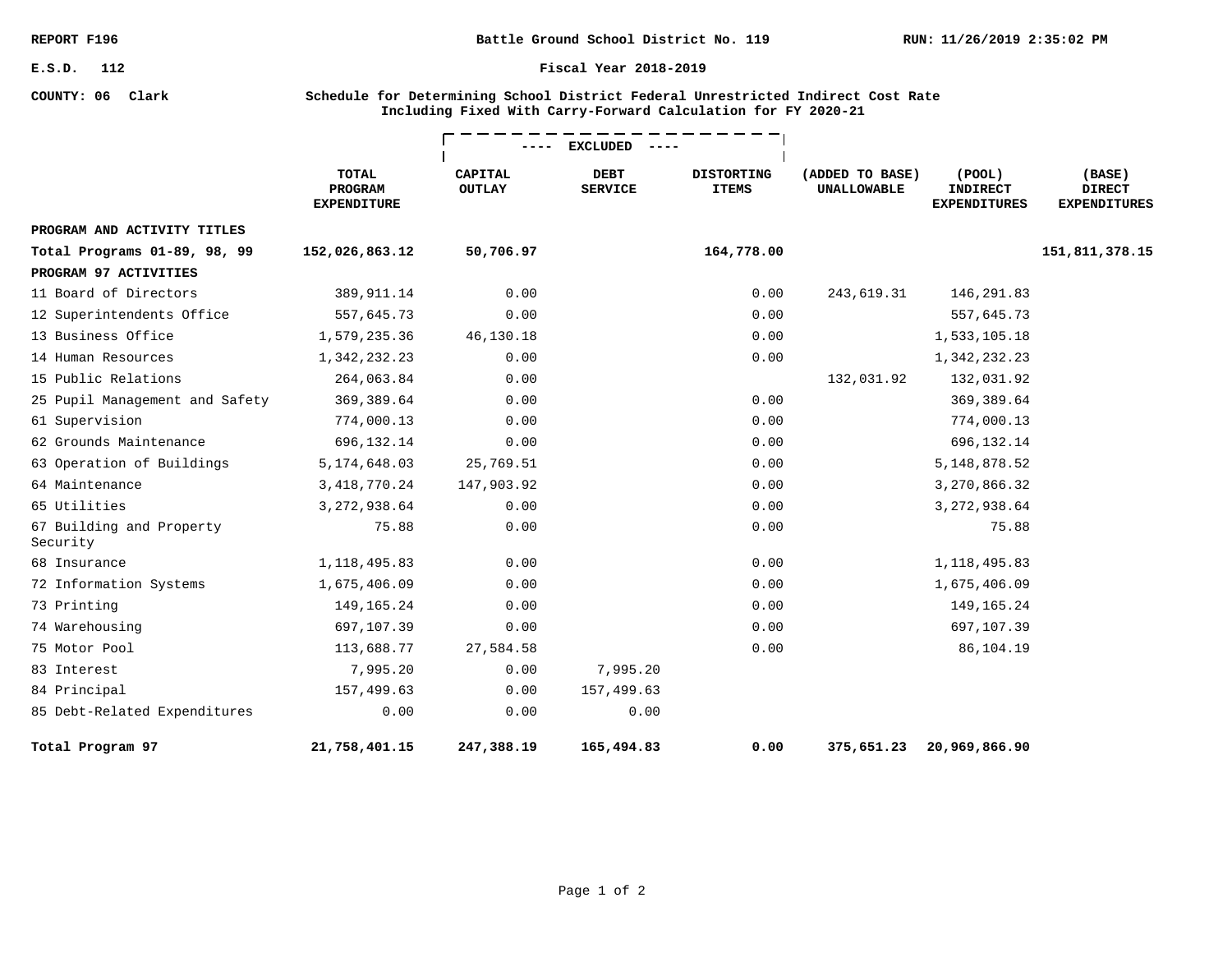| REPORT F196<br>Battle Ground School District No. 119                                                      |                                                                                                                                                                                                                                                                                                                                                                                                                                              |                                                                                                                                                 |                                                                                  | RUN: 11/26/2019 2:35:02 PM |                                                                                                                                                                                                                                                                                                                                                  |                                                                                            |  |  |
|-----------------------------------------------------------------------------------------------------------|----------------------------------------------------------------------------------------------------------------------------------------------------------------------------------------------------------------------------------------------------------------------------------------------------------------------------------------------------------------------------------------------------------------------------------------------|-------------------------------------------------------------------------------------------------------------------------------------------------|----------------------------------------------------------------------------------|----------------------------|--------------------------------------------------------------------------------------------------------------------------------------------------------------------------------------------------------------------------------------------------------------------------------------------------------------------------------------------------|--------------------------------------------------------------------------------------------|--|--|
| Fiscal Year 2018-2019<br>E.S.D. 112                                                                       |                                                                                                                                                                                                                                                                                                                                                                                                                                              |                                                                                                                                                 |                                                                                  |                            |                                                                                                                                                                                                                                                                                                                                                  |                                                                                            |  |  |
|                                                                                                           |                                                                                                                                                                                                                                                                                                                                                                                                                                              |                                                                                                                                                 |                                                                                  |                            |                                                                                                                                                                                                                                                                                                                                                  |                                                                                            |  |  |
| ---- EXCLUDED ----                                                                                        |                                                                                                                                                                                                                                                                                                                                                                                                                                              |                                                                                                                                                 |                                                                                  |                            |                                                                                                                                                                                                                                                                                                                                                  |                                                                                            |  |  |
| <b>PROGRAM</b><br><b>EXPENDITURE</b>                                                                      | <b>OUTLAY</b>                                                                                                                                                                                                                                                                                                                                                                                                                                | <b>SERVICE</b>                                                                                                                                  | <b>ITEMS</b>                                                                     | <b>UNALLOWABLE</b>         | <b>INDIRECT</b><br><b>EXPENDITURES</b>                                                                                                                                                                                                                                                                                                           | (BASE)<br><b>DIRECT</b><br><b>EXPENDITURES</b>                                             |  |  |
| 173,785,264.27                                                                                            | 298,095.16                                                                                                                                                                                                                                                                                                                                                                                                                                   | 165,494.83                                                                                                                                      | 164,778.00                                                                       |                            |                                                                                                                                                                                                                                                                                                                                                  | 20,969,866.90 151,811,378.15                                                               |  |  |
|                                                                                                           |                                                                                                                                                                                                                                                                                                                                                                                                                                              |                                                                                                                                                 |                                                                                  | $-375,651.23$              |                                                                                                                                                                                                                                                                                                                                                  | 375,651.23                                                                                 |  |  |
| 173,785,264.27                                                                                            | 298,095.16                                                                                                                                                                                                                                                                                                                                                                                                                                   | 165,494.83                                                                                                                                      | 164,778.00                                                                       |                            |                                                                                                                                                                                                                                                                                                                                                  | 20,969,866.90 152,187,029.38                                                               |  |  |
|                                                                                                           |                                                                                                                                                                                                                                                                                                                                                                                                                                              |                                                                                                                                                 |                                                                                  |                            |                                                                                                                                                                                                                                                                                                                                                  |                                                                                            |  |  |
|                                                                                                           |                                                                                                                                                                                                                                                                                                                                                                                                                                              |                                                                                                                                                 |                                                                                  |                            |                                                                                                                                                                                                                                                                                                                                                  |                                                                                            |  |  |
|                                                                                                           |                                                                                                                                                                                                                                                                                                                                                                                                                                              |                                                                                                                                                 |                                                                                  |                            |                                                                                                                                                                                                                                                                                                                                                  |                                                                                            |  |  |
|                                                                                                           |                                                                                                                                                                                                                                                                                                                                                                                                                                              |                                                                                                                                                 | 127,444,081.00                                                                   |                            |                                                                                                                                                                                                                                                                                                                                                  |                                                                                            |  |  |
|                                                                                                           |                                                                                                                                                                                                                                                                                                                                                                                                                                              |                                                                                                                                                 | $-312, 169.36$                                                                   |                            |                                                                                                                                                                                                                                                                                                                                                  |                                                                                            |  |  |
|                                                                                                           |                                                                                                                                                                                                                                                                                                                                                                                                                                              |                                                                                                                                                 |                                                                                  |                            |                                                                                                                                                                                                                                                                                                                                                  |                                                                                            |  |  |
|                                                                                                           |                                                                                                                                                                                                                                                                                                                                                                                                                                              |                                                                                                                                                 |                                                                                  |                            |                                                                                                                                                                                                                                                                                                                                                  |                                                                                            |  |  |
|                                                                                                           |                                                                                                                                                                                                                                                                                                                                                                                                                                              |                                                                                                                                                 |                                                                                  |                            |                                                                                                                                                                                                                                                                                                                                                  |                                                                                            |  |  |
|                                                                                                           |                                                                                                                                                                                                                                                                                                                                                                                                                                              |                                                                                                                                                 |                                                                                  |                            |                                                                                                                                                                                                                                                                                                                                                  |                                                                                            |  |  |
|                                                                                                           |                                                                                                                                                                                                                                                                                                                                                                                                                                              |                                                                                                                                                 |                                                                                  |                            |                                                                                                                                                                                                                                                                                                                                                  |                                                                                            |  |  |
|                                                                                                           |                                                                                                                                                                                                                                                                                                                                                                                                                                              |                                                                                                                                                 |                                                                                  |                            |                                                                                                                                                                                                                                                                                                                                                  |                                                                                            |  |  |
|                                                                                                           |                                                                                                                                                                                                                                                                                                                                                                                                                                              |                                                                                                                                                 |                                                                                  |                            |                                                                                                                                                                                                                                                                                                                                                  |                                                                                            |  |  |
|                                                                                                           |                                                                                                                                                                                                                                                                                                                                                                                                                                              |                                                                                                                                                 |                                                                                  |                            |                                                                                                                                                                                                                                                                                                                                                  |                                                                                            |  |  |
|                                                                                                           |                                                                                                                                                                                                                                                                                                                                                                                                                                              |                                                                                                                                                 |                                                                                  |                            |                                                                                                                                                                                                                                                                                                                                                  |                                                                                            |  |  |
|                                                                                                           |                                                                                                                                                                                                                                                                                                                                                                                                                                              |                                                                                                                                                 |                                                                                  |                            |                                                                                                                                                                                                                                                                                                                                                  |                                                                                            |  |  |
|                                                                                                           |                                                                                                                                                                                                                                                                                                                                                                                                                                              |                                                                                                                                                 |                                                                                  |                            |                                                                                                                                                                                                                                                                                                                                                  |                                                                                            |  |  |
| 14. CALCULATED FY 18-19 UNRESTRICTED INDIRECT RATE TO BE USED IN FY 20-21<br>0.1209<br>(LINE 13 / LINE 9) |                                                                                                                                                                                                                                                                                                                                                                                                                                              |                                                                                                                                                 |                                                                                  |                            |                                                                                                                                                                                                                                                                                                                                                  |                                                                                            |  |  |
|                                                                                                           |                                                                                                                                                                                                                                                                                                                                                                                                                                              |                                                                                                                                                 |                                                                                  |                            |                                                                                                                                                                                                                                                                                                                                                  |                                                                                            |  |  |
|                                                                                                           |                                                                                                                                                                                                                                                                                                                                                                                                                                              |                                                                                                                                                 |                                                                                  |                            |                                                                                                                                                                                                                                                                                                                                                  |                                                                                            |  |  |
|                                                                                                           | <b>TOTAL</b><br>1. FY 16-17 INDIRECT EXPENDITURES<br>3. FY 16-17 OVER (UNDER) RECOVERY<br>4. FY 16-17 TOTAL POOL (LINE $1 +$ LINE 3)<br>6. FY 18-19 INDIRECT EXPENDITURES FROM COLUMN 6<br>7. FY 16-17 OVER (UNDER) RECOVERY (LINE 3)<br>9. FY 18-19 DIRECT EXPENDITURES FROM COLUMN 7<br>10. FY 18-19 UNRESTRICTED INDIRECT RATE (LINE 5)<br>11. FY 18-19 AMOUNT RECOVERED (LINE 9 * LINE 10)<br>13. FY 18-19 TOTAL POOL (LINE 6 + LINE 12) | CAPITAL<br>FY 16-17<br>FY 18-19<br>8. FY 18-19 ADJUSTED INDIRECT POOL (LINE 6 + LINE 7)<br>12. FY 18-19 OVER (UNDER) RECOVER (LINE 8 - LINE 11) | DEBT<br>5. CALCULATED FY 16-17 UNRESTRICTED INDIRECT RATE TO BE USED IN FY 18-19 | <b>DISTORTING</b>          | Including Fixed With Carry-Forward Calculation for FY 2020-21<br>(ADDED TO BASE)<br>*** FIXED WITH CARRY-FORWARD UNRESTRICTED INDIRECT RATE CALCULATION ***<br>19,763,674.86<br>19,451,505.50<br>0.1526<br>20,969,866.90<br>$-312, 169.36$<br>20,657,697.54<br>152, 187, 029.38<br>0.1526<br>23, 223, 740.68<br>$-2,566,043.14$<br>18,403,823.76 | Schedule for Determining School District Federal Unrestricted Indirect Cost Rate<br>(POOL) |  |  |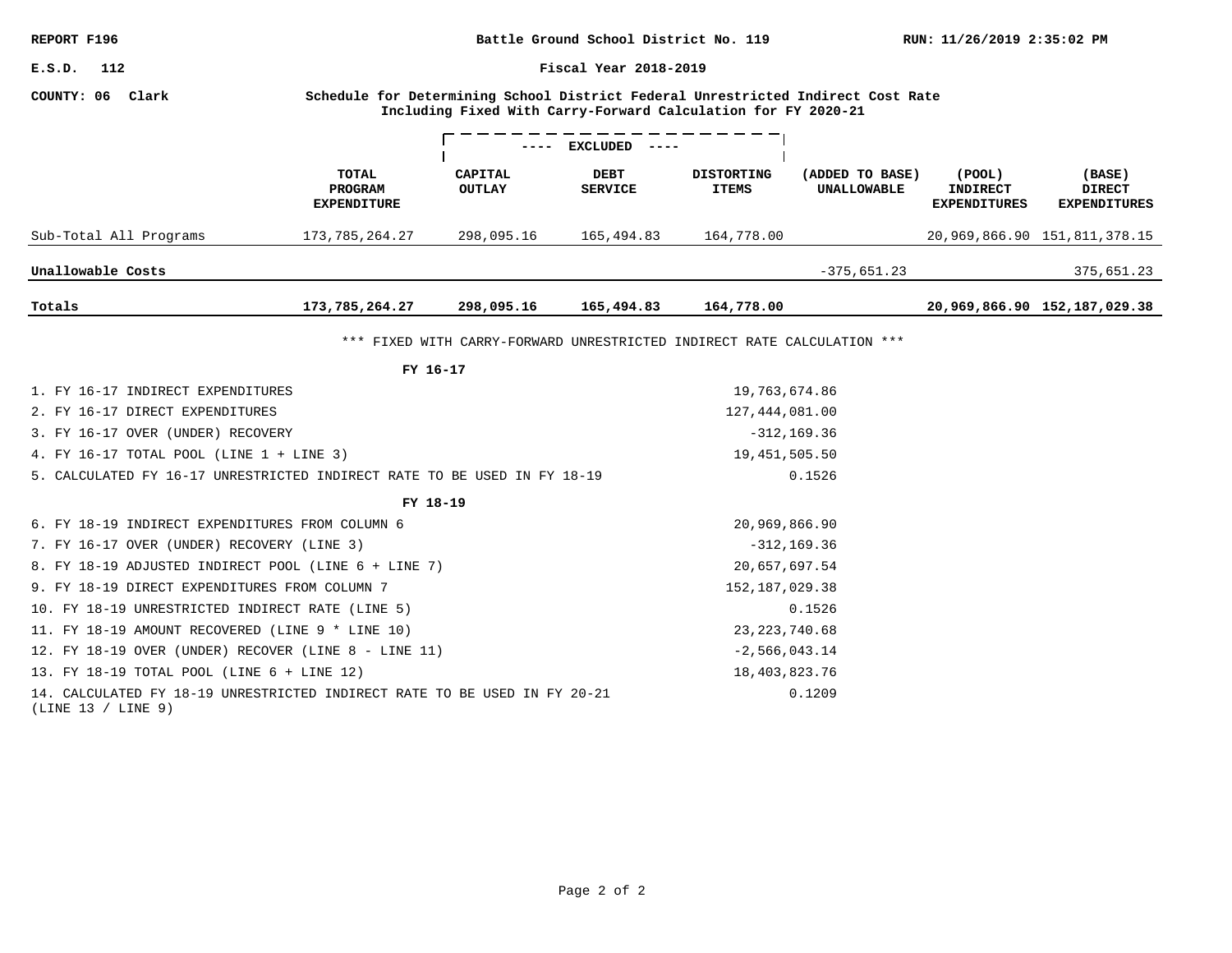**COUNTY: 06 Clark**

#### **General Fund**

### **Resource to Program Expenditure Report**

**For the Year Ended August 31, 2019**

|    |                                                    | Program<br>Expenditures             | State<br>Resources | Federal<br>Resources | Other<br>Resources |
|----|----------------------------------------------------|-------------------------------------|--------------------|----------------------|--------------------|
|    | BASIC EDUCATION PROGRAMS                           |                                     |                    |                      |                    |
| 01 | Basic Education                                    | 88,985,986.19                       | 72, 148, 573. 21   | 105,843.22           | 16,731,569.76      |
| 02 | Alternative Learning Experience (ALE)              | 11, 433, 483.35                     | 11, 433, 483.35    | 0.00                 | 0.00               |
| 03 | Dropout Reengagement                               | 86,553.60                           | 86,553.60          | 0.00                 | 0.00               |
| 31 | Vocational-Basic, State                            | 6,687,370.27                        | 6,557,435.37       | 129,934.90           | 0.00               |
| 34 | Middle School Career and Technical Ed, State       | 359,869.55                          | 358,809.84         | 0.00                 | 1,059.71           |
| 45 | Skill Center-Basic, State                          | 0.00                                | 0.00               | 0.00                 | 0.00               |
| 97 | Districtwide Support                               | 21,758,401.15                       | 21,646,760.05      | 0.00                 | 111,641.10         |
|    | TOTAL BASIC EDUCATIONAL PROGRAMS                   | 129, 311, 664. 11 112, 231, 615. 42 |                    | 235,778.12           | 16,844,270.57      |
|    | OTHER INSTRUCTIONAL PROGRAMS                       |                                     |                    |                      |                    |
| 21 | Special Education-Supplemental, State              | 20, 437, 334.69                     | 19, 316, 854.25    | 145,596.31           | 974,884.13         |
| 22 | Special Education - Infants and Toddlers - State   | 422, 461.53                         | 422, 461.53        | 0.00                 | 0.00               |
| 24 | Special Education-Supplemental, Federal            | 2,731,497.66                        | 0.00               | 2,731,497.66         | 0.00               |
| 25 | Special Education - Infants and Toddlers - Federal | 0.00                                | 0.00               | 0.00                 | 0.00               |
| 26 | Special Education-Institutions, State              | 0.00                                | 0.00               | 0.00                 | 0.00               |
| 29 | Special Education-Other, Federal                   | 0.00                                | 0.00               | 0.00                 | 0.00               |
| 38 | Vocational, Federal                                | 62,334.80                           | 0.00               | 62,334.80            | 0.00               |
| 39 | Vocational, Other Categorical                      | 0.00                                | 0.00               | 0.00                 | 0.00               |
| 46 | Skill Center, Federal                              | 0.00                                | 0.00               | 0.00                 | 0.00               |
| 47 | Skill Center - Facility Upgrades                   | 0.00                                | 0.00               | 0.00                 | 0.00               |
| 51 | ESEA Disadvantaged, Federal                        | 1,442,968.82                        | 0.00               | 1,442,968.82         | 0.00               |
| 52 | Other Title Grants Under ESEA, Federal             | 206,732.54                          | 0.00               | 206,732.54           | 0.00               |
| 53 | ESEA Migrant, Federal                              | 0.00                                | 0.00               | 0.00                 | 0.00               |
| 54 | Reading First, Federal                             | 0.00                                | 0.00               | 0.00                 | 0.00               |
| 55 | Learning Assistance, State                         | 2,509,190.43                        | 2,509,190.43       | 0.00                 | 0.00               |
| 56 | State Inst, Centers and Homes                      | 0.00                                | 0.00               | 0.00                 | 0.00               |
| 57 | State Inst, Neglected and Delinquent, Federal      | 0.00                                | 0.00               | 0.00                 | 0.00               |
| 58 | Special and Pilot Programs, State                  | 438,891.11                          | 438,891.11         | 0.00                 | 0.00               |
| 59 | Institutions - Juveniles in Adult Jails            | 0.00                                | 0.00               | 0.00                 | 0.00               |
| 61 | Head Start, Federal                                | 0.00                                | 0.00               | 0.00                 | 0.00               |
| 62 | Math & Science, Professional Dev., Federal         | 0.00                                | 0.00               | 0.00                 | 0.00               |
| 64 | Limited English Proficiency, Federal               | 95, 163.62                          | 0.00               | 95, 163.62           | 0.00               |
| 65 | Transitional Bilingual, State                      | 1,240,117.84                        | 1,240,117.84       | 0.00                 | 0.00               |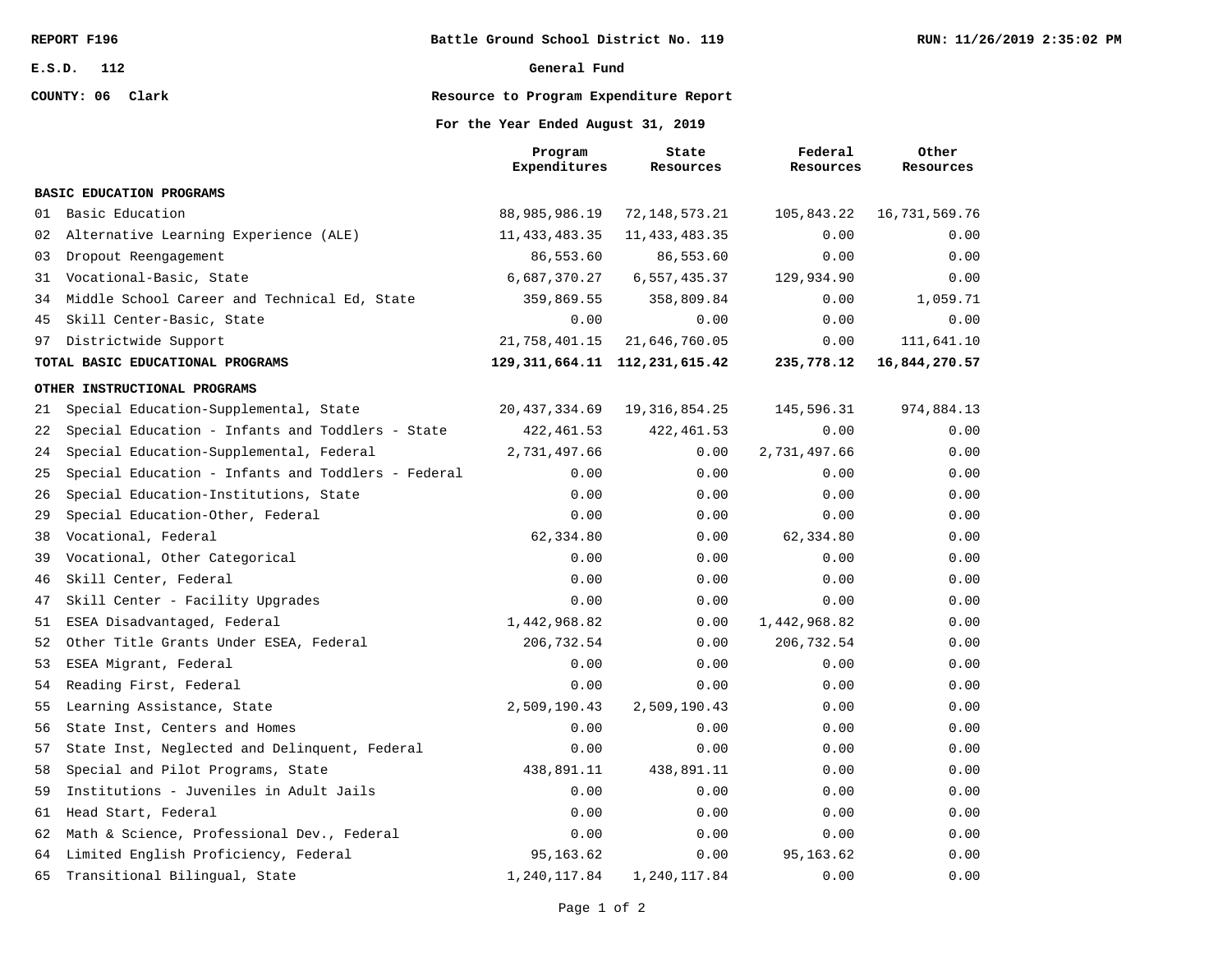**COUNTY: 06 Clark**

#### **General Fund**

### **Resource to Program Expenditure Report**

### **For the Year Ended August 31, 2019**

|    |                                    | Program<br>Expenditures | State<br>Resources | Federal<br>Resources | Other<br>Resources |
|----|------------------------------------|-------------------------|--------------------|----------------------|--------------------|
|    | OTHER INSTRUCTIONAL PROGRAMS       |                         |                    |                      |                    |
| 67 | Indian Education, Federal, JOM     | 0.00                    | 0.00               | 0.00                 | 0.00               |
| 68 | Indian Education, Federal, ED      | 0.00                    | 0.00               | 0.00                 | 0.00               |
| 69 | Compensatory, Other                | 0.00                    | 0.00               | 0.00                 | 0.00               |
| 71 | Traffic Safety                     | 0.00                    | 0.00               | 0.00                 | 0.00               |
| 73 | Summer School                      | 17,025.00               | 0.00               | 0.00                 | 17,025.00          |
| 74 | Highly Capable                     | 308,518.98              | 308,518.98         | 0.00                 | 0.00               |
| 75 | Professional Development, State    | 0.00                    | 0.00               | 0.00                 | 0.00               |
| 76 | Targeted Assistance, Federal       | 0.00                    | 0.00               | 0.00                 | 0.00               |
| 78 | Youth Training Programs, Federal   | 0.00                    | 0.00               | 0.00                 | 0.00               |
| 79 | Instructional Programs, Other      | 1,080,537.22            | 0.00               | 553,230.21           | 527,307.01         |
|    | TOTAL OTHER INSTRUCTIONAL PROGRAMS | 30,992,774.24           | 24,236,034.14      | 5,237,523.96         | 1,519,216.14       |
|    | OTHER PROGRAMS                     |                         |                    |                      |                    |
| 81 | Public Radio/Television            | 0.00                    | 0.00               | 0.00                 | 0.00               |
| 86 | Community Schools                  | 397, 377. 73            | 0.00               | 0.00                 | 397, 377. 73       |
| 88 | Child Care                         | 155.48                  | 0.00               | 0.00                 | 155.48             |
| 89 | Other Community Services           | 42, 455.40              | 0.00               | 15,624.78            | 26,830.62          |
| 98 | School Food Services               | 2,923,336.41            | 42,481.12          | 1,710,777.09         | 1,170,078.20       |
| 99 | Pupil Transportation               | 10, 117, 500.90         | 10, 117, 500.90    | 0.00                 | 0.00               |
|    | TOTAL OTHER PROGRAMS               | 13,480,825.92           | 10,159,982.02      | 1,726,401.87         | 1,594,442.03       |
|    | <b>TOTALS</b>                      | 173,785,264.27          | 146,627,631.58     | 7,199,703.95         | 19,957,928.74      |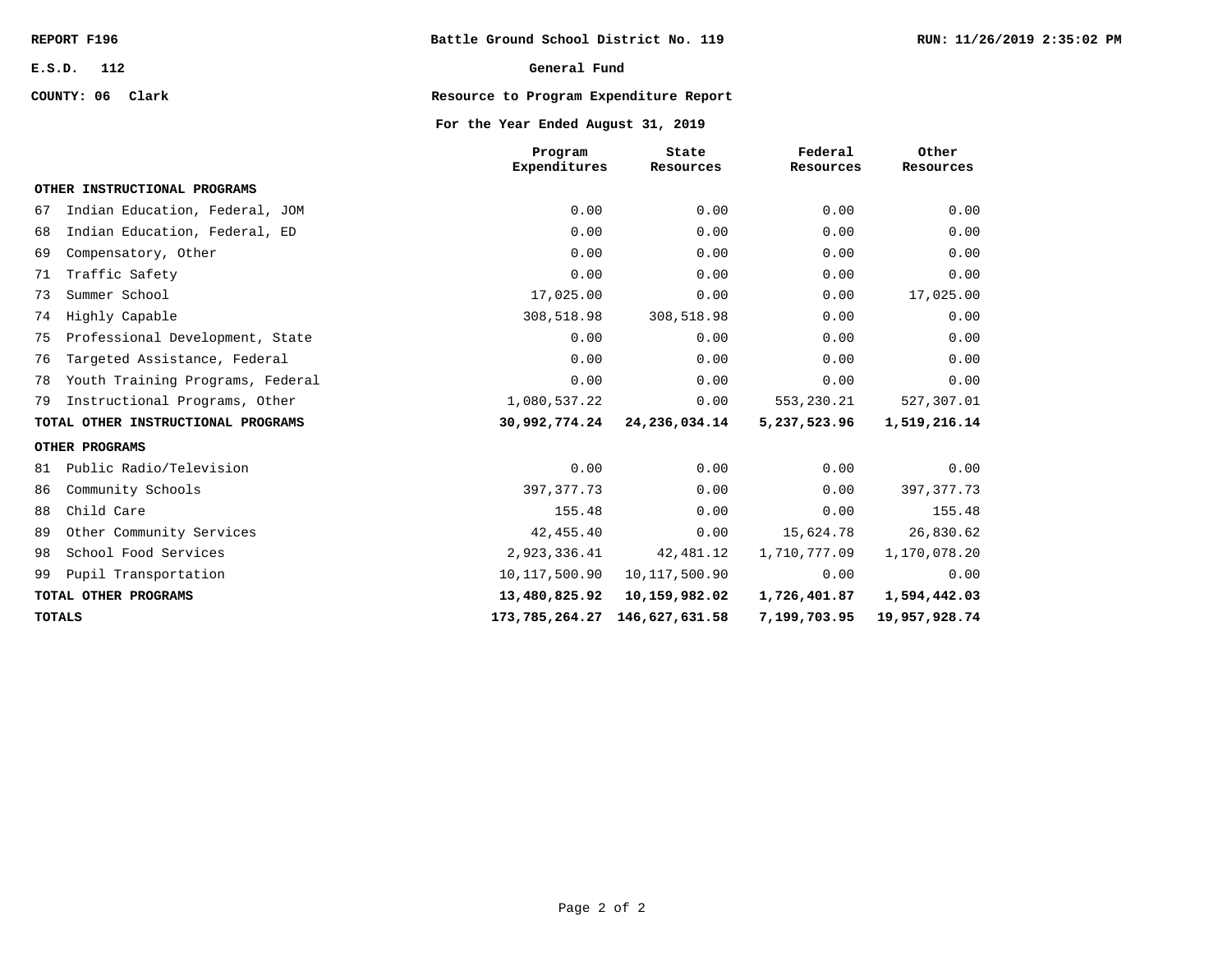**REPORT F196**

**Battle Ground School District No. 119**

**E.S.D. 112**

#### **Preliminary Special Education Maintenance of Effort**

### **COUNTY: 06**

#### **Clark Fiscal Year 2018-2019**

This Special Education MOE test is preliminary and does not incorporate any provisions for reducing local effort pursuant to IDEA regulations. Adjustments may be made to the data below through December following the fiscal year end. Therefore, this may change the results to the final test completed after the December adjustments.

|                                                                                                                | $FY$ 17 - 18  | $FY$ 18 - 19    |
|----------------------------------------------------------------------------------------------------------------|---------------|-----------------|
| Preliminary FY 2018-2019 to FY 2017-2018 Aggregate Maintenance of Effort Test                                  | Actual (A)    | Actual (B)      |
| 1. Program 21 direct expenditures: Program 21 expenditures must include expenditure amounts related to         | 16,501,462.22 | 20, 437, 334.69 |
| Revenue Account 4121 and 3121 redirected through the apportionment process to another school district or       |               |                 |
| ESD.                                                                                                           |               |                 |
| 2. Minus Revenue 7121 Payments From Other Districts.                                                           | 0.00          | 0.00            |
| 3. Minus Revenue 6321 Special Education-Medicaid Reimbursements.                                               | 117,018.30    | 145,596.31      |
| 4. Equals aggregate special education expenditures for resident special education students.                    | 16,384,443.92 | 20,291,738.38   |
| 5. Preliminary Aggregate Maintenance of Effort Test (4B minus 4A). (A positive amount means the test was       |               | 3,907,294.46    |
| passed and a negative amount indicates non-compliance.)                                                        |               |                 |
| Preliminary FY 2018-2019 to FY 2017-2018 Per Pupil Maintenance of Effort Test                                  |               |                 |
| 6. Resident special education students (updated by OSPI).                                                      | 1,833.44      | 1,921.78        |
| 7. Expenditures per pupil (line 4/line 6).                                                                     | 8,936.44      | 10,558.82       |
| 8. Preliminary Per Pupil Maintenance of Effort Test (7B minus 7A). (A positive amount means the test was       |               | 1,622.38        |
| passed and a negative amount indicates non-compliance.)                                                        |               |                 |
| Preliminary Year-End Local Special Education Maintenance of Effort Test FY 2018-2019 to FY 2017-2018 Aggregate |               |                 |
| Maintenance of Effort Test                                                                                     |               |                 |
| 9. Resource to program expenditure report Other Resources for Program 21 for the current year is compared      | 1,541,487.04  | 974,884.13      |
| to Other Resources for Program 21 for the prior year.                                                          |               |                 |
| 10. Preliminary Local Aggregate Maintenance of Effort Test (9B minus 9A). (A positive amount means the test    |               | $-566,602.91$   |
| was passed and a negative amount indicates non-compliance.)                                                    |               |                 |
| 11. Expenditures per pupil (line 9/line 6).                                                                    | 840.76        | 507.28          |
| 12. Preliminary Local Per Pupil Maintenance of Effort Test (11B minus 11A). (A positive amount means the       |               | $-333.48$       |
| test was passed and a negative amount indicates non-compliance.)                                               |               |                 |

#### **Notes:**

**A. Actual revenue and expenditure data are obtained from F-196 data.**

**B. Resident special education student data as shown on line 6 are obtained from 1220 Reports and include students in ages 3-PreK, and K-21.**

**C. Based on the information to date, the school district has passed the preliminary year-end Maintenance of Effort Test if \*ONE\* of the values on line 5, 8, 10, \*OR\* 12 is a zero or positive.**

**D. In accordance with WAC 392-172A-06015, districts relying on the local aggregate to pass MOE must look back to the last fiscal year the district relied on the local aggregate test.**

**If \*ALL\* values on lines 5, 8, 10 \*AND\* 12 are negative, the district is non-compliant for the preliminary year-end Maintenance of Effort Test.**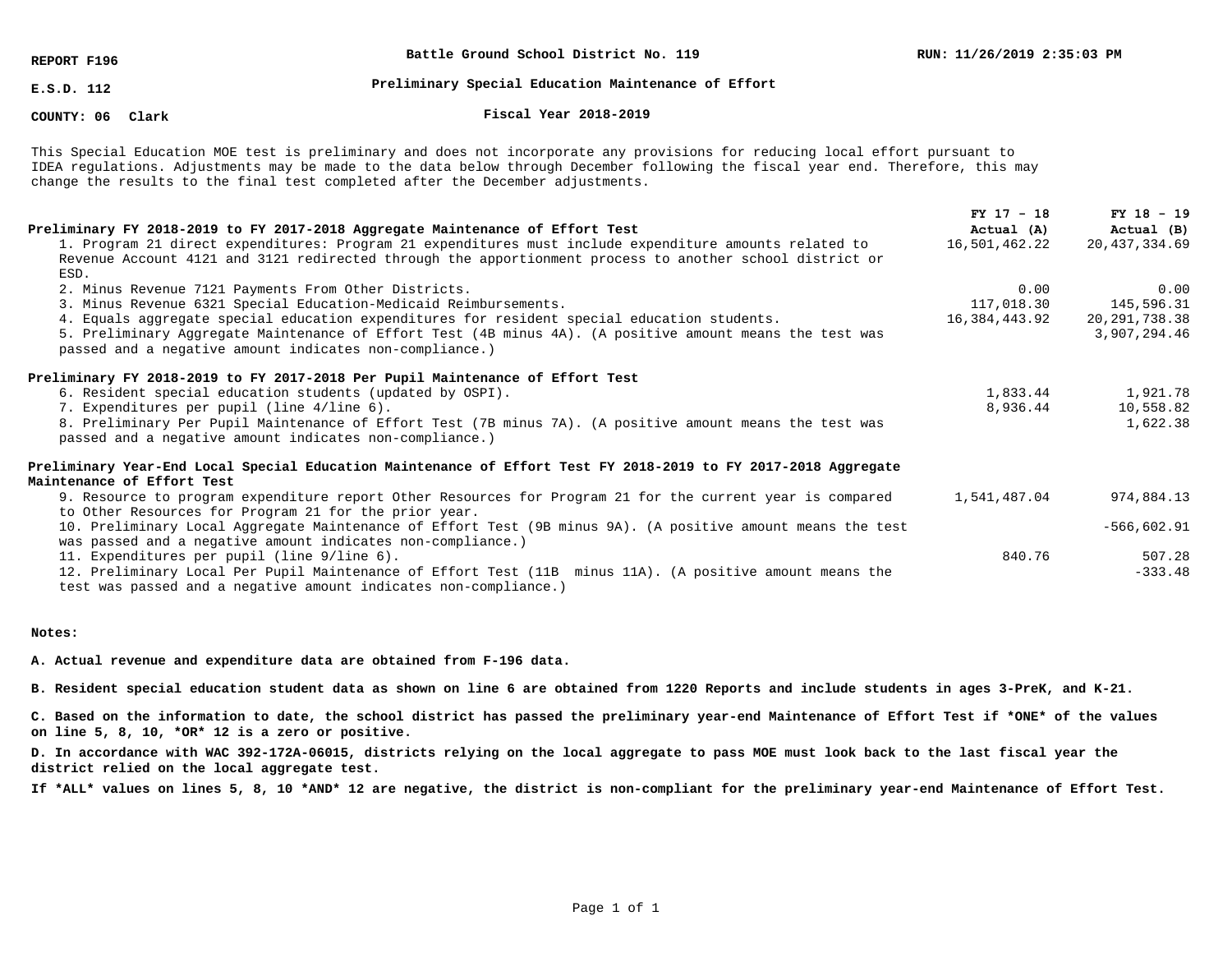### **Preliminary Federal Cross-Cutting Maintenance of Effort Battle Ground School District No. 119 Fiscal Year 2018-2019**

This is the preliminary Federal Cross-Cutting Maintenance of Effort. Adjustments may be made to the data below through December following the fiscal year end. Therefore, this may change the results to the final test completed after the December adjustments.

Data Items Used in the Federal Cross-Cutting Maintenance of Effort Test

### **Food Services Deficit Calculation**

| Description                         | Operation                |         | FY 2018 - 19      | FY 2017 - 18     |                                                  | FY 2018 - 19 FY 2017 - 18 |                               |
|-------------------------------------|--------------------------|---------|-------------------|------------------|--------------------------------------------------|---------------------------|-------------------------------|
| Total Expenditures                  | $+$                      | (plus)  | 173, 785, 264. 27 | 157, 257, 088.40 | Total Program 98<br>$+$                          |                           | 2, 923, 336.41 3, 110, 788.47 |
| Public Radio/Television             | $\overline{\phantom{a}}$ | (minus) | 0.00              | 0.00             | Revenue 2298 (Local)                             |                           | 1, 120, 440.80 1, 143, 151.15 |
| Community Schools                   | $\overline{\phantom{a}}$ | (minus) | 397, 377. 73      | 441,655.03       | Revenue 4198 (State)                             | 42,481.12                 | 46,657.74                     |
| Child Care                          | $\overline{\phantom{a}}$ | (minus) | 155.48            | 0.00             | Revenue 4398 (State)<br>$\overline{\phantom{m}}$ | 0.00                      | 0.00                          |
| Other Community Services            | $\overline{\phantom{0}}$ | (minus) | 42, 455.40        | 56,654.92        | Revenue 6198 (Fed)                               |                           | 1,506,193.09 1,623,102.63     |
| School Food Services                | $\overline{\phantom{0}}$ | (minus) | 2,923,336.41      | 3,110,788.47     | Revenue 6298 (Fed)<br>$\overline{\phantom{m}}$   | 0.00                      | 0.00                          |
| Debt Service, Interest              | $\overline{\phantom{a}}$ | (minus) | 7,995.20          | 7,995.20         | Revenue 6398 (Fed)                               | 0.00                      | 0.00                          |
| Debt Service, Principal             | $\sim$                   | (minus) | 157,499.63        | 157,499.63       | Revenue 6998 (Fed)<br>$\overline{\phantom{a}}$   | 204,584.00                | 237,191.00                    |
| Debt Service, Debt Related          | $\overline{\phantom{a}}$ | (minus) | 0.00              | 0.00             | Revenue 7198 (Other)                             | 33,567.00                 | 32,886.90                     |
| Expenditures                        |                          |         |                   |                  | Revenue 8198 (Other)<br>$\overline{\phantom{a}}$ | 0.00                      | 0.00                          |
| Capital Outlay, All Object 9        |                          | (minus) | 298,095.16        | 374,103.04       | TOTAL FOOD SERVICES DEFICIT                      | 16,070.40                 | 27,799.05                     |
| Federal, General Purpose Revenue    | $\overline{\phantom{a}}$ | (minus) | 260.89            | 298.15           |                                                  |                           |                               |
| Federal, Special Purpose Revenue    | $\overline{\phantom{a}}$ | (minus) | 7,309,284.16      | 7,466,770.60     | Note:                                            |                           |                               |
| Food Service Deficit                | $+$                      | (plus)  | 16,070.40         | 27,799.05        |                                                  |                           |                               |
| Food Services Revenue, Federal      | $+$                      | (plus)  | 1,506,193.09      | 1,623,102.63     | If Total Food Service Deficit is a positive      |                           |                               |
| Food Services Revenue, Federal      | $+$                      | (plus)  | 0.00              | 0.00             | amount, it is added to the total aggregate       |                           |                               |
| Food Services Revenue, Federal      | $+$                      | (plus)  | 0.00              | 0.00             | expenditures. If Total Food Service              |                           |                               |
| Food Services Revenue, USDA         | $+$                      | (plus)  | 204,584.00        | 237,191.00       | Deficit is a negative amount, zero dollars       |                           |                               |
| Commodities                         |                          |         |                   |                  | are displayed.                                   |                           |                               |
| Capital Outlay, Stim, Title I       | $+$                      | (plus)  | 0.00              |                  |                                                  |                           |                               |
| Capital Outlay, Stim, Schl Imprv    | $+$                      | (plus)  | 0.00              |                  |                                                  |                           |                               |
| Capital Outlay, Stim, SFSF          | $+$                      | (plus)  | 0.00              |                  |                                                  |                           |                               |
| Capital Outlay, Stim, IDEA          | $+$                      | (plus)  | 0.00              |                  |                                                  |                           |                               |
| Capital Outlay, Stim, Compt Grants  | $+$                      | (plus)  | 0.00              |                  |                                                  |                           |                               |
| Capital Outlay, Stim, Other         | $+$                      | (plus)  | 0.00              |                  |                                                  |                           |                               |
| Capital Outlay, Sp Ed, Sup, Fed     | $+$                      | (plus)  | 0.00              | 0.00             |                                                  |                           |                               |
| Capital Outlay, Sp Ed, Inst, St     | $+$                      | (plus)  | 0.00              | 0.00             |                                                  |                           |                               |
| Capital Outlay, Sp Ed, Oth, Fed     | $+$                      | (plus)  | 0.00              | 0.00             |                                                  |                           |                               |
| Capital Outlay, Voc, Fed            | $+$                      | (plus)  | 0.00              | 0.00             |                                                  |                           |                               |
| Capital Outlay, Voc, Other          | $+$                      | (plus)  | 0.00              | 0.00             |                                                  |                           |                               |
| Capital Outlay, Skill Cntr, Fed     | $+$                      | (plus)  | 0.00              | 0.00             |                                                  |                           |                               |
| Capital Outlay, ESEA Disadvantaged- | $+$                      | (plus)  | 0.00              | 0.00             |                                                  |                           |                               |
| Federal                             |                          |         |                   |                  |                                                  |                           |                               |
| Capital Outlay, Other Title Grants  | $+$                      | (plus)  | 0.00              | 0.00             |                                                  |                           |                               |
| Under ESEA-Federal                  |                          |         |                   |                  |                                                  |                           |                               |
| Capital Outlay, ESEA Migrant-       | $+$                      | (plus)  | 0.00              | 0.00             |                                                  |                           |                               |
| Federal                             |                          |         |                   |                  |                                                  |                           |                               |
| Capital Outlay, Read First, Fed     | $+$                      | (plus)  | 0.00              | 0.00             |                                                  |                           |                               |
| Capital Outlay, St In, Ctr/Hm, D    | $+$                      | (plus)  | 0.00              | 0.00             |                                                  |                           |                               |
| Capital Outlay, St In, N/D, Fed     | $+$                      | (plus)  | 0.00              | 0.00             |                                                  |                           |                               |
| Capital Outlay, In, Juveniles in    | $+$                      | (plus)  | 0.00              | 0.00             |                                                  |                           |                               |
| Adult Jails                         |                          |         |                   |                  |                                                  |                           |                               |
| Capital Outlay, Head Start, Fed     | $+$                      | (plus)  | 0.00              | 0.00             |                                                  |                           |                               |
| Capital Outlay, MS, Pro Dv, Fed     | $+$                      | (plus)  | 0.00              | 0.00             |                                                  |                           |                               |
| Capital Outlay, LEP, Fed            | $+$                      | (plus)  | 0.00              | 0.00             |                                                  |                           |                               |
| Capital Outlay, Ind Ed, Fd, JOM     | $+$                      | (plus)  | 0.00              | 0.00             |                                                  |                           |                               |
| Capital Outlay, Ind Ed, Fd, ED      | $+$                      | (plus)  | 0.00              | 0.00             |                                                  |                           |                               |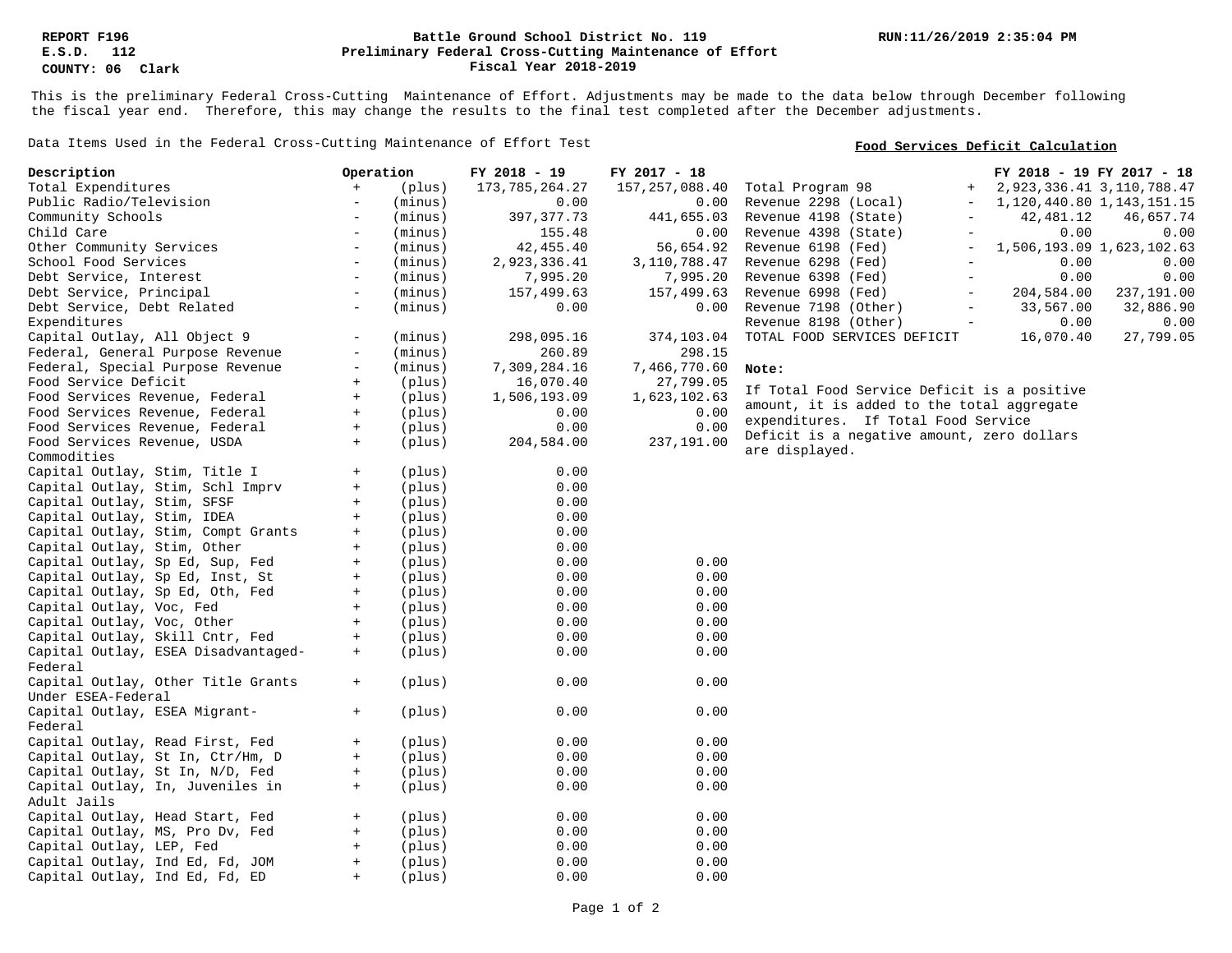**REPORT F196 E.S.D. 112**

**COUNTY: 06 Clark**

### **Preliminary Federal Cross-Cutting Maintenance of Effort Battle Ground School District No. 119 Fiscal Year 2018-2019**

| Description                        |  | Operation                        |         | FY 2018 - 19   | FY 2017<br>$-18$ |           |
|------------------------------------|--|----------------------------------|---------|----------------|------------------|-----------|
| Capital Outlay, Comp, Othr         |  |                                  | $+$     | (plus)         | 0.00             | 0.00      |
|                                    |  | Capital Outlay, Target Asst, Fed | $+$     | (plus)         | 0.00             | 0.00      |
|                                    |  | Capital Outlay, Yth Trg Pm, Fed  | $+$     | (plus)         | 0.00             | 0.00      |
|                                    |  | Capital Outlay, Inst Pqm, Othr   | $+$     | (plus)         | 20,245.87        | 0.00      |
|                                    |  | Capital Outlay, Public Radio/TV  | $+$     | (plus)         | 0.00             | 0.00      |
|                                    |  | Capital Outlay, Comm Schools     | $+$     | (plus)         | 0.00             | 0.00      |
| Capital Outlay, Child Care         |  |                                  | $+$     | (plus)         | 0.00             | 0.00      |
|                                    |  | Capital Outlay, Othr Comm Srv    | $+$     | (plus)         | 0.00             | 0.00      |
|                                    |  | Capital Outlay, Food Services    | $+$     | (plus)         | 16,445.03        | 16,221.95 |
| Total Expenditures for Preliminary |  | $=$                              | equals) | 164,412,342.60 | 147,545,637.99   |           |
| Maintenance of Effort              |  |                                  |         |                |                  |           |
| FY 18-19/FY 17-18                  |  |                                  |         |                | 1.11             |           |

The amount for the current fiscal year should be at least 90 percent of the previous year's amount.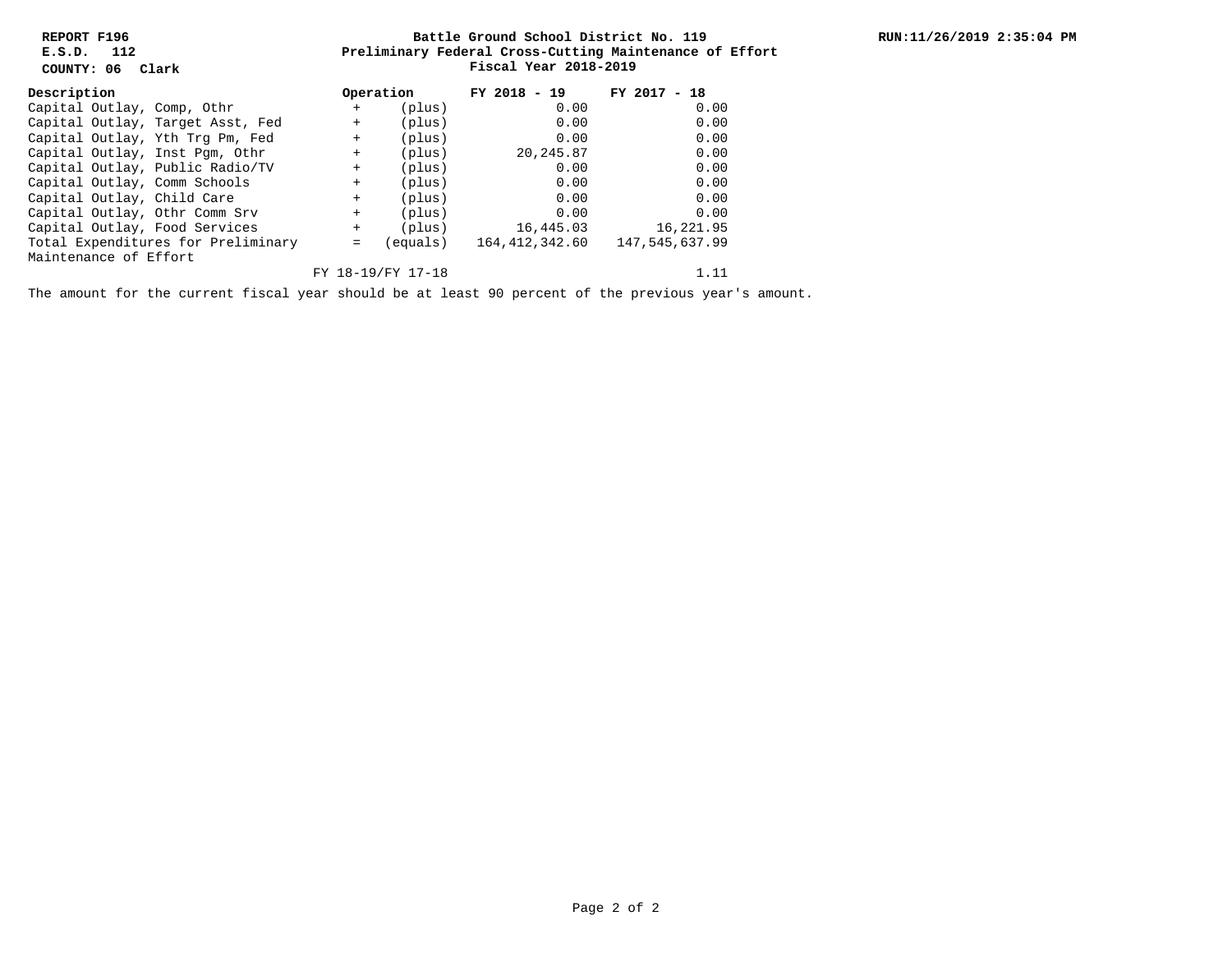**REPORT F-196**

**COUNTY: 06 Clark**

**Battle Ground School District No. 119**

**E.S.D. 112 Fiscal Year 2018-2019**

**Preliminary Vocational Education Maintenance of Effort**

**This is the preliminary Vocational Education Maintenance of Effort. Adjustments may be made to the data below through December following the fiscal year end. Therefore, this may change the results to the final test completed after the December adjustments.**

| Description                                                    | Operation                | $FY$ 2018 - 19 | $FY$ 2017 - 18 |
|----------------------------------------------------------------|--------------------------|----------------|----------------|
| Program 31, Vocational--Basic State                            | + (plus)                 | 6,687,370.27   | 6,179,378.68   |
| Program 34, Middle School Career and Technical Education-State | + (plus)                 | 359,869.55     | 512, 154.46    |
| Program 38, Vocational--Federal                                | + (plus)                 | 62,334.80      | 53,141.94      |
| Program 39, Vocational--Other Categorical                      | + (plus)                 | 0.00           | 0.00           |
| Program 45, Skill Center--State                                | + (plus)                 | 0.00           | 0.00           |
| Program 46, Skill Center--Federal                              | + (plus)                 | 0.00           | 0.00           |
| Secondary Vocational Education Revenue                         | - (minus)                | 193,846.77     | 187,922.37     |
| Skill Center Revenue                                           | - (minus)                | 0.00           | 0.00           |
| Secondary Vocational Education Revenue                         | - (minus)                | 0.00           | 0.00           |
| Total Expenditures for Preliminary Maintenance of Effort       | = equals                 | 6,915,727.85   | 6,556,752.71   |
|                                                                | FY 17-18<br>$FY$ 18-19 / |                | 1.05           |

This report is for information only and does not reflect on the financial condition of the district.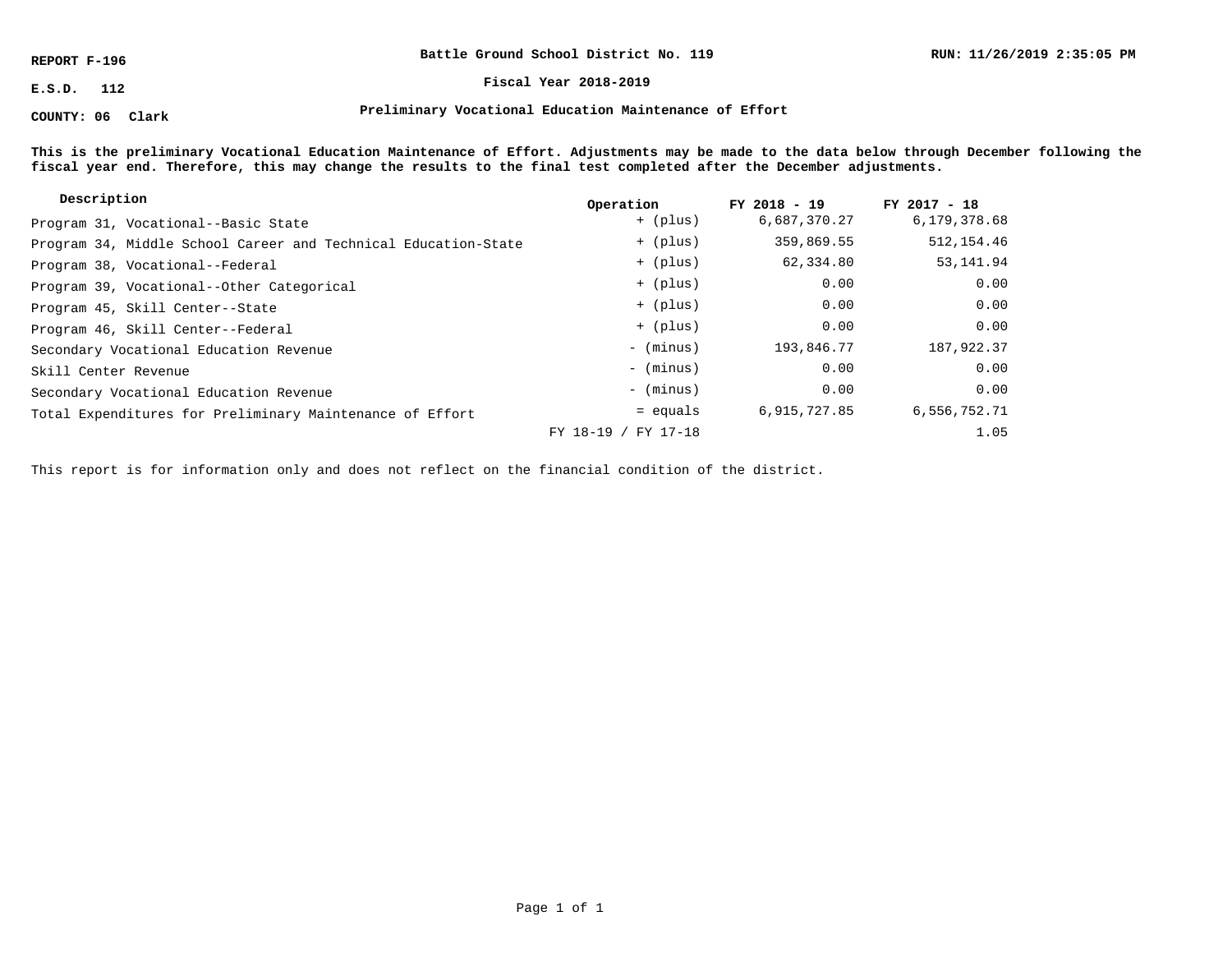| REPORT F196      | RUN: 11/26/2019 2:35:05 PM                  |
|------------------|---------------------------------------------|
| E.S.D.<br>- 112  | Battle Ground School District No.119        |
| COUNTY: 06 Clark | Financial Edit Report Fiscal Year 2018-2019 |

# **GENERAL FUND**

| Type | Number | Message                                                                                                                                                                                                               | Amount 1     | Amount 2     |
|------|--------|-----------------------------------------------------------------------------------------------------------------------------------------------------------------------------------------------------------------------|--------------|--------------|
| Info | 1.537  | On the Balance Sheet GF G.L. 240, Cash on Deposit with County<br>Treasurer, is not equal to F-197 County Treasurer Item 240,<br>Cash on Deposit with County Treasurer.                                                | 1,577,678.45 | 1,595,959.05 |
| Info | 1.556  | Your district has a negative GF expenditures in<br>Program/Activity/Object 89-28-7.                                                                                                                                   | $-37,633.36$ |              |
| Info | 1.585  | On the Special Education Maintenance of Effort test, ONE of<br>the values on line 5, 8, 10, OR 12 is zero or a positive<br>number. Your district has passed the Preliminary Special<br>Education MOE test. "Good job" |              |              |
| Info | 1.588  | Your district has passed the Preliminary Federal Cross-Cutting<br>MOE. Current year aggregate expenditures are greater than the<br>previous year aggregate expenditures. *Good job*                                   |              |              |
| Info | 1.595  | On the Balance Sheet, G.L. 320, Due From Other Funds, for all<br>funds is not equal G.L. 640, Due to Other Funds, for all<br>funds.                                                                                   | 132,768.04   | 135,268.04   |
| Info | 1.600  | On the Data Requirements for Supplemental Reports the<br>mitigation fees item is blank. Did your district receive<br>mitigation fees revenue this year?                                                               | 0.00         |              |

## **ASSOCIATED STUDENT BODY FUND**

Associated Student Body Fund: Cleared all edits

# **DEBT SERVICE FUND**

Debt Service Fund: Cleared all edits